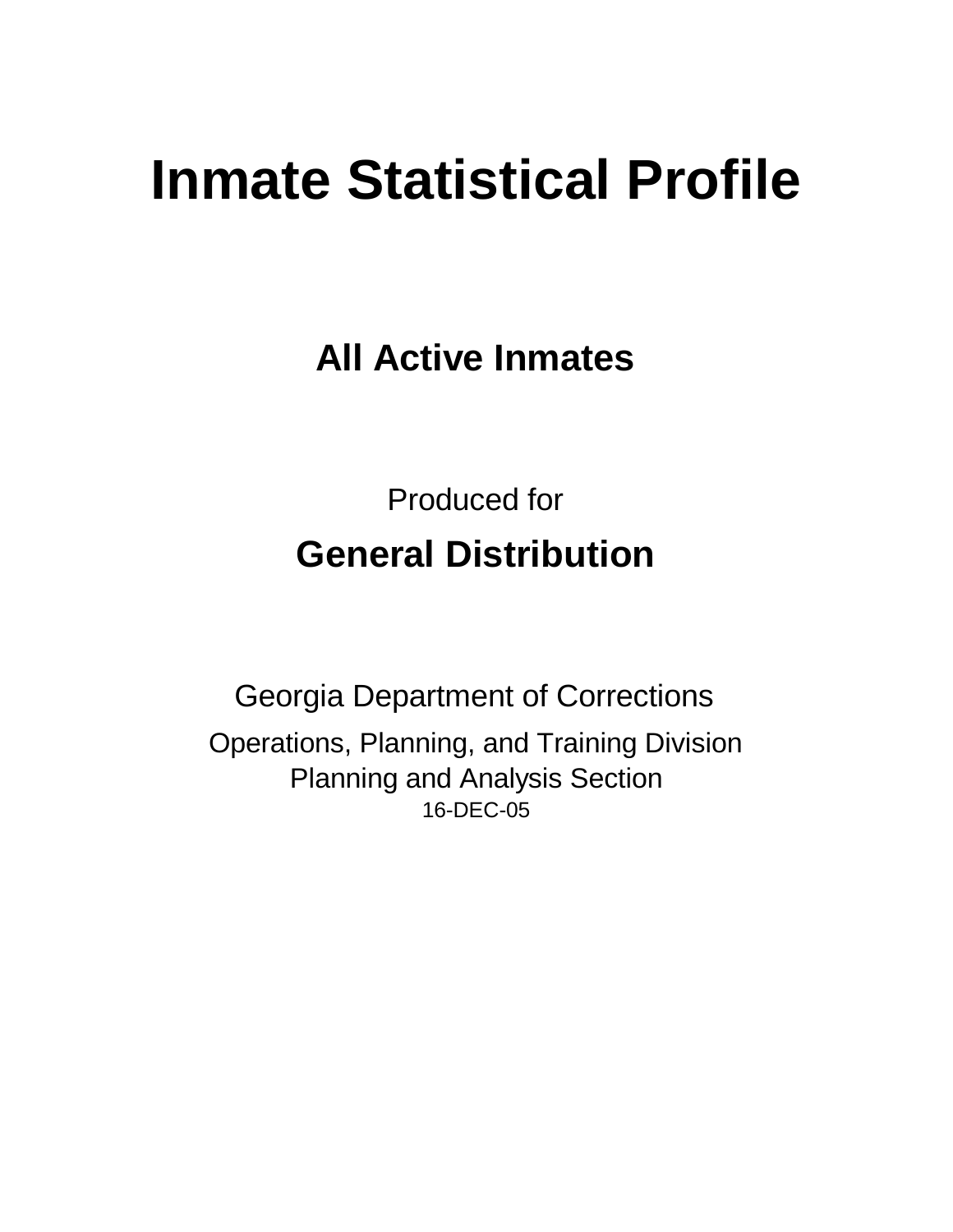**All Active Inmates**

Produced for **General Distribution**

# Table of Contents

| <b>Demographic information</b>                                       |
|----------------------------------------------------------------------|
| 5 Current age, broken out in ten year age groups                     |
| 6 Race group                                                         |
| 7 Marital status, self-reported at entry to prison                   |
| 8 Number of children, self-reported at entry to prison               |
| 9 Religious affiliation, self-reported at entry to prison            |
| 10 Home county - self-reported at entry to prison                    |
| 15 Socioeconomic class, self-reported at entry to prison             |
| 16 Environment to age 16, self-reported at entry to prison           |
| 17 Guardian status to age 16, self-reported at entry to prison       |
| 18 Employment status before prison, self-reported at entry to prison |
| 19 Age at admission                                                  |
| 21 Age at release                                                    |
| 22 Height, measured at entry to prison                               |
| 24 Weight, measured at entry to prison                               |
| <b>Correctional information</b>                                      |
| 26 Type of admission to prison                                       |
| 27 Current / last security status                                    |
| 28 Current / last institution type                                   |
| 29 Institution type - transitional centers                           |
| 30 Institution type - mental hospitals                               |
| 31 Institution type - county prisons                                 |
| 32 Institution type - state prisons                                  |
| 34 Institution type - private prisons                                |
| 35 Institution type - prison annexes                                 |
| 36 Institution type - inmate boot camp                               |
| 37 Number of disciplinary reports                                    |
| 38 Number of transfers                                               |
| 39 Number of escapes                                                 |
| 40 Probable future release type                                      |
| 41 Actual release type                                               |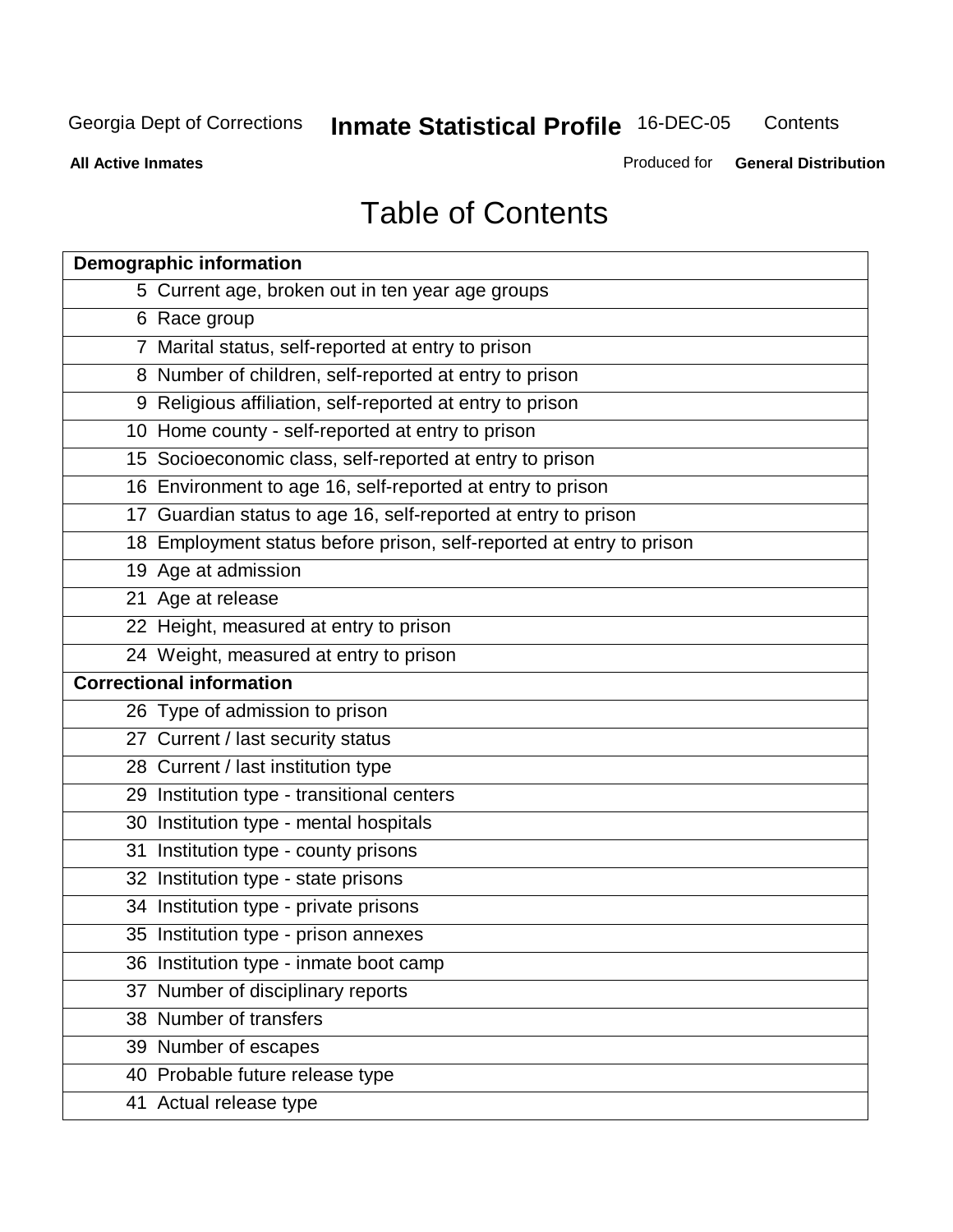**All Active Inmates**

Produced for **General Distribution**

## Table of Contents

| <b>Correctional information</b>                                  |
|------------------------------------------------------------------|
| 42 Time served in current (or last) institution                  |
| Educational, psychological and physical information              |
| 43 Highest grade level attained                                  |
| 44 Culture fair IQ scores                                        |
| 45 Wide Range Achievement Test (WRAT) reading score              |
| 46 Wide Range Achievement Test (WRAT) math score                 |
| 47 Wide Range Achievement Test (WRAT) spelling score             |
| 48 Scope of substance abuse - summary                            |
| 49 Scope of substance abuse - detail                             |
| 50 Current / last mental health treatment level                  |
| 51 PULHESDWIT medical scale - 'P' overall condition ('P'hysical) |
| 52 PULHESDWIT medical scale - 'U' upper body                     |
| 53 PULHESDWIT medical scale - 'L' lower body                     |
| 54 PULHESDWIT medical scale - 'H' hearing                        |
| 55 PULHESDWIT medical scale - 'E' vision                         |
| 56 PULHESDWIT medical scale -'S' psychiatric                     |
| 57 PULHESDWIT medical scale - 'D' dental                         |
| 58 PULHESDWIT medical scale - 'W' work ability                   |
| 59 PULHESDWIT medical scale - 'I' impairment                     |
| 60 PULHESDWIT medical scale - 'T' transportability               |
| 61 Criminality in family, self-reported                          |
| 62 Alcoholism in family, self-reported                           |
| 63 Drug abuse in family, self-reported                           |
| 64 Subjected to frequent beatings, self-reported                 |
| 65 Father absent during inmate's childhood                       |
| 66 Mother absent during inmate's childhood                       |
| 67 Inmate diagnosed as manipulative                              |
| 68 Inmate diagnosed as assaultive                                |
| <b>Crimes and criminal history information</b>                   |
| 69 Number of prior Georgia incarcerations                        |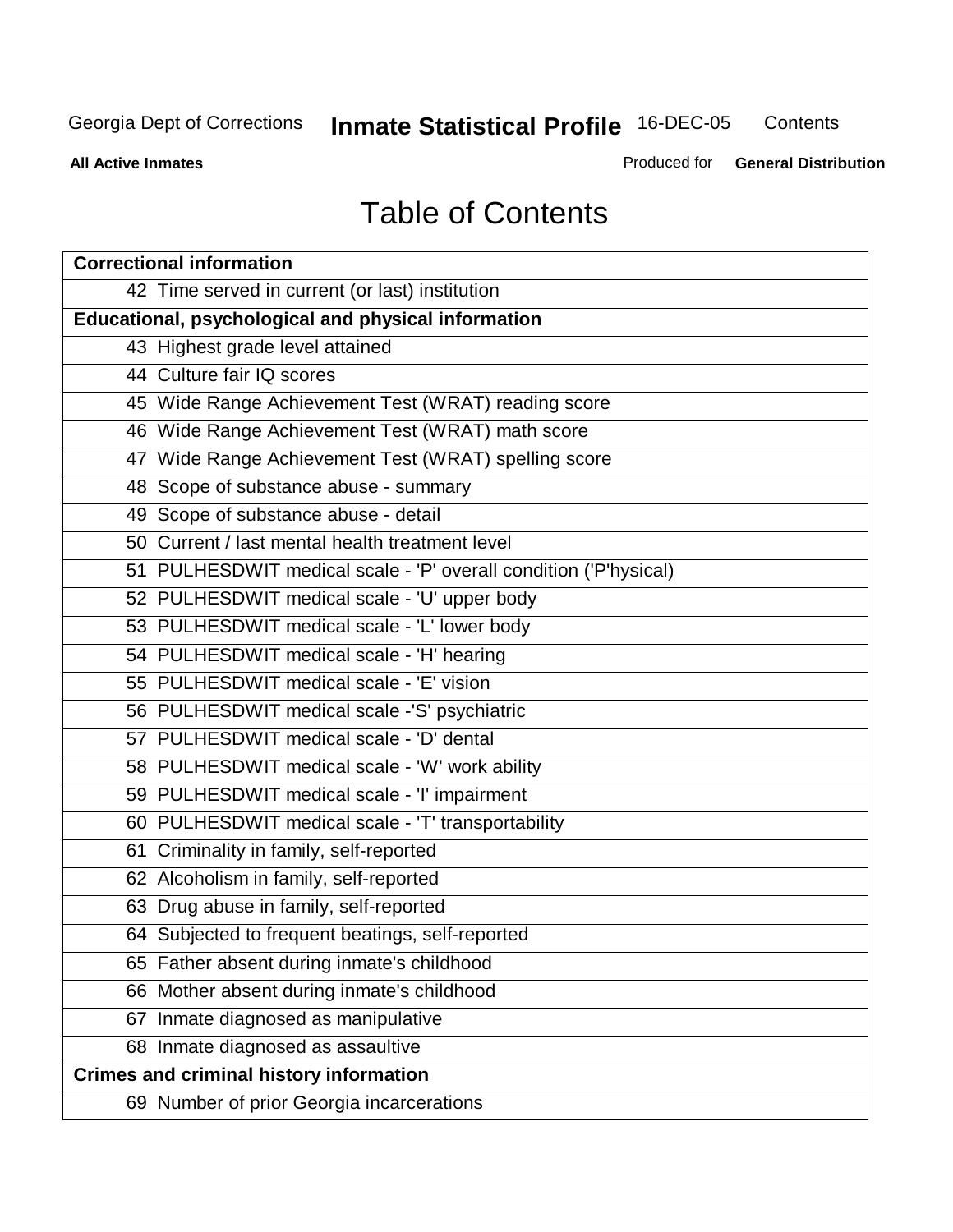**Contents** 

**All Active Inmates**

Produced for **General Distribution**

# Table of Contents

| <b>Crimes and criminal history information</b>                  |
|-----------------------------------------------------------------|
| 70 Prison sentence in years                                     |
| 71 Primary offense, broken out into four broad crime categories |
| 72 Primary offense, detailed offense code                       |
| 79 County of conviction of primary offense                      |
| 84 Circuit of conviction of primary offense                     |
| 86 Years served (jail + prison) in this incarceration           |
| <b>Medical information</b>                                      |
| 87 Results of most recent HIV test                              |
| 88 Results of most recent syphilis test                         |
| 89 Results of most recent Hepatitis-C test                      |
| 90 Results of most recent pregnancy test                        |
| 91 Results of most recent diabetes test                         |
| 92 Results of most recent hypertension test                     |
| 93 Results of most recent asthma test                           |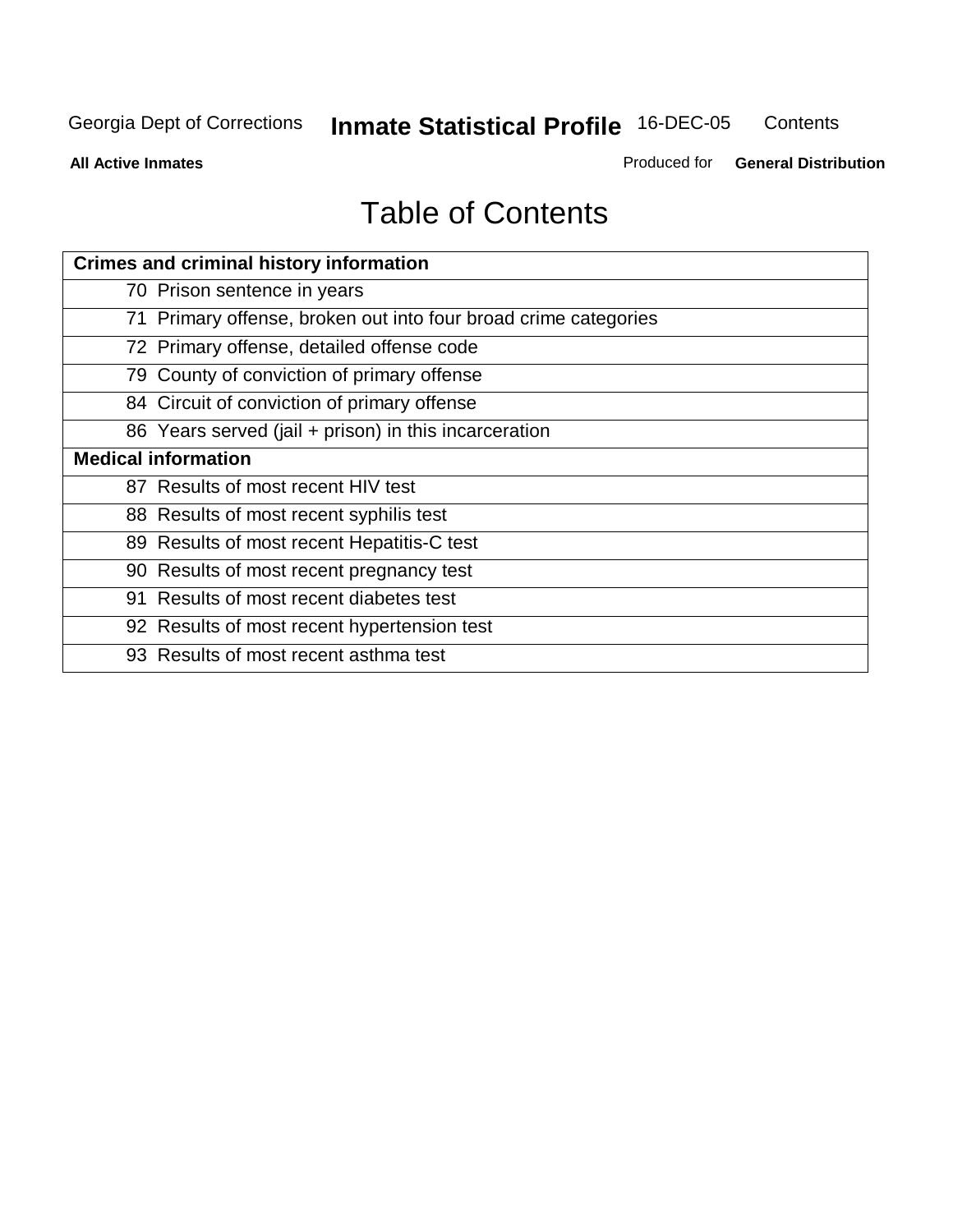#### **All Active Inmates**

#### Produced for **General Distribution**

### Current age, broken out in ten-year age groups

|                       |              | <b>Male</b> |        |              | <b>Female</b> |       | <b>Total</b> |               |
|-----------------------|--------------|-------------|--------|--------------|---------------|-------|--------------|---------------|
| <b>Current Age</b>    | <b>Count</b> | Col %       | Row %  | <b>Count</b> | Col %         | Row % | <b>Total</b> | Col %         |
| <b>Teens</b>          | 2,801        | 6.11%       | 96.69% | 96           | 3.37%         | 3.31% | 2,897        | 5.95%         |
| <b>Twenties</b>       | 14,677       | $32.03\%$   | 94.62% | 835          | 29.29%        | 5.38% |              | 15,512 31.87% |
| <b>Thirties</b>       | 13,429       | 29.31%      | 93.17% | 985          | 34.55%        | 6.83% |              | 14,414 29.61% |
| <b>Forties</b>        | 10,420       | 22.74%      | 93.39% | 738          | 25.89%        | 6.61% | 11,158       | 22.92%        |
| <b>Fifties</b>        | 3,549        | 7.75%       | 95.76% | 157          | 5.51%         | 4.24% | 3,706        | 7.61%         |
| <b>Sixties</b>        | 809          | 1.77%       | 95.40% | 39           | 1.37%         | 4.60% | 848          | 1.74%         |
| Seventy +             | 137          | $0.30\%$    | 99.28% |              | 0.04%         | 0.72% | 138          | 0.28%         |
| <b>Total Reported</b> | 45,822       | 100%        | 94.14% | 2,851        | 100%          | 5.86% | 48,673       | 100%          |

| <b>Not Reported</b>        |        |       |       |
|----------------------------|--------|-------|-------|
| <b><i><u>Cotal</u></i></b> | 45,823 | 2,851 | 4867' |

| <b>Mean</b><br>(average) | 35.73   | 35.98   | 35.74    |
|--------------------------|---------|---------|----------|
| Median (middle)          | 34      | ^^<br>w | 34       |
| Mode<br>(most frequent)  | つら<br>⊷ |         | つら<br>ZJ |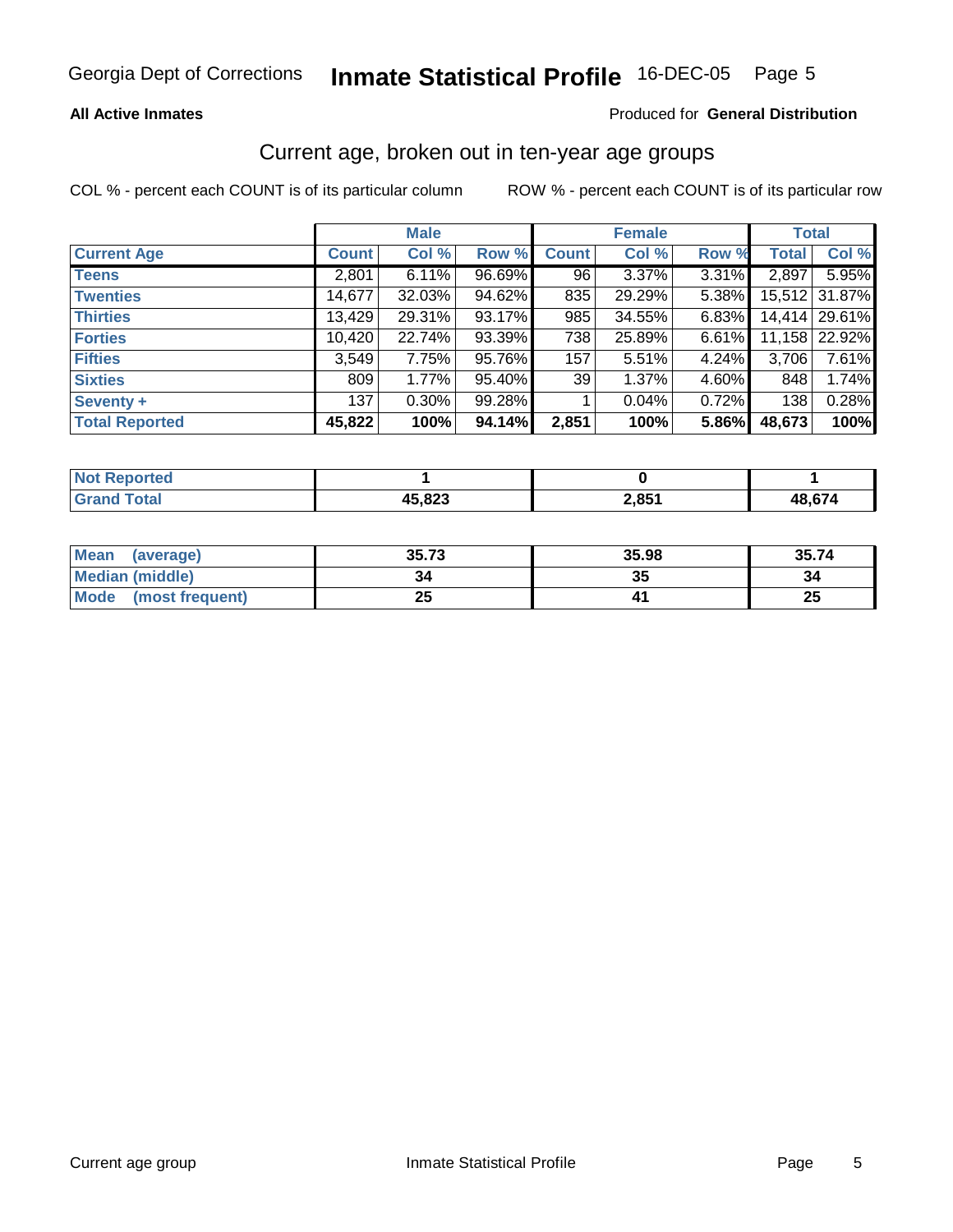#### **All Active Inmates**

### Produced for **General Distribution**

### Race group

|                       |              | <b>Male</b> |                    |       | <b>Female</b> |          |        | <b>Total</b> |
|-----------------------|--------------|-------------|--------------------|-------|---------------|----------|--------|--------------|
| <b>Race Group</b>     | <b>Count</b> | Col %       | <b>Row % Count</b> |       | Col %         | Row %    | Total  | Col %        |
| <b>White</b>          | 16,737       | 36.67%      | 92.27%             | .403  | 49.33%        | 7.73%    | 18,140 | 37.41%       |
| <b>Black</b>          | 28,810       | $63.12\%$   | 95.25%             | .436  | 50.49%        | 4.75%    | 30,246 | 62.38%       |
| <b>Indian</b><br>3    | 53           | .12%        | 96.36%             | 2     | $.07\%$       | 3.64%    | 55     | .11%         |
| <b>Asian</b>          | 42           | .09%        | 93.33%             | 3     | $.11\%$       | $6.67\%$ | 45     | .09%         |
| <b>Total Reported</b> | 45,642       | 100%        | 94.13%             | 2,844 | 100%          | 5.87%    | 48,486 | 100%         |

| orted       | 181<br>$-$ |       | 188            |
|-------------|------------|-------|----------------|
| <b>otal</b> | 45,823     | 2,851 | 12 G7 <i>1</i> |

| "''" | M.<br><b>Black</b><br>Rlack<br>. <b>.</b><br>∍ıacı |
|------|----------------------------------------------------|
|------|----------------------------------------------------|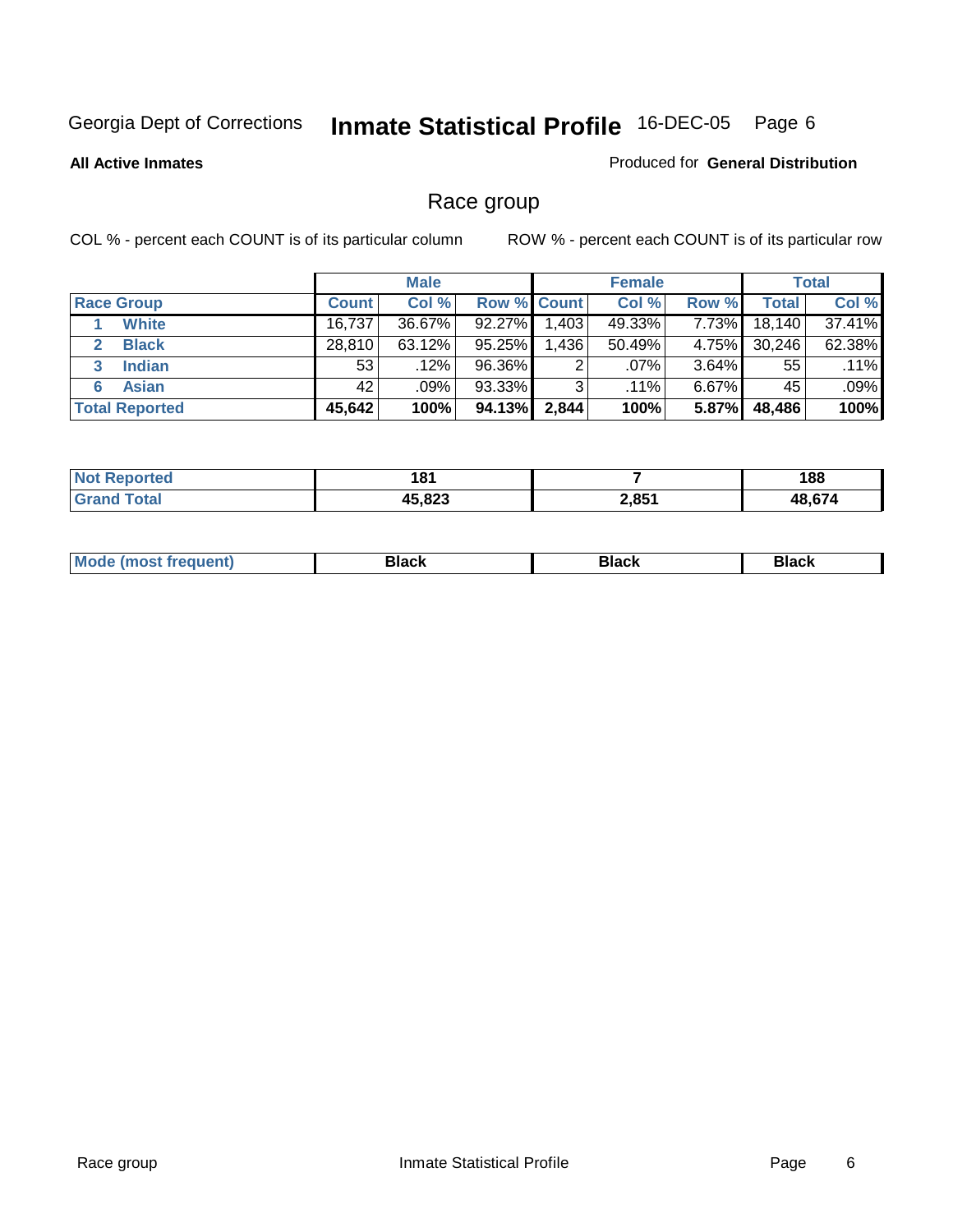#### **All Active Inmates**

#### Produced for **General Distribution**

### Marital status, self-reported at entry to prison

|                                |              | <b>Male</b> |        |                  | <b>Female</b> |          |              | <b>Total</b> |
|--------------------------------|--------------|-------------|--------|------------------|---------------|----------|--------------|--------------|
| <b>Marital Status</b>          | <b>Count</b> | Col %       | Row %  | <b>Count</b>     | Col %         | Row %    | <b>Total</b> | Col %        |
| <b>Single</b>                  | 26,140       | $61.34\%$   | 94.91% | 1,403            | 54.59%        | $5.09\%$ | 27,543       | 60.95%       |
| <b>Married</b><br>$\mathbf{2}$ | 5,356        | 12.57%      | 93.33% | 383              | 14.90%        | 6.67%    | 5,739        | 12.70%       |
| <b>Separated</b><br>3          | 2,181        | 5.12%       | 88.98% | 270              | 10.51%        | 11.02%   | 2,451        | 5.42%        |
| <b>Divorced</b><br>4           | 5,054        | 11.86%      | 94.01% | 322              | 12.53%        | 5.99%    | 5,376        | 11.90%       |
| <b>Widowed</b><br>5            | 500          | 1.17%       | 83.06% | 102 <sub>1</sub> | 3.97%         | 16.94%   | 602          | 1.33%        |
| <b>Common Law</b><br>6         | 3,386        | 7.95%       | 97.41% | 90               | 3.50%         | 2.59%    | 3,476        | 7.69%        |
| <b>Total Reported</b>          | 42,617       | 100%        | 94.31% | 2,570            | 100%          | 5.69%    | 45,187       | 100%         |

| ,206 | 281    | ,487          |
|------|--------|---------------|
| റററ  | 2.85'' | $\sim$<br>19. |

|  | <b>Mode (most frequent)</b> | . <i>.</i><br>naie | sinale | Minale ! |
|--|-----------------------------|--------------------|--------|----------|
|--|-----------------------------|--------------------|--------|----------|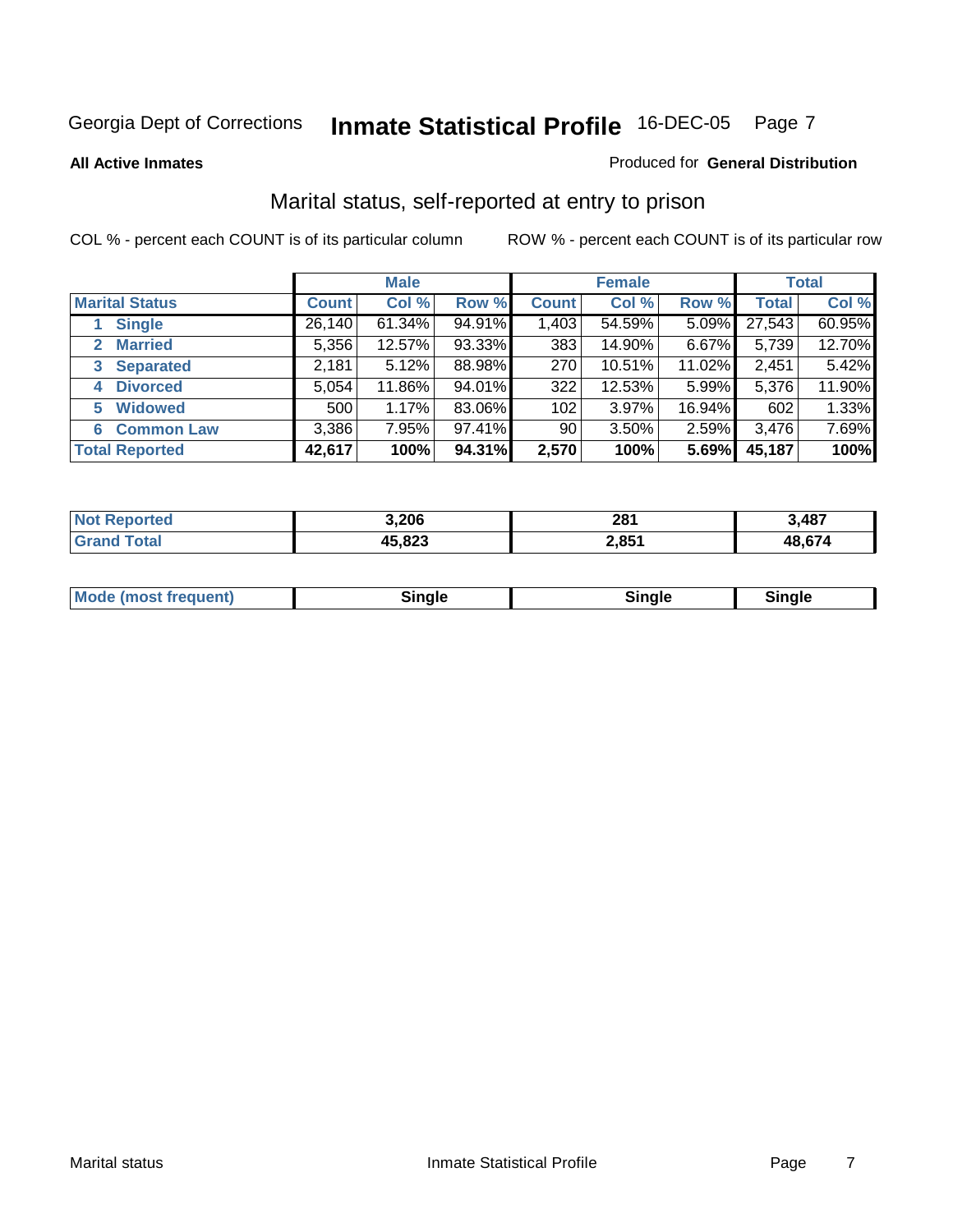#### **All Active Inmates**

#### Produced for **General Distribution**

### Number of children, self reported at entry to prison

|                           |              | <b>Male</b> |        | <b>Female</b> |        |        | <b>Total</b> |        |
|---------------------------|--------------|-------------|--------|---------------|--------|--------|--------------|--------|
| <b>Number of Children</b> | <b>Count</b> | Col %       | Row %  | <b>Count</b>  | Col %  | Row %  | <b>Total</b> | Col %  |
| $\overline{0}$            | 16,685       | 39.61%      | 96.79% | 553           | 21.53% | 3.21%  | 17,238       | 38.57% |
|                           | 9,824        | 23.32%      | 95.20% | 495           | 19.27% | 4.80%  | 10,319       | 23.09% |
| $\overline{2}$            | 7,246        | 17.20%      | 91.98% | 632           | 24.60% | 8.02%  | 7,878        | 17.63% |
| $\overline{\mathbf{3}}$   | 4,345        | 10.32%      | 89.79% | 494           | 19.23% | 10.21% | 4,839        | 10.83% |
| 4                         | 2,086        | 4.95%       | 90.46% | 220           | 8.56%  | 9.54%  | 2,306        | 5.16%  |
| 5                         | 1,083        | 2.57%       | 92.25% | 91            | 3.54%  | 7.75%  | 1,174        | 2.63%  |
| $6\phantom{a}6$           | 442          | 1.05%       | 90.20% | 48            | 1.87%  | 9.80%  | 490          | 1.10%  |
| 7                         | 208          | 0.49%       | 91.63% | 19            | 0.74%  | 8.37%  | 227          | 0.51%  |
| 8                         | 88           | 0.21%       | 89.80% | 10            | 0.39%  | 10.20% | 98           | 0.22%  |
| 9                         | 47           | 0.11%       | 94.00% | 3             | 0.12%  | 6.00%  | 50           | 0.11%  |
| 10                        | 19           | 0.05%       | 86.36% | 3             | 0.12%  | 13.64% | 22           | 0.05%  |
| Over 10                   | 45           | 0.11%       | 97.83% |               | 0.04%  | 2.17%  | 46           | 0.10%  |
| <b>Total Reported</b>     | 42,118       | 100%        | 94.25% | 2,569         | 100%   | 5.75%  | 44,687       | 100%   |

| TAC.<br>N | 8,705              | 282<br>$\sim$ $\sim$ | 3,987  |
|-----------|--------------------|----------------------|--------|
|           | $AB$ 822<br>د ے ه. | 2,85 <sup>4</sup>    | 48.674 |

| Mean<br>(average)    | 36. ا | 2.00 | 1.40 |
|----------------------|-------|------|------|
| Median (middle)      |       |      |      |
| Mode (most frequent) |       |      |      |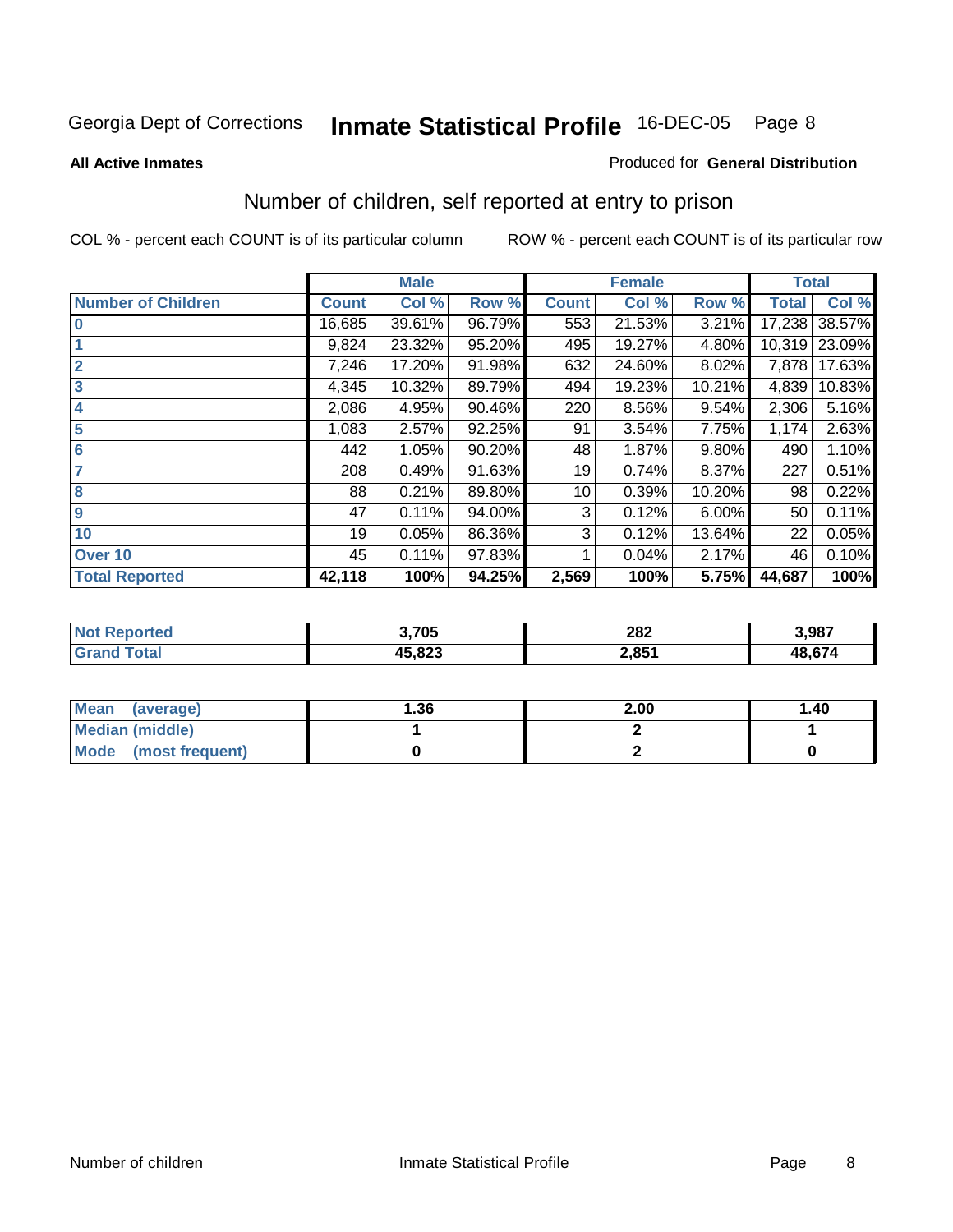#### **All Active Inmates**

#### Produced for **General Distribution**

### Religious affiliation, self-reported at entry to prison

|                       |                              | <b>Male</b>  |        |         | <b>Female</b>   |        |        | <b>Total</b> |        |
|-----------------------|------------------------------|--------------|--------|---------|-----------------|--------|--------|--------------|--------|
|                       | <b>Religious Affiliation</b> | <b>Count</b> | Col %  | Row %   | <b>Count</b>    | Col %  | Row %  | <b>Total</b> | Col %  |
| 1                     | <b>Islam</b>                 | 1,357        | 3.61%  | 98.33%  | $\overline{23}$ | .91%   | 1.67%  | 1,380        | 3.44%  |
| $\overline{2}$        | <b>Catholic</b>              | 1,833        | 4.87%  | 93.71%  | 123             | 4.89%  | 6.29%  | 1,956        | 4.87%  |
| 3                     | <b>Baptist</b>               | 19,202       | 51.05% | 92.99%  | 1,447           | 57.53% | 7.01%  | 20,649       | 51.46% |
| 4                     | <b>Methodist</b>             | 873          | 2.32%  | 90.09%  | 96              | 3.82%  | 9.91%  | 969          | 2.41%  |
| 5                     | <b>EpiscopIn</b>             | 65           | .17%   | 94.20%  | 4               | .16%   | 5.80%  | 69           | .17%   |
| $6\phantom{1}6$       | <b>Presbytrn</b>             | 101          | .27%   | 98.06%  | $\overline{2}$  | .08%   | 1.94%  | 103          | .26%   |
| 7                     | <b>Chc Of God</b>            | 428          | 1.14%  | 90.49%  | 45              | 1.79%  | 9.51%  | 473          | 1.18%  |
| 8                     | <b>Holiness</b>              | 1,362        | 3.62%  | 87.20%  | 200             | 7.95%  | 12.80% | 1,562        | 3.89%  |
| $\boldsymbol{9}$      | <b>Jewish</b>                | 51           | .14%   | 98.08%  |                 | .04%   | 1.92%  | 52           | .13%   |
| 10                    | <b>Anglican</b>              |              | .02%   | 87.50%  |                 | .04%   | 12.50% | 8            | .02%   |
| 11                    | <b>Grk Orthdx</b>            | 6            | .02%   | 100.00% |                 |        |        | 6            | .01%   |
| 12                    | <b>Hindu</b>                 | 6            | .02%   | 100.00% |                 |        |        | 6            | .01%   |
| 13                    | <b>Buddhist</b>              | 41           | .11%   | 97.62%  | 1               | .04%   | 2.38%  | 42           | .10%   |
| 15                    | <b>Shintoist</b>             | 10           | .03%   | 100.00% |                 |        |        | 10           | .02%   |
| 16                    | <b>Seven D Ad</b>            | 106          | .28%   | 95.50%  | 5               | .20%   | 4.50%  | 111          | .28%   |
| 17                    | <b>Jehovah Wt</b>            | 343          | .91%   | 93.46%  | 24              | .95%   | 6.54%  | 367          | .91%   |
| 18                    | <b>Latr Day S</b>            | 46           | .12%   | 95.83%  | 2               | .08%   | 4.17%  | 48           | .12%   |
| 19                    | Quaker                       |              | .01%   | 100.00% |                 |        |        |              | .01%   |
| 20                    | <b>Other Prot</b>            | 5,648        | 15.02% | 92.36%  | 467             | 18.57% | 7.64%  | 6,115        | 15.24% |
| 96                    | <b>None</b>                  | 6,128        | 16.29% | 98.81%  | 74              | 2.94%  | 1.19%  | 6,202        | 15.46% |
| <b>Total Reported</b> |                              | 37,614       | 100%   | 93.73%  | 2,515           | 100%   | 6.27%  | 40,129       | 100%   |

| rtec<br>NA                | 209,ر  | 336   | 8,545  |
|---------------------------|--------|-------|--------|
| ั่วtaเ<br>. Gr $\epsilon$ | 45,823 | 2,851 | 48 674 |

| Mode (mo<br>ost freauent) | 3aptist | Baptist | 3aptist |
|---------------------------|---------|---------|---------|
|                           |         |         |         |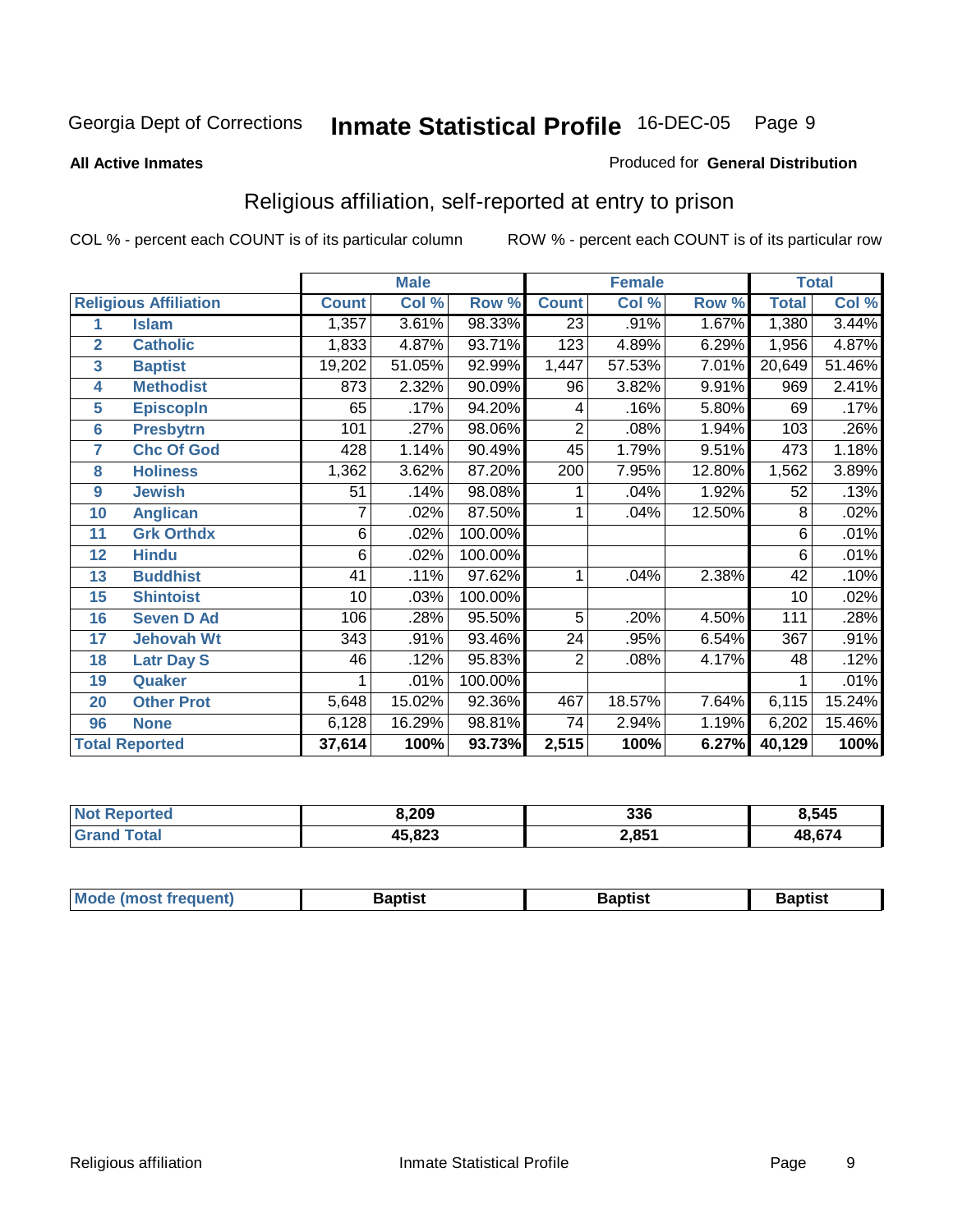#### **All Active Inmates**

#### Produced for **General Distribution**

### Home county, self-reported at entry to prison

|                  |                      |                  | <b>Male</b> |        |                           | <b>Female</b> |        | <b>Total</b>     |       |
|------------------|----------------------|------------------|-------------|--------|---------------------------|---------------|--------|------------------|-------|
|                  | <b>Home County</b>   | <b>Count</b>     | Col %       | Row %  | <b>Count</b>              | Col %         | Row %  | <b>Total</b>     | Col % |
| 1                | <b>Appling</b>       | 87               | .21%        | 92.55% | 7                         | $.28\%$       | 7.45%  | 94               | .22%  |
| $\overline{2}$   | <b>Atkinson</b>      | $\overline{33}$  | .08%        | 97.06% | 1                         | .04%          | 2.94%  | $\overline{34}$  | .08%  |
| 3                | <b>Bacon</b>         | $\overline{46}$  | .11%        | 93.88% | $\overline{3}$            | .12%          | 6.12%  | 49               | .11%  |
| 4                | <b>Baker</b>         | $\overline{10}$  | .02%        | 90.91% | $\overline{1}$            | .04%          | 9.09%  | $\overline{11}$  | .03%  |
| 5                | <b>Baldwin</b>       | $\overline{275}$ | .67%        | 95.16% | $\overline{14}$           | .55%          | 4.84%  | 289              | .67%  |
| $6\phantom{a}$   | <b>Banks</b>         | 45               | .11%        | 93.75% | $\overline{3}$            | .12%          | 6.25%  | 48               | .11%  |
| $\overline{7}$   | <b>Barrow</b>        | $\overline{217}$ | .53%        | 95.59% | $\overline{10}$           | .39%          | 4.41%  | $\overline{227}$ | .52%  |
| 8                | <b>Bartow</b>        | $\overline{418}$ | 1.02%       | 88.94% | $\overline{52}$           | 2.05%         | 11.06% | 470              | 1.08% |
| $\boldsymbol{9}$ | <b>Ben Hill</b>      | $\overline{161}$ | .39%        | 86.10% | $\overline{26}$           | 1.02%         | 13.90% | $\overline{187}$ | .43%  |
| 10               | <b>Berrien</b>       | 61               | .15%        | 89.71% | $\overline{7}$            | .28%          | 10.29% | 68               | .16%  |
| 11               | <b>Bibb</b>          | 1,056            | 2.59%       | 95.74% | $\overline{47}$           | 1.85%         | 4.26%  | 1,103            | 2.55% |
| 12               | <b>Bleckley</b>      | 89               | .22%        | 90.82% | $\overline{9}$            | .35%          | 9.18%  | 98               | .23%  |
| $\overline{13}$  | <b>Brantley</b>      | $\overline{39}$  | .10%        | 92.86% | $\overline{3}$            | .12%          | 7.14%  | $\overline{42}$  | .10%  |
| 14               | <b>Brooks</b>        | $\overline{71}$  | .17%        | 98.61% | $\overline{1}$            | .04%          | 1.39%  | $\overline{72}$  | .17%  |
| 15               | <b>Bryan</b>         | $\overline{66}$  | .16%        | 90.41% | $\overline{\overline{7}}$ | .28%          | 9.59%  | $\overline{73}$  | .17%  |
| 16               | <b>Bulloch</b>       | 289              | .71%        | 95.07% | $\overline{15}$           | .59%          | 4.93%  | $\overline{304}$ | .70%  |
| 17               | <b>Burke</b>         | 167              | .41%        | 96.53% | $\overline{6}$            | .24%          | 3.47%  | 173              | .40%  |
| 18               | <b>Butts</b>         | $\overline{121}$ | .30%        | 96.80% | 4                         | .16%          | 3.20%  | $\overline{125}$ | .29%  |
| 19               | <b>Calhoun</b>       | $\overline{29}$  | .07%        | 93.55% | $\overline{2}$            | .08%          | 6.45%  | $\overline{31}$  | .07%  |
| 20               | <b>Camden</b>        | $\overline{81}$  | .20%        | 98.78% | 1                         | .04%          | 1.22%  | $\overline{82}$  | .19%  |
| 21               | <b>Candler</b>       | 64               | .16%        | 98.46% | $\overline{1}$            | .04%          | 1.54%  | 65               | .15%  |
| 22               | <b>Carroll</b>       | $\overline{392}$ | .96%        | 90.95% | $\overline{39}$           | 1.54%         | 9.05%  | 431              | .99%  |
| 23               | <b>Catoosa</b>       | 156              | .38%        | 89.66% | $\overline{18}$           | .71%          | 10.34% | 174              | .40%  |
| 24               | <b>Charlton</b>      | $\overline{42}$  | .10%        | 93.33% | $\overline{3}$            | .12%          | 6.67%  | $\overline{45}$  | .10%  |
| 25               | <b>Chatham</b>       | 2,062            | 5.05%       | 95.37% | 100                       | 3.94%         | 4.63%  | 2,162            | 4.99% |
| 26               | <b>Chattahoochee</b> | $\overline{17}$  | .04%        | 89.47% | $\overline{2}$            | .08%          | 10.53% | $\overline{19}$  | .04%  |
| 27               | Chattooga            | 197              | .48%        | 91.63% | $\overline{18}$           | .71%          | 8.37%  | $\overline{215}$ | .50%  |
| 28               | <b>Cherokee</b>      | 388              | .95%        | 91.51% | $\overline{36}$           | 1.42%         | 8.49%  | 424              | .98%  |
| 29               | <b>Clarke</b>        | 457              | 1.12%       | 93.65% | $\overline{31}$           | 1.22%         | 6.35%  | 488              | 1.13% |
| 30               | <b>Clay</b>          | $\overline{18}$  | .04%        | 94.74% | $\mathbf{1}$              | .04%          | 5.26%  | $\overline{19}$  | .04%  |
| 31               | <b>Clayton</b>       | 1,103            | 2.70%       | 94.52% | 64                        | 2.52%         | 5.48%  | 1,167            | 2.69% |
| 32               | <b>Clinch</b>        | 40               | .10%        | 90.91% | 4                         | .16%          | 9.09%  | 44               | .10%  |
| 33               | <b>Cobb</b>          | 1,640            | 4.02%       | 93.61% | 112                       | 4.41%         | 6.39%  | 1,752            | 4.04% |
| 34               | <b>Coffee</b>        | 192              | .47%        | 88.48% | 25                        | .98%          | 11.52% | 217              | .50%  |
| 35               | <b>Colquitt</b>      | 245              | .60%        | 96.08% | 10                        | .39%          | 3.92%  | 255              | .59%  |
| 36               | <b>Columbia</b>      | 151              | .37%        | 90.42% | 16                        | .63%          | 9.58%  | 167              | .39%  |
| 37               | <b>Cook</b>          | $\overline{95}$  | .23%        | 94.06% | $\overline{6}$            | .24%          | 5.94%  | 101              | .23%  |
| 38               | Coweta               | $\overline{372}$ | .91%        | 93.70% | $\overline{25}$           | .98%          | 6.30%  | 397              | .92%  |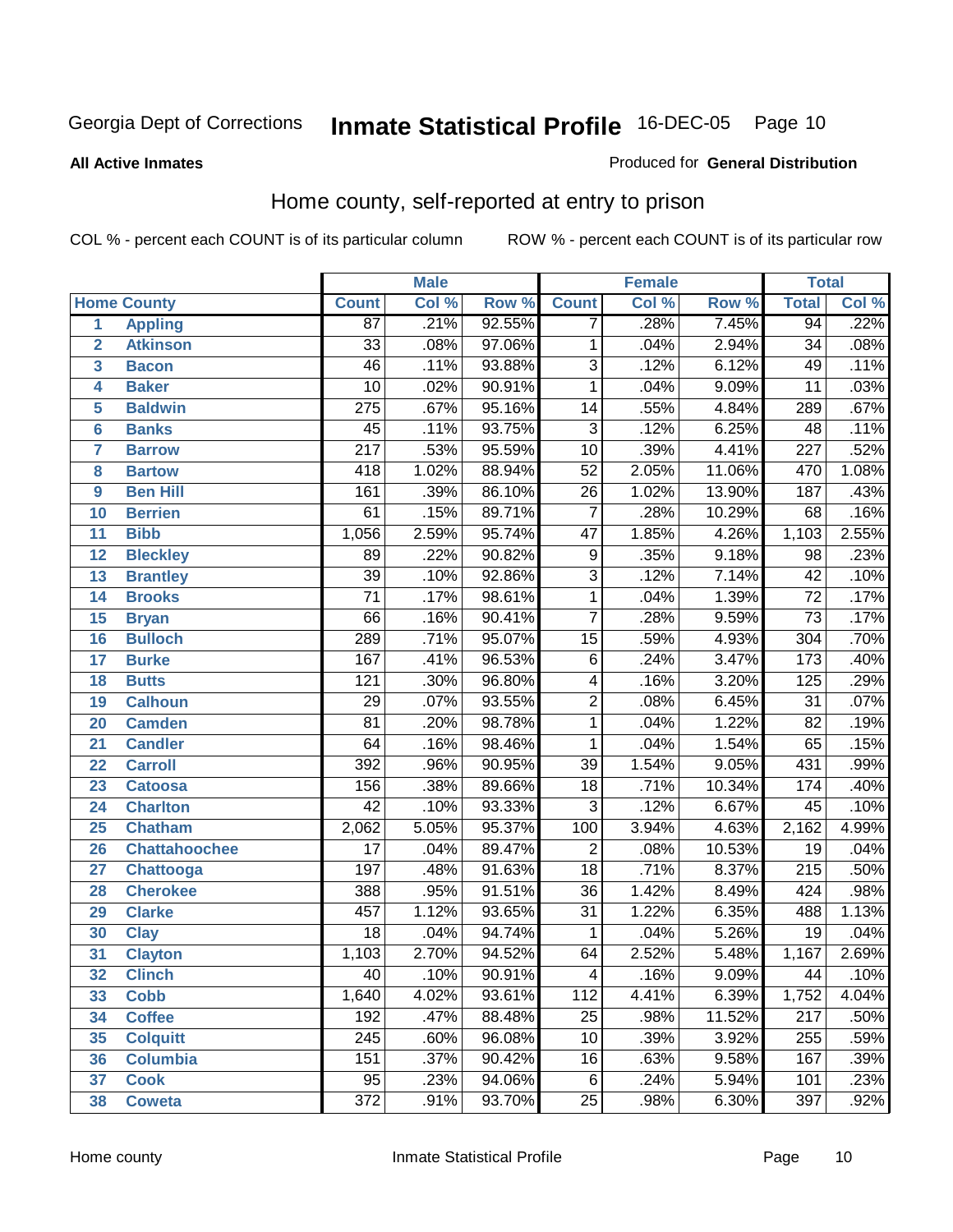#### **All Active Inmates**

#### Produced for **General Distribution**

### Home county, self-reported at entry to prison

|    |                    |                  | <b>Male</b> |         |                         | <b>Female</b> |        | <b>Total</b>     |        |
|----|--------------------|------------------|-------------|---------|-------------------------|---------------|--------|------------------|--------|
|    | <b>Home County</b> | <b>Count</b>     | Col %       | Row %   | <b>Count</b>            | Col %         | Row %  | <b>Total</b>     | Col %  |
| 39 | <b>Crawford</b>    | 20               | .05%        | 95.24%  | $\mathbf{1}$            | .04%          | 4.76%  | 21               | .05%   |
| 40 | <b>Crisp</b>       | $\overline{209}$ | .51%        | 94.14%  | $\overline{13}$         | .51%          | 5.86%  | $\overline{222}$ | .51%   |
| 41 | <b>Dade</b>        | $\overline{59}$  | .14%        | 95.16%  | $\overline{3}$          | .12%          | 4.84%  | $\overline{62}$  | .14%   |
| 42 | <b>Dawson</b>      | 62               | .15%        | 95.38%  | $\overline{3}$          | .12%          | 4.62%  | 65               | .15%   |
| 43 | <b>Decatur</b>     | $\overline{226}$ | .55%        | 96.58%  | $\overline{8}$          | .32%          | 3.42%  | 234              | .54%   |
| 44 | <b>Dekalb</b>      | 2,271            | 5.57%       | 95.34%  | 111                     | 4.37%         | 4.66%  | 2,382            | 5.50%  |
| 45 | <b>Dodge</b>       | 154              | .38%        | 93.33%  | 11                      | .43%          | 6.67%  | 165              | .38%   |
| 46 | <b>Dooly</b>       | $\overline{70}$  | .17%        | 94.59%  | $\overline{\mathbf{4}}$ | .16%          | 5.41%  | $\overline{74}$  | .17%   |
| 47 | <b>Dougherty</b>   | 869              | 2.13%       | 94.56%  | $\overline{50}$         | 1.97%         | 5.44%  | 919              | 2.12%  |
| 48 | <b>Douglas</b>     | 500              | 1.23%       | 92.59%  | 40                      | 1.58%         | 7.41%  | 540              | 1.25%  |
| 49 | <b>Early</b>       | $\overline{55}$  | .13%        | 96.49%  | $\overline{2}$          | .08%          | 3.51%  | $\overline{57}$  | .13%   |
| 50 | <b>Echols</b>      | $\overline{3}$   | .01%        | 100.00% |                         |               |        | 3                | .01%   |
| 51 | <b>Effingham</b>   | $\overline{116}$ | .28%        | 89.92%  | $\overline{13}$         | .51%          | 10.08% | $\overline{129}$ | .30%   |
| 52 | <b>Elbert</b>      | $\overline{132}$ | .32%        | 94.96%  | $\overline{7}$          | .28%          | 5.04%  | 139              | .32%   |
| 53 | <b>Emanuel</b>     | 145              | .36%        | 94.77%  | $\overline{8}$          | .32%          | 5.23%  | $\overline{153}$ | .35%   |
| 54 | <b>Evans</b>       | $\overline{78}$  | .19%        | 98.73%  | 1                       | .04%          | 1.27%  | $\overline{79}$  | .18%   |
| 55 | <b>Fannin</b>      | 86               | .21%        | 90.53%  | $\overline{9}$          | .35%          | 9.47%  | $\overline{95}$  | .22%   |
| 56 | <b>Fayette</b>     | $\overline{137}$ | .34%        | 96.48%  | $\overline{5}$          | .20%          | 3.52%  | $\overline{142}$ | .33%   |
| 57 | <b>Floyd</b>       | 580              | 1.42%       | 91.34%  | $\overline{55}$         | 2.17%         | 8.66%  | 635              | 1.47%  |
| 58 | <b>Forsyth</b>     | 159              | .39%        | 95.21%  | $\overline{8}$          | .32%          | 4.79%  | 167              | .39%   |
| 59 | <b>Franklin</b>    | 104              | .25%        | 92.04%  | $\overline{9}$          | .35%          | 7.96%  | 113              | .26%   |
| 60 | <b>Fulton</b>      | 5,370            | 13.16%      | 95.94%  | $\overline{227}$        | 8.94%         | 4.06%  | 5,597            | 12.92% |
| 61 | <b>Gilmer</b>      | 95               | .23%        | 94.06%  | 6                       | .24%          | 5.94%  | 101              | .23%   |
| 62 | <b>Glascock</b>    | $\overline{5}$   | .01%        | 100.00% |                         |               |        | 5                | .01%   |
| 63 | <b>Glynn</b>       | $\overline{374}$ | .92%        | 95.90%  | 16                      | .63%          | 4.10%  | 390              | .90%   |
| 64 | <b>Gordon</b>      | $\overline{220}$ | .54%        | 89.43%  | $\overline{26}$         | 1.02%         | 10.57% | $\overline{246}$ | .57%   |
| 65 | <b>Grady</b>       | 156              | .38%        | 93.98%  | 10                      | .39%          | 6.02%  | 166              | .38%   |
| 66 | <b>Greene</b>      | $\overline{75}$  | .18%        | 93.75%  | $\overline{5}$          | .20%          | 6.25%  | $\overline{80}$  | .18%   |
| 67 | <b>Gwinnett</b>    | 1,072            | 2.63%       | 94.28%  | 65                      | 2.56%         | 5.72%  | 1,137            | 2.62%  |
| 68 | <b>Habersham</b>   | 113              | .28%        | 92.62%  | $\overline{9}$          | .35%          | 7.38%  | 122              | .28%   |
| 69 | <b>Hall</b>        | 565              | 1.39%       | 93.70%  | $\overline{38}$         | 1.50%         | 6.30%  | 603              | 1.39%  |
| 70 | <b>Hancock</b>     | $\overline{56}$  | .14%        | 94.92%  | $\overline{3}$          | .12%          | 5.08%  | $\overline{59}$  | .14%   |
| 71 | <b>Haralson</b>    | $\overline{89}$  | .22%        | 93.68%  | 6                       | .24%          | 6.32%  | $\overline{95}$  | .22%   |
| 72 | <b>Harris</b>      | 65               | .16%        | 95.59%  | $\overline{3}$          | .12%          | 4.41%  | 68               | .16%   |
| 73 | <b>Hart</b>        | 74               | .18%        | 94.87%  | 4                       | .16%          | 5.13%  | 78               | .18%   |
| 74 | <b>Heard</b>       | $\overline{51}$  | .13%        | 100.00% |                         |               |        | $\overline{51}$  | .12%   |
| 75 | <b>Henry</b>       | 359              | .88%        | 90.43%  | $\overline{38}$         | 1.50%         | 9.57%  | 397              | .92%   |
| 76 | <b>Houston</b>     | 456              | 1.12%       | 94.61%  | $\overline{26}$         | 1.02%         | 5.39%  | 482              | 1.11%  |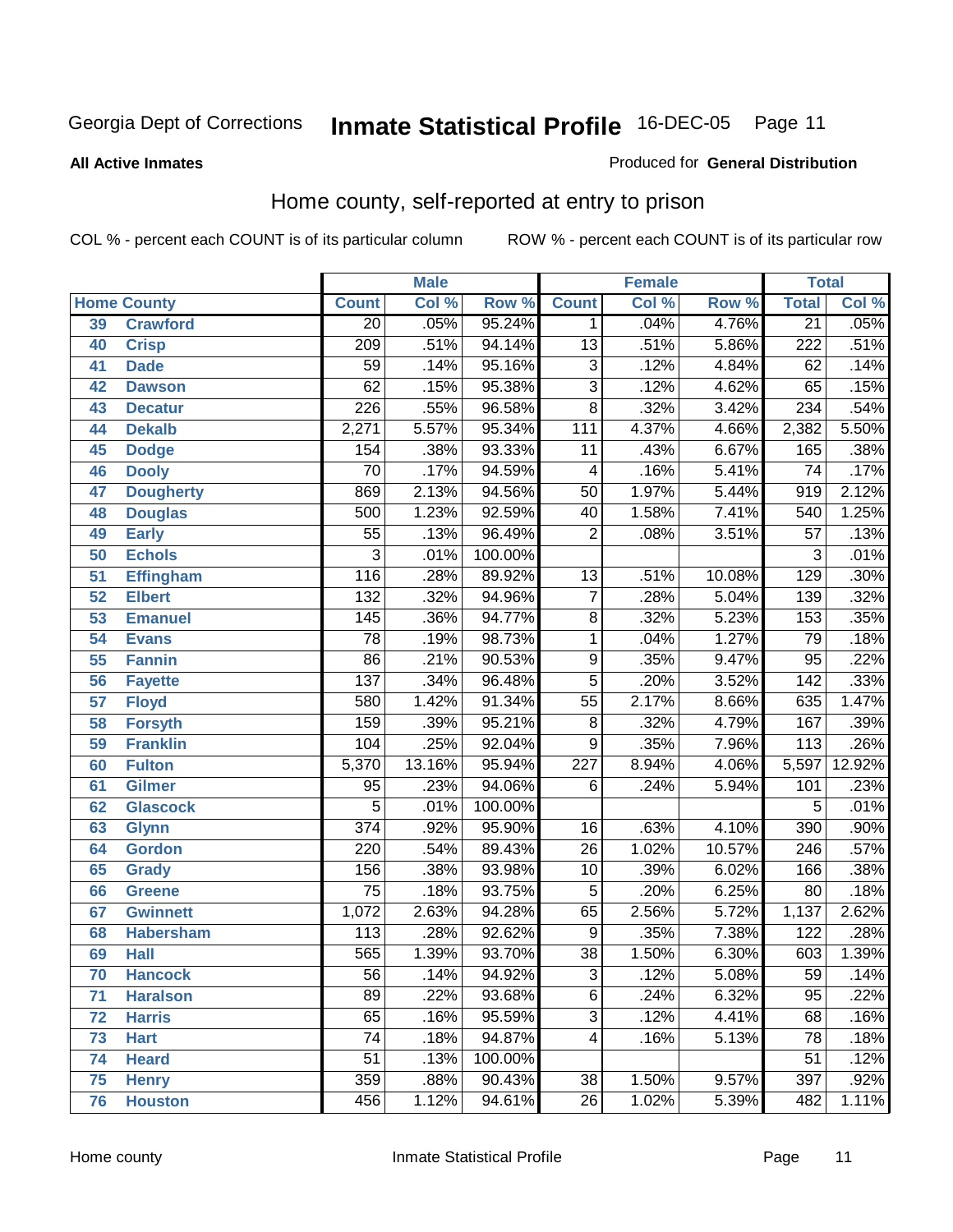#### **All Active Inmates**

#### Produced for **General Distribution**

### Home county, self-reported at entry to prison

|                 |                    |                  | <b>Male</b> |         |                 | <b>Female</b> |        | <b>Total</b>     |       |
|-----------------|--------------------|------------------|-------------|---------|-----------------|---------------|--------|------------------|-------|
|                 | <b>Home County</b> | <b>Count</b>     | Col %       | Row %   | <b>Count</b>    | Col %         | Row %  | <b>Total</b>     | Col % |
| $\overline{77}$ | <b>Irwin</b>       | 67               | .16%        | 98.53%  | 1.              | .04%          | 1.47%  | 68               | .16%  |
| 78              | <b>Jackson</b>     | 172              | .42%        | 91.49%  | $\overline{16}$ | .63%          | 8.51%  | 188              | .43%  |
| 79              | <b>Jasper</b>      | $\overline{55}$  | .13%        | 100.00% |                 |               |        | $\overline{55}$  | .13%  |
| 80              | <b>Jeff Davis</b>  | $\overline{59}$  | .14%        | 95.16%  | $\overline{3}$  | .12%          | 4.84%  | $\overline{62}$  | .14%  |
| 81              | <b>Jefferson</b>   | $\overline{88}$  | .22%        | 94.62%  | $\overline{5}$  | .20%          | 5.38%  | $\overline{93}$  | .21%  |
| 82              | <b>Jenkins</b>     | $\overline{59}$  | .14%        | 92.19%  | $\overline{5}$  | .20%          | 7.81%  | 64               | .15%  |
| 83              | <b>Johnson</b>     | $\overline{43}$  | .11%        | 100.00% |                 |               |        | $\overline{43}$  | .10%  |
| 84              | <b>Jones</b>       | $\overline{53}$  | .13%        | 91.38%  | 5               | .20%          | 8.62%  | $\overline{58}$  | .13%  |
| 85              | <b>Lamar</b>       | $\overline{72}$  | .18%        | 94.74%  | 4               | .16%          | 5.26%  | $\overline{76}$  | .18%  |
| 86              | <b>Lanier</b>      | $\overline{26}$  | .06%        | 89.66%  | $\overline{3}$  | .12%          | 10.34% | $\overline{29}$  | .07%  |
| 87              | <b>Laurens</b>     | $\overline{242}$ | .59%        | 93.80%  | $\overline{16}$ | .63%          | 6.20%  | 258              | .60%  |
| 88              | Lee                | $\overline{42}$  | .10%        | 100.00% |                 |               |        | $\overline{42}$  | .10%  |
| 89              | <b>Liberty</b>     | $\overline{212}$ | .52%        | 94.22%  | $\overline{13}$ | .51%          | 5.78%  | $\overline{225}$ | .52%  |
| 90              | <b>Lincoln</b>     | $\overline{36}$  | .09%        | 92.31%  | $\overline{3}$  | .12%          | 7.69%  | $\overline{39}$  | .09%  |
| 91              | Long               | $\overline{32}$  | .08%        | 91.43%  | $\overline{3}$  | .12%          | 8.57%  | $\overline{35}$  | .08%  |
| 92              | <b>Lowndes</b>     | 395              | .97%        | 96.11%  | $\overline{16}$ | .63%          | 3.89%  | $\overline{411}$ | .95%  |
| 93              | <b>Lumpkin</b>     | 65               | .16%        | 92.86%  | $\overline{5}$  | .20%          | 7.14%  | $\overline{70}$  | .16%  |
| 94              | <b>Macon</b>       | $\overline{72}$  | .18%        | 96.00%  | $\overline{3}$  | .12%          | 4.00%  | $\overline{75}$  | .17%  |
| 95              | <b>Madison</b>     | $\overline{117}$ | .29%        | 91.41%  | $\overline{11}$ | .43%          | 8.59%  | 128              | .30%  |
| 96              | <b>Marion</b>      | $\overline{31}$  | .08%        | 91.18%  | $\overline{3}$  | .12%          | 8.82%  | $\overline{34}$  | .08%  |
| 97              | <b>Mcduffie</b>    | 155              | .38%        | 93.94%  | $\overline{10}$ | .39%          | 6.06%  | 165              | .38%  |
| 98              | <b>Mcintosh</b>    | $\overline{51}$  | .13%        | 96.23%  | $\overline{2}$  | .08%          | 3.77%  | $\overline{53}$  | .12%  |
| 99              | <b>Meriwether</b>  | 166              | .41%        | 92.74%  | $\overline{13}$ | .51%          | 7.26%  | 179              | .41%  |
| 100             | <b>Miller</b>      | $\overline{31}$  | .08%        | 96.88%  | $\mathbf{1}$    | .04%          | 3.13%  | $\overline{32}$  | .07%  |
| 101             | <b>Mitchell</b>    | 168              | .41%        | 92.31%  | $\overline{14}$ | .55%          | 7.69%  | $\overline{182}$ | .42%  |
| 102             | <b>Monroe</b>      | 113              | .28%        | 93.39%  | $\overline{8}$  | .32%          | 6.61%  | 121              | .28%  |
| 103             | <b>Montgomery</b>  | $\overline{33}$  | .08%        | 89.19%  | 4               | .16%          | 10.81% | $\overline{37}$  | .09%  |
| 104             | <b>Morgan</b>      | $\overline{66}$  | .16%        | 97.06%  | $\overline{2}$  | .08%          | 2.94%  | $\overline{68}$  | .16%  |
| 105             | <b>Murray</b>      | 162              | .40%        | 92.05%  | $\overline{14}$ | .55%          | 7.95%  | 176              | .41%  |
| 106             | <b>Muscogee</b>    | 1,266            | 3.10%       | 94.34%  | $\overline{76}$ | 2.99%         | 5.66%  | 1,342            | 3.10% |
| 107             | <b>Newton</b>      | 359              | .88%        | 93.49%  | $\overline{25}$ | .98%          | 6.51%  | 384              | .89%  |
| 108             | <b>Oconee</b>      | $\overline{39}$  | .10%        | 92.86%  | 3               | .12%          | 7.14%  | 42               | .10%  |
| 109             | <b>Oglethorpe</b>  | $\overline{54}$  | .13%        | 91.53%  | $\overline{5}$  | .20%          | 8.47%  | $\overline{59}$  | .14%  |
| 110             | <b>Paulding</b>    | $\overline{219}$ | .54%        | 92.80%  | $\overline{17}$ | .67%          | 7.20%  | 236              | .54%  |
| 111             | <b>Peach</b>       | 102              | .25%        | 96.23%  | 4               | .16%          | 3.77%  | 106              | .24%  |
| 112             | <b>Pickens</b>     | $\overline{84}$  | .21%        | 93.33%  | $\overline{6}$  | .24%          | 6.67%  | $\overline{90}$  | .21%  |
| 113             | <b>Pierce</b>      | 49               | .12%        | 92.45%  | 4               | .16%          | 7.55%  | $\overline{53}$  | .12%  |
| 114             | <b>Pike</b>        | $\overline{51}$  | .13%        | 89.47%  | $\overline{6}$  | .24%          | 10.53% | $\overline{57}$  | .13%  |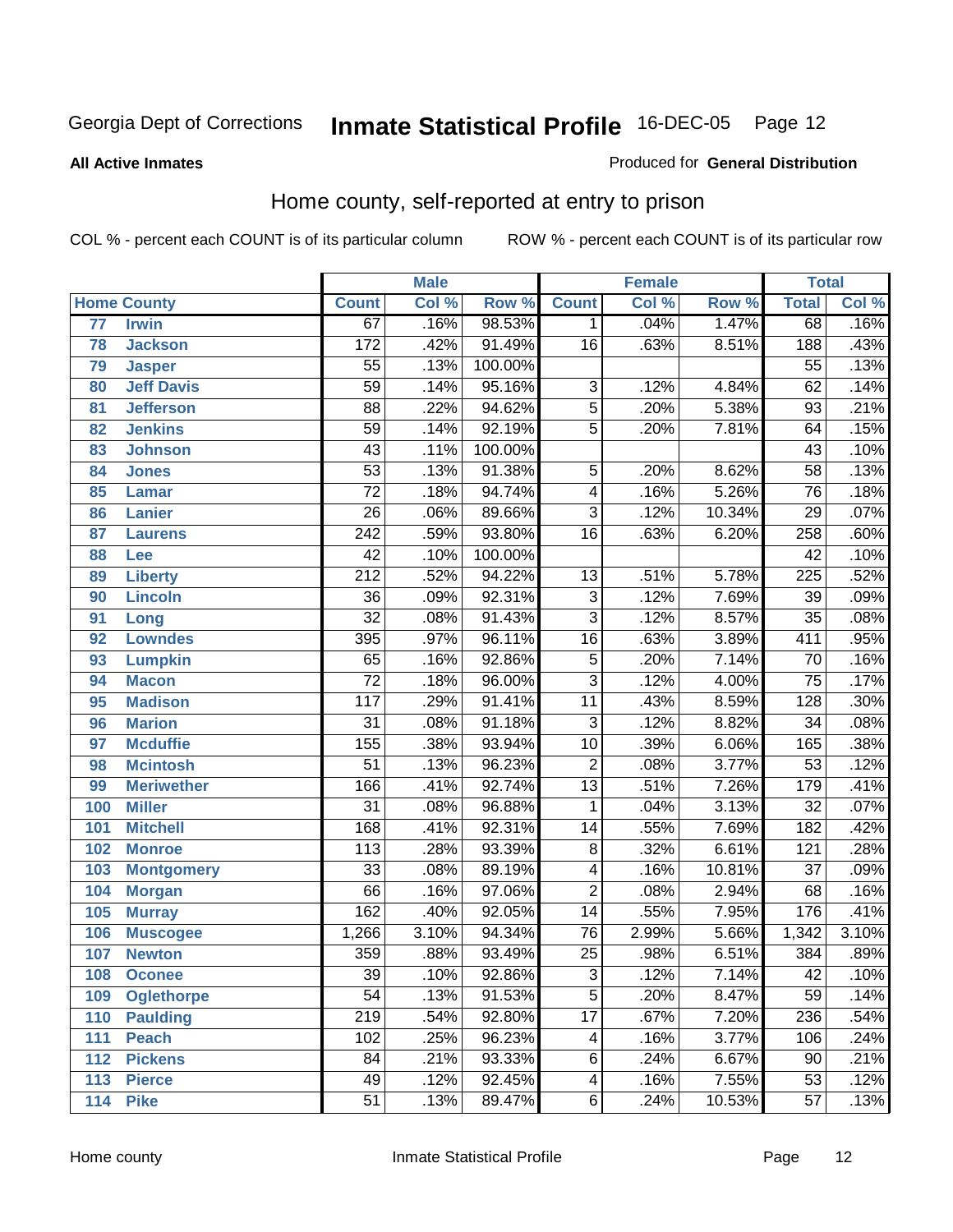#### **All Active Inmates**

#### Produced for **General Distribution**

### Home county, self-reported at entry to prison

|                          |                  | <b>Male</b> |         |                 | <b>Female</b> |        | <b>Total</b>     |       |
|--------------------------|------------------|-------------|---------|-----------------|---------------|--------|------------------|-------|
| <b>Home County</b>       | <b>Count</b>     | Col %       | Row %   | <b>Count</b>    | Col %         | Row %  | <b>Total</b>     | Col % |
| 115<br><b>Polk</b>       | 172              | .42%        | 95.56%  | $\overline{8}$  | .32%          | 4.44%  | 180              | .42%  |
| 116<br><b>Pulaski</b>    | 88               | .22%        | 91.67%  | $\overline{8}$  | .32%          | 8.33%  | $\overline{96}$  | .22%  |
| 117<br><b>Putnam</b>     | 108              | .26%        | 97.30%  | $\overline{3}$  | .12%          | 2.70%  | 111              | .26%  |
| 118<br>Quitman           | $\overline{9}$   | .02%        | 100.00% |                 |               |        | 9                | .02%  |
| 119<br><b>Rabun</b>      | $\overline{51}$  | .13%        | 98.08%  | 1               | .04%          | 1.92%  | $\overline{52}$  | .12%  |
| 120<br><b>Randolph</b>   | $\overline{62}$  | .15%        | 96.88%  | $\overline{2}$  | .08%          | 3.13%  | 64               | .15%  |
| <b>Richmond</b><br>121   | 1,612            | 3.95%       | 94.10%  | 101             | 3.98%         | 5.90%  | 1,713            | 3.95% |
| 122<br><b>Rockdale</b>   | 232              | .57%        | 95.08%  | $\overline{12}$ | .47%          | 4.92%  | $\overline{244}$ | .56%  |
| 123<br><b>Schley</b>     | $\overline{19}$  | .05%        | 100.00% |                 |               |        | $\overline{19}$  | .04%  |
| 124<br><b>Screven</b>    | 104              | .25%        | 92.04%  | 9               | .35%          | 7.96%  | 113              | .26%  |
| <b>Seminole</b><br>125   | $\overline{56}$  | .14%        | 91.80%  | $\overline{5}$  | .20%          | 8.20%  | $\overline{61}$  | .14%  |
| 126<br><b>Spalding</b>   | 486              | 1.19%       | 93.46%  | $\overline{34}$ | 1.34%         | 6.54%  | 520              | 1.20% |
| 127<br><b>Stephens</b>   | $\overline{141}$ | .35%        | 95.92%  | $\overline{6}$  | .24%          | 4.08%  | 147              | .34%  |
| 128<br><b>Stewart</b>    | $\overline{33}$  | .08%        | 100.00% |                 |               |        | $\overline{33}$  | .08%  |
| 129<br><b>Sumter</b>     | 194              | .48%        | 95.10%  | 10              | .39%          | 4.90%  | $\overline{204}$ | .47%  |
| <b>Talbot</b><br>130     | 52               | .13%        | 92.86%  | 4               | .16%          | 7.14%  | $\overline{56}$  | .13%  |
| 131<br><b>Taliaferro</b> | $\overline{6}$   | .01%        | 100.00% |                 |               |        | 6                | .01%  |
| 132<br><b>Tattnall</b>   | 120              | .29%        | 91.60%  | 11              | .43%          | 8.40%  | $\overline{131}$ | .30%  |
| 133<br><b>Taylor</b>     | 64               | .16%        | 98.46%  | 1               | .04%          | 1.54%  | 65               | .15%  |
| <b>Telfair</b><br>134    | 108              | .26%        | 93.10%  | 8               | .32%          | 6.90%  | $\overline{116}$ | .27%  |
| 135<br><b>Terrell</b>    | $\overline{66}$  | .16%        | 92.96%  | $\overline{5}$  | .20%          | 7.04%  | $\overline{71}$  | .16%  |
| 136<br><b>Thomas</b>     | 266              | .65%        | 96.03%  | $\overline{11}$ | .43%          | 3.97%  | $\overline{277}$ | .64%  |
| <b>Tift</b><br>137       | 266              | .65%        | 96.73%  | $\overline{9}$  | .35%          | 3.27%  | 275              | .63%  |
| <b>Toombs</b><br>138     | 229              | .56%        | 93.85%  | $\overline{15}$ | .59%          | 6.15%  | $\overline{244}$ | .56%  |
| 139<br><b>Towns</b>      | $\overline{15}$  | .04%        | 100.00% |                 |               |        | $\overline{15}$  | .03%  |
| 140<br><b>Treutlen</b>   | $\overline{37}$  | .09%        | 92.50%  | $\overline{3}$  | .12%          | 7.50%  | 40               | .09%  |
| 141<br><b>Troup</b>      | 471              | 1.15%       | 93.82%  | $\overline{31}$ | 1.22%         | 6.18%  | 502              | 1.16% |
| 142<br><b>Turner</b>     | $\overline{73}$  | .18%        | 93.59%  | $\overline{5}$  | .20%          | 6.41%  | $\overline{78}$  | .18%  |
| 143<br><b>Twiggs</b>     | $\overline{34}$  | .08%        | 89.47%  | 4               | .16%          | 10.53% | $\overline{38}$  | .09%  |
| 144<br><b>Union</b>      | $\overline{39}$  | .10%        | 92.86%  | $\overline{3}$  | .12%          | 7.14%  | $\overline{42}$  | .10%  |
| 145<br><b>Upson</b>      | 171              | .42%        | 96.61%  | $\overline{6}$  | .24%          | 3.39%  | 177              | .41%  |
| 146<br><b>Walker</b>     | 283              | .69%        | 89.27%  | 34              | 1.34%         | 10.73% | 317              | .73%  |
| 147<br><b>Walton</b>     | $\overline{264}$ | .65%        | 94.29%  | $\overline{16}$ | .63%          | 5.71%  | 280              | .65%  |
| 148<br><b>Ware</b>       | 258              | .63%        | 94.16%  | 16              | .63%          | 5.84%  | 274              | .63%  |
| <b>Warren</b><br>149     | $\overline{41}$  | .10%        | 91.11%  | 4               | .16%          | 8.89%  | 45               | .10%  |
| <b>Washington</b><br>150 | 131              | .32%        | 95.62%  | 6               | .24%          | 4.38%  | 137              | .32%  |
| 151<br><b>Wayne</b>      | $\overline{142}$ | .35%        | 92.21%  | $\overline{12}$ | .47%          | 7.79%  | 154              | .36%  |
| <b>Webster</b><br>152    | 11               | .03%        | 84.62%  | $\overline{2}$  | .08%          | 15.38% | 13               | .03%  |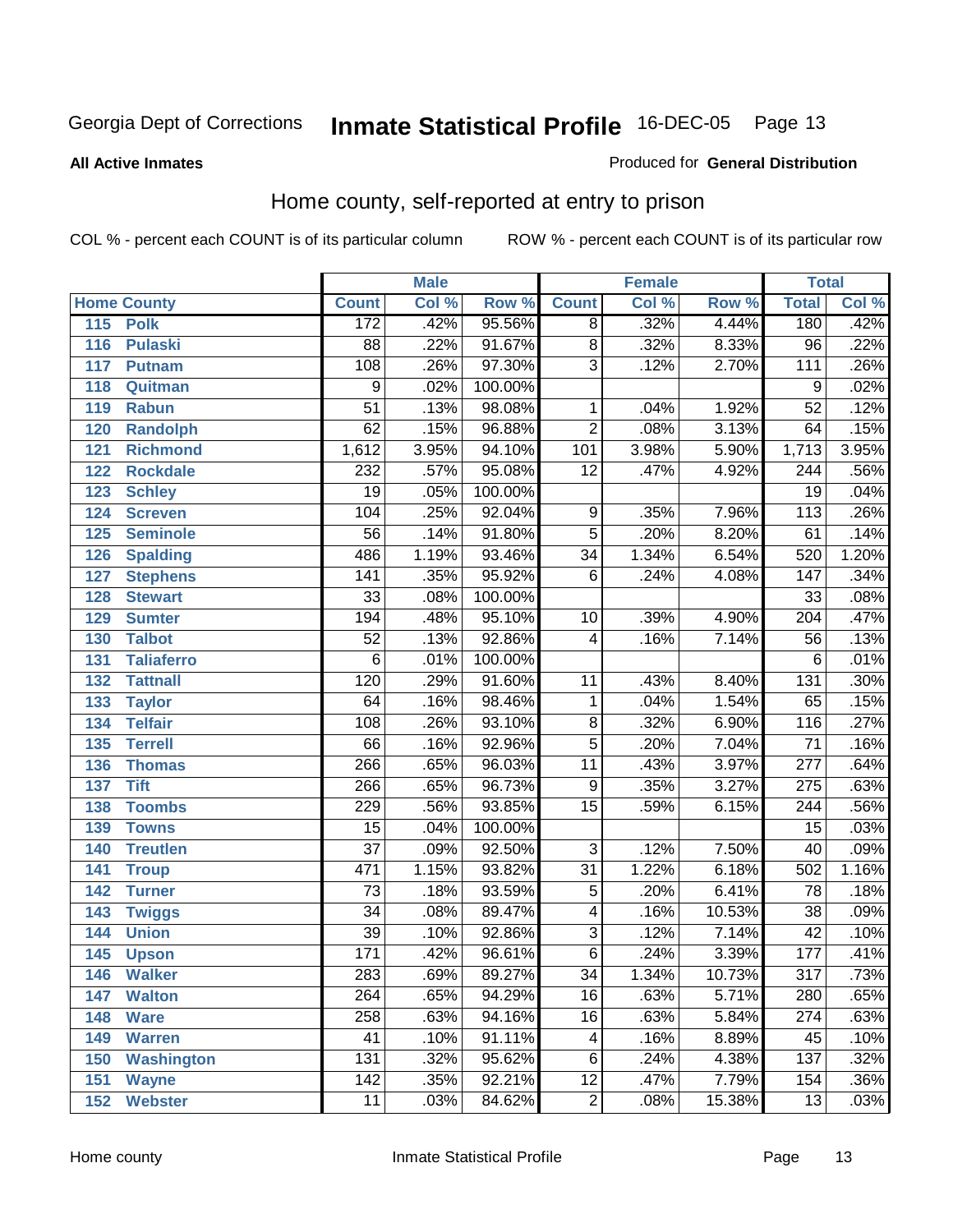#### **All Active Inmates**

#### Produced for **General Distribution**

### Home county, self-reported at entry to prison

|     |                      |              | <b>Male</b> |        |                | <b>Female</b> |          | <b>Total</b> |         |
|-----|----------------------|--------------|-------------|--------|----------------|---------------|----------|--------------|---------|
|     | <b>Home County</b>   | <b>Count</b> | Col %       | Row %  | <b>Count</b>   | Col %         | Row %    | <b>Total</b> | Col %   |
| 153 | <b>Wheeler</b>       | 27           | $.07\%$     | 93.10% | $\overline{2}$ | $.08\%$       | 6.90%    | 29           | $.07\%$ |
| 154 | <b>White</b>         | 59           | .14%        | 90.77% | 6              | .24%          | 9.23%    | 65           | .15%    |
| 155 | <b>Whitfield</b>     | 574          | 1.41%       | 91.84% | 51             | 2.01%         | $8.16\%$ | 625          | 1.44%   |
| 156 | <b>Wilcox</b>        | 49           | .12%        | 94.23% | 3              | .12%          | 5.77%    | 52           | .12%    |
| 157 | <b>Wilkes</b>        | 54           | .13%        | 98.18% |                | .04%          | 1.82%    | 55           | .13%    |
| 158 | <b>Wilkinson</b>     | 59           | .14%        | 92.19% | 5              | .20%          | 7.81%    | 64           | .15%    |
| 159 | <b>Worth</b>         | 120          | .29%        | 93.02% | 9              | .35%          | 6.98%    | 129          | .30%    |
| 160 | <b>Unknown</b>       | 2,009        | 4.92%       | 92.84% | 155            | 6.10%         | 7.16%    | 2,164        | 4.99%   |
|     | <b>Total Rported</b> | 40,793       | 100%        | 94.14% | 2,539          | 100%          | 5.86%    | 43,332       | 100%    |

| orted<br>NO. | 5,030  | 242<br>◡▮▴ | 5,342  |
|--------------|--------|------------|--------|
| īota.<br>Gr  | 45,823 | 2,851      | 48 67/ |

| <b>Mode</b> | ultor | <sup>:</sup> ulton<br> | . |
|-------------|-------|------------------------|---|
|             |       |                        |   |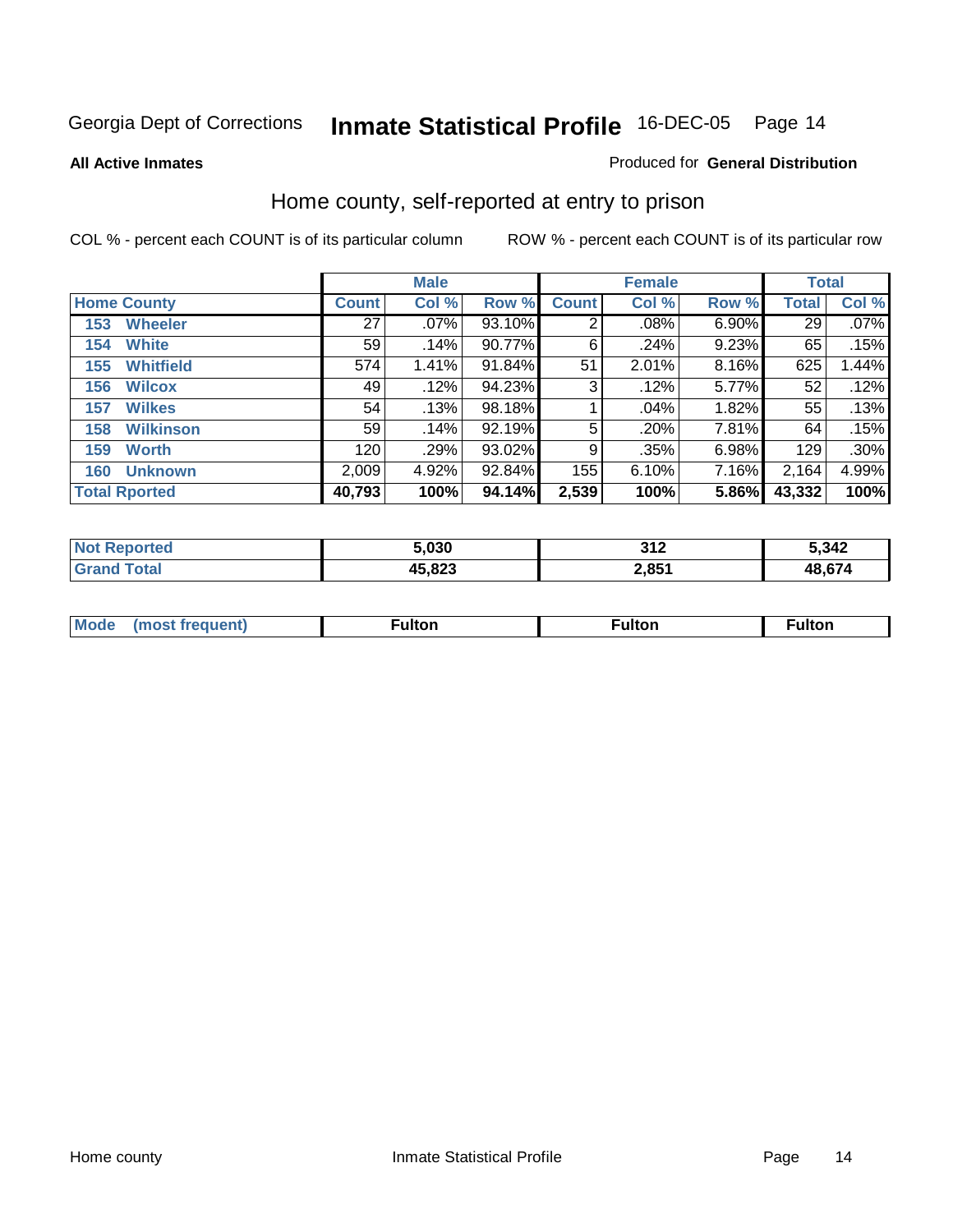#### **All Active Inmates**

#### Produced for **General Distribution**

### Socioeconomic class, self-reported at entry to prison

|                            |              | <b>Male</b> |           |              | <b>Female</b> |       |              | <b>Total</b> |
|----------------------------|--------------|-------------|-----------|--------------|---------------|-------|--------------|--------------|
| <b>Socioeconomic Class</b> | <b>Count</b> | Col %       | Row %     | <b>Count</b> | Col %         | Row % | <b>Total</b> | Col %        |
| <b>Welfare</b>             | 3,105        | 7.43%       | 91.67%    | 282          | 11.22%        | 8.33% | 3,387        | 7.64%        |
| <b>Occ Employ</b>          | 2,452        | 5.86%       | 99.59%    | 10           | .40%          | .41%  | 2.462        | 5.55%        |
| <b>Minimum Std</b><br>3    | 19,052       | 45.57%      | 95.80%    | 835          | 33.21%        | 4.20% | 19,887       | 44.87%       |
| <b>Middle</b>              | 17,201       | $41.14\%$   | $92.54\%$ | .387         | 55.17%        | 7.46% | 18,588       | 41.94%       |
| <b>Total Reported</b>      | 41,810       | 100%        | 94.33%    | 2,514        | 100%          | 5.67% | 44,324       | 100%         |

| orted           | 0.42<br>4.V I J | つつフ<br>. ၁၁ | 4,350  |
|-----------------|-----------------|-------------|--------|
| . Gr $\epsilon$ | 45,823          | 2,851       | 48,674 |

|  | $-$<br>IM 6 | Std<br>M. | . | Mil<br>84J<br>ວເບ<br>$   -$ |
|--|-------------|-----------|---|-----------------------------|
|--|-------------|-----------|---|-----------------------------|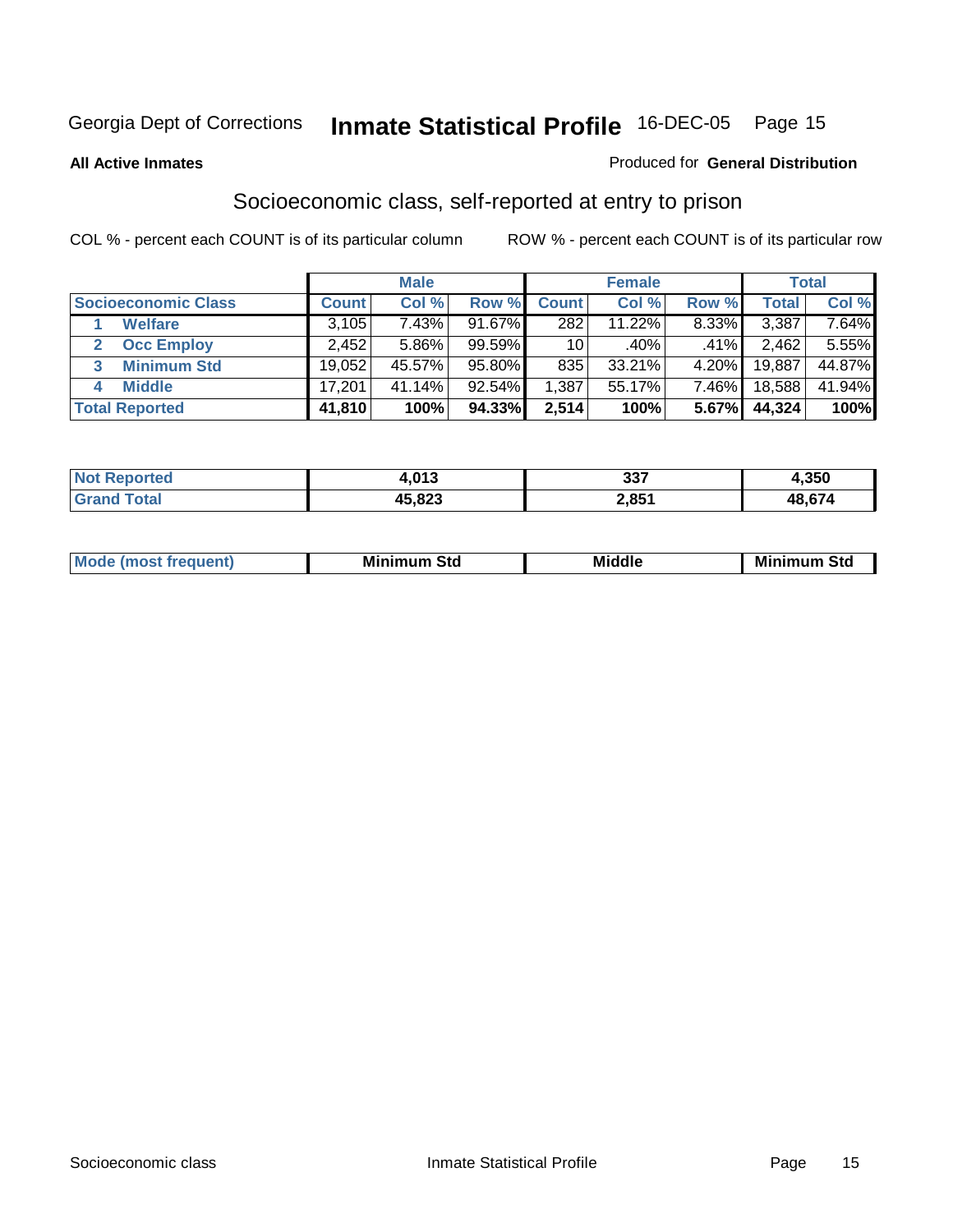#### **All Active Inmates**

#### Produced for **General Distribution**

### Environment to age 16, self-reported at entry to prison

|                                    |              | <b>Male</b> |           |              | <b>Female</b> |        |        | <b>Total</b> |
|------------------------------------|--------------|-------------|-----------|--------------|---------------|--------|--------|--------------|
| <b>Environment to age 16</b>       | <b>Count</b> | Col %       | Row %     | <b>Count</b> | Col %         | Row %  | Total  | Col %        |
| <b>Rural/Farm</b>                  | 1,423        | $3.36\%$    | 95.12%    | 73           | 2.87%         | 4.88%  | 1,496  | 3.34%        |
| <b>Rural/Nfarm</b><br>$\mathbf{2}$ | 2,041        | 4.83%       | 82.97%    | 419          | 16.48%        | 17.03% | 2,460  | 5.49%        |
| <b>S.M.S.A</b><br>3                | 13,774       | 32.57%      | $97.43\%$ | 364          | 14.31%        | 2.57%  | 14,138 | 31.53%       |
| <b>Urban</b><br>4                  | 9,394        | 22.21%      | $90.82\%$ | 950          | 37.36%        | 9.18%  | 10,344 | 23.07%       |
| <b>Small Town</b><br>5             | 15,662       | 37.03%      | 95.51%    | 737          | 28.98%        | 4.49%  | 16,399 | 36.57%       |
| <b>Total Reported</b>              | 42,294       | 100%        | 94.33%    | 2,543        | 100%          | 5.67%  | 44,837 | 100%         |

| <b>Not Reported</b> | 3,529  | 308   | 3,837  |
|---------------------|--------|-------|--------|
| $\tau$ otal         | 45,823 | 2,851 | 48,674 |

| Mode (most frequent) | ----<br>Town<br>\mall<br>_____ | Jrban<br>____ | Towr<br>small |
|----------------------|--------------------------------|---------------|---------------|
|                      |                                |               |               |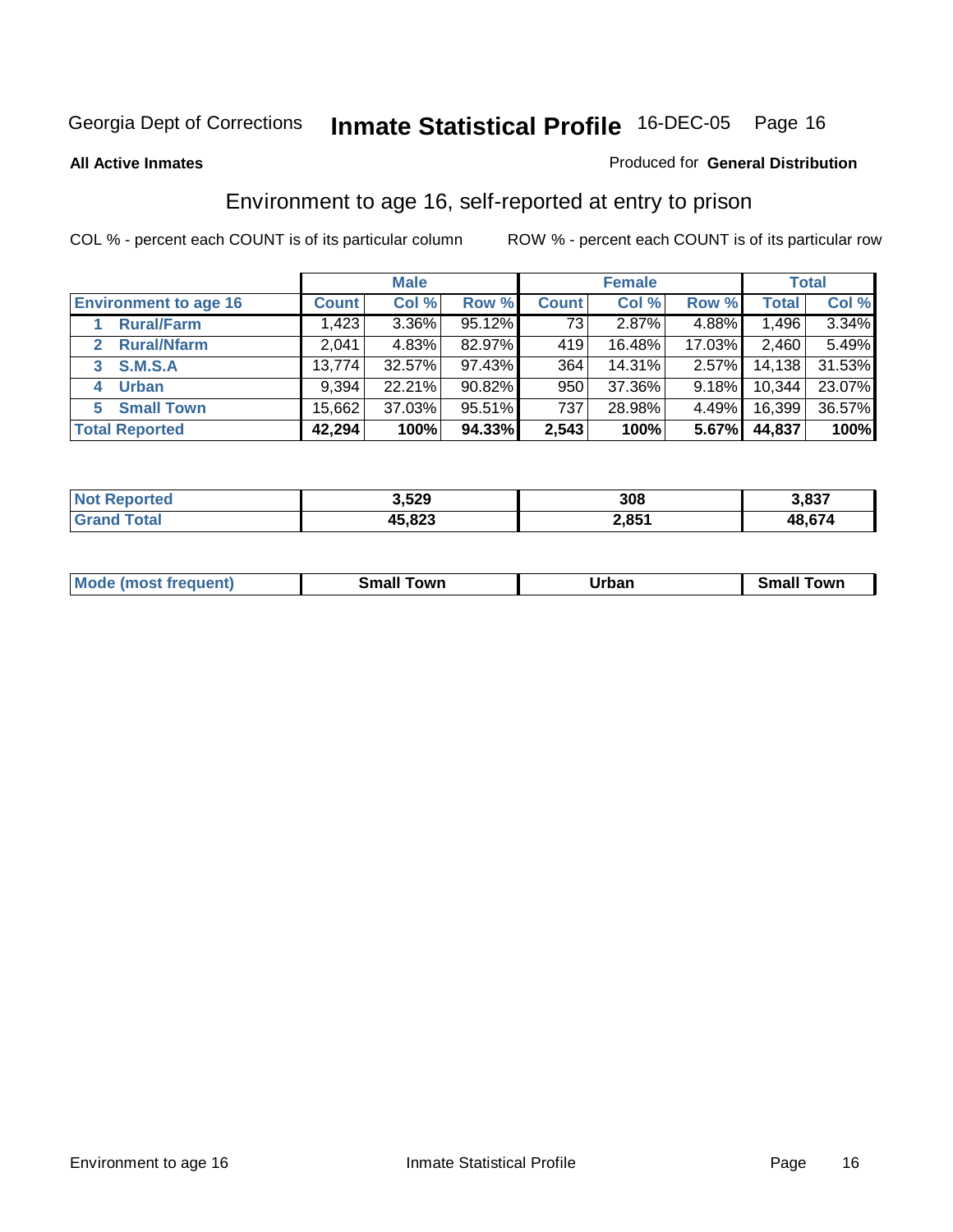#### **All Active Inmates**

#### Produced for **General Distribution**

### Guardian status to age 16, self-reported at entry to prison

|                                  |              | <b>Male</b> |        |              | <b>Female</b> |       |              | <b>Total</b> |
|----------------------------------|--------------|-------------|--------|--------------|---------------|-------|--------------|--------------|
| <b>Guardian Status To Age 16</b> | <b>Count</b> | Col %       | Row %  | <b>Count</b> | Col %         | Row % | <b>Total</b> | Col %        |
| 1 Orphanage                      | 51           | .12%        | 96.23% | 2            | $.08\%$       | 3.77% | 53           | .12%         |
| 2 Father Only                    | 1,261        | 3.02%       | 94.74% | 70           | 2.74%         | 5.26% | 1,331        | 3.00%        |
| 3 Ftr Mtr Hd                     | 2,898        | 6.94%       | 93.85% | 190          | 7.43%         | 6.15% | 3,088        | 6.97%        |
| <b>4 Mother Only</b>             | 17,715       | 42.41%      | 95.69% | 797          | 31.18%        | 4.31% | 18,512       | 41.77%       |
| 5 Mtr Ftr Hd                     | 14,302       | 34.24%      | 92.97% | 1,082        | 42.33%        | 7.03% | 15,384       | 34.71%       |
| <b>6 Oth Female</b>              | 961          | 2.30%       | 93.30% | 69           | 2.70%         | 6.70% | 1,030        | 2.32%        |
| <b>7 Oth Male</b>                | 166          | .40%        | 96.51% | 6            | .23%          | 3.49% | 172          | .39%         |
| 8 Step-Parnts                    | 533          | 1.28%       | 99.26% | 4            | .16%          | .74%  | 537          | 1.21%        |
| <b>9 Foster Home</b>             | 527          | 1.26%       | 91.81% | 47           | 1.84%         | 8.19% | 574          | 1.30%        |
| <b>10 Grand Prnts</b>            | 3,354        | 8.03%       | 92.07% | 289          | 11.31%        | 7.93% | 3,643        | 8.22%        |
| <b>Total Reported</b>            | 41,768       | 100%        | 94.23% | 2,556        | 100%          | 5.77% | 44,324       | 100%         |

|        | 055.،  | 295   | .350   |
|--------|--------|-------|--------|
| ______ | AE 072 | 2,851 | $\sim$ |

| Mode              | Mother | Mtr Ftr Hd                                                                                                      | Only   |
|-------------------|--------|-----------------------------------------------------------------------------------------------------------------|--------|
| (most frequent) د | Only   | the contract of the contract of the contract of the contract of the contract of the contract of the contract of | Mother |
|                   |        |                                                                                                                 |        |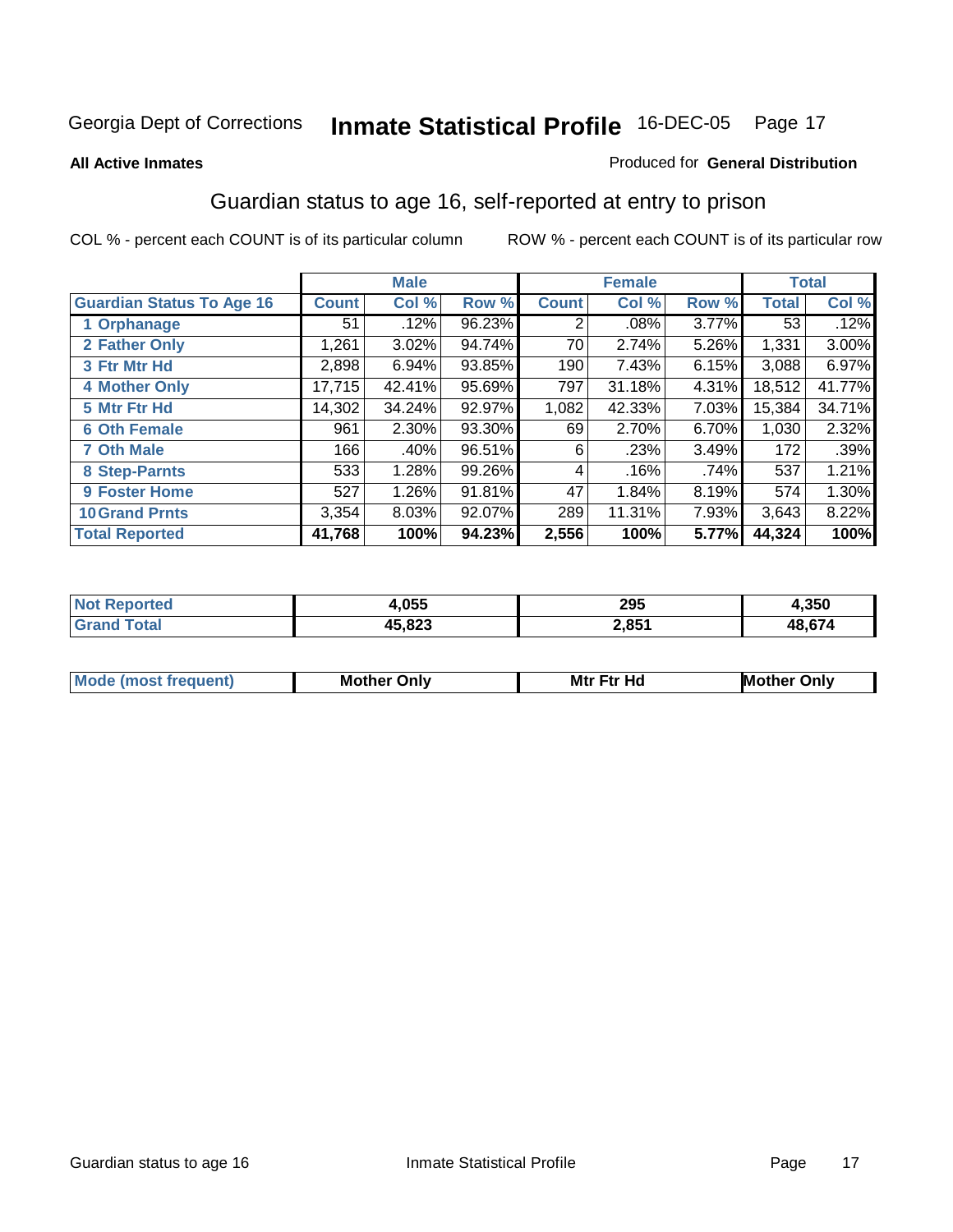#### **All Active Inmates**

#### Produced for **General Distribution**

### Employment status before prison, self-reported at entry to prison

|                                  |              | <b>Male</b> |        |              | <b>Female</b> |          |              | <b>Total</b> |
|----------------------------------|--------------|-------------|--------|--------------|---------------|----------|--------------|--------------|
| <b>Employment Status</b>         | <b>Count</b> | Col %       | Row %  | <b>Count</b> | Col %         | Row %    | <b>Total</b> | Col %        |
| <b>Full Time</b>                 | 19,568       | 50.47%      | 96.38% | 736          | 41.53%        | 3.62%    | 20,304       | 50.08%       |
| <b>Part Time</b><br>$\mathbf{2}$ | 3,606        | $9.30\%$    | 98.04% | 72           | 4.06%         | $1.96\%$ | 3,678        | 9.07%        |
| Unempl $<$ 6m<br>3               | 4,376        | 11.29%      | 95.52% | 205          | 11.57%        | 4.48%    | 4,581        | 11.30%       |
| Unempl $> 6m$<br>4               | 6,112        | 15.77%      | 95.20% | 308          | 17.38%        | 4.80%    | 6,420        | 15.84%       |
| <b>Never Workd</b><br>5          | 3,319        | 8.56%       | 94.88% | 179          | $10.10\%$     | 5.12%    | 3,498        | 8.63%        |
| <b>Student</b><br>6              | 366          | .94%        | 90.37% | 39           | $2.20\%$      | 9.63%    | 405          | 1.00%        |
| 7<br><b>Incapable</b>            | 1,422        | 3.67%       | 85.92% | 233          | 13.15%        | 14.08%   | 1,655        | 4.08%        |
| <b>Total Reported</b>            | 38,769       | 100%        | 95.63% | 1,772        | 100%          | 4.37%    | 40,541       | 100%         |

| тет.<br>N | 7,054                   | 0.70  | $\overline{a}$<br>נט ו |
|-----------|-------------------------|-------|------------------------|
|           | <b>15 072</b><br>10.0ZJ | 2,851 | 48 674                 |

| M | .<br>un | τıι | ----<br>ımı |
|---|---------|-----|-------------|
|   |         |     |             |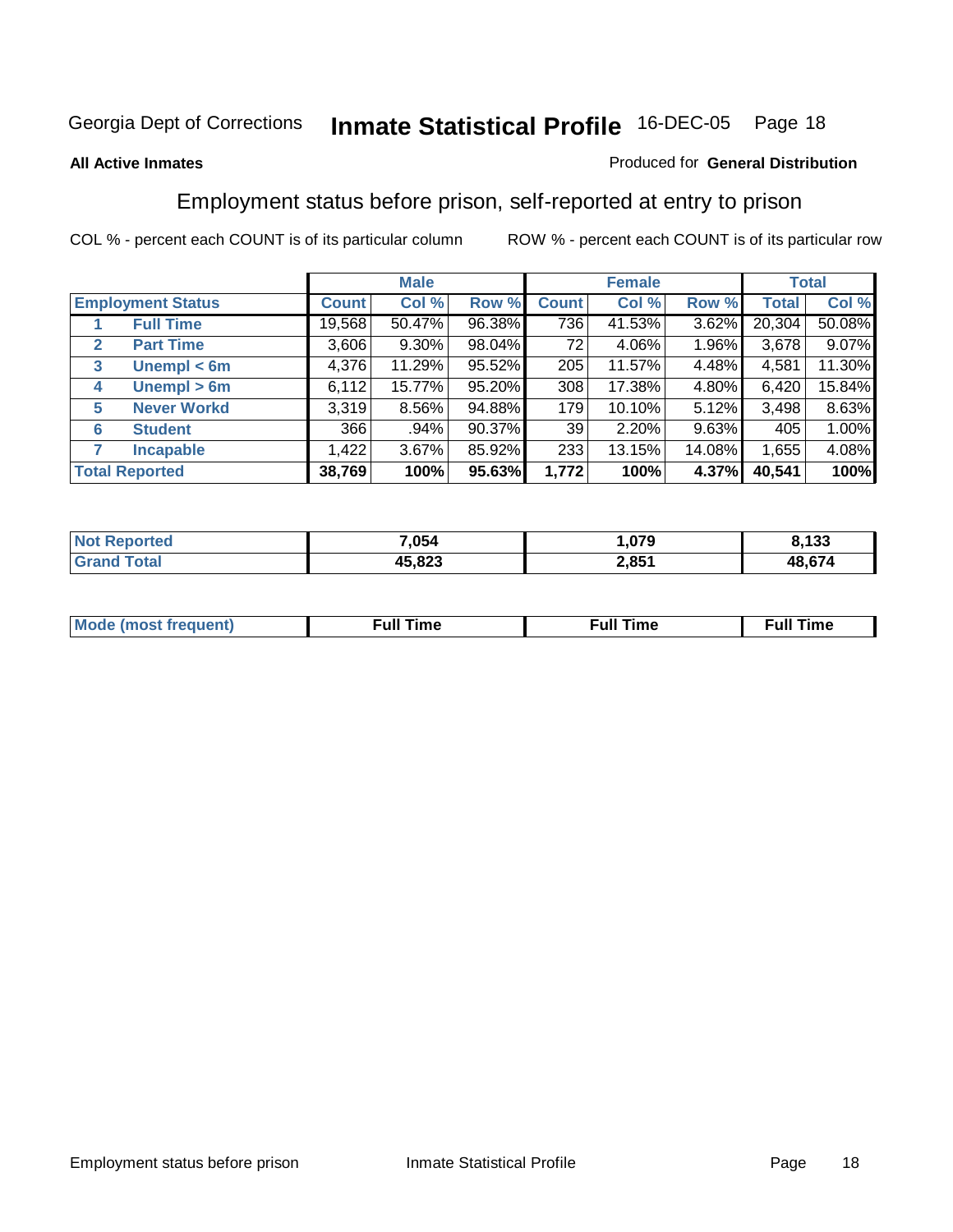### **All Active Inmates**

Produced for **General Distribution**

### Age at admission

|                         |                  | <b>Male</b> |         |                  | <b>Female</b> |       |                 | <b>Total</b> |
|-------------------------|------------------|-------------|---------|------------------|---------------|-------|-----------------|--------------|
| <b>Age At Admission</b> | <b>Count</b>     | Col %       | Row %   | <b>Count</b>     | Col %         | Row % | <b>Total</b>    | Col %        |
| 13                      | $\overline{2}$   | 0.01%       | 100.00% |                  |               |       | $\overline{2}$  | 0.01%        |
| $\overline{14}$         | 17               | 0.04%       | 94.44%  | 1                | 0.04%         | 5.56% | $\overline{18}$ | 0.04%        |
| 15                      | 66               | 0.14%       | 98.51%  | $\mathbf{1}$     | 0.04%         | 1.49% | 67              | 0.14%        |
| 16                      | 191              | 0.42%       | 95.98%  | $\overline{8}$   | 0.28%         | 4.02% | 199             | 0.41%        |
| $\overline{17}$         | 850              | 1.86%       | 96.92%  | $\overline{27}$  | 0.95%         | 3.08% | 877             | 1.80%        |
| 18                      | 1,558            | 3.40%       | 97.44%  | $\overline{41}$  | 1.44%         | 2.56% | 1,599           | 3.29%        |
| 19                      | 2,012            | 4.39%       | 97.25%  | $\overline{57}$  | 2.00%         | 2.75% | 2,069           | 4.25%        |
| 20                      | 2,131            | 4.65%       | 96.29%  | $\overline{82}$  | 2.88%         | 3.71% | 2,213           | 4.55%        |
| 21                      | 1,947            | 4.25%       | 95.02%  | 102              | 3.58%         | 4.98% | 2,049           | 4.21%        |
| $\overline{22}$         | 2,064            | 4.50%       | 96.36%  | 78               | 2.74%         | 3.64% | 2,142           | 4.40%        |
| 23                      | 1,923            | 4.20%       | 94.22%  | 118              | 4.14%         | 5.78% | 2,041           | 4.19%        |
| 24                      | 1,924            | 4.20%       | 93.49%  | $\overline{134}$ | 4.70%         | 6.51% | 2,058           | 4.23%        |
| $\overline{25}$         | 1,861            | 4.06%       | 94.23%  | 114              | 4.00%         | 5.77% | 1,975           | 4.06%        |
| 26                      | 1,726            | 3.77%       | 94.84%  | 94               | 3.30%         | 5.16% | 1,820           | 3.74%        |
| 27                      | 1,570            | 3.43%       | 95.62%  | $\overline{72}$  | 2.53%         | 4.38% | 1,642           | 3.37%        |
| 28                      | 1,484            | 3.24%       | 94.28%  | $\overline{90}$  | 3.16%         | 5.72% | 1,574           | 3.23%        |
| 29                      | 1,410            | 3.08%       | 93.87%  | $\overline{92}$  | 3.23%         | 6.13% | 1,502           | 3.09%        |
| 30                      | 1,439            | 3.14%       | 93.62%  | $\overline{98}$  | 3.44%         | 6.38% | 1,537           | 3.16%        |
| 31                      | 1,428            | 3.12%       | 93.58%  | 98               | 3.44%         | 6.42% | 1,526           | 3.14%        |
| 32                      | 1,334            | 2.91%       | 93.61%  | $\overline{91}$  | 3.19%         | 6.39% | 1,425           | 2.93%        |
| 33                      | 1,348            | 2.94%       | 92.97%  | 102              | 3.58%         | 7.03% | 1,450           | 2.98%        |
| 34                      | 1,283            | 2.80%       | 92.57%  | 103              | 3.61%         | 7.43% | 1,386           | 2.85%        |
| 35                      | 1,269            | 2.77%       | 92.56%  | 102              | 3.58%         | 7.44% | 1,371           | 2.82%        |
| 36                      | 1,277            | 2.79%       | 93.08%  | $\overline{95}$  | 3.33%         | 6.92% | 1,372           | 2.82%        |
| 37                      | 1,188            | 2.59%       | 92.74%  | 93               | 3.26%         | 7.26% | 1,281           | 2.63%        |
| 38                      | 1,137            | 2.48%       | 92.44%  | 93               | 3.26%         | 7.56% | 1,230           | 2.53%        |
| 39                      | 1,168            | 2.55%       | 92.77%  | $\overline{91}$  | 3.19%         | 7.23% | 1,259           | 2.59%        |
| 40                      | 1,083            | 2.36%       | 91.32%  | 103              | 3.61%         | 8.68% | 1,186           | 2.44%        |
| 41                      | 1,049            | 2.29%       | 91.38%  | 99               | 3.47%         | 8.62% | 1,148           | 2.36%        |
| 42                      | 964              | 2.10%       | 92.96%  | $\overline{73}$  | 2.56%         | 7.04% | 1,037           | 2.13%        |
| 43                      | 865              | 1.89%       | 92.32%  | $\overline{72}$  | 2.53%         | 7.68% | 937             | 1.93%        |
| 44                      | 828              | 1.81%       | 92.41%  | 68               | 2.39%         | 7.59% | 896             | 1.84%        |
| 45                      | 752              | 1.64%       | 91.26%  | $\overline{72}$  | 2.53%         | 8.74% | 824             | 1.69%        |
| 46                      | 641              | 1.40%       | 94.82%  | $\overline{35}$  | 1.23%         | 5.18% | 676             | 1.39%        |
| 47                      | 554              | 1.21%       | 92.49%  | 45               | 1.58%         | 7.51% | 599             | 1.23%        |
| 48                      | 539              | 1.18%       | 92.93%  | 41               | 1.44%         | 7.07% | 580             | 1.19%        |
| 49                      | 418              | 0.91%       | 92.68%  | 33               | 1.16%         | 7.32% | 451             | 0.93%        |
| 50                      | 381              | 0.83%       | 92.48%  | 31               | 1.09%         | 7.52% | 412             | 0.85%        |
| 51                      | 351              | 0.77%       | 95.38%  | 17               | 0.60%         | 4.62% | 368             | 0.76%        |
| 52                      | $\overline{307}$ | 0.67%       | 97.15%  | 9                | 0.32%         | 2.85% | 316             | 0.65%        |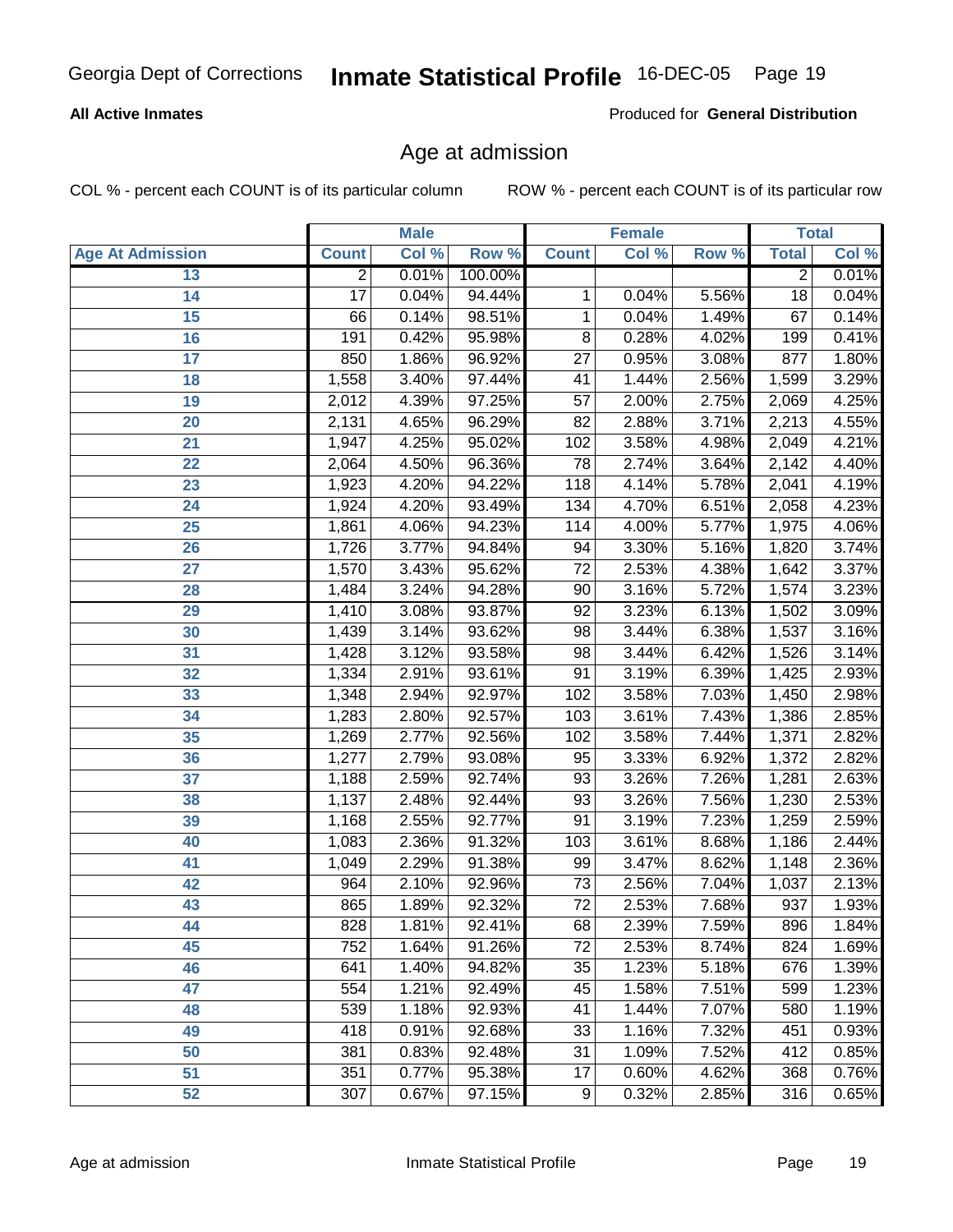#### **All Active Inmates**

Produced for **General Distribution**

### Age at admission

|                         | <b>Male</b>      |       | <b>Female</b> |                         |       | <b>Total</b> |                  |       |
|-------------------------|------------------|-------|---------------|-------------------------|-------|--------------|------------------|-------|
| <b>Age At Admission</b> | <b>Count</b>     | Col % | Row %         | <b>Count</b>            | Col % | Row %        | <b>Total</b>     | Col % |
| 53                      | 236              | 0.52% | 92.19%        | $\overline{20}$         | 0.70% | 7.81%        | 256              | 0.53% |
| $\overline{54}$         | 195              | 0.43% | 93.30%        | $\overline{14}$         | 0.49% | 6.70%        | $\overline{209}$ | 0.43% |
| 55                      | $\overline{182}$ | 0.40% | 97.33%        | $\overline{5}$          | 0.18% | 2.67%        | 187              | 0.38% |
| 56                      | 148              | 0.32% | 94.27%        | $\overline{9}$          | 0.32% | 5.73%        | 157              | 0.32% |
| $\overline{57}$         | 129              | 0.28% | 95.56%        | $\overline{6}$          | 0.21% | 4.44%        | $\overline{135}$ | 0.28% |
| 58                      | 100              | 0.22% | 97.09%        | $\overline{3}$          | 0.11% | 2.91%        | 103              | 0.21% |
| 59                      | 65               | 0.14% | 94.20%        | $\overline{\mathbf{4}}$ | 0.14% | 5.80%        | 69               | 0.14% |
| 60                      | $\overline{73}$  | 0.16% | 94.81%        | $\overline{\mathbf{4}}$ | 0.14% | 5.19%        | $\overline{77}$  | 0.16% |
| 61                      | 62               | 0.14% | 95.38%        | $\overline{3}$          | 0.11% | 4.62%        | 65               | 0.13% |
| 62                      | $\overline{52}$  | 0.11% | 100.00%       |                         |       |              | $\overline{52}$  | 0.11% |
| 63                      | $\overline{54}$  | 0.12% | 98.18%        | 1                       | 0.04% | 1.82%        | $\overline{55}$  | 0.11% |
| 64                      | $\overline{32}$  | 0.07% | 96.97%        | 1                       | 0.04% | 3.03%        | $\overline{33}$  | 0.07% |
| 65                      | $\overline{30}$  | 0.07% | 96.77%        | 1                       | 0.04% | 3.23%        | $\overline{31}$  | 0.06% |
| 66                      | $\overline{28}$  | 0.06% | 96.55%        | 1                       | 0.04% | 3.45%        | $\overline{29}$  | 0.06% |
| 67                      | 18               | 0.04% | 100.00%       |                         |       |              | 18               | 0.04% |
| 68                      | $\overline{15}$  | 0.03% | 93.75%        | 1                       | 0.04% | 6.25%        | $\overline{16}$  | 0.03% |
| 69                      | $\overline{21}$  | 0.05% | 95.45%        | $\overline{1}$          | 0.04% | 4.55%        | $\overline{22}$  | 0.05% |
| 70                      | $\overline{7}$   | 0.02% | 77.78%        | $\overline{2}$          | 0.07% | 22.22%       | $\overline{9}$   | 0.02% |
| $\overline{71}$         | $\overline{5}$   | 0.01% | 100.00%       |                         |       |              | $\overline{5}$   | 0.01% |
| $\overline{72}$         | $\overline{6}$   | 0.01% | 100.00%       |                         |       |              | $\overline{6}$   | 0.01% |
| $\overline{73}$         | $\overline{5}$   | 0.01% | 100.00%       |                         |       |              | $\overline{5}$   | 0.01% |
| 74                      | $\overline{4}$   | 0.01% | 100.00%       |                         |       |              | 4                | 0.01% |
| $\overline{75}$         | $\overline{3}$   | 0.01% | 100.00%       |                         |       |              | $\overline{3}$   | 0.01% |
| 76                      | $\overline{2}$   | 0.01% | 100.00%       |                         |       |              | $\overline{2}$   | 0.01% |
| 78                      | $\overline{2}$   | 0.01% | 100.00%       |                         |       |              | $\overline{2}$   | 0.01% |
| 79                      | $\overline{3}$   | 0.01% | 100.00%       |                         |       |              | $\overline{3}$   | 0.01% |
| $\overline{81}$         | $\overline{3}$   | 0.01% | 100.00%       |                         |       |              | $\overline{3}$   | 0.01% |
| $\overline{82}$         | $\mathbf{1}$     | 0.01% | 100.00%       |                         |       |              | 1                | 0.01% |
| 83                      | 1                | 0.01% | 100.00%       |                         |       |              | 1                | 0.01% |
| 85                      | 1                | 0.01% | 100.00%       |                         |       |              | 1                | 0.01% |
| <b>Total Reported</b>   | 45,822           | 100%  | 94.14%        | 2,851                   | 100%  |              | 5.86% 48,673     | 100%  |

| <b>Not Reported</b> |        |       |        |
|---------------------|--------|-------|--------|
| <b>Grand Total</b>  | 45,823 | 2,851 | 48,674 |

| <b>Mean</b><br>(average) | 31.36 | 33.19   | 31.46 |
|--------------------------|-------|---------|-------|
| <b>Median (middle)</b>   | 30    | ົ<br>აა | 30    |
| Mode<br>(most frequent)  | 20    |         | 20    |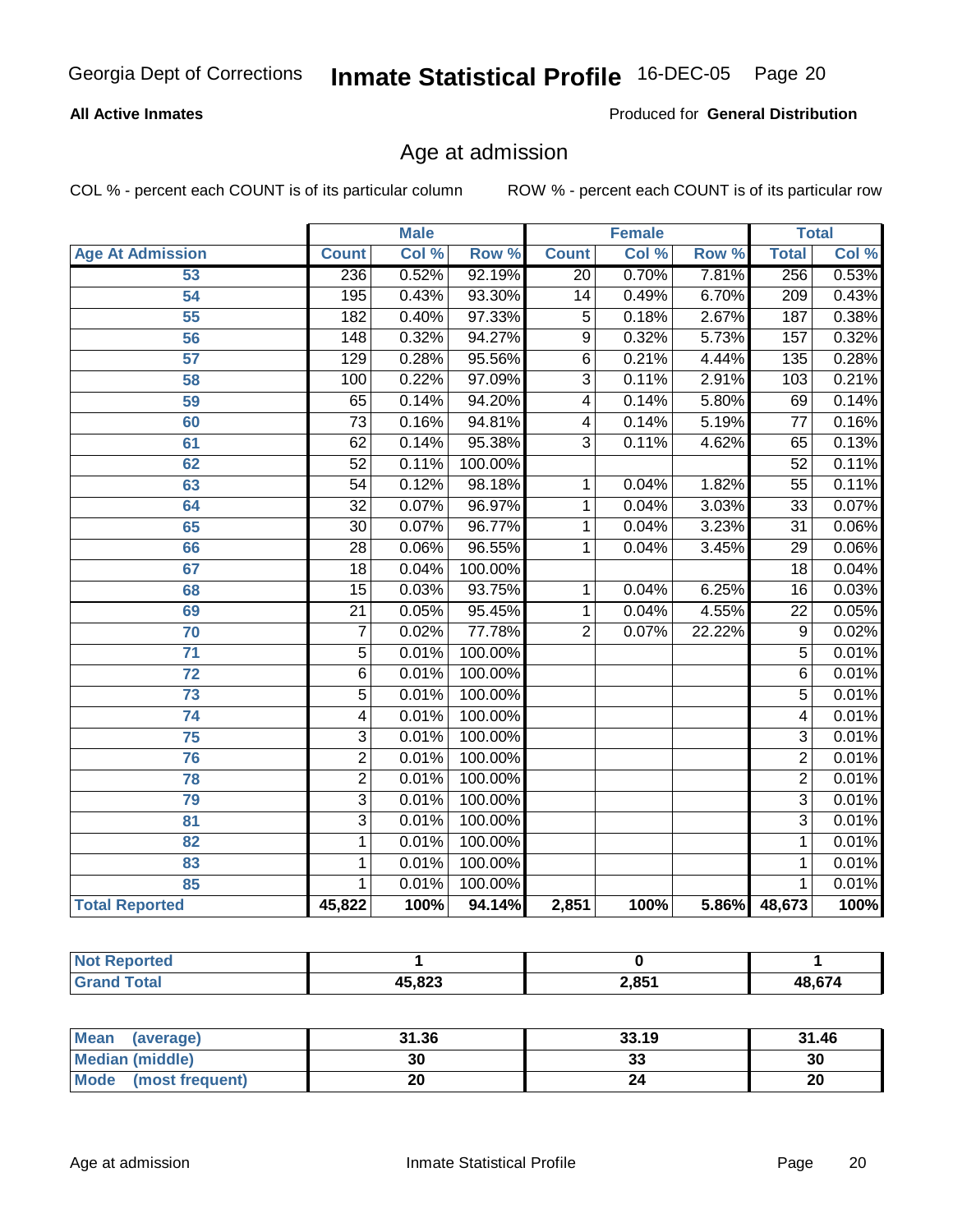**All Active Inmates**

Georgia Dept of Corrections **Inmate Statistical Profile** 16-DEC-05 Page 21

Produced for **General Distribution**

### Age at release

|                       | <b>Male</b>  |       |       | <b>Female</b> |       |       | Total        |          |
|-----------------------|--------------|-------|-------|---------------|-------|-------|--------------|----------|
| <b>Age At Release</b> | <b>Count</b> | Col % | Row % | <b>Count</b>  | Col % | Row % | <b>Total</b> | $Col \%$ |
| <b>Total Reported</b> |              |       |       |               |       |       |              |          |

| <b>Still Active</b> | 45,823 | 2,851 | 48,674 |
|---------------------|--------|-------|--------|
| <b>Not Reported</b> |        |       |        |
| <b>Grand Total</b>  | 45,823 | 2,851 | 48,674 |

| Mean (average)       | N/A | N/A | N/A |
|----------------------|-----|-----|-----|
| Median (middle)      | N/A | N/A | N/A |
| Mode (most frequent) | N/A | N/A | N/A |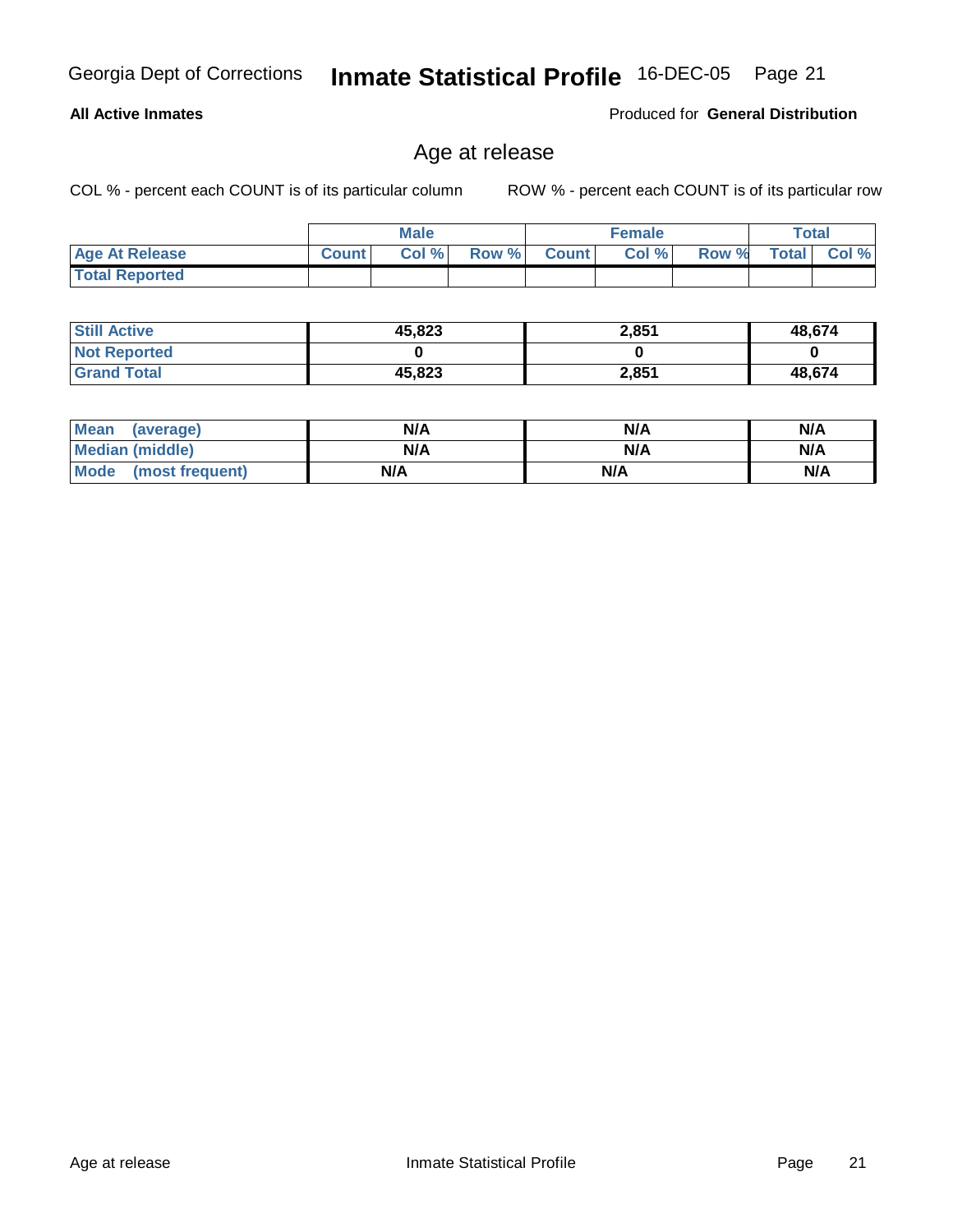### **All Active Inmates**

#### Produced for **General Distribution**

### Height, measured at entry to prison

|                        |                  | <b>Male</b> |         |                  | <b>Female</b> |         | <b>Total</b>     |        |
|------------------------|------------------|-------------|---------|------------------|---------------|---------|------------------|--------|
| <b>Height</b>          | <b>Count</b>     | Col %       | Row %   | <b>Count</b>     | Col %         | Row %   | <b>Total</b>     | Col %  |
| <b>Under four feet</b> | $\overline{8}$   | 0.02%       | 88.89%  | 1                | 0.04%         | 11.11%  | $\overline{9}$   | 0.02%  |
| 4'01''                 |                  |             |         | $\overline{1}$   | 0.04%         | 100.00% | $\mathbf 1$      | 0.01%  |
| 4'05"                  | $\mathbf 1$      | 0.01%       | 50.00%  | $\overline{1}$   | 0.04%         | 50.00%  | $\overline{2}$   | 0.01%  |
| 4'06"                  | $\overline{2}$   | 0.01%       | 66.67%  | $\mathbf{1}$     | 0.04%         | 33.33%  | $\overline{3}$   | 0.01%  |
| 4'07"                  | $\overline{3}$   | 0.01%       | 100.00% |                  |               |         | $\overline{3}$   | 0.01%  |
| 4'08"                  |                  |             |         | 4                | 0.15%         | 100.00% | $\overline{4}$   | 0.01%  |
| 4'09"                  | $\mathbf 1$      | 0.01%       | 16.67%  | $\overline{5}$   | 0.18%         | 83.33%  | $\overline{6}$   | 0.01%  |
| 4'10"                  | $\overline{4}$   | 0.01%       | 44.44%  | $\overline{5}$   | 0.18%         | 55.56%  | $\overline{9}$   | 0.02%  |
| 4'11''                 | $\overline{5}$   | 0.01%       | 9.43%   | $\overline{48}$  | 1.76%         | 90.57%  | $\overline{53}$  | 0.11%  |
| 5'00''                 | $\overline{95}$  | 0.21%       | 46.34%  | 110              | 4.03%         | 53.66%  | $\overline{205}$ | 0.43%  |
| 5'01''                 | $\overline{90}$  | 0.20%       | 36.89%  | 154              | 5.64%         | 63.11%  | $\overline{244}$ | 0.51%  |
| 5'02''                 | $\overline{212}$ | 0.47%       | 44.44%  | $\overline{265}$ | 9.70%         | 55.56%  | 477              | 1.00%  |
| 5'03''                 | 336              | 0.75%       | 52.83%  | $\overline{300}$ | 10.98%        | 47.17%  | 636              | 1.33%  |
| 5'04"                  | 760              | 1.69%       | 64.41%  | 420              | 15.38%        | 35.59%  | 1,180            | 2.47%  |
| 5'05"                  | 1,465            | 3.25%       | 81.21%  | 339              | 12.41%        | 18.79%  | 1,804            | 3.78%  |
| 5'06''                 | 2,951            | 6.55%       | 89.05%  | 363              | 13.29%        | 10.95%  | 3,314            | 6.94%  |
| 5'07''                 | 3,910            | 8.68%       | 92.57%  | $\overline{314}$ | 11.50%        | 7.43%   | 4,224            | 8.84%  |
| 5'08''                 | 4,624            | 10.27%      | 96.68%  | 159              | 5.82%         | 3.32%   | 4,783            | 10.01% |
| 5'09''                 | 5,546            | 12.31%      | 98.16%  | 104              | 3.81%         | 1.84%   | 5,650            | 11.83% |
| 5'10''                 | 5,209            | 11.56%      | 98.86%  | $\overline{60}$  | 2.20%         | 1.14%   | 5,269            | 11.03% |
| 5'11''                 | 5,587            | 12.40%      | 99.11%  | $\overline{50}$  | 1.83%         | 0.89%   | 5,637            | 11.80% |
| 6'00''                 | 5,216            | 11.58%      | 99.79%  | 11               | 0.40%         | 0.21%   | 5,227            | 10.94% |
| 6'01''                 | 3,623            | 8.04%       | 99.75%  | 9                | 0.33%         | 0.25%   | 3,632            | 7.60%  |
| 6'02''                 | 2,523            | 5.60%       | 99.88%  | $\overline{3}$   | 0.11%         | 0.12%   | 2,526            | 5.29%  |
| 6'03''                 | 1,465            | 3.25%       | 99.93%  | 1                | 0.04%         | 0.07%   | 1,466            | 3.07%  |
| 6'04"                  | 736              | 1.63%       | 99.86%  | 1                | 0.04%         | 0.14%   | $\overline{737}$ | 1.54%  |
| 6'05''                 | 289              | 0.64%       | 99.31%  | $\overline{2}$   | 0.07%         | 0.69%   | 291              | 0.61%  |
| 6'06''                 | 150              | 0.33%       | 100.00% |                  |               |         | 150              | 0.31%  |
| 6'07''                 | 65               | 0.14%       | 100.00% |                  |               |         | 65               | 0.14%  |
| 6'08''                 | $\overline{29}$  | 0.06%       | 100.00% |                  |               |         | $\overline{29}$  | 0.06%  |
| 6'09''                 | $\overline{26}$  | 0.06%       | 100.00% |                  |               |         | $\overline{26}$  | 0.05%  |
| 6'10''                 | $\overline{16}$  | 0.04%       | 100.00% |                  |               |         | $\overline{16}$  | 0.03%  |
| 6'11''                 | $\overline{34}$  | 0.08%       | 100.00% |                  |               |         | $\overline{34}$  | 0.07%  |
| Seven feet +           | $\overline{63}$  | 0.14%       | 100.00% |                  |               |         | $\overline{63}$  | 0.13%  |
| <b>Total Reported</b>  | 45,044           | 100%        | 94.28%  | 2,731            | 100%          | 5.72%   | 47,775           | 100%   |

| <b>rted</b><br>'NC | 779    | 120   | 899    |
|--------------------|--------|-------|--------|
| <b>otal</b>        | 45,823 | 2,851 | 48,674 |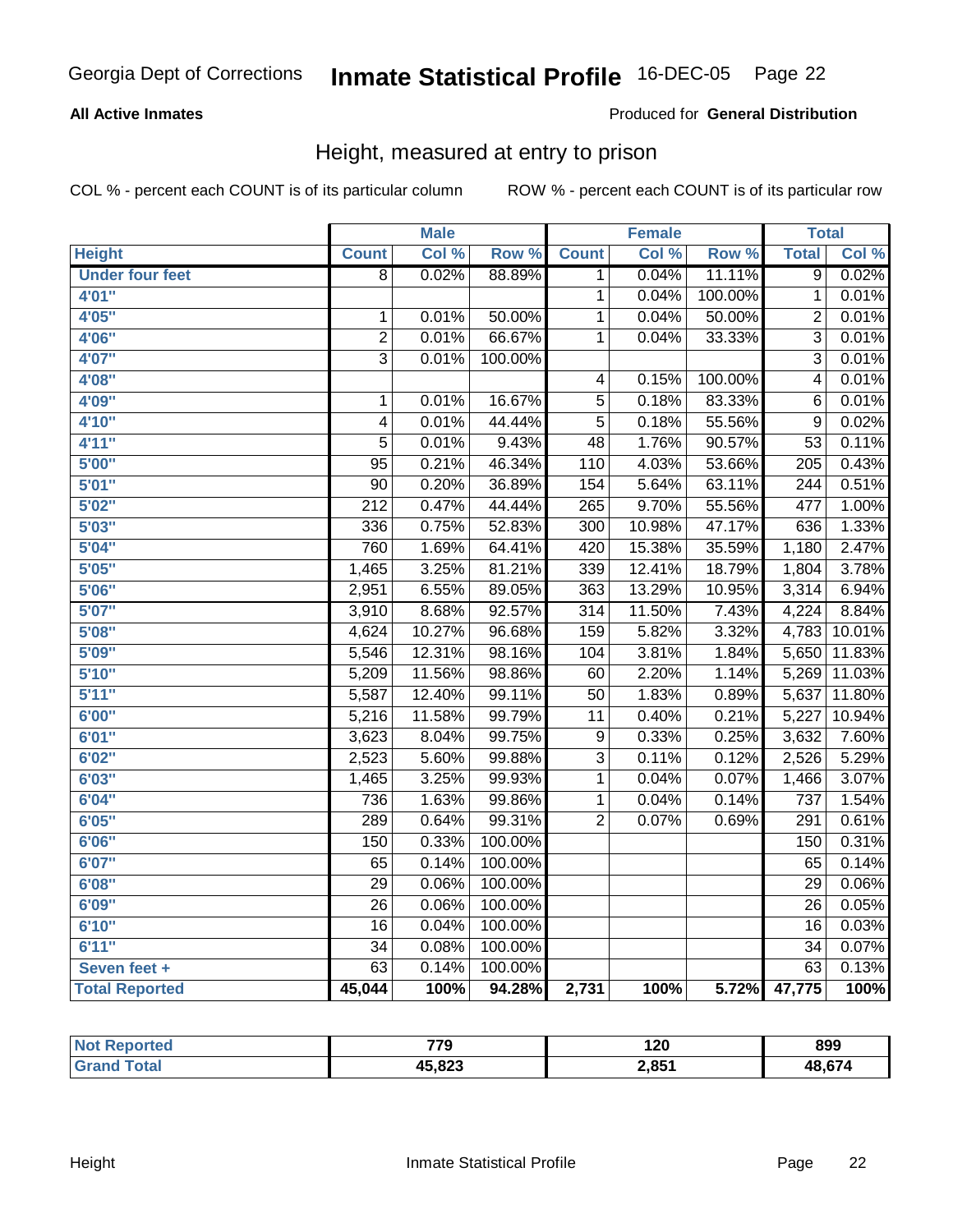#### **All Active Inmates**

#### Produced for **General Distribution**

### Height, measured at entry to prison

|                        | <b>Male</b> | <b>Female</b> | <b>Total</b> |
|------------------------|-------------|---------------|--------------|
| Mean (average)         | 5'10"       | 5'05"         | 5'10"        |
| <b>Median (middle)</b> | 5'10"       | 5'05"         | 5'10"        |
| Mode (most frequent)   | 5'11"       | 5'04"         | 5'09"        |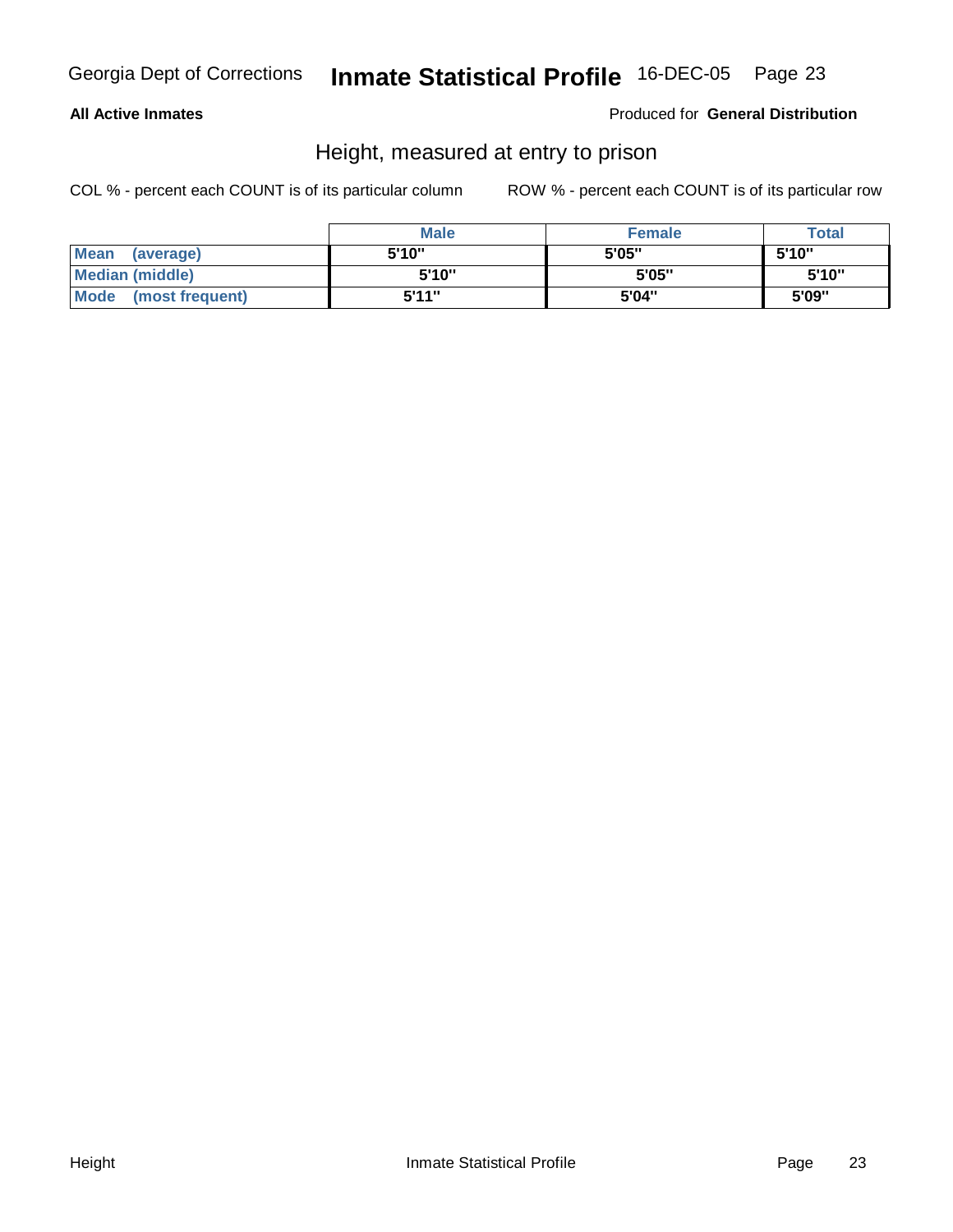### **All Active Inmates**

#### Produced for **General Distribution**

### Weight, measured at entry to prison

|                        |                  | <b>Male</b> |         |                  | Female |        | <b>Total</b>     |        |
|------------------------|------------------|-------------|---------|------------------|--------|--------|------------------|--------|
| Weight                 | <b>Count</b>     | Col %       | Row %   | <b>Count</b>     | Col %  | Row %  | <b>Total</b>     | Col %  |
| <b>Under 80 pounds</b> | $\overline{3}$   | 0.01%       | 100.00% |                  |        |        | $\overline{3}$   | 0.01%  |
| 80 - 89 pounds         | $\overline{2}$   | 0.01%       | 100.00% |                  |        |        | $\overline{2}$   | 0.01%  |
| 90 - 99 pounds         | $\overline{5}$   | 0.01%       | 83.33%  | 1                | 0.04%  | 16.67% | $\overline{6}$   | 0.01%  |
| 100 - 109 pounds       | $\overline{31}$  | 0.07%       | 52.54%  | $\overline{28}$  | 1.03%  | 47.46% | $\overline{59}$  | 0.12%  |
| 110 - 119 pounds       | 139              | 0.31%       | 65.57%  | $\overline{73}$  | 2.67%  | 34.43% | $\overline{212}$ | 0.44%  |
| 120 - 129 pounds       | 535              | 1.19%       | 76.76%  | 162              | 5.93%  | 23.24% | 697              | 1.46%  |
| 130 - 139 pounds       | 1,428            | 3.17%       | 86.28%  | $\overline{227}$ | 8.31%  | 13.72% | 1,655            | 3.46%  |
| 140 - 149 pounds       | 3,021            | 6.71%       | 91.27%  | 289              | 10.58% | 8.73%  | 3,310            | 6.93%  |
| 150 - 159 pounds       | 4,726            | 10.49%      | 93.96%  | 304              | 11.13% | 6.04%  | 5,030            | 10.53% |
| 160 - 169 pounds       | 5,875            | 13.04%      | 95.25%  | 293              | 10.73% | 4.75%  | 6,168            | 12.91% |
| 170 - 179 pounds       | 5,946            | 13.20%      | 96.20%  | 235              | 8.60%  | 3.80%  | 6,181            | 12.94% |
| 180 - 189 pounds       | 5,744            | 12.75%      | 96.30%  | $\overline{221}$ | 8.09%  | 3.70%  | 5,965            | 12.49% |
| 190 - 199 pounds       | 4,449            | 9.88%       | 96.22%  | 175              | 6.41%  | 3.78%  | 4,624            | 9.68%  |
| 200 - 209 pounds       | 3,724            | 8.27%       | 95.73%  | 166              | 6.08%  | 4.27%  | 3,890            | 8.14%  |
| 210 - 219 pounds       | 2,628            | 5.83%       | 95.22%  | 132              | 4.83%  | 4.78%  | 2,760            | 5.78%  |
| 220 - 229 pounds       | 2,096            | 4.65%       | 95.53%  | $\overline{98}$  | 3.59%  | 4.47%  | 2,194            | 4.59%  |
| 230 - 239 pounds       | 1,406            | 3.12%       | 94.11%  | $\overline{88}$  | 3.22%  | 5.89%  | 1,494            | 3.13%  |
| 240 - 249 pounds       | 1,046            | 2.32%       | 94.32%  | $\overline{63}$  | 2.31%  | 5.68%  | 1,109            | 2.32%  |
| 250 - 259 pounds       | 666              | 1.48%       | 93.67%  | $\overline{45}$  | 1.65%  | 6.33%  | $\overline{711}$ | 1.49%  |
| 260 - 269 pounds       | 471              | 1.05%       | 93.08%  | $\overline{35}$  | 1.28%  | 6.92%  | 506              | 1.06%  |
| 270 - 279 pounds       | 332              | 0.74%       | 94.32%  | $\overline{20}$  | 0.73%  | 5.68%  | 352              | 0.74%  |
| 280 - 289 pounds       | $\overline{246}$ | 0.55%       | 92.48%  | $\overline{20}$  | 0.73%  | 7.52%  | 266              | 0.56%  |
| 290 - 299 pounds       | 165              | 0.37%       | 88.24%  | $\overline{22}$  | 0.81%  | 11.76% | 187              | 0.39%  |
| 300 - 309 pounds       | 111              | 0.25%       | 92.50%  | $\overline{9}$   | 0.33%  | 7.50%  | 120              | 0.25%  |
| 310 - 319 pounds       | $\overline{70}$  | 0.16%       | 86.42%  | $\overline{11}$  | 0.40%  | 13.58% | $\overline{81}$  | 0.17%  |
| 320 - 329 pounds       | $\overline{53}$  | 0.12%       | 92.98%  | 4                | 0.15%  | 7.02%  | $\overline{57}$  | 0.12%  |
| 330 - 339 pounds       | 17               | 0.04%       | 85.00%  | 3                | 0.11%  | 15.00% | 20               | 0.04%  |
| 340 - 349 pounds       | 25               | 0.06%       | 89.29%  | 3                | 0.11%  | 10.71% | 28               | 0.06%  |
| 350 - 359 pounds       | $\overline{34}$  | 0.08%       | 97.14%  | 1                | 0.04%  | 2.86%  | $\overline{35}$  | 0.07%  |
| 360 - 369 pounds       | $\overline{16}$  | 0.04%       | 84.21%  | 3                | 0.11%  | 15.79% | 19               | 0.04%  |
| 370 - 379 pounds       | $\overline{3}$   | 0.01%       | 100.00% |                  |        |        | $\overline{3}$   | 0.01%  |
| 380 - 389 pounds       | $\overline{2}$   | 0.01%       | 100.00% |                  |        |        | $\overline{2}$   | 0.01%  |
| 390 - 399 pounds       | $\overline{3}$   | 0.01%       | 100.00% |                  |        |        | $\overline{3}$   | 0.01%  |
| 400 pounds and over    | $\overline{26}$  | 0.06%       | 100.00% |                  |        |        | $\overline{26}$  | 0.05%  |
| <b>Total Reported</b>  | 45,044           | 100%        | 94.28%  | 2,731            | 100%   | 5.72%  | 47,775           | 100.0% |

| <b>eported</b><br>NO. | 770<br>ು | 120   | 899    |
|-----------------------|----------|-------|--------|
| . Gr                  | 45,823   | 2,851 | 48.674 |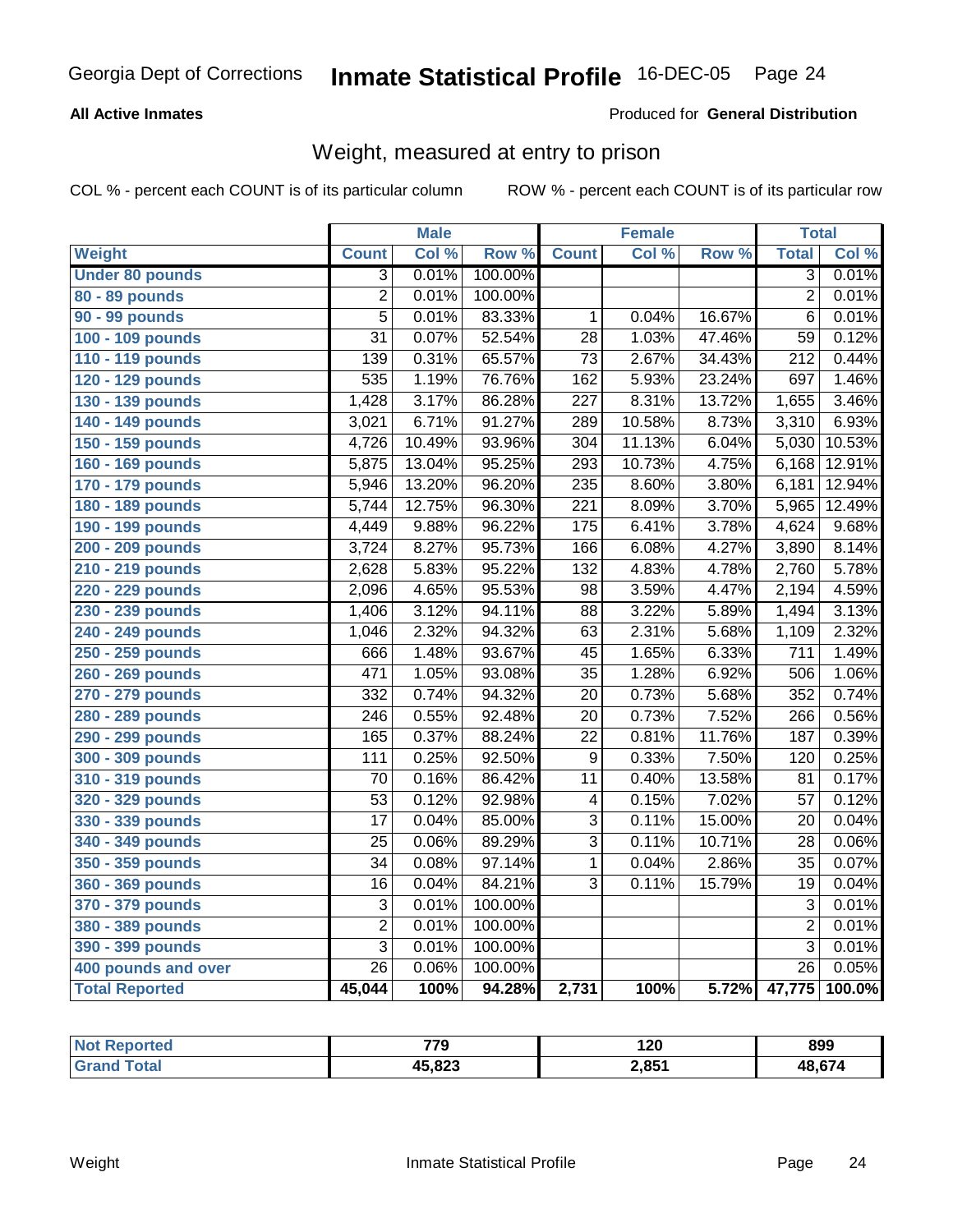#### **All Active Inmates**

#### Produced for **General Distribution**

### Weight, measured at entry to prison

|                         | <b>Male</b> | <b>Female</b> | <b>Total</b> |
|-------------------------|-------------|---------------|--------------|
| Mean<br>(average)       | 185         | 177           | 185          |
| <b>Median (middle)</b>  | 180         | 169           | 180          |
| Mode<br>(most frequent) | 180         | 160           | 180          |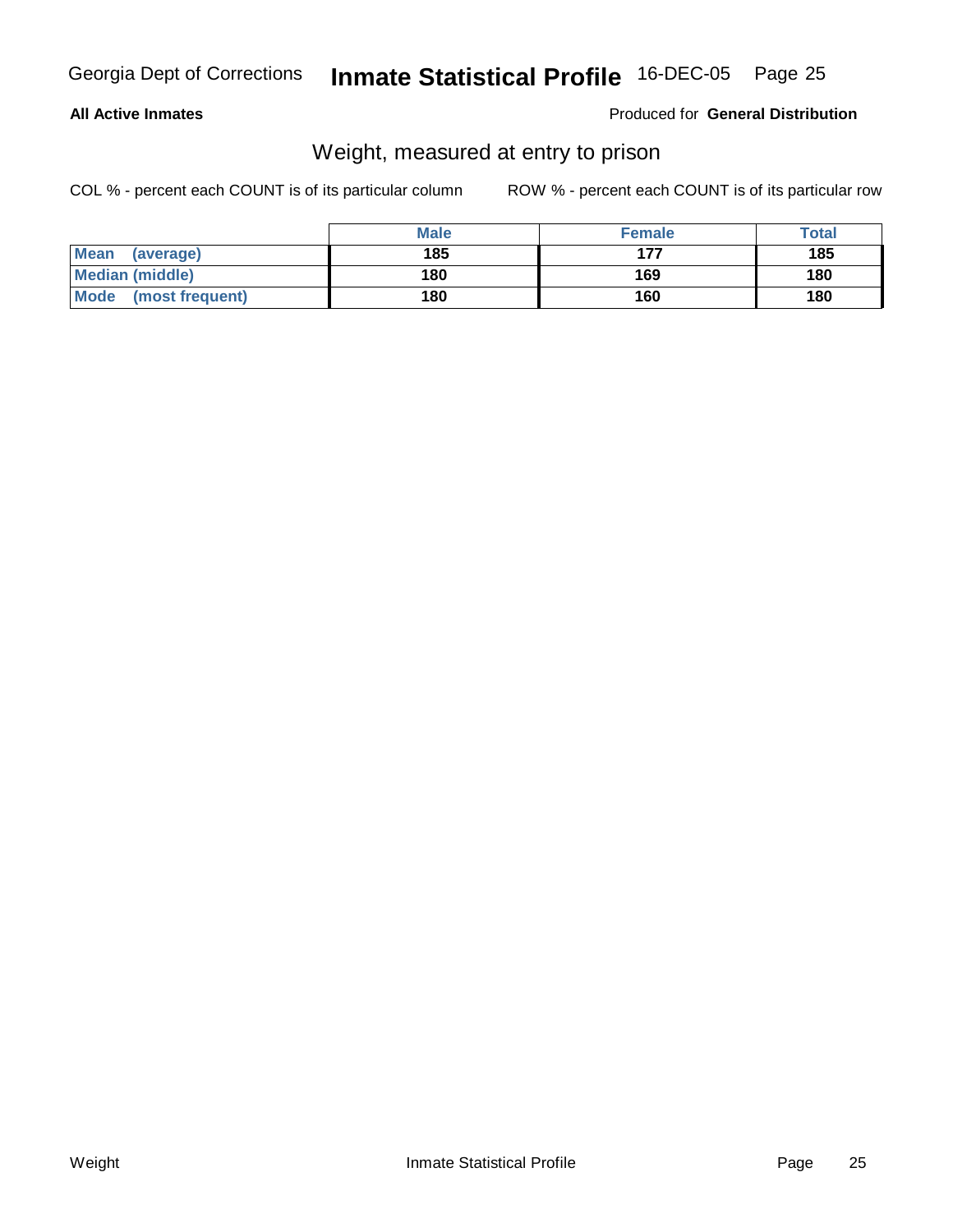**All Active Inmates**

#### Produced for **General Distribution**

### Type of admission to prison

|                          |                             |              | <b>Male</b> |                    | <b>Female</b> |        |       | <b>Total</b> |        |
|--------------------------|-----------------------------|--------------|-------------|--------------------|---------------|--------|-------|--------------|--------|
| <b>Type of Admission</b> |                             | <b>Count</b> | Col %       | <b>Row % Count</b> |               | Col %  | Row % | <b>Total</b> | Col %  |
|                          | <b>Committed From Court</b> | 31,772       | 69.57%      | 94.28% 1,927       |               | 67.88% | 5.72% | 33,699       | 69.47% |
| $\overline{\mathbf{2}}$  | <b>Return Appeal/Bond</b>   | 6            | .01%        | 100.00%            |               |        |       | 6            | .01%   |
| 3                        | <b>Parole Rev/New Sent</b>  | 4,854        | 10.63%      | 95.66%             | 220           | 7.75%  | 4.34% | 5,074        | 10.46% |
| 4                        | <b>Par Rev/No New Sent</b>  | 1,479        | 3.24%       | 92.90%             | 113           | 3.98%  | 7.10% | 1,592        | 3.28%  |
| 5                        | <b>Prob Viol/Total Rev</b>  | 2            | .01%        | 100.00%            |               |        |       | 2            | .01%   |
| 6                        | <b>Prob Viol/Partial</b>    | 2,774        | 6.07%       | 91.16%             | 269           | 9.48%  | 8.84% | 3,043        | 6.27%  |
| 7                        | <b>Admit Fm Other Cust</b>  | 41           | .09%        | 91.11%             | 4             | .14%   | 8.89% | 45           | .09%   |
| 9                        | <b>Prob Rev/Remainder</b>   | 3,822        | 8.37%       | 92.92%             | 291           | 10.25% | 7.08% | 4,113        | 8.48%  |
| 10                       | <b>New Sent/Par Rev Pnd</b> | 40           | .09%        | 100.00%            |               |        |       | 40           | .08%   |
| 11                       | <b>Life W/O Parole</b>      | 258          | .56%        | 98.85%             | 3             | .11%   | 1.15% | 261          | .54%   |
| 30                       | <b>Par Rev/Rsn Unknown</b>  | 76           | .17%        | 100.00%            |               |        |       | 76           | .16%   |
| 32                       | <b>Pb Parole Rescinded</b>  | 13           | .03%        | 100.00%            |               |        |       | 13           | .03%   |
| 33                       | <b>Prob Revoc/Spec Cond</b> | 131          | .29%        | 91.61%             | 12            | .42%   | 8.39% | 143          | .29%   |
| 40                       | <b>Par Rev/Revoc Center</b> | 336          | .74%        | 100.00%            |               |        |       | 336          | .69%   |
| 44                       | <b>Whitworth Detention</b>  | 59           | .13%        | 100.00%            |               |        |       | 59           | .12%   |
| 50                       | <b>Dcys At Risk</b>         | 8            | .02%        | 100.00%            |               |        |       | 8            | .02%   |
|                          | <b>Total Reported</b>       | 45,671       | 100%        | 94.15% 2,839       |               | 100%   | 5.85% | 48,510       | 100%   |

| <b>Not</b> | ^ ר    | . .   | £     |
|------------|--------|-------|-------|
| Reported   | 19Z    |       | 1 ס4  |
| <b>ota</b> | ההה זו | 2,851 | , , , |

| Mode<br>frequent)<br>Cmmt<br>Court Cmmt<br>: Cmmt<br>∴ourt<br>. .ourt<br><b>THIANT</b> |  |  |
|----------------------------------------------------------------------------------------|--|--|
|                                                                                        |  |  |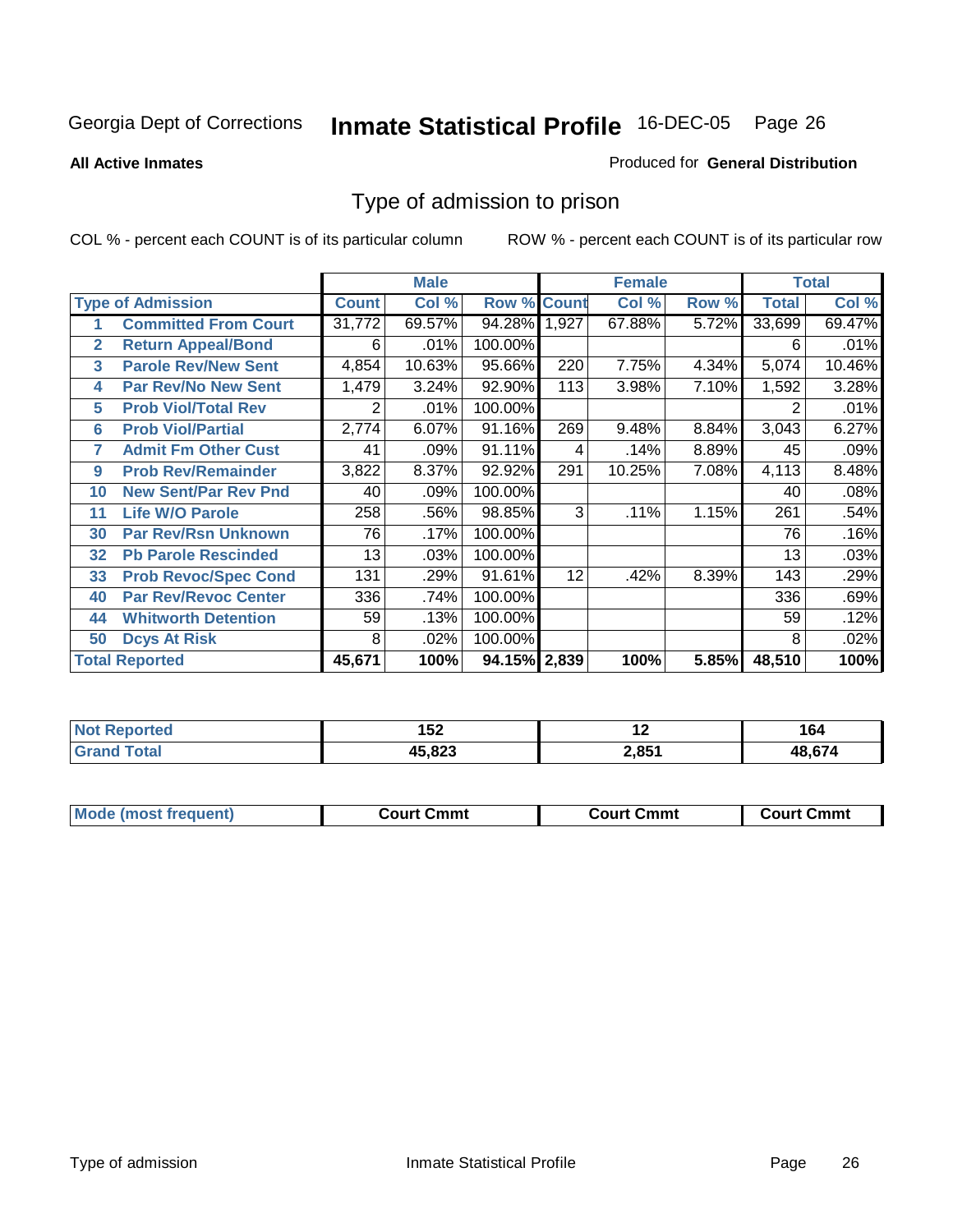**All Active Inmates**

#### Produced for **General Distribution**

### Current / last security status

|                        | <b>Male</b>  |        |             | <b>Female</b> |        |          | <b>Total</b> |         |
|------------------------|--------------|--------|-------------|---------------|--------|----------|--------------|---------|
| <b>Security Status</b> | <b>Count</b> | Col %  | Row % Count |               | Col %  | Row %    | Total        | Col %   |
| 0 Diag Incom           |              | .01%   | 100.00%     |               | .00%   |          |              | $.01\%$ |
| <b>Wrk Releas</b>      | 640          | 1.48%  | 79.60%      | 164           | 6.12%  | 20.40%   | 804          | 1.75%   |
| 2 Trusty               | 1,845        | 4.28%  | 94.91%      | 99            | 3.69%  | 5.09%    | 1,944        | 4.24%   |
| 3 Minimum              | 15,549       | 36.04% | 91.28%      | ∣486. ا       | 55.45% | 8.72%    | 17,035       | 37.18%  |
| 4 Medium               | 17,876       | 41.43% | 96.33%      | 682           | 25.45% | $3.67\%$ | 18,558       | 40.50%  |
| 5 Close                | 6,624        | 15.35% | 96.45%      | 244           | 9.10%  | $3.55\%$ | 6,868        | 14.99%  |
| <b>6 Maximum</b>       | 608          | 1.41%  | 99.18%      | 5             | .19%   | .82%     | 613          | 1.34%   |
| <b>Total Reported</b>  | 43,143       | 100%   | 94.15%      | 2,680         | 100%   | 5.85%    | 45,823       | 100%    |

| <b>Still being diagnosed</b> | 2.677  | 174   | 2,848  |
|------------------------------|--------|-------|--------|
| <b>Not Reported</b>          |        |       |        |
| <b>Grand Total</b>           | 45,823 | 2,851 | 48.674 |

| <b>Mode</b><br><u>ANIIANT</u> | Mer<br>dium | <b>Minimum</b> | Medium |
|-------------------------------|-------------|----------------|--------|
|                               |             |                |        |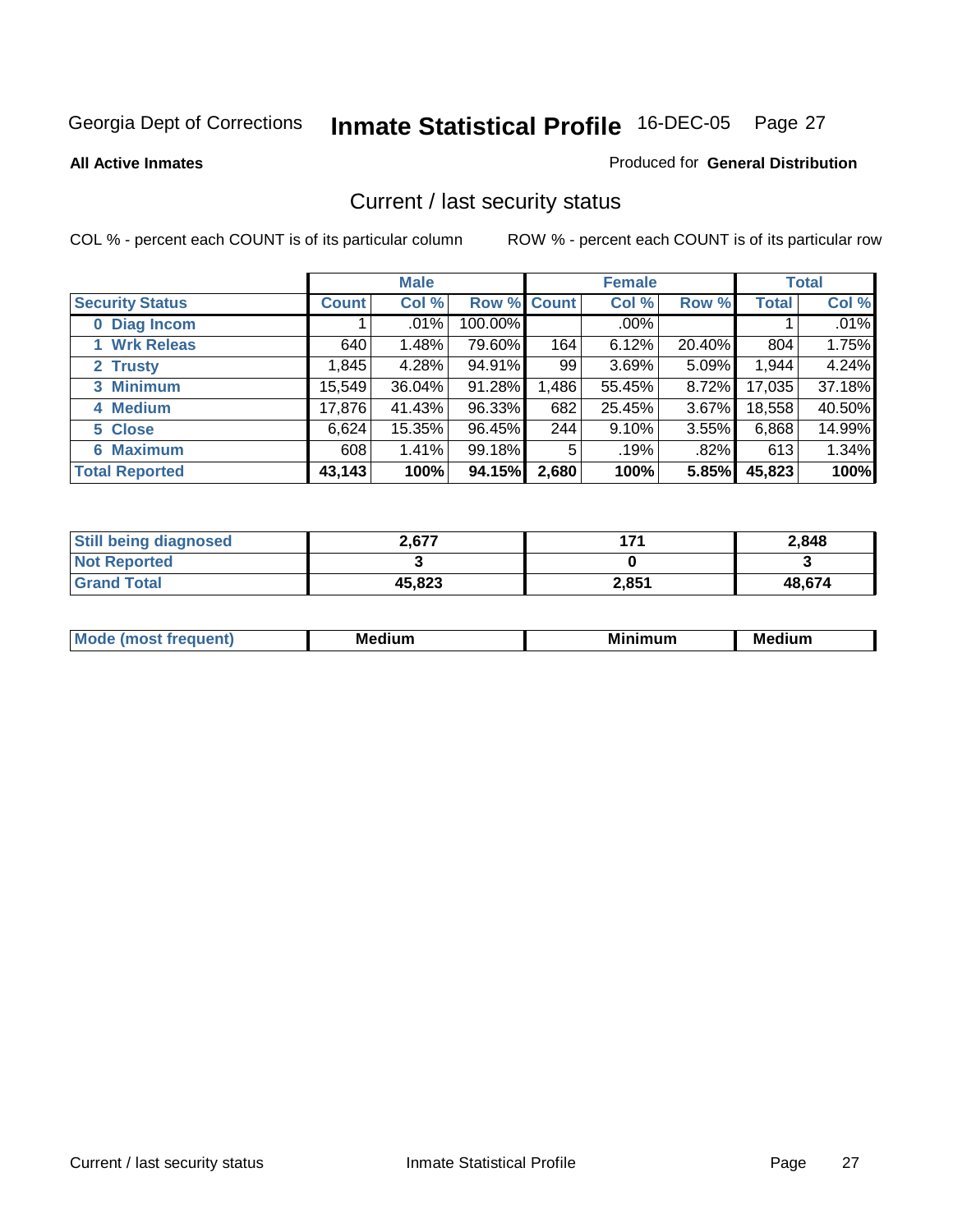**All Active Inmates**

#### Produced for **General Distribution**

### Current / last type of institution

|                            | <b>Male</b>  |          |             | <b>Female</b> |        |        | <b>Total</b> |        |
|----------------------------|--------------|----------|-------------|---------------|--------|--------|--------------|--------|
| <b>Type of Institution</b> | <b>Count</b> | Col %    | Row % Count |               | Col %  | Row %  | <b>Total</b> | Col %  |
| <b>Transitional Center</b> | ا 688.1      | $3.68\%$ | 87.60%      | 239           | 8.38%  | 12.40% | 1,927        | 3.96%  |
| <b>County Camp</b>         | 5,012        | 10.94%   | 100.00%     |               |        |        | 5,012        | 10.30% |
| <b>State Prison</b>        | 32,578       | 71.10%   | 92.58%      | 2,612         | 91.62% | 7.42%  | 35,190       | 72.30% |
| <b>Private Prison</b>      | 4,764        | 10.40%   | 100.00%     |               |        |        | 4,764        | 9.79%  |
| <b>Prison Annex</b>        | 1,218        | $2.66\%$ | 100.00%     |               |        |        | 1,218        | 2.50%  |
| <b>Inmate Boot Camp</b>    | 563          | 1.23%    | 100.00%     |               |        |        | 563          | 1.16%  |
| <b>Total Rported</b>       | 45,823       | 100%     | 94.14%      | 2,851         | 100%   | 5.86%  | 48,674       | 100%   |

| eported<br>. |             |       |        |
|--------------|-------------|-------|--------|
| _____        | 45,823<br>. | 2,851 | גדה הו |

|  | <b>Mode (most frequent)</b> | <b>State Prison</b> | <b>State Prison</b> | <b>State Prison</b> |
|--|-----------------------------|---------------------|---------------------|---------------------|
|--|-----------------------------|---------------------|---------------------|---------------------|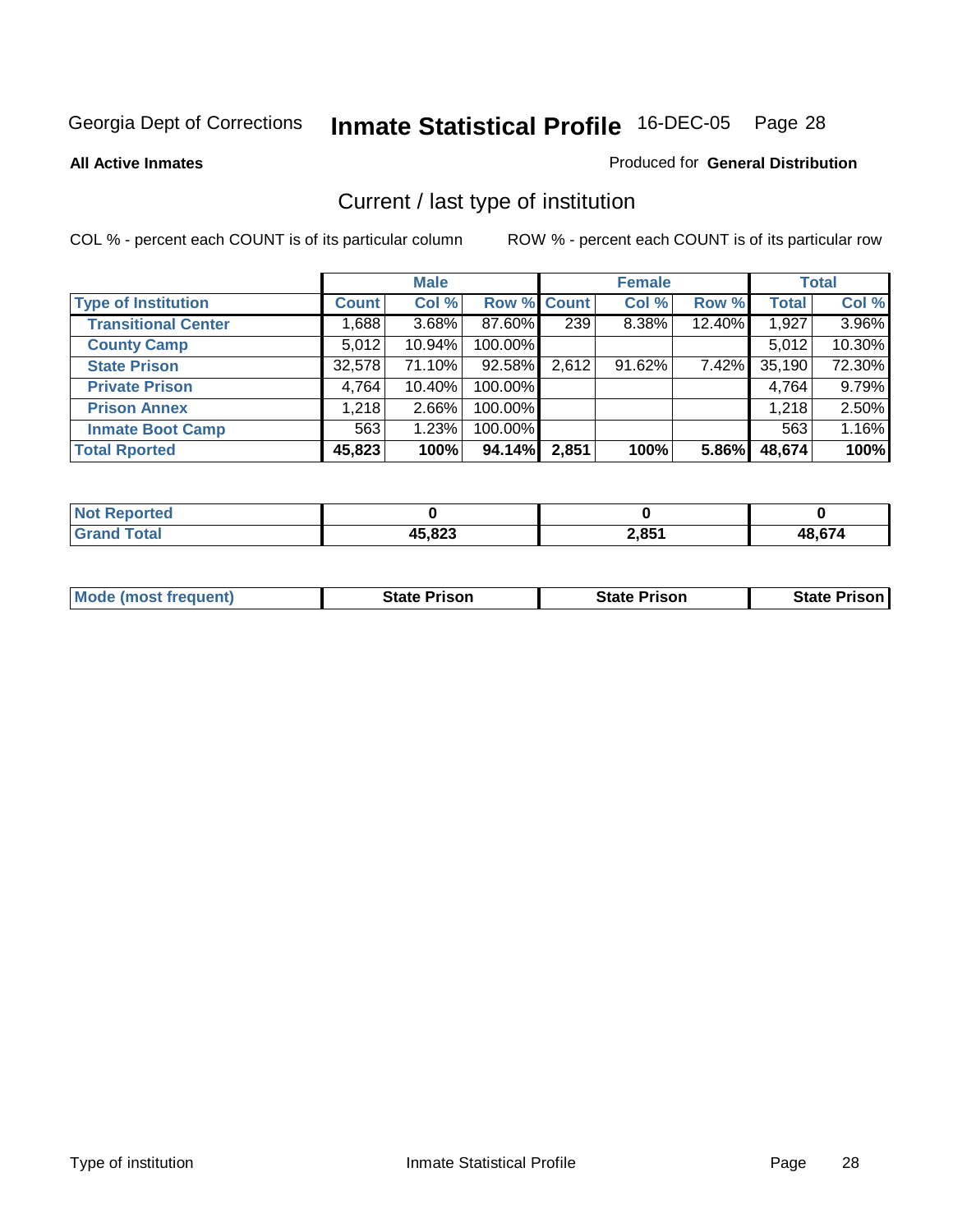**All Active Inmates**

#### Produced for **General Distribution**

### Institution type - transitional centers

|     |                                          |              | <b>Male</b> |             |     | <b>Female</b> |         |              | <b>Total</b> |
|-----|------------------------------------------|--------------|-------------|-------------|-----|---------------|---------|--------------|--------------|
|     | <b>Institution Type - Trans. Centers</b> | <b>Count</b> | Col %       | Row % Count |     | Col %         | Row %   | <b>Total</b> | Col %        |
| 220 | <b>Albany Trans-Ctr</b>                  | 160          | 9.48%       | 100.00%     |     |               |         | 160          | $8.30\%$     |
| 223 | <b>Atlanta Male Trans-Ctr</b>            | 245          | 14.51%      | 100.00%     |     |               |         | 245          | 12.71%       |
| 246 | <b>Augusta Trans-Ctr</b>                 | 214          | 12.68%      | 100.00%     |     |               |         | 214          | 11.11%       |
| 249 | <b>Clayton Transitional Ctr</b>          | 248          | 14.69%      | 100.00%     |     |               |         | 248          | 12.87%       |
| 247 | <b>Coastal Transitional Ctr</b>          | 218          | 12.91%      | 100.00%     |     |               |         | 218          | 11.31%       |
| 250 | <b>Helms Trans-Ctr</b>                   | 92           | 5.45%       | 100.00%     |     |               |         | 92           | 4.77%        |
| 248 | <b>Lagrange Trans Ctr</b>                | 157          | 9.30%       | 100.00%     |     |               |         | 157          | 8.15%        |
| 231 | <b>Macon Male Trans-Ctr</b>              | 151          | 8.95%       | 100.00%     |     |               |         | 151          | 7.84%        |
| 235 | <b>Metro Womens Trans-Ctr</b>            |              |             |             | 238 | 99.58%        | 100.00% | 238          | 12.35%       |
| 242 | <b>Savannah Mens Trans-Ctr</b>           | 203          | 12.03%      | 100.00%     |     |               |         | 203          | 10.53%       |
| 245 | <b>Savannah Womens Trans-</b>            |              |             |             |     | .42%          | 100.00% |              | .05%         |
|     | <b>Ctr</b>                               |              |             |             |     |               |         |              |              |
|     | <b>Total Rported</b>                     | 1,688        | 100%        | 87.6%       | 239 | 100%          | 12.4%   | 1,927        | 100%         |

| prteg<br>. |      |     |      |
|------------|------|-----|------|
|            | ,688 | 239 | ,927 |

| Mode (most frequent) | 249 Clayton Transitional Ctr 235 Metro Womens Trans- |     | 249 Clayton      |
|----------------------|------------------------------------------------------|-----|------------------|
|                      |                                                      | Ctr | Transitional Ctr |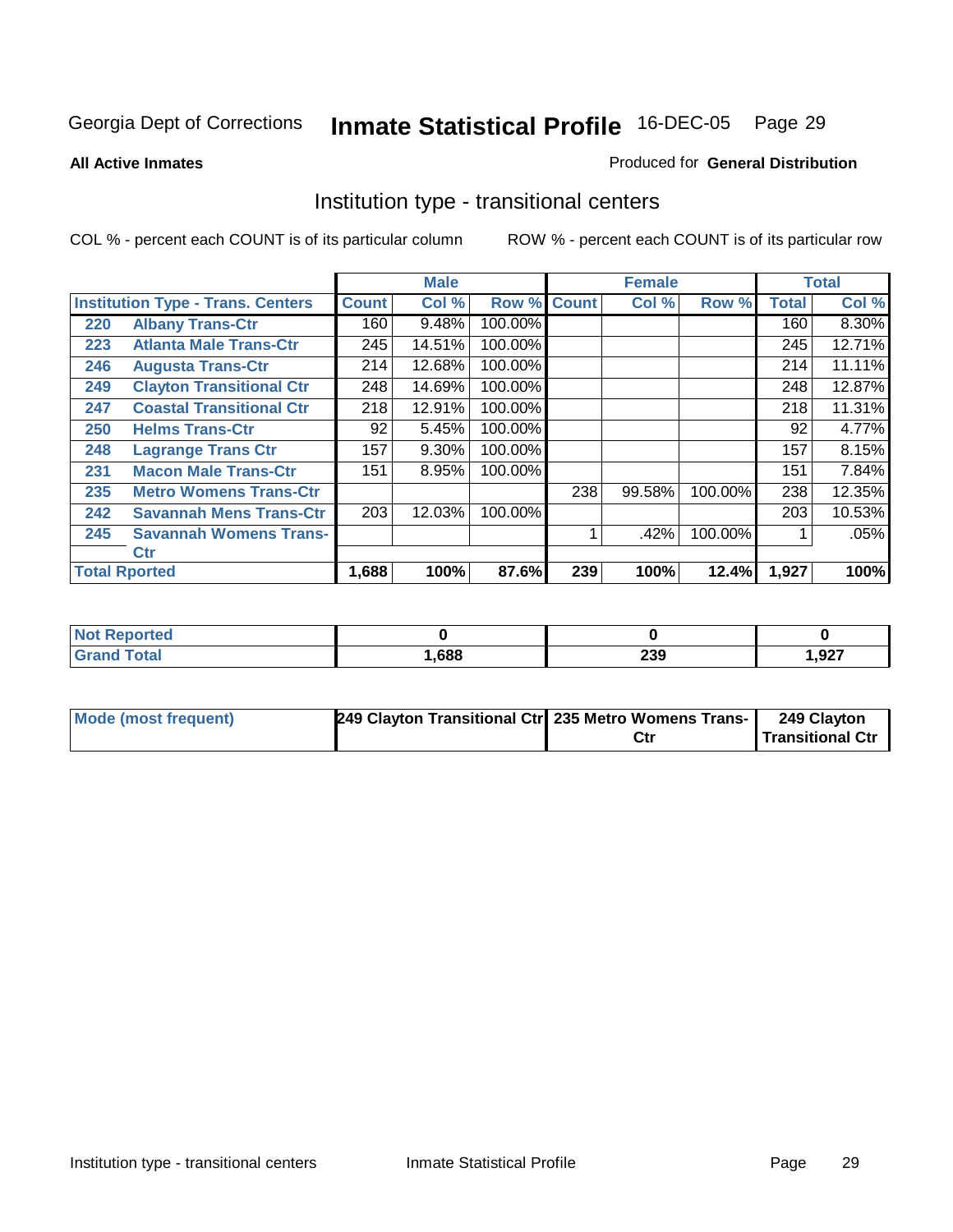**All Active Inmates**

#### Produced for **General Distribution**

### Institution type - mental hospitals

|                                                  | <b>Male</b> |                    | <b>Female</b> |                   | Total |
|--------------------------------------------------|-------------|--------------------|---------------|-------------------|-------|
| <b>Institution Type - Mental Hospitals Count</b> | Col %       | <b>Row % Count</b> |               | Col % Row % Total | Col % |
| <b>Total Rported</b>                             |             |                    |               |                   |       |

| <b>Not Reported</b> |  |  |
|---------------------|--|--|
| <b>Total</b><br>r.  |  |  |

| Mode (most frequent) | <b>Null</b> | <b>Null</b> | <b>Null</b> |
|----------------------|-------------|-------------|-------------|
|                      |             |             |             |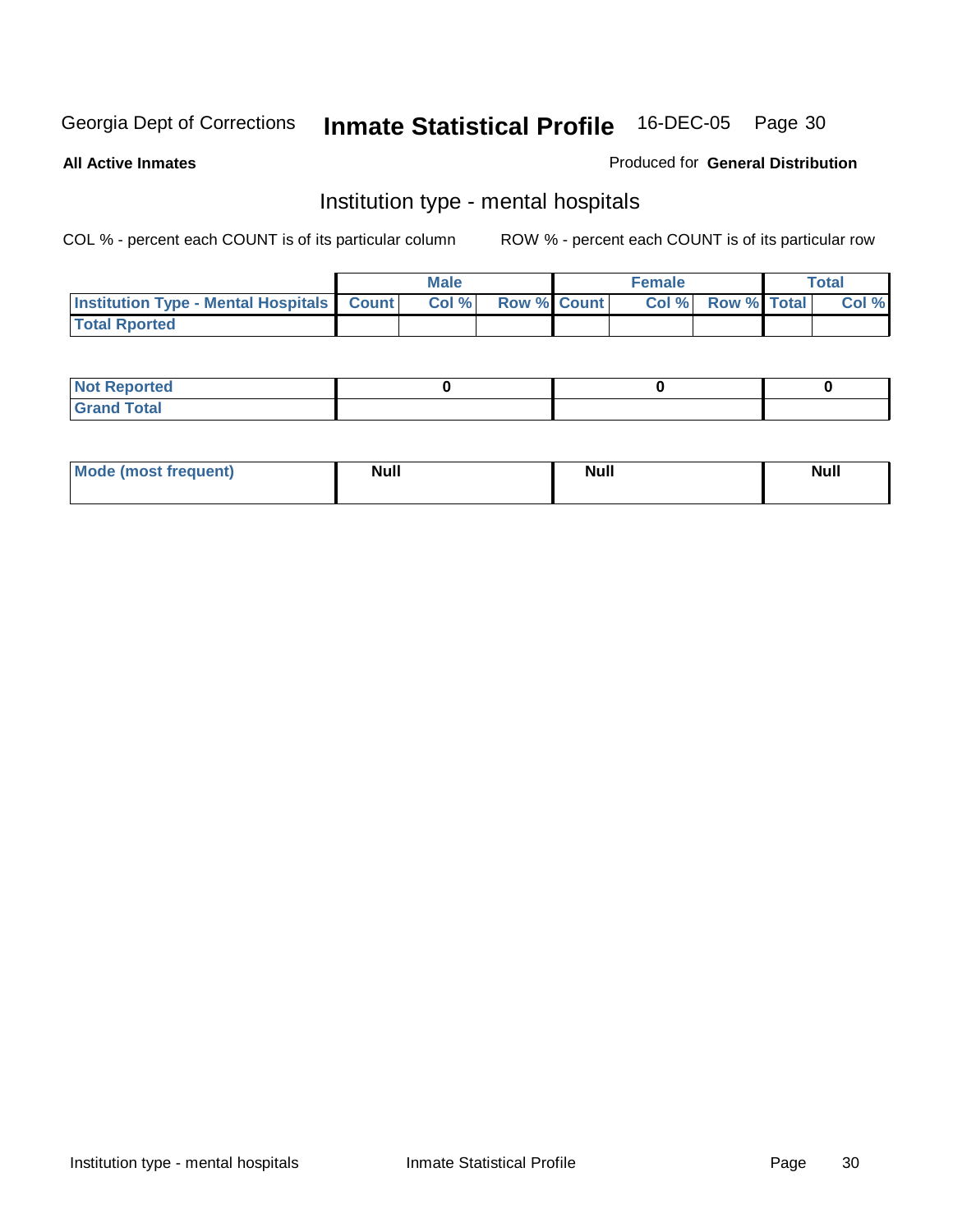#### **All Active Inmates**

#### Produced for **General Distribution**

### Institution type - county prisons

|                                          |                  | <b>Male</b> |         |              | <b>Female</b>             |       |                  | <b>Total</b> |
|------------------------------------------|------------------|-------------|---------|--------------|---------------------------|-------|------------------|--------------|
| <b>Institution Type - County Prisons</b> | <b>Count</b>     | Col %       | Row %   | <b>Count</b> | $\overline{\text{Col}}$ % | Row % | <b>Total</b>     | Col %        |
| <b>Bulloch County Ci</b><br>402          | 141              | 2.81%       | 100.00% |              |                           |       | 141              | 2.81%        |
| <b>Carroll County Ci</b><br>404          | $\overline{205}$ | 4.09%       | 100.00% |              |                           |       | $\overline{205}$ | 4.09%        |
| <b>Clarke County Ci</b><br>406           | 102              | 2.04%       | 100.00% |              |                           |       | 102              | 2.04%        |
| <b>Clayton County Ci</b><br>456          | 221              | 4.41%       | 100.00% |              |                           |       | 221              | 4.41%        |
| <b>Colquitt County Ci</b><br>407         | 170              | 3.39%       | 100.00% |              |                           |       | 170              | 3.39%        |
| <b>Coweta County Ci</b><br>409           | 201              | 4.01%       | 100.00% |              |                           |       | $\overline{201}$ | 4.01%        |
| <b>Decatur County Ci</b><br>411          | 214              | 4.27%       | 100.00% |              |                           |       | $\overline{2}14$ | 4.27%        |
| <b>Effingham County Ci</b><br>413        | 241              | 4.81%       | 100.00% |              |                           |       | 241              | 4.81%        |
| <b>Floyd County Ci</b><br>415            | 342              | 6.82%       | 100.00% |              |                           |       | 342              | 6.82%        |
| <b>Gwinnett County Ci</b><br>419         | 239              | 4.77%       | 100.00% |              |                           |       | 239              | 4.77%        |
| <b>Hall County Ci</b><br>420             | 160              | 3.19%       | 100.00% |              |                           |       | 160              | 3.19%        |
| <b>Harris County Ci</b><br>422           | 102              | 2.04%       | 100.00% |              |                           |       | 102              | 2.04%        |
| <b>Jackson County Ci</b><br>426          | 172              | 3.43%       | 100.00% |              |                           |       | $\overline{172}$ | 3.43%        |
| <b>Jefferson County Ci</b><br>428        | 178              | 3.55%       | 100.00% |              |                           |       | $\overline{178}$ | 3.55%        |
| <b>Mitchell County Ci</b><br>433         | 110              | 2.19%       | 100.00% |              |                           |       | 110              | 2.19%        |
| <b>Muscogee County Ci</b><br>435         | 518              | 10.34%      | 100.00% |              |                           |       | $\overline{518}$ | 10.34%       |
| <b>Richmond County Ci</b><br>439         | $\overline{201}$ | 4.01%       | 100.00% |              |                           |       | $\overline{201}$ | 4.01%        |
| <b>Screven County Ci</b><br>440          | $\overline{148}$ | 2.95%       | 100.00% |              |                           |       | 148              | 2.95%        |
| <b>Spalding County Ci</b><br>441         | $\overline{375}$ | 7.48%       | 100.00% |              |                           |       | $\overline{375}$ | 7.48%        |
| <b>Stewart County Ci</b><br>442          | 86               | 1.72%       | 100.00% |              |                           |       | 86               | 1.72%        |
| <b>Sumter County Ci</b><br>443           | 334              | 6.66%       | 100.00% |              |                           |       | 334              | 6.66%        |
| <b>Terrell County Ci</b><br>444          | 121              | 2.41%       | 100.00% |              |                           |       | 121              | 2.41%        |
| <b>Thomas County Ci</b><br>445           | 156              | 3.11%       | 100.00% |              |                           |       | 156              | 3.11%        |
| <b>Troup County Ci</b><br>447            | $\overline{275}$ | 5.49%       | 100.00% |              |                           |       | $\overline{275}$ | 5.49%        |
| <b>Total Rported</b>                     | 5,012            | 100%        | 100%    |              |                           | $\%$  | 5,012            | 100%         |

| E 040 | E 040<br>$\cdot$ |
|-------|------------------|

| Mode (most frequent) | 435 Muscogee County Ci | Null | 435 Muscogee     |
|----------------------|------------------------|------|------------------|
|                      |                        |      | <b>County Ci</b> |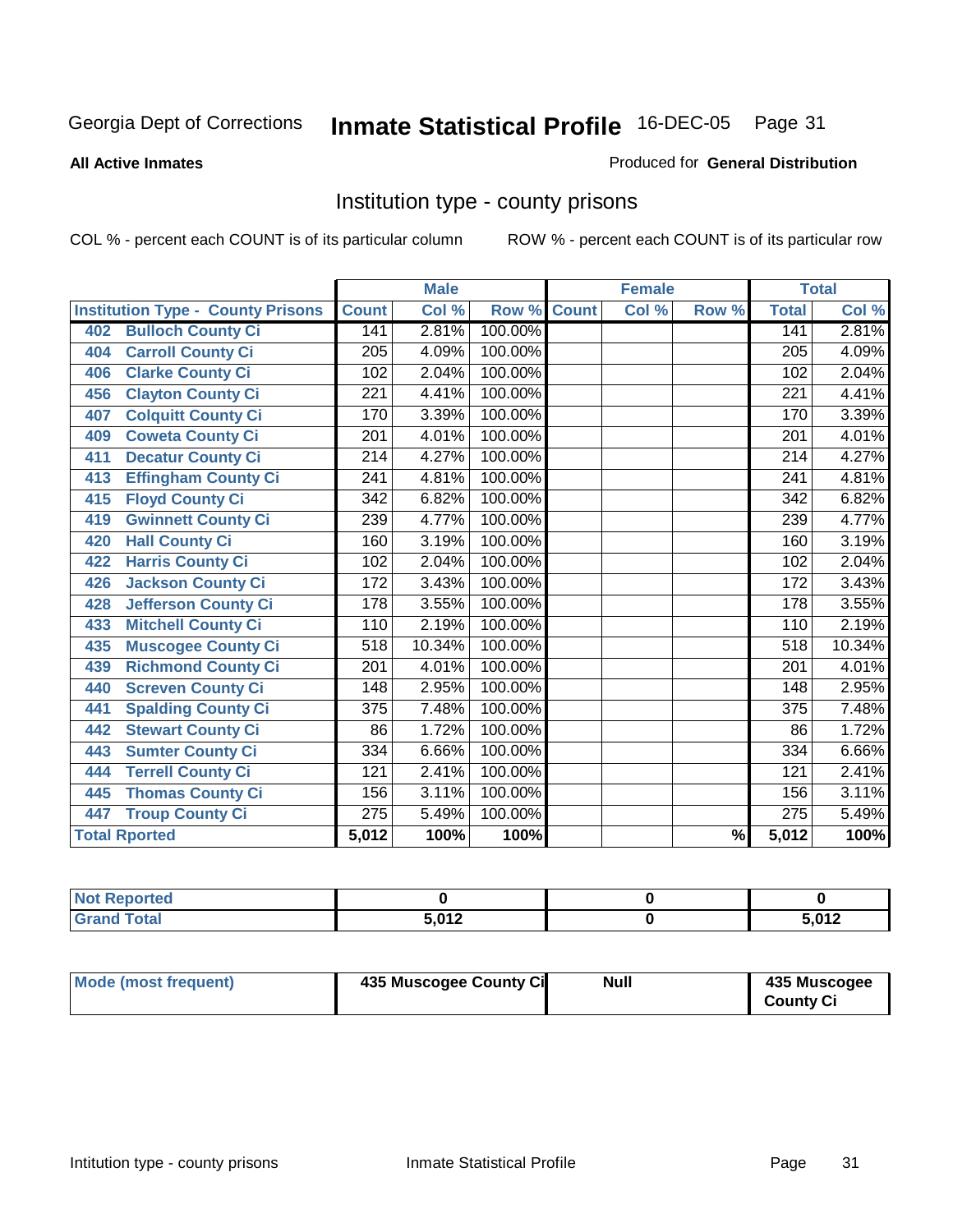#### **All Active Inmates**

#### Produced for **General Distribution**

### Institution type - state prisons

|     |                                                 |                  | <b>Male</b> |         |              | <b>Female</b> |         | <b>Total</b>     |       |
|-----|-------------------------------------------------|------------------|-------------|---------|--------------|---------------|---------|------------------|-------|
|     | <b>Institution Type - State Prisons</b>         | <b>Count</b>     | Col %       | Row %   | <b>Count</b> | Col %         | Row %   | <b>Total</b>     | Col % |
| 508 | <b>Arrendale State Prison</b>                   | 110              | .34%        | 13.10%  | 730          | 27.95%        | 86.90%  | 840              | 2.39% |
| 532 | <b>Augusta State Med.</b><br><b>Prison</b>      | 1,158            | 3.55%       | 99.91%  | $\mathbf 1$  | .04%          | .09%    | 1,159            | 3.29% |
| 559 | <b>Autry Pre-Trans Center</b>                   | 190              | .58%        | 100.00% |              |               |         | 190              | .54%  |
| 543 | <b>Autry State Prison</b>                       | 1,340            | 4.11%       | 100.00% |              |               |         | 1,340            | 3.81% |
| 553 | <b>Baldwin State Prison</b>                     | 676              | 2.08%       | 100.00% |              |               |         | 676              | 1.92% |
| 536 | <b>Bostick State Prison</b>                     | 708              | 2.17%       | 100.00% |              |               |         | 708              | 2.01% |
| 534 | <b>Burrus Corr Trn Cntr</b>                     | 285              | .87%        | 100.00% |              |               |         | 285              | .81%  |
| 547 | <b>Calhoun State Prison</b>                     | 1,240            | 3.81%       | 100.00% |              |               |         | 1,240            | 3.52% |
| 531 | <b>Central State Prison</b>                     | 798              | 2.45%       | 100.00% |              |               |         | 798              | 2.27% |
| 523 | <b>Coastal State Prison</b>                     | 1,466            | 4.50%       | 100.00% |              |               |         | 1,466            | 4.17% |
| 503 | <b>Dodge State Prison</b>                       | 1,186            | 3.64%       | 100.00% |              |               |         | 1,186            | 3.37% |
| 548 | <b>Dooly State Prison</b>                       | 1,275            | 3.91%       | 100.00% |              |               |         | 1,275            | 3.62% |
| 521 | <b>Ga Diag &amp; Class Pris</b>                 | 1,498            | 4.60%       | 100.00% |              |               |         | 1,498            | 4.26% |
| 522 | <b>Ga Diag &amp; Class Pris-</b><br><b>Perm</b> | 252              | .77%        | 100.00% |              |               |         | 252              | .72%  |
| 517 | <b>Ga State Prison</b>                          | 1,190            | 3.65%       | 99.92%  | $\mathbf{1}$ | .04%          | .08%    | 1,191            | 3.38% |
| 541 | <b>Hancock State Prison</b>                     | 1,228            | 3.77%       | 100.00% |              |               |         | 1,228            | 3.49% |
| 540 | <b>Hays State Prison</b>                        | 830              | 2.55%       | 100.00% |              |               |         | 830              | 2.36% |
| 551 | <b>Homerville State Prison</b>                  | $\overline{206}$ | .63%        | 100.00% |              |               |         | 206              | .59%  |
| 545 | <b>Johnson State Prison</b>                     | 1,034            | 3.17%       | 100.00% |              |               |         | 1,034            | 2.94% |
| 510 | <b>Lee State Prison</b>                         | $\overline{747}$ | 2.29%       | 100.00% |              |               |         | $\overline{747}$ | 2.12% |
| 502 | <b>Lowndes State Prison</b>                     | 279              | .86%        | 100.00% |              |               |         | 279              | .79%  |
| 549 | <b>Macon State Prison</b>                       | 1,348            | 4.14%       | 100.00% |              |               |         | 1,348            | 3.83% |
| 519 | <b>Men'S State Prison</b>                       | 654              | 2.01%       | 100.00% |              |               |         | 654              | 1.86% |
| 554 | <b>Metro State Prison (W)</b>                   | 1                | .01%        | .12%    | 807          | 30.90%        | 99.88%  | 808              | 2.30% |
| 561 | <b>Milan State Prison</b>                       | 248              | .76%        | 100.00% |              |               |         | 248              | .70%  |
| 509 | <b>Montgomery State</b><br><b>Prison</b>        | 394              | 1.21%       | 100.00% |              |               |         | 394              | 1.12% |
| 505 | <b>Phillips State Prison</b>                    | 766              | 2.35%       | 100.00% |              |               |         | 766              | 2.18% |
| 557 | <b>Pulaski State Prison (W)</b>                 |                  |             |         | 1,073        | 41.08%        | 100.00% | 1,073            | 3.05% |
| 529 | <b>Rivers State Prison</b>                      | 1,103            | 3.39%       | 100.00% |              |               |         | 1,103            | 3.13% |
| 533 | <b>Rogers State Prison</b>                      | 1,220            | 3.74%       | 100.00% |              |               |         | 1,220            | 3.47% |
| 530 | <b>Rutledge State Prison</b>                    | 604              | 1.85%       | 100.00% |              |               |         | 604              | 1.72% |
| 525 | <b>Scott State Prison</b>                       | 1,202            | 3.69%       | 100.00% |              |               |         | 1,202            | 3.42% |
| 550 | <b>Smith State Prison</b>                       | 1,121            | 3.44%       | 100.00% |              |               |         | 1,121            | 3.19% |
| 542 | <b>Telfair State Prison</b>                     | 1,099            | 3.37%       | 100.00% |              |               |         | 1,099            | 3.12% |
| 537 | <b>Valdosta State Prison</b>                    | 791              | 2.43%       | 100.00% |              |               |         | 791              | 2.25% |
| 506 | <b>Walker State Prison</b>                      | 620              | 1.90%       | 100.00% |              |               |         | 620              | 1.76% |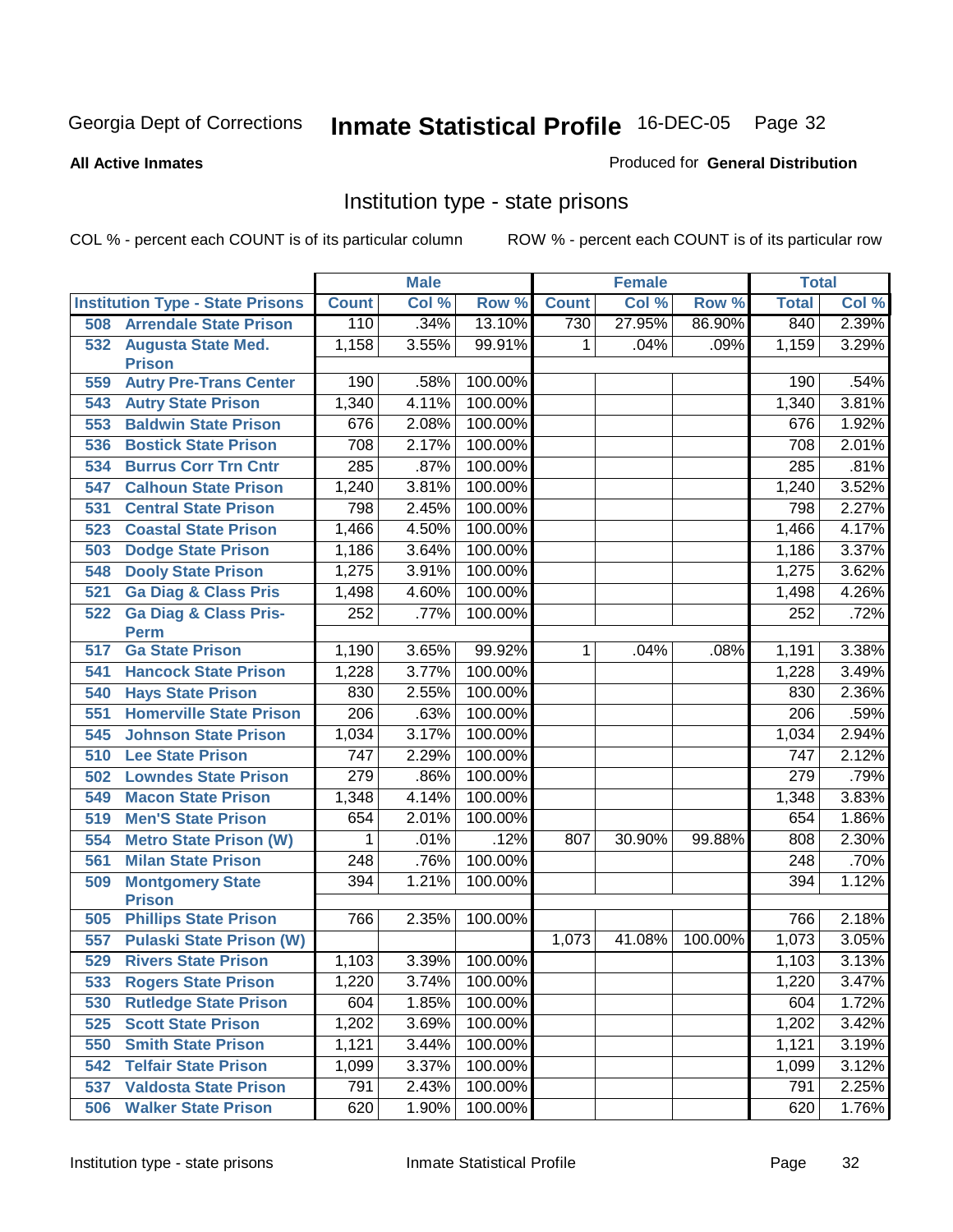**All Active Inmates**

#### Produced for **General Distribution**

### Institution type - state prisons

|                                         |                   | <b>Male</b> |            |              | <b>Female</b> |       | <b>Total</b> |       |
|-----------------------------------------|-------------------|-------------|------------|--------------|---------------|-------|--------------|-------|
| <b>Institution Type - State Prisons</b> | <b>Count</b>      | Col %       | Row %      | <b>Count</b> | Col %         | Row % | <b>Total</b> | Col % |
| <b>Ware State Prison</b><br>501         | 990               | $3.04\%$    | 100.00%    |              |               |       | 990          | 2.81% |
| <b>Washington Sp</b><br>552             | .088              | $3.34\%$    | $100.00\%$ |              |               |       | 1.088        | 3.09% |
| <b>Wayne State Prison</b><br>507        | 183               | $.56\%$     | $100.00\%$ |              |               |       | 183          | .52%  |
| <b>546 Wilcox State Prison</b>          | .450 <sup>°</sup> | 4.45%       | $100.00\%$ |              |               |       | 1.450        | 4.12% |
| <b>Total Rported</b>                    | 32,578            | 100%        | 92.58%     | 2,612        | 100%          | 7.42% | 35,190       | 100%  |

| <b>Not</b><br><b>Reported</b> |        |       |        |
|-------------------------------|--------|-------|--------|
| <b>otal</b>                   | 32,578 | 2,612 | 35,190 |

| Mode (most frequent) | 521 Ga Diag & Class Pris | [557 Pulaski State Prison (W)] 521 Ga Diag & | <b>Class Pris</b> |
|----------------------|--------------------------|----------------------------------------------|-------------------|
|----------------------|--------------------------|----------------------------------------------|-------------------|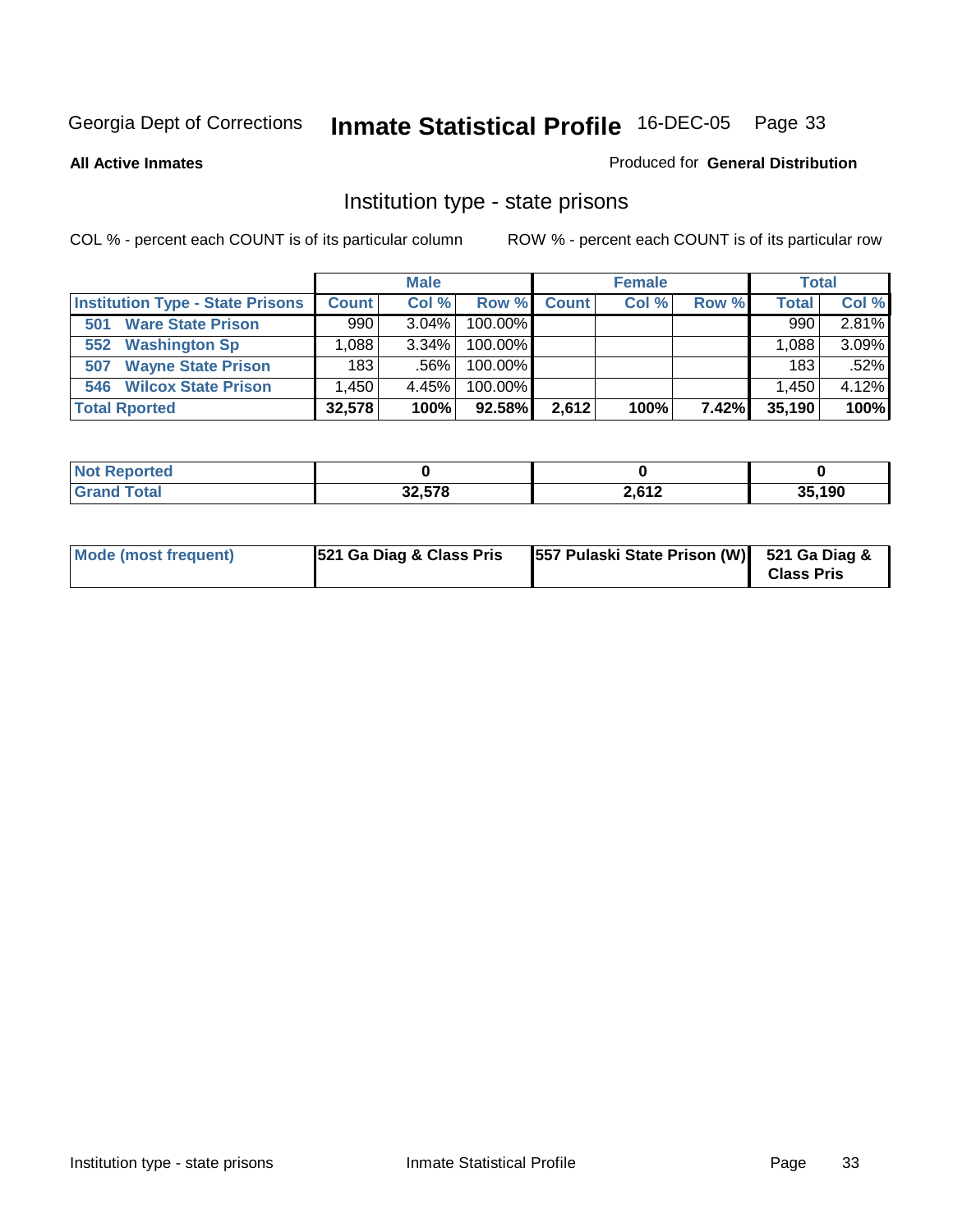**All Active Inmates**

### Produced for **General Distribution**

### Institution type - private prisons

|                                           |              | <b>Male</b> |             | <b>Female</b> |       |          | <b>Total</b> |
|-------------------------------------------|--------------|-------------|-------------|---------------|-------|----------|--------------|
| <b>Institution Type - Private Prisons</b> | <b>Count</b> | Col %       | Row % Count | Col %         | Row % | Total I  | Col %        |
| <b>Coffee Corr Facility</b><br>569        | ا 499. ،     | 31.47%      | $100.00\%$  |               |       | .499     | 31.47%       |
| <b>D Ray James Corr Fac</b><br>567        | 1.760        | $36.94\%$   | $100.00\%$  |               |       | 1.760    | 36.94%       |
| <b>Wheeler Corr Facility</b><br>571       | 1.505        | 31.59%      | 100.00%     |               |       | $.505^+$ | 31.59%       |
| <b>Total Rported</b>                      | 4,764        | 100%        | $100\%$     |               | %     | 4,764    | 100%         |

| المستقلة والمستحدث<br><b>Reported</b><br>' NOT |      |       |
|------------------------------------------------|------|-------|
| <b>otal</b>                                    | .7c/ | 701   |
| -                                              | -04  | 4,704 |

| <b>Mode (most frequent)</b> | 567 D Ray James Corr Fac | Null | <b>567 D Ray James</b><br><b>Corr Fac</b> |
|-----------------------------|--------------------------|------|-------------------------------------------|
|-----------------------------|--------------------------|------|-------------------------------------------|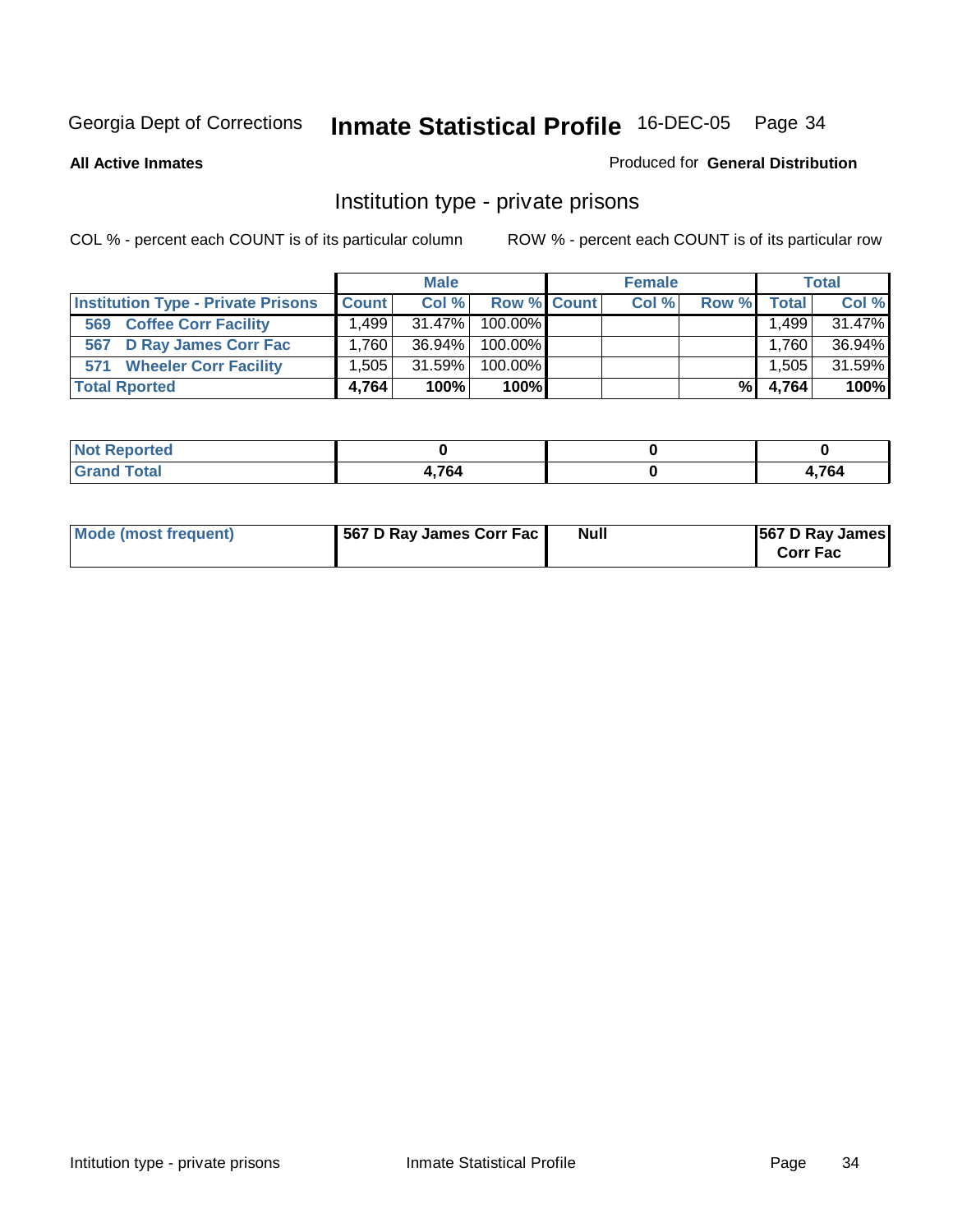#### **All Active Inmates**

#### Produced for **General Distribution**

### Institution type - prison annexes

|                                                   |                  | <b>Male</b> |            |              | <b>Female</b> |       |              | <b>Total</b> |
|---------------------------------------------------|------------------|-------------|------------|--------------|---------------|-------|--------------|--------------|
| <b>Institution Type - Prison Annexe   Count  </b> |                  | Col %       | Row %      | <b>Count</b> | Col %         | Row % | <b>Total</b> | Col %        |
| 7541 Hancock Annex                                | $\overline{202}$ | 16.58%      | 100.00%    |              |               |       | 202          | 16.58%       |
| 7540 Hays Annex                                   | 400              | 32.84%      | $100.00\%$ |              |               |       | 400          | 32.84%       |
| <b>7505 Phillips Annex</b>                        | 222              | 18.23%      | $100.00\%$ |              |               |       | 222          | 18.23%       |
| 7501 Ware Annex                                   | 217              | 17.82%      | $100.00\%$ |              |               |       | 217          | 17.82%       |
| 7552 Washington Sp Annex                          | 177              | 14.53%      | 100.00%    |              |               |       | 177          | 14.53%       |
| <b>Total Rported</b>                              | 1,218            | 100%        | 100%       |              |               | %     | 1,218        | 100%         |

| <b>Reported</b>             |        |               |
|-----------------------------|--------|---------------|
| <b>Total</b><br><b>Grar</b> | 218. ا | .210<br>1,410 |

| Mode (most frequent) | 7540 Hays Annex | Null | 7540 Hays Annex |
|----------------------|-----------------|------|-----------------|
|                      |                 |      |                 |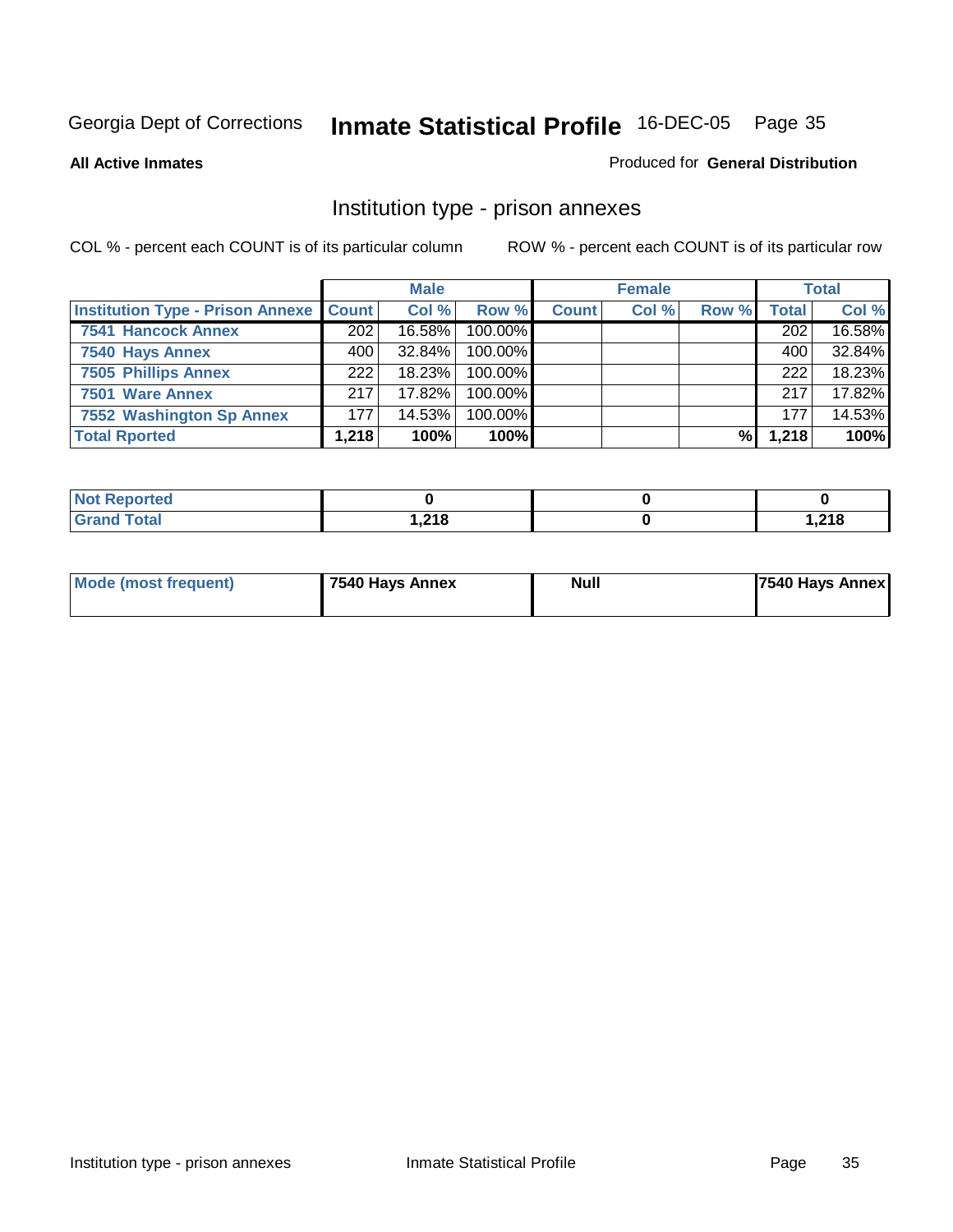**All Active Inmates**

#### Produced for **General Distribution**

### Institution type - inmate boot camp

|                                      |              | <b>Male</b> |         |              | <b>Female</b> |       |       | <b>Total</b> |
|--------------------------------------|--------------|-------------|---------|--------------|---------------|-------|-------|--------------|
| <b>Institution Type - Boot Camps</b> | <b>Count</b> | Col %       | Row %   | <b>Count</b> | Col %         | Row % | Total | Col %        |
| 9553 Baldwin Inm Boot Camp           | 243          | 43.16%      | 100.00% |              |               |       | 243   | 43.16%       |
| 9534 Burruss Inm Boot Camp           | 124          | 22.02%      | 100.00% |              |               |       | 124   | 22.02%       |
| 9540 Hays Inm Boot Camp              | 20           | 3.55%       | 100.00% |              |               |       | 20    | 3.55%        |
| 9564 Long Inmate Boot Camp           | 170          | 30.20%      | 100.00% |              |               |       | 170   | 30.20%       |
| 9509 Nontgomery Boot Camp            |              | .18%        | 100.00% |              |               |       |       | .18%         |
| 9504 West Georgia Pb                 | 5            | .89%        | 100.00% |              |               |       | 5     | .89%         |
| <b>Bootcamp</b>                      |              |             |         |              |               |       |       |              |
| <b>Total Rported</b>                 | 563          | 100%        | 100%    |              |               | %     | 563   | 100%         |

| <b>Peported</b><br>. |     |     |
|----------------------|-----|-----|
| _______              | 563 | 563 |

| Mode (most frequent) | 9553 Baldwin Inm Boot | Null | 9553 Baldwin Inm |
|----------------------|-----------------------|------|------------------|
|                      | Camp                  |      | <b>Boot Camp</b> |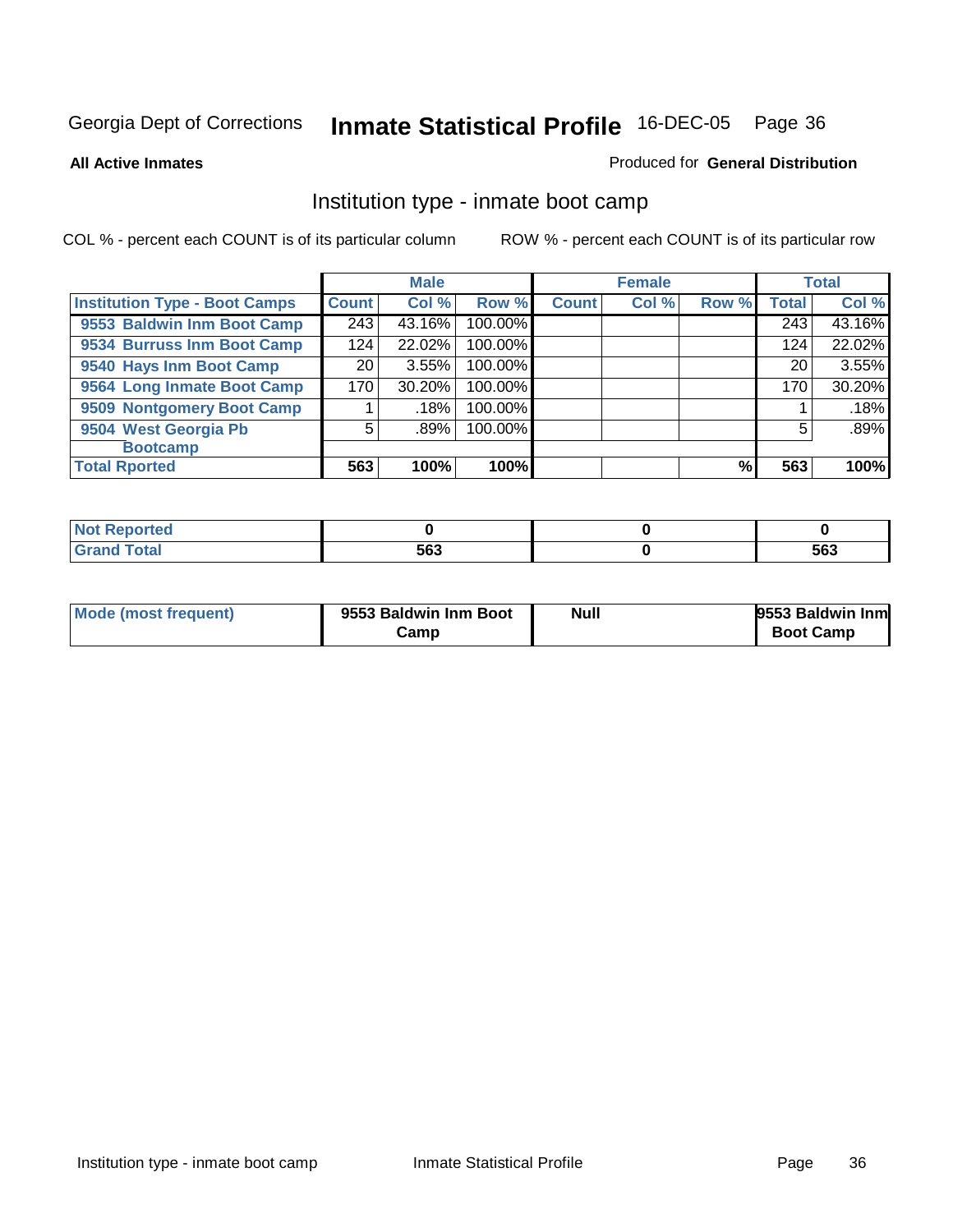### **All Active Inmates**

### Produced for **General Distribution**

## Number of disciplinary reports

|                                      |              | <b>Male</b> |             |       | <b>Female</b> |          |              | <b>Total</b> |
|--------------------------------------|--------------|-------------|-------------|-------|---------------|----------|--------------|--------------|
| <b>Number of Disciplinary Report</b> | <b>Count</b> | Col %       | Row % Count |       | Col %         | Row %    | <b>Total</b> | Col %        |
|                                      | 18,272       | 39.88%      | 91.87%      | 1,616 | 56.68%        | 8.13%    | 19,888       | 40.86%       |
|                                      | 6,407        | 13.98%      | 94.62%      | 364   | 12.77%        | $5.38\%$ | 6,771        | 13.91%       |
|                                      | 3,748        | 8.18%       | 95.54%      | 175   | 6.14%         | 4.46%    | 3,923        | 8.06%        |
| 3                                    | 2,571        | 5.61%       | 94.84%      | 140   | 4.91%         | $5.16\%$ | 2,711        | 5.57%        |
| 4                                    | 1,901        | 4.15%       | 95.43%      | 91    | 3.19%         | 4.57%    | 1,992        | 4.09%        |
| 5                                    | 1,504        | 3.28%       | 96.10%      | 61    | 2.14%         | 3.90%    | 1,565        | 3.22%        |
| <b>More Than 5</b>                   | 11,420       | 24.92%      | 96.58%      | 404   | 14.17%        | $3.42\%$ | 11,824       | 24.29%       |
| <b>Total Reported</b>                | 45,823       | 100%        | 94.14%      | 2,851 | 100%          | 5.86%    | 48,674       | 100%         |

| TA 0<br>N |               |       |                      |
|-----------|---------------|-------|----------------------|
| ______    | <b>AE 000</b> | 2,851 | $\sim$ $\sim$ $\sim$ |

| Mean (average)       | 5.54 | 3.02 | 5.39 |
|----------------------|------|------|------|
| Median (middle)      |      |      |      |
| Mode (most frequent) |      |      |      |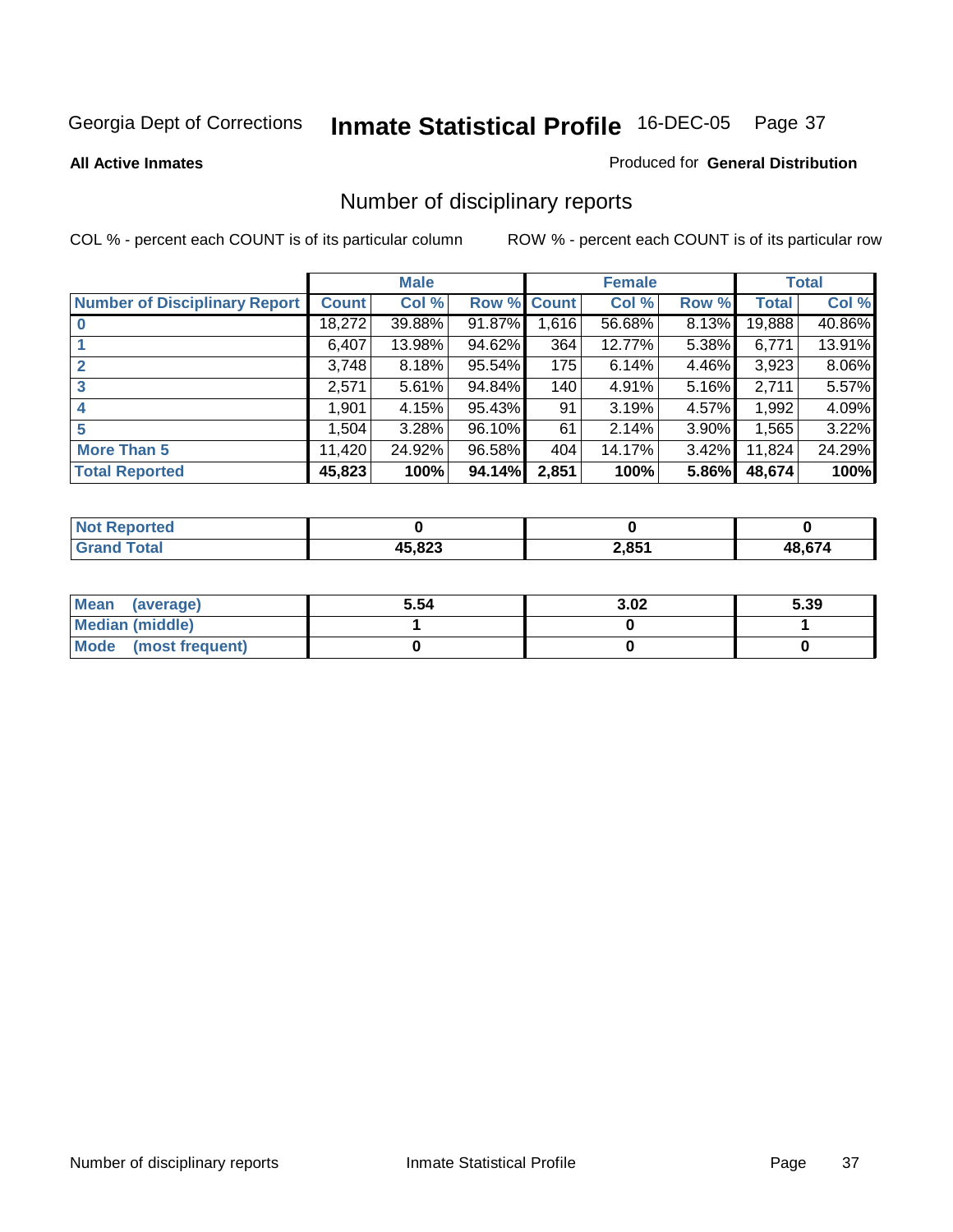### **All Active Inmates**

### Produced for **General Distribution**

## Number of transfers

|                            |        | <b>Male</b> |             |       | <b>Female</b> |          |              | <b>Total</b> |
|----------------------------|--------|-------------|-------------|-------|---------------|----------|--------------|--------------|
| <b>Number of Transfers</b> | Count  | Col %       | Row % Count |       | Col %         | Row %    | <b>Total</b> | Col %        |
|                            | 3,486  | $7.61\%$    | 86.39%      | 549   | 19.26%        | 13.61%   | 4,035        | 8.29%        |
|                            | 17,274 | 37.70%      | 93.61%      | 1,179 | 41.35%        | 6.39%    | 18,453       | 37.91%       |
| $\mathbf{2}$               | 10,001 | 21.83%      | 93.35%      | 713   | 25.01%        | 6.65%    | 10,714       | 22.01%       |
| 3                          | 5,495  | 11.99%      | 95.73%      | 245   | 8.59%         | $4.27\%$ | 5,740        | 11.79%       |
|                            | 3,345  | $7.30\%$    | 97.78%      | 76    | 2.67%         | 2.22%    | 3,421        | 7.03%        |
| 5                          | 2,040  | 4.45%       | 98.17%      | 38    | 1.33%         | $1.83\%$ | 2,078        | 4.27%        |
| <b>More Than 5</b>         | 4,182  | 9.13%       | 98.80%      | 51    | 1.79%         | $1.20\%$ | 4,233        | 8.70%        |
| <b>Total Reported</b>      | 45,823 | 100%        | 94.14%      | 2,851 | 100%          | 5.86%    | 48,674       | 100%         |

| TA 0<br>N |               |       |                      |
|-----------|---------------|-------|----------------------|
| ______    | <b>AE 000</b> | 2,851 | $\sim$ $\sim$ $\sim$ |

| Mean (average)       | 2.47 | 47. ا | 2.41 |
|----------------------|------|-------|------|
| Median (middle)      |      |       |      |
| Mode (most frequent) |      |       |      |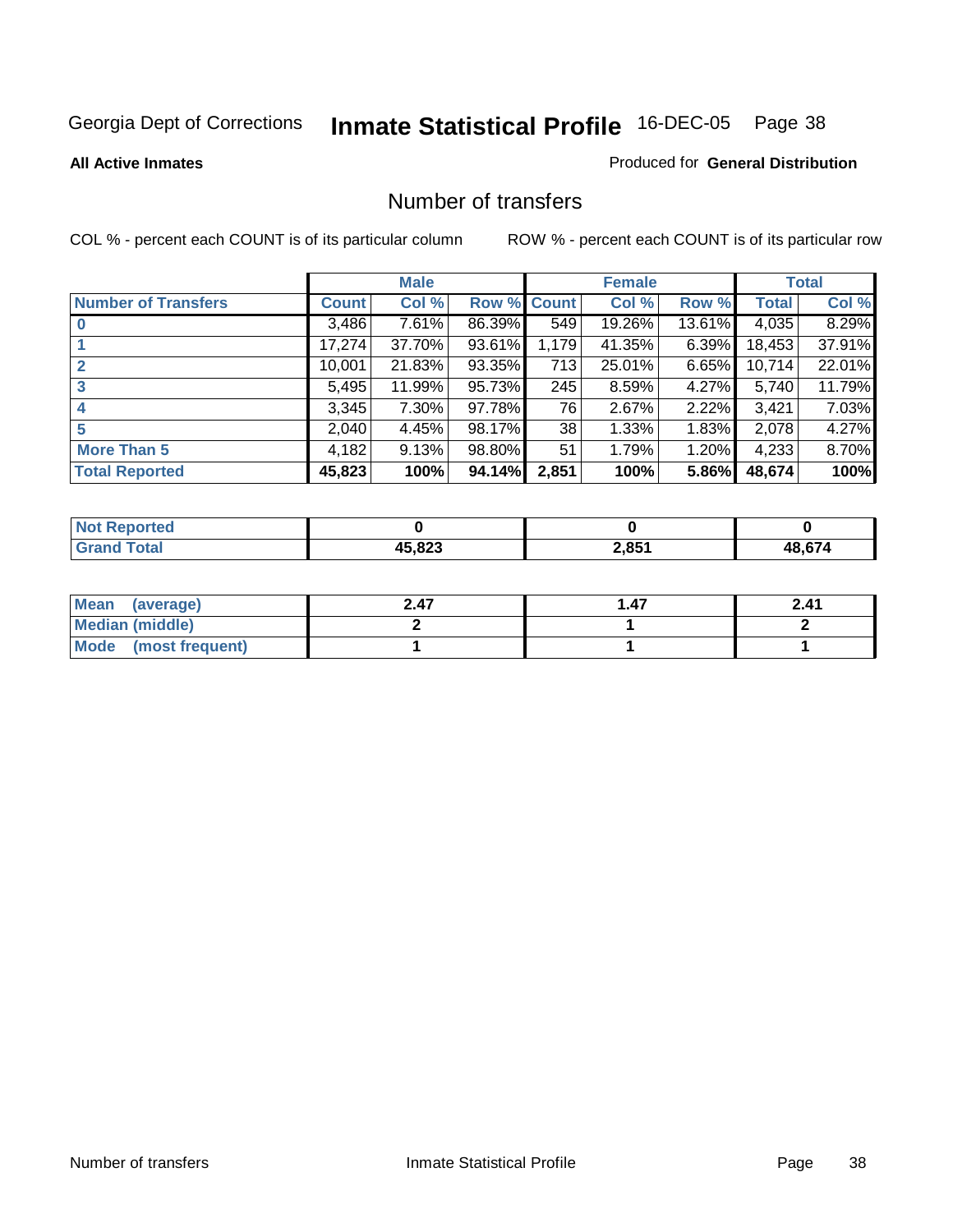**All Active Inmates**

### Produced for **General Distribution**

## Number of escapes

|                          |              | <b>Male</b> |                    |       | <b>Female</b> |          |        | <b>Total</b> |
|--------------------------|--------------|-------------|--------------------|-------|---------------|----------|--------|--------------|
| <b>Number of Escapes</b> | <b>Count</b> | Col %       | <b>Row % Count</b> |       | Col %         | Row %    | Total  | Col %        |
|                          | 45,499       | 99.29%      | 94.11%             | 2,846 | 99.82%        | $5.89\%$ | 48,345 | 99.32%       |
|                          | 300          | 0.65%       | 98.36%             | 5     | 0.18%         | 1.64%    | 305    | 0.63%        |
|                          | 18           | 0.04%       | 100.00%            |       |               |          | 18     | 0.04%        |
|                          | 5            | $0.01\%$    | 100.00%            |       |               |          | 5      | 0.01%        |
|                          |              | $0.01\%$    | 100.00%            |       |               |          |        | 0.01%        |
| <b>Total Reported</b>    | 45,823       | 100%        | 94.14%             | 2,851 | 100%          | 5.86%    | 48,674 | 100.0%       |

| enorted |        |       |        |
|---------|--------|-------|--------|
| Total   | AE 072 | 2,851 | LR 674 |

| Mean<br>(average)       |  | .01 |
|-------------------------|--|-----|
| Median (middle)         |  |     |
| Mode<br>(most frequent) |  |     |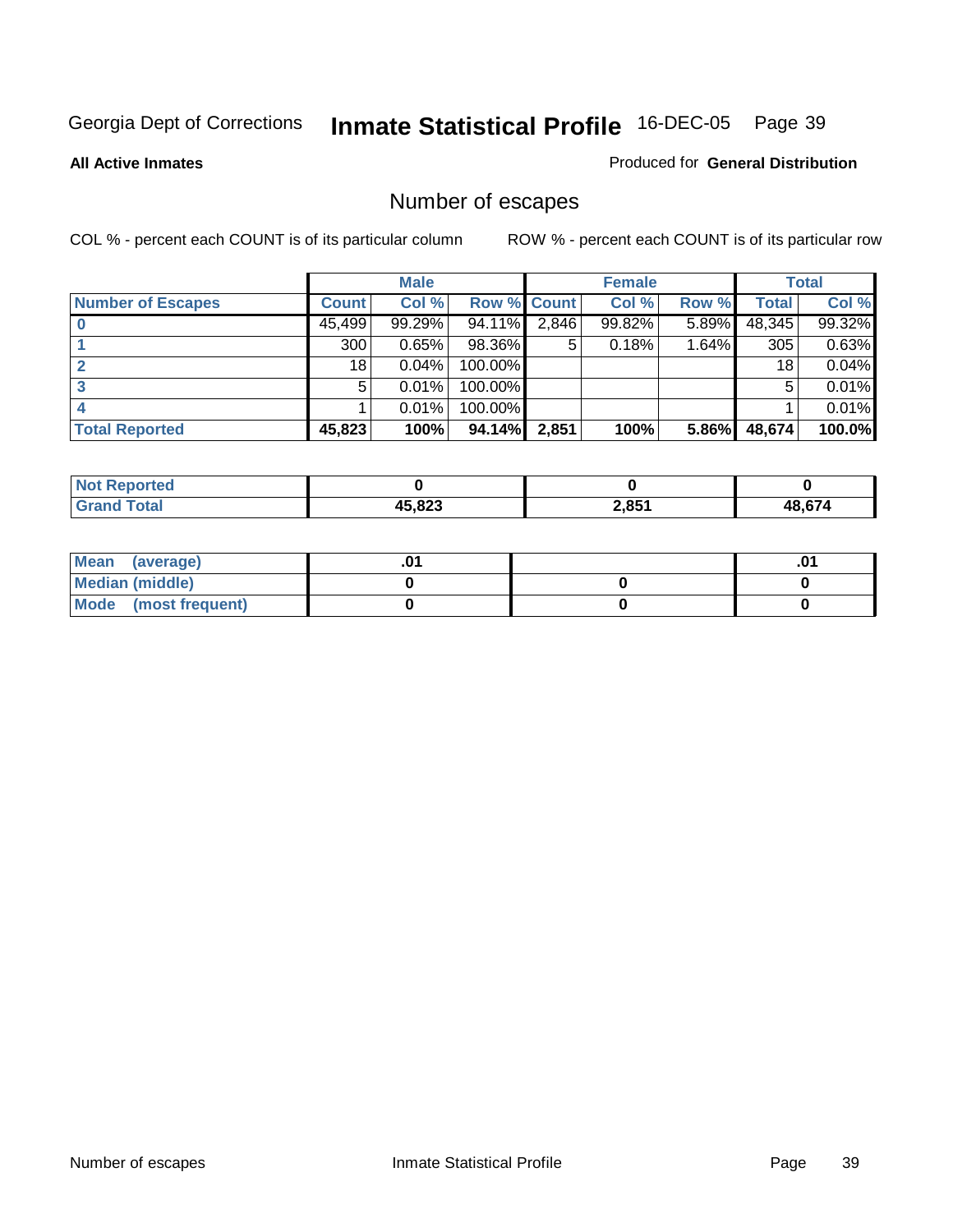**All Active Inmates**

### Produced for **General Distribution**

# Probable future release type

|                                         |        | <b>Male</b> |                    |     | <b>Female</b> |          | <b>Total</b> |        |
|-----------------------------------------|--------|-------------|--------------------|-----|---------------|----------|--------------|--------|
| <b>Probable Future Release Type</b>     | Count  | Col %       | <b>Row % Count</b> |     | Col %         | Row %    | <b>Total</b> | Col %  |
| <b>Paroled with probation to follow</b> | 6,526  | $14.24\%$   | 93.52%             | 452 | 15.85%        | 6.48%    | 6,978        | 14.34% |
| Paroled w/o probation to follow         | 7,953  | 17.36%      | 94.15%             | 494 | 17.33%        | $5.85\%$ | 8.447        | 17.35% |
| Maxout with probation to follow         | 12,530 | 27.34%      | 93.69%             | 844 | 29.60%        | $6.31\%$ | 13,374       | 27.48% |
| <b>Maxout w/o probation to follow</b>   | 12,091 | 26.39%      | 93.97%             | 776 | 27.22%        | 6.03%    | 12,867       | 26.44% |
| Life, LWOP or death sentence            | 6.723  | 14.67%      | 95.93%             | 285 | 10.00%        | $4.07\%$ | 7,008        | 14.40% |
| <b>Total Reported</b>                   | 45,823 | 100%        | 94.14% 2.851       |     | 100%          | 5.86%    | 48,674       | 100%   |

| $^{\dagger}$ Not $\cdot$<br><b>oorted</b> |        |        |        |
|-------------------------------------------|--------|--------|--------|
| <b>fotal</b><br>. Grar                    | 45,823 | 45,823 | 48,674 |

| <b>Mode (most frequent)</b> | Maxout with PROB follow Maxout with PROB follow Maxout with PROB |        |
|-----------------------------|------------------------------------------------------------------|--------|
|                             |                                                                  | follow |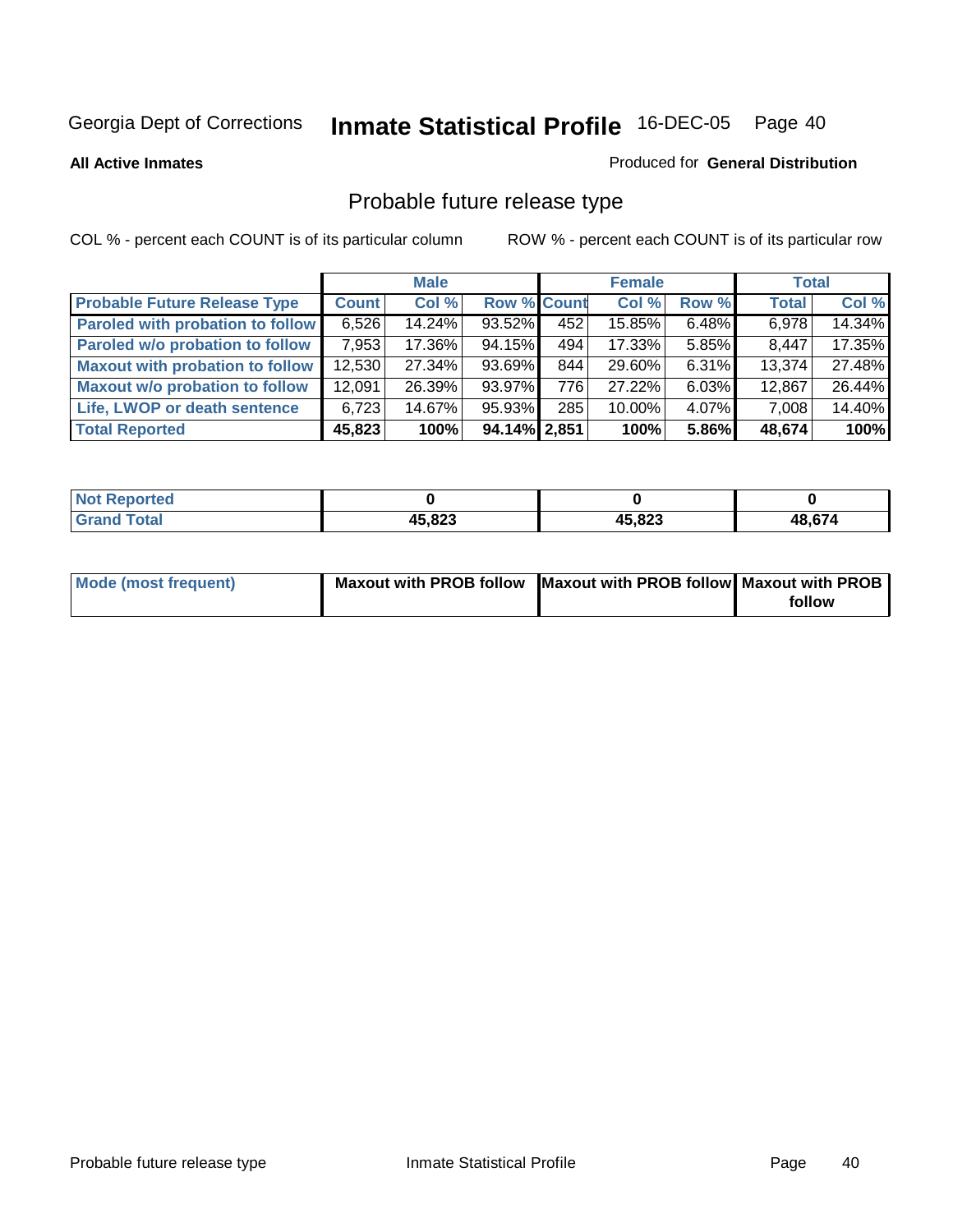**All Active Inmates**

### Produced for **General Distribution**

## Actual release type

|                            |              | <b>Male</b> |                    | <b>Female</b> |       |        | $\tau$ otal |
|----------------------------|--------------|-------------|--------------------|---------------|-------|--------|-------------|
| <b>Actual Release Type</b> | <b>Count</b> | Col %       | <b>Row % Count</b> | Col %         | Row % | Total, | Col %       |
| <b>Total Reported</b>      |              | %           | %                  | %             | %     |        | %           |

| <b>Still Active</b> | 45,823 | 2,851 | 48,674 |
|---------------------|--------|-------|--------|
| <b>Not Reported</b> |        |       |        |
| <b>Grand Total</b>  | 45,823 | 2,851 | 48.674 |

| M<br><b>Null</b><br>Null<br>11WH |  |  |
|----------------------------------|--|--|
|                                  |  |  |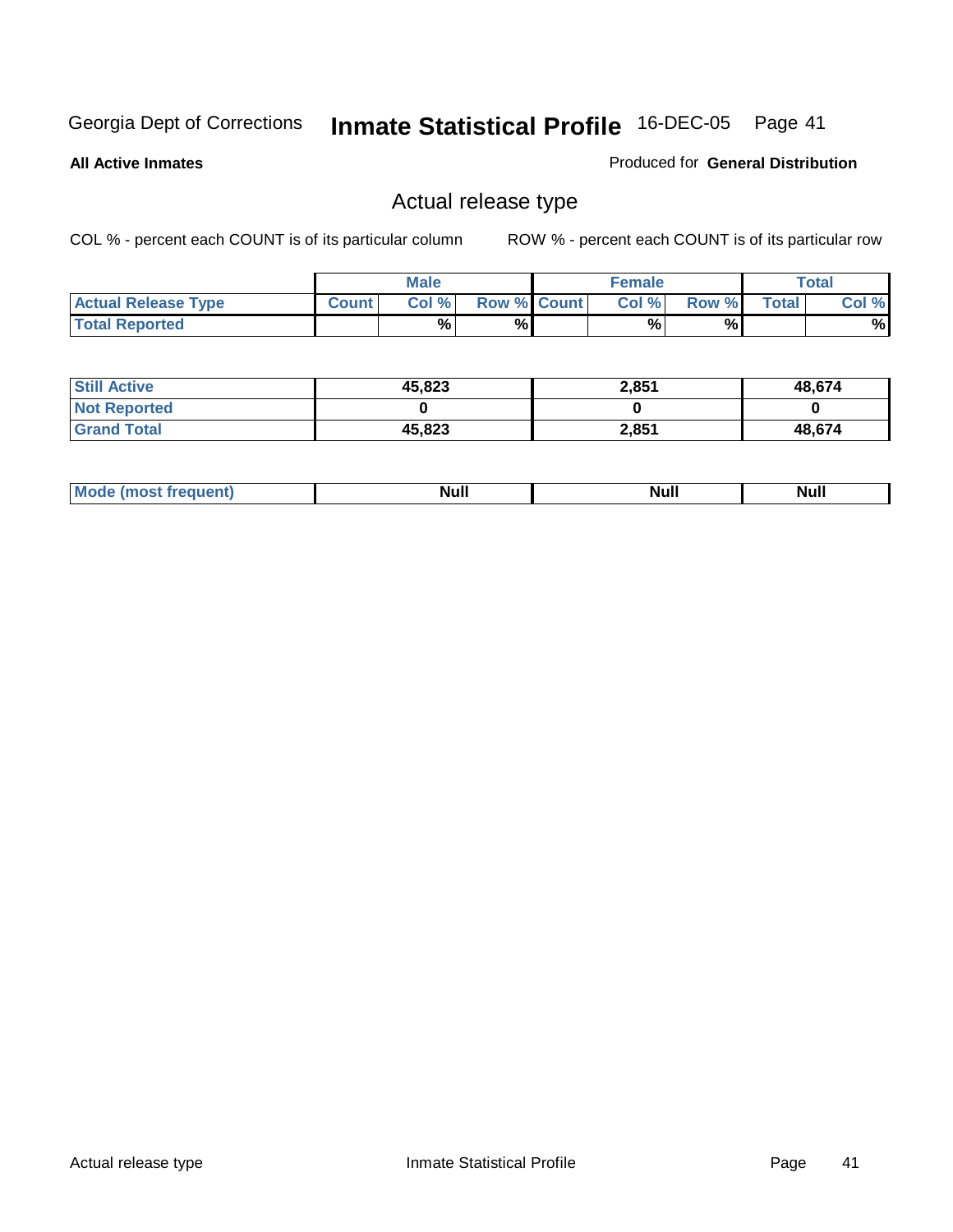## **All Active Inmates**

## Produced for **General Distribution**

## Time served in current (or last) institution

|                              |              | <b>Male</b> |        |              | <b>Female</b> |        |              | Total  |
|------------------------------|--------------|-------------|--------|--------------|---------------|--------|--------------|--------|
| <b>Time In Institution</b>   | <b>Count</b> | Col %       | Row %  | <b>Count</b> | Col %         | Row %  | <b>Total</b> | Col %  |
| 0 to 3 months                | 10,917       | 23.82%      | 94.23% | 669          | 23.47%        | 5.77%  | 11,586       | 23.80% |
| <b>3.01 to 6 months</b>      | 7,931        | 17.31%      | 93.54% | 548          | 19.22%        | 6.46%  | 8,479        | 17.42% |
| 6.01 to 9 months             | 4,917        | 10.73%      | 87.88% | 678          | 23.78%        | 12.12% | 5,595        | 11.49% |
| 9.01 to 12 months            | 3,740        | 8.16%       | 95.65% | 170          | 5.96%         | 4.35%  | 3,910        | 8.03%  |
| 12.01 to 18 months           | 4,481        | 9.78%       | 94.58% | 257          | 9.01%         | 5.42%  | 4,738        | 9.73%  |
| 18.01 to 24 months           | 3,214        | 7.01%       | 96.78% | 107          | 3.75%         | 3.22%  | 3,321        | 6.82%  |
| 2.01 to 3 years              | 3,377        | 7.37%       | 96.51% | 122          | 4.28%         | 3.49%  | 3,499        | 7.19%  |
| 3.01 to 4 years              | 2,156        | 4.71%       | 96.34% | 82           | 2.88%         | 3.66%  | 2,238        | 4.60%  |
| $\overline{4.01}$ to 5 years | 1,466        | 3.20%       | 96.01% | 61           | 2.14%         | 3.99%  | 1,527        | 3.14%  |
| 5.01 to 6 years              | 868          | 1.89%       | 94.45% | 51           | 1.79%         | 5.55%  | 919          | 1.89%  |
| 6.01 to 7 years              | 870          | 1.90%       | 97.21% | 25           | 0.88%         | 2.79%  | 895          | 1.84%  |
| 7.01 to 8 years              | 582          | 1.27%       | 94.63% | 33           | 1.16%         | 5.37%  | 615          | 1.26%  |
| 8.01 to 9 years              | 349          | 0.76%       | 96.94% | 11           | 0.39%         | 3.06%  | 360          | 0.74%  |
| 9.01 to 10 years             | 297          | 0.65%       | 95.19% | 15           | 0.53%         | 4.81%  | 312          | 0.64%  |
| Over 10 years                | 658          | 1.44%       | 96.76% | 22           | 0.77%         | 3.24%  | 680          | 1.40%  |
| <b>Total Reported</b>        | 45,823       | 100%        | 94.14% | 2,851        | 100%          | 5.86%  | 48,674       | 100%   |

| Not R<br><b>Reported</b> |        |          |        |
|--------------------------|--------|----------|--------|
| <b>ofa</b>               | 45,823 | $2,85^*$ | 48 674 |

| Mean<br>(average)    | 19 months | 14 months | 19 months |  |
|----------------------|-----------|-----------|-----------|--|
| Median (middle)      | 8 months  | 7 months  | 8 months  |  |
| Mode (most frequent) | 0 months  | 1 months  | 1 months  |  |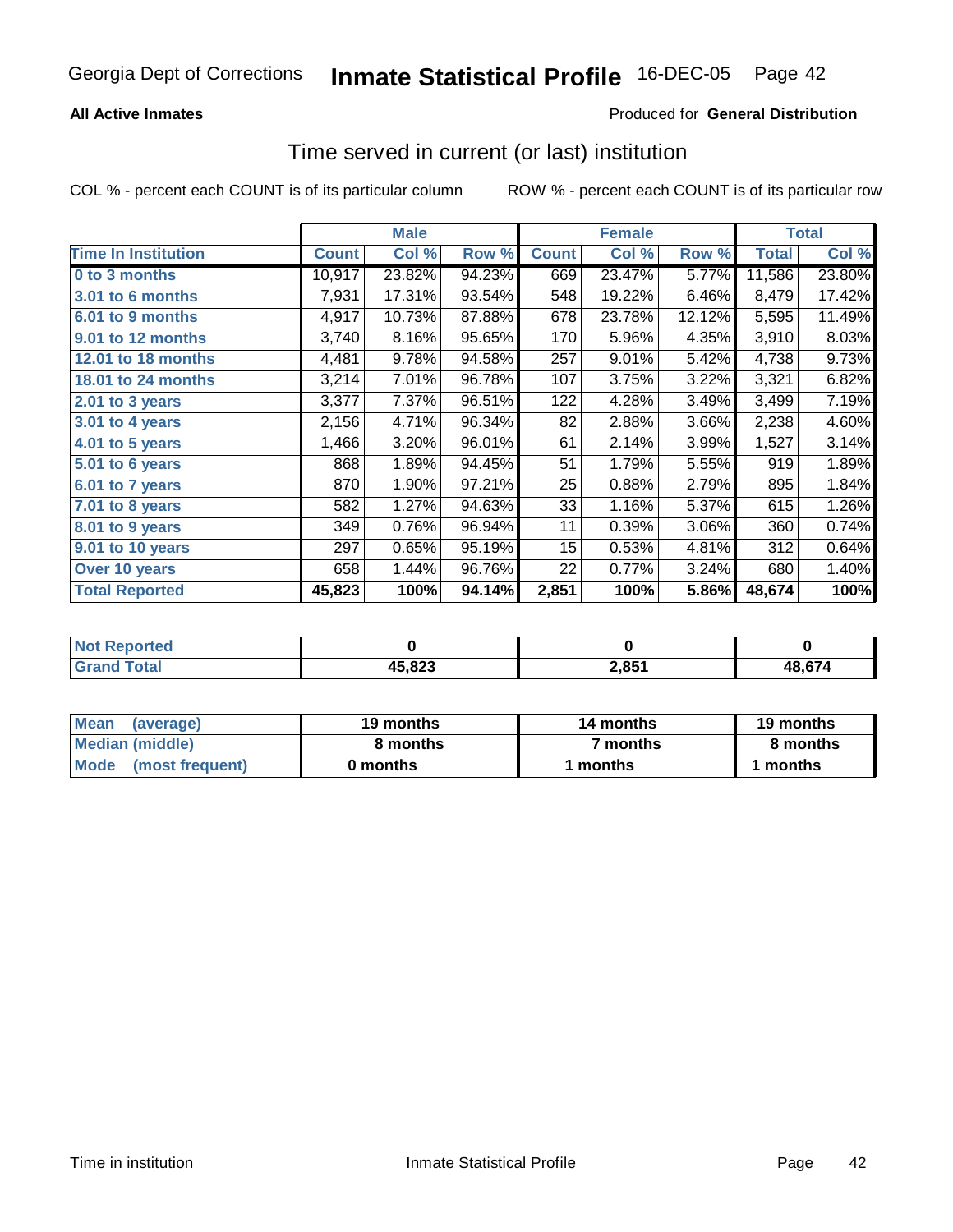### **All Active Inmates**

### Produced for **General Distribution**

## Highest grade level attained

|                              |                  | <b>Male</b> |         |                  | <b>Female</b> |        |                 | <b>Total</b> |
|------------------------------|------------------|-------------|---------|------------------|---------------|--------|-----------------|--------------|
| <b>Grade Level</b>           | <b>Count</b>     | Col %       | Row %   | <b>Count</b>     | Col %         | Row %  | <b>Total</b>    | Col %        |
| No school at all             | 43               | 0.10%       | 97.73%  | 1                | 0.04%         | 2.27%  | 44              | 0.10%        |
| <b>Grade 1</b>               | $\overline{44}$  | 0.10%       | 100.00% |                  |               |        | 44              | 0.10%        |
| <b>Grade 2</b>               | 61               | 0.14%       | 98.39%  | 1                | 0.04%         | 1.61%  | 62              | 0.14%        |
| <b>Grade 3</b>               | 138              | 0.32%       | 97.18%  | 4                | 0.16%         | 2.82%  | 142             | 0.32%        |
| Grade 4                      | 125              | 0.29%       | 96.90%  | 4                | 0.16%         | 3.10%  | 129             | 0.29%        |
| Grade 5                      | 228              | 0.54%       | 97.44%  | $\overline{6}$   | 0.24%         | 2.56%  | 234             | 0.52%        |
| Grade 6                      | 733              | 1.72%       | 94.83%  | 40               | 1.61%         | 5.17%  | 773             | 1.72%        |
| <b>Grade 7</b>               | 1,174            | 2.76%       | 94.52%  | 68               | 2.74%         | 5.48%  | 1,242           | 2.76%        |
| <b>Grade 8</b>               | 3,979            | 9.35%       | 94.56%  | 229              | 9.23%         | 5.44%  | 4,208           | 9.34%        |
| <b>Grade 9</b>               | 6,863            | 16.13%      | 95.73%  | 306              | 12.33%        | 4.27%  | 7,169           | 15.92%       |
| Grade 10                     | 8,716            | 20.48%      | 95.94%  | 369              | 14.87%        | 4.06%  | 9,085           | 20.17%       |
| Grade 11                     | 7,740            | 18.19%      | 95.86%  | 334              | 13.46%        | 4.14%  | 8,074           | 17.93%       |
| <b>Grade 12 or GED</b>       | 8,101            | 19.04%      | 95.15%  | 413              | 16.65%        | 4.85%  | 8,514           | 18.91%       |
| Some tech school             | $\overline{371}$ | 0.87%       | 73.76%  | 132              | 5.32%         | 26.24% | 503             | 1.12%        |
| <b>Completed tech school</b> | 788              | 1.85%       | 76.80%  | 238              | 9.59%         | 23.20% | 1,026           | 2.28%        |
| College, 1 year              | 1,043            | 2.45%       | 91.17%  | 101              | 4.07%         | 8.83%  | 1,144           | 2.54%        |
| College, 2 year              | 1,375            | 3.23%       | 91.67%  | $\overline{125}$ | 5.04%         | 8.33%  | 1,500           | 3.33%        |
| College, 3 year              | 403              | 0.95%       | 89.16%  | 49               | 1.98%         | 10.84% | 452             | 1.00%        |
| <b>Bachelor's degree</b>     | 490              | 1.15%       | 90.91%  | 49               | 1.98%         | 9.09%  | 539             | 1.20%        |
| <b>Master's degree</b>       | 68               | 0.16%       | 94.44%  | 4                | 0.16%         | 5.56%  | 72              | 0.16%        |
| Ph.D. degree                 | $\overline{36}$  | 0.08%       | 85.71%  | $\overline{6}$   | 0.24%         | 14.29% | $\overline{42}$ | 0.09%        |
| Law degree                   | $\overline{17}$  | 0.04%       | 89.47%  | $\overline{2}$   | 0.08%         | 10.53% | $\overline{19}$ | 0.04%        |
| <b>Some medical school</b>   | 8                | 0.02%       | 100.00% |                  |               |        | 8               | 0.02%        |
| <b>Medical degree</b>        | $\overline{9}$   | 0.02%       | 100.00% |                  |               |        | $\overline{9}$  | 0.02%        |
| <b>Total Reported</b>        | 42,553           | 100%        | 94.49%  | 2,481            | 100%          | 5.51%  | 45,034          | 100.0%       |

| מדה ה  | 270<br>vı u  | 8.640                       |
|--------|--------------|-----------------------------|
| 15 000 | 2.851<br>∠,∪ | $\sim$ $\sim$ $\sim$ $\sim$ |

| Mean<br>(average)       | 10.41    | 11.10           | 10.45    |
|-------------------------|----------|-----------------|----------|
| Median (middle)         | Grade 10 | Grade 11        | Grade 10 |
| Mode<br>(most frequent) | Grade 10 | Grade 12 or GED | Grade 10 |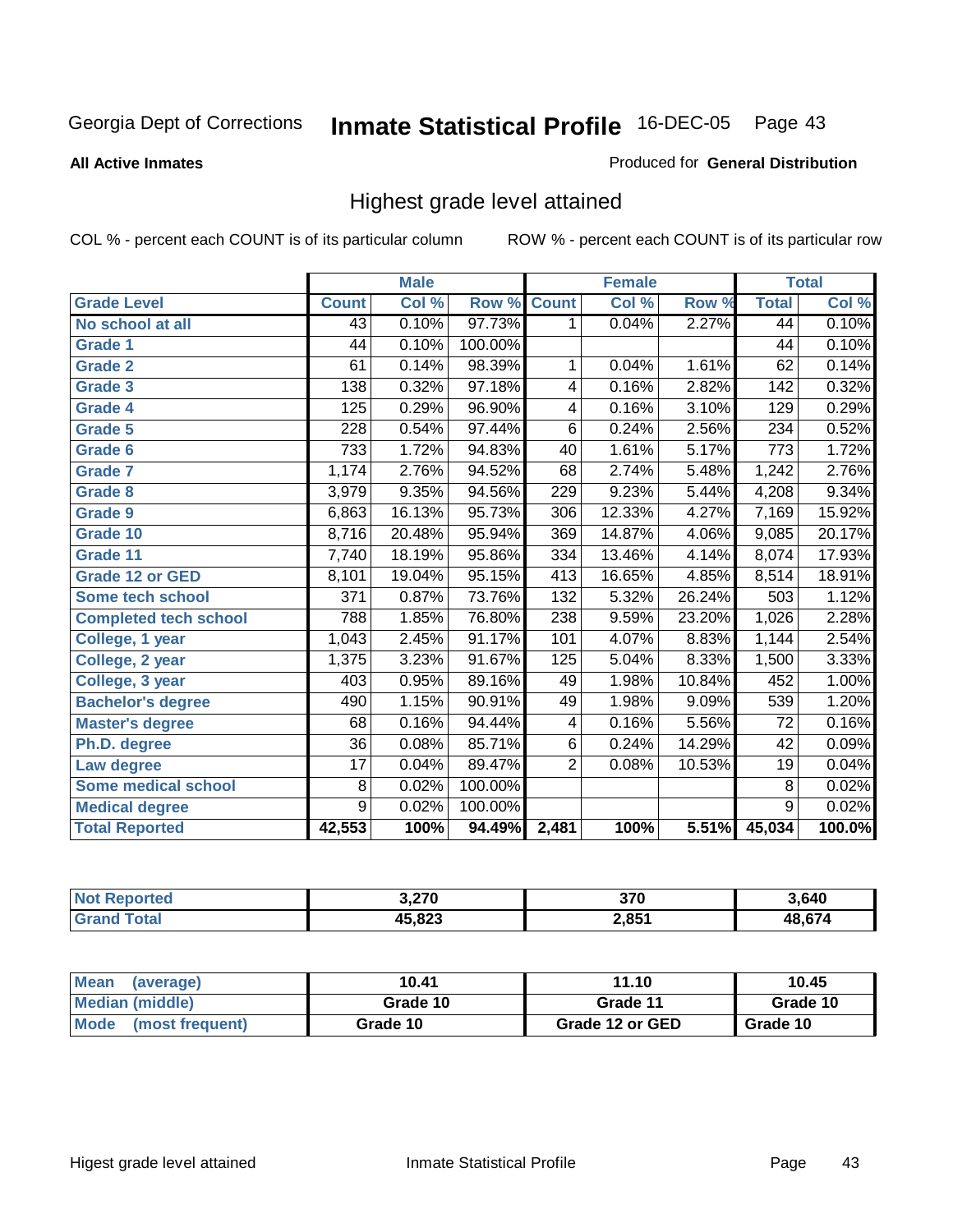### **All Active Inmates**

### Produced for **General Distribution**

## Culture fair IQ scores

|                       |              | <b>Male</b> |        |              | <b>Female</b> |          |              | <b>Total</b> |
|-----------------------|--------------|-------------|--------|--------------|---------------|----------|--------------|--------------|
| <b>IQ Scores</b>      | <b>Count</b> | Col %       | Row %  | <b>Count</b> | Col %         | Row %    | <b>Total</b> | Col %        |
| $60 - 69$             | 1,341        | 3.17%       | 95.58% | 62           | 2.62%         | 4.42%    | 1,403        | 3.14%        |
| $70 - 79$             | 3,378        | 7.98%       | 94.46% | 198          | 8.37%         | 5.54%    | 3,576        | 8.00%        |
| $80 - 89$             | 6,029        | 14.25%      | 92.02% | 523          | 22.10%        | 7.98%    | 6,552        | 14.66%       |
| $90 - 99$             | 10,117       | 23.91%      | 93.03% | 758          | 32.04%        | $6.97\%$ | 10,875       | 24.34%       |
| $100 - 109$           | 11,087       | 26.20%      | 96.96% | 348          | 14.71%        | $3.04\%$ | 11,435       | 25.59%       |
| $110 - 119$           | 8,075        | 19.08%      | 97.29% | 225          | 9.51%         | 2.71%    | 8,300        | 18.58%       |
| $120 - 129$           | 2,179        | 5.15%       | 93.76% | 145          | 6.13%         | $6.24\%$ | 2,324        | 5.20%        |
| $130 - 139$           | 81           | 0.19%       | 53.64% | 70           | 2.96%         | 46.36%   | 151          | 0.34%        |
| 140 & Up              | 27           | 0.06%       | 42.19% | 37           | 1.56%         | 57.81%   | 64           | 0.14%        |
| <b>Total Reported</b> | 42,314       | 100%        | 94.70% | 2,366        | 100%          | 5.30%    | 44,680       | 100%         |

| <b>Not Reported</b>  | 2,988  | 222   | 3,210  |
|----------------------|--------|-------|--------|
| Not Valid (under 60) | 521    | 263   | 784    |
| <b>Grand Total</b>   | 45,823 | 2,851 | 48.674 |

| Mean<br>(average)       | 99  | 98 | 99 |
|-------------------------|-----|----|----|
| Median (middle)         | 100 | 96 | 99 |
| Mode<br>(most frequent) | 103 | 99 | 99 |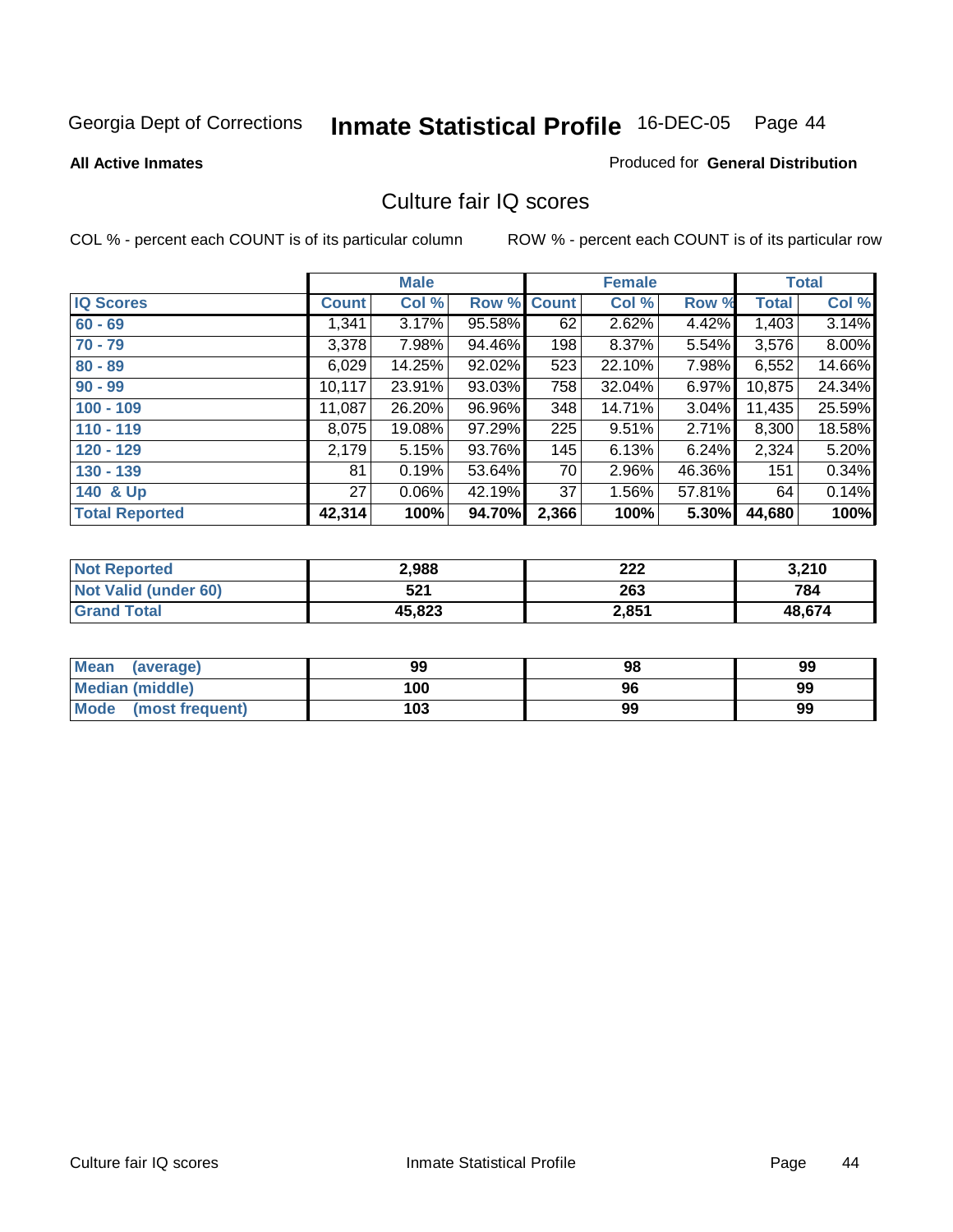### **All Active Inmates**

### Produced for **General Distribution**

## Wide Range Achievement Test (WRAT) reading score

|                           |              | <b>Male</b> |        |              | <b>Female</b> |        |              | <b>Total</b> |
|---------------------------|--------------|-------------|--------|--------------|---------------|--------|--------------|--------------|
| <b>WRAT Reading Score</b> | <b>Count</b> | Col %       | Row %  | <b>Count</b> | Col %         | Row %  | <b>Total</b> | Col %        |
| Less than 1               | 796          | 1.85%       | 98.76% | 10           | 0.38%         | 1.24%  | 806          | 1.76%        |
| 1.1 to 1.9                | 1,133        | 2.63%       | 97.34% | 31           | 1.18%         | 2.66%  | 1,164        | 2.55%        |
| 2.1 to 2.9                | 2,272        | 5.27%       | 95.14% | 116          | 4.41%         | 4.86%  | 2,388        | 5.22%        |
| 3.1 to 3.9                | 3,396        | 7.88%       | 96.72% | 115          | 4.37%         | 3.28%  | 3,511        | 7.68%        |
| 4.1 to 4.9                | 3,961        | 9.19%       | 96.00% | 165          | 6.27%         | 4.00%  | 4,126        | 9.03%        |
| 5.1 to 5.9                | 3,549        | 8.24%       | 94.94% | 189          | 7.19%         | 5.06%  | 3,738        | 8.18%        |
| 6.1 to 6.9                | 3,500        | 8.12%       | 94.70% | 196          | 7.45%         | 5.30%  | 3,696        | 8.08%        |
| 7.1 to 7.9                | 1,825        | 4.24%       | 94.61% | 104          | 3.95%         | 5.39%  | 1,929        | 4.22%        |
| 8.1 to 8.9                | 3,896        | 9.04%       | 95.05% | 203          | 7.72%         | 4.95%  | 4,099        | 8.97%        |
| 9.1 to 9.9                | 3,758        | 8.72%       | 94.76% | 208          | 7.91%         | 5.24%  | 3,966        | 8.68%        |
| 10.1 to 10.9              | 1,933        | 4.49%       | 93.93% | 125          | 4.75%         | 6.07%  | 2,058        | 4.50%        |
| 11.1 to 11.9              | 1,967        | 4.57%       | 95.07% | 102          | 3.88%         | 4.93%  | 2,069        | 4.53%        |
| 12.1 to 12.9              | 7,331        | 17.01%      | 96.68% | 252          | 9.58%         | 3.32%  | 7,583        | 16.59%       |
| 13                        | 3,769        | 8.75%       | 82.24% | 814          | 30.95%        | 17.76% | 4,583        | 10.02%       |
| <b>Total Reported</b>     | 43,086       | 100%        | 94.25% | 2,630        | 100%          | 5.75%  | 45,716       | 100.0%       |

| orted<br>NΩ | דמד מ<br>.J 1   | າາາ<br>ZZ I | 2,958  |
|-------------|-----------------|-------------|--------|
| $-1$        | E 000<br>נ∡ס.כו | 2,851       | 48.674 |

| <b>Mean</b><br>(average) | 8.01       | 9.26 | 8.08 |
|--------------------------|------------|------|------|
| <b>Median (middle)</b>   | י ה<br>0.Z | 9.5  | o.z  |
| Mode<br>(most frequent)  | 12.8       | . .  | 12.8 |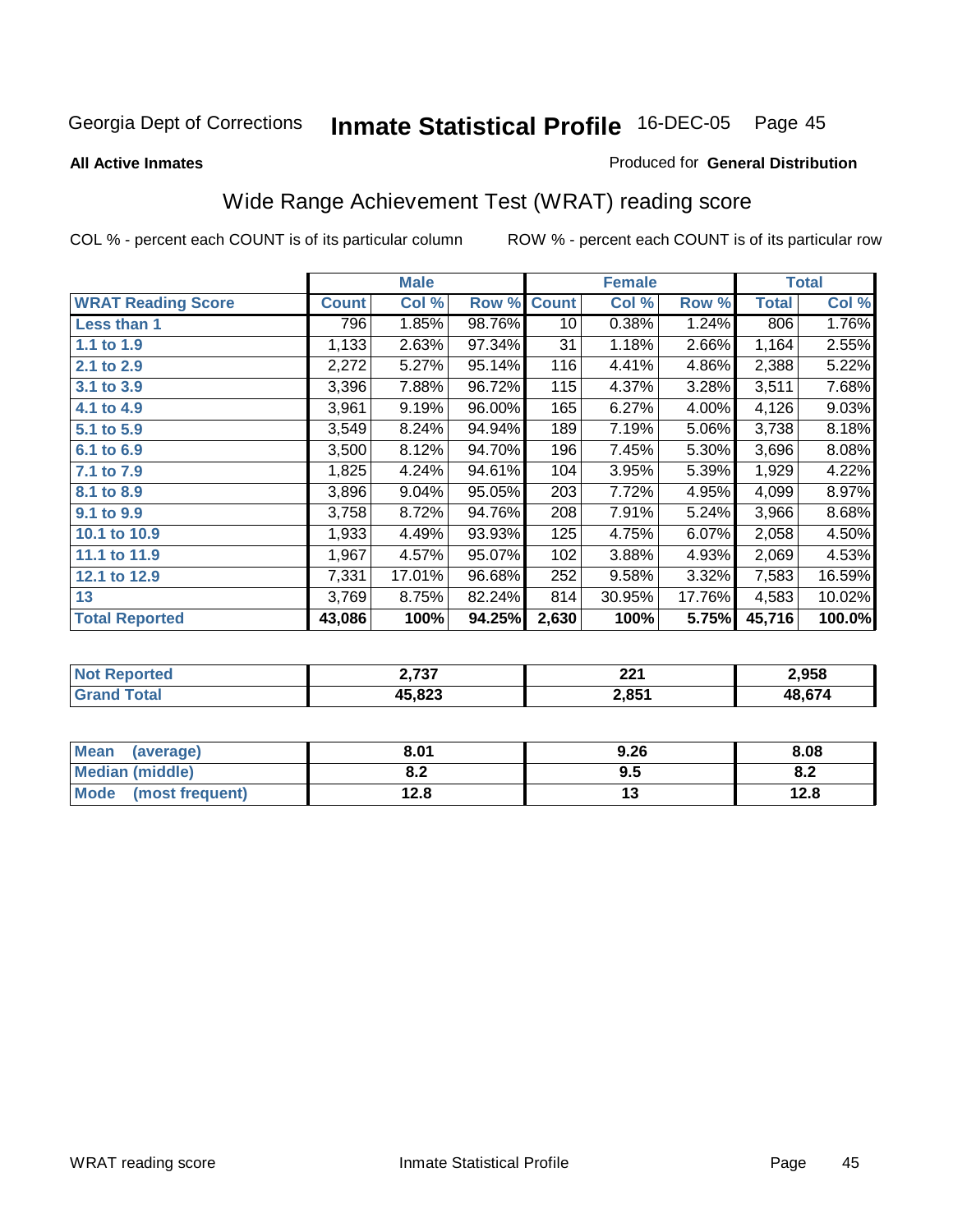**All Active Inmates**

### Produced for **General Distribution**

## Wide Range Achievement Test (WRAT) math score

|                              |              | <b>Male</b> |         |                 | <b>Female</b> |        |              | <b>Total</b> |
|------------------------------|--------------|-------------|---------|-----------------|---------------|--------|--------------|--------------|
| <b>WRAT Mathematic Score</b> | <b>Count</b> | Col %       | Row %   | <b>Count</b>    | Col %         | Row %  | <b>Total</b> | Col %        |
| <b>Less than 1</b>           | 59           | 0.14%       | 100.00% |                 |               |        | 59           | 0.13%        |
| 1.1 to 1.9                   | 222          | 0.52%       | 94.87%  | 12 <sub>2</sub> | 0.46%         | 5.13%  | 234          | 0.51%        |
| 2.1 to 2.9                   | 1,152        | 2.67%       | 93.73%  | 77              | 2.93%         | 6.27%  | 1,229        | 2.69%        |
| 3.1 to 3.9                   | 2,770        | 6.43%       | 95.95%  | 117             | 4.45%         | 4.05%  | 2,887        | 6.31%        |
| 4.1 to 4.9                   | 4,509        | 10.46%      | 95.39%  | 218             | 8.29%         | 4.61%  | 4,727        | 10.34%       |
| 5.1 to 5.9                   | 5,562        | 12.91%      | 95.29%  | 275             | 10.46%        | 4.71%  | 5,837        | 12.77%       |
| 6.1 to 6.9                   | 10,376       | 24.08%      | 94.92%  | 555             | 21.10%        | 5.08%  | 10,931       | 23.91%       |
| 7.1 to 7.9                   | 6,640        | 15.41%      | 93.80%  | 439             | 16.69%        | 6.20%  | 7,079        | 15.48%       |
| 8.1 to 8.9                   | 2,808        | 6.52%       | 93.35%  | 200             | 7.60%         | 6.65%  | 3,008        | 6.58%        |
| 9.1 to 9.9                   | 3,802        | 8.82%       | 92.55%  | 306             | 11.63%        | 7.45%  | 4,108        | 8.98%        |
| 10.1 to 10.9                 | 2,437        | 5.66%       | 92.70%  | 192             | 7.30%         | 7.30%  | 2,629        | 5.75%        |
| 11 to 11.9                   | 1,423        | 3.30%       | 92.16%  | 121             | 4.60%         | 7.84%  | 1,544        | 3.38%        |
| 12 to 12.9                   | 949          | 2.20%       | 95.76%  | 42              | 1.60%         | 4.24%  | 991          | 2.17%        |
| 13                           | 382          | 0.89%       | 83.41%  | 76              | 2.89%         | 16.59% | 458          | 1.00%        |
| <b>Total Reported</b>        | 43,091       | 100%        | 94.25%  | 2,630           | 100%          | 5.75%  | 45,721       | 100%         |

| <b>2.722</b><br>94      | ົາາາ<br>ZZ I      | 2.953  |
|-------------------------|-------------------|--------|
| $\epsilon$ 000<br>د ے . | 2,85 <sup>4</sup> | 48 674 |

| <b>Mean</b><br>(average) | 6.98 | 7.44 | 7.01 |
|--------------------------|------|------|------|
| <b>Median (middle)</b>   | 6.9  |      | 6.9  |
| Mode<br>(most frequent)  | 6.9  | 7.4  | 6.9  |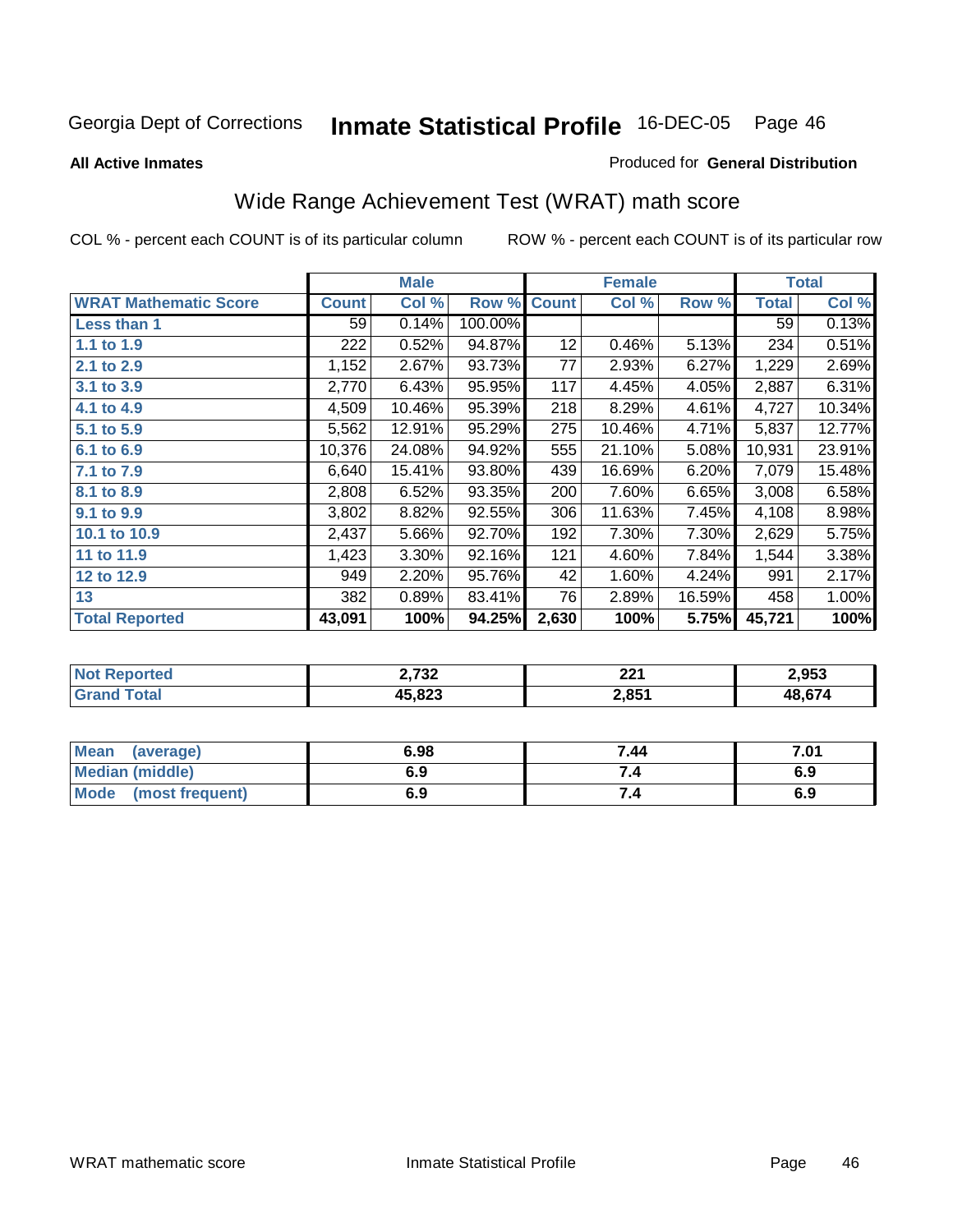### **All Active Inmates**

### Produced for **General Distribution**

## Wide Range Achievement Test (WRAT) spelling score

|                            |              | <b>Male</b> |        |              | <b>Female</b> |          |              | <b>Total</b> |
|----------------------------|--------------|-------------|--------|--------------|---------------|----------|--------------|--------------|
| <b>WRAT Spelling Score</b> | <b>Count</b> | Col %       | Row %  | <b>Count</b> | Col %         | Row %    | <b>Total</b> | Col %        |
| Less than 1                | 701          | 1.63%       | 98.46% | 11           | 0.42%         | 1.54%    | 712          | 1.56%        |
| 1.1 to 1.9                 | 2,069        | 4.80%       | 98.20% | 38           | 1.44%         | 1.80%    | 2,107        | 4.61%        |
| 2.1 to 2.9                 | 3,292        | 7.64%       | 97.77% | 75           | 2.85%         | 2.23%    | 3,367        | 7.37%        |
| 3.1 to 3.9                 | 3,312        | 7.69%       | 97.70% | 78           | 2.96%         | 2.30%    | 3,390        | 7.42%        |
| 4.1 to 4.9                 | 4,233        | 9.83%       | 96.58% | 150          | 5.70%         | 3.42%    | 4,383        | 9.59%        |
| 5.1 to 5.9                 | 5,090        | 11.81%      | 95.82% | 222          | 8.44%         | 4.18%    | 5,312        | 11.62%       |
| 6.1 to 6.9                 | 5,463        | 12.68%      | 94.66% | 308          | 11.71%        | 5.34%    | 5,771        | 12.62%       |
| 7.1 to 7.9                 | 3,456        | 8.02%       | 92.58% | 277          | 10.53%        | 7.42%    | 3,733        | 8.17%        |
| 8.1 to 8.9                 | 3,309        | 7.68%       | 93.53% | 229          | 8.70%         | 6.47%    | 3,538        | 7.74%        |
| 9.1 to 9.9                 | 3,156        | 7.33%       | 91.90% | 278          | 10.57%        | 8.10%    | 3,434        | 7.51%        |
| 10.1 to 10.9               | 3,038        | 7.05%       | 92.14% | 259          | 9.84%         | 7.86%    | 3,297        | 7.21%        |
| 11.1 to 11.9               | 1,532        | 3.56%       | 90.60% | 159          | 6.04%         | $9.40\%$ | 1,691        | 3.70%        |
| 12.1 to 12.9               | 2,952        | 6.85%       | 95.75% | 131          | 4.98%         | 4.25%    | 3,083        | 6.74%        |
| 13                         | 1,479        | 3.43%       | 78.05% | 416          | 15.81%        | 21.95%   | 1,895        | 4.15%        |
| <b>Total Reported</b>      | 43,082       | 100%        | 94.24% | 2,631        | 100%          | 5.76%    | 45,713       | 100.0%       |

| orted<br><b>NO</b> | 711 (             | 220<br>_____ | 2.961  |
|--------------------|-------------------|--------------|--------|
| $\sim$             | ההה זו<br>.כ∡ס, כ | 2,851        | 10 C71 |

| <b>Mean</b><br>(average) | 6.84               | 8.57 | 6.94       |
|--------------------------|--------------------|------|------------|
| <b>Median (middle)</b>   | . .<br>$v_{\cdot}$ | 8.5  | 0.Z        |
| Mode<br>(most frequent)  | v.z                | ט ו  | e o<br>0.4 |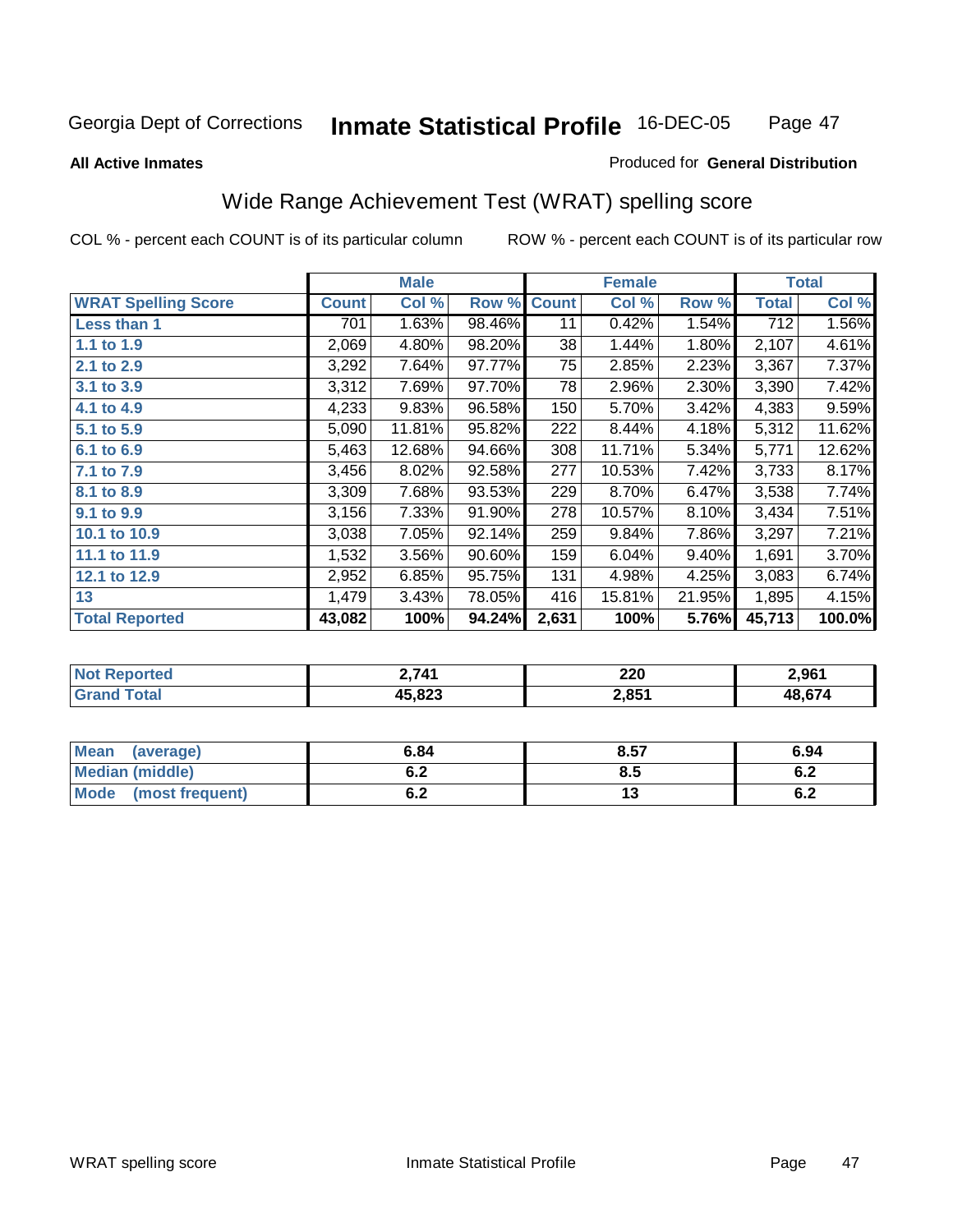### **All Active Inmates**

### Produced for **General Distribution**

## Scope of substance abuse - summary

|                          |              | <b>Male</b> |        |              | <b>Female</b> |       |              | <b>Total</b> |
|--------------------------|--------------|-------------|--------|--------------|---------------|-------|--------------|--------------|
| <b>Substance Abuse</b>   | <b>Count</b> | Col %       | Row %  | <b>Count</b> | Col %         | Row % | <b>Total</b> | Col %        |
| <b>None</b>              | 11,063       | 24.14%      | 93.04% | 828          | 29.04%        | 6.96% | 11,891       | 24.43%       |
| <b>Drugs only</b>        | 17,546       | 38.29%      | 93.05% | 1,311        | 45.98%        | 6.95% | 18,857       | 38.74%       |
| <b>Alcohol only</b>      | 3,182        | 6.94%       | 97.16% | 93           | 3.26%         | 2.84% | 3,275        | 6.73%        |
| <b>Drugs and alcohol</b> | 11,036       | 24.08%      | 96.99% | 343          | 12.03%        | 3.01% | 11,379       | 23.38%       |
|                          | 2,996        | 6.54%       | 91.56% | 276          | 9.68%         | 8.44% | 3,272        | 6.72%        |
| <b>Total Reported</b>    | 45,823       | 100%        | 94.14% | 2,851        | 100%          | 5.86% | 48,674       | 100%         |

| 2.996  | 276<br>__                       | <b>2.222</b><br>J. <i>ll L</i> |
|--------|---------------------------------|--------------------------------|
| 48 810 | <b>2427</b><br><br>. <i>.</i> . | 1,946<br>E4                    |

| Mode | INDST | Druas onlv | Druas onlv | Druas onlv |
|------|-------|------------|------------|------------|
|      |       |            |            |            |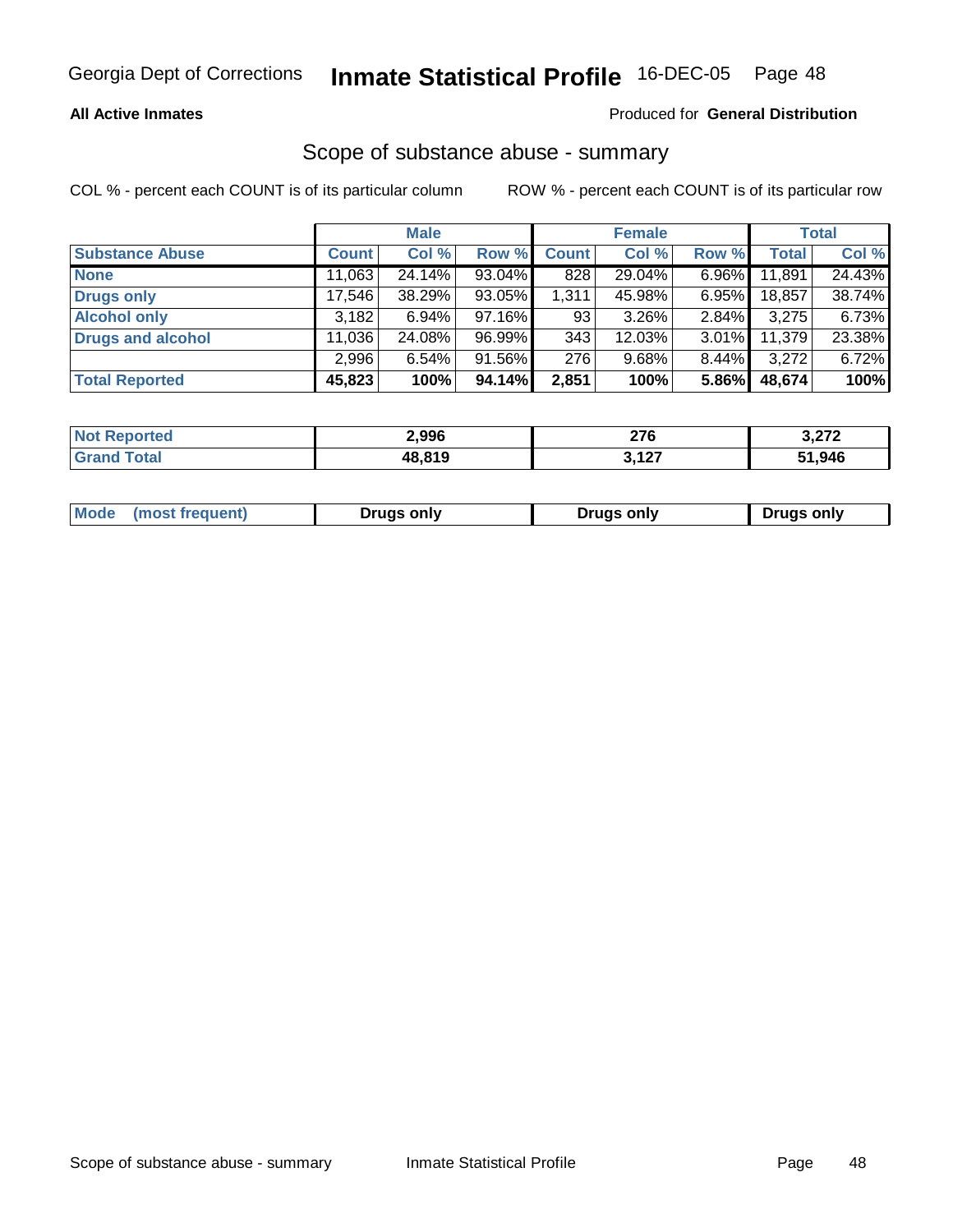### **All Active Inmates**

### Produced for **General Distribution**

## Scope of substance abuse - detail

|                                      |              | <b>Male</b> |        |                  | <b>Female</b> |          |              | <b>Total</b> |
|--------------------------------------|--------------|-------------|--------|------------------|---------------|----------|--------------|--------------|
| <b>Substance Abuse</b>               | <b>Count</b> | Col %       | Row %  | <b>Count</b>     | Col %         | Row %    | <b>Total</b> | Col %        |
| No drug or alcohol problems          | 11,063       | 24.14%      | 93.04% | 828              | 29.04%        | 6.96%    | 11,891       | 24.43%       |
| Drug addiction but no alcohol        | 397          | 0.87%       | 91.26% | 38               | 1.33%         | 8.74%    | 435          | 0.89%        |
| <b>Drug addiction and alcohol</b>    | 273          | 0.60%       | 99.64% |                  | 0.04%         | $0.36\%$ | 274          | 0.56%        |
| abuse                                |              |             |        |                  |               |          |              |              |
| <b>Drug addiction and alcoholism</b> | 115          | 0.25%       | 94.26% | 7                | 0.25%         | 5.74%    | 122          | 0.25%        |
| No drug problem but alcohol          | 2,580        | 5.63%       | 98.10% | 50               | 1.75%         | 1.90%    | 2,630        | 5.40%        |
| abuse                                |              |             |        |                  |               |          |              |              |
| No drug problem but                  | 602          | 1.31%       | 93.33% | 43               | 1.51%         | 6.67%    | 645          | 1.33%        |
| alcoholism                           |              |             |        |                  |               |          |              |              |
| Drug experiment but no alcohol       | 9,246        | 20.18%      | 96.50% | 335              | 11.75%        | 3.50%    | 9,581        | 19.68%       |
| <b>Drug experiment &amp; alcohol</b> | 2,236        | 4.88%       | 98.72% | 29               | 1.02%         | 1.28%    | 2,265        | 4.65%        |
| <b>labuse</b>                        |              |             |        |                  |               |          |              |              |
| Drug experiment & alcoholism         | 599          | 1.31%       | 97.56% | 15 <sub>15</sub> | 0.53%         | 2.44%    | 614          | 1.26%        |
| Drug abuse but no alcohol            | 7,903        | 17.25%      | 89.39% | 938              | 32.90%        | 10.61%   | 8,841        | 18.16%       |
| Drug abuse and alcohol abuse         | 6,872        | 15.00%      | 98.14% | 130              | 4.56%         | $1.86\%$ | 7,002        | 14.39%       |
| Drug abuse and alcoholism            | 941          | 2.05%       | 85.39% | 161              | 5.65%         | 14.61%   | 1,102        | 2.26%        |
|                                      | 2,996        | 6.54%       | 91.56% | 276              | 9.68%         | 8.44%    | 3,272        | 6.72%        |
| <b>Total Reported</b>                | 45,823       | 100%        | 94.14% | 2,851            | 100%          | 5.86%    | 48,674       | 100%         |

| <u>nteo</u><br>N | 2,996  | <b>270</b><br>21 V<br>$\sim$ $\sim$ | יים ה  |
|------------------|--------|-------------------------------------|--------|
|                  | 48.819 | רמו<br><b>V.IL.</b>                 | 51,946 |

| Mode (most frequent) | No drug or alcohol problems Drug abuse but no alcohol | No drug or       |
|----------------------|-------------------------------------------------------|------------------|
|                      |                                                       | alcohol problems |
|                      |                                                       |                  |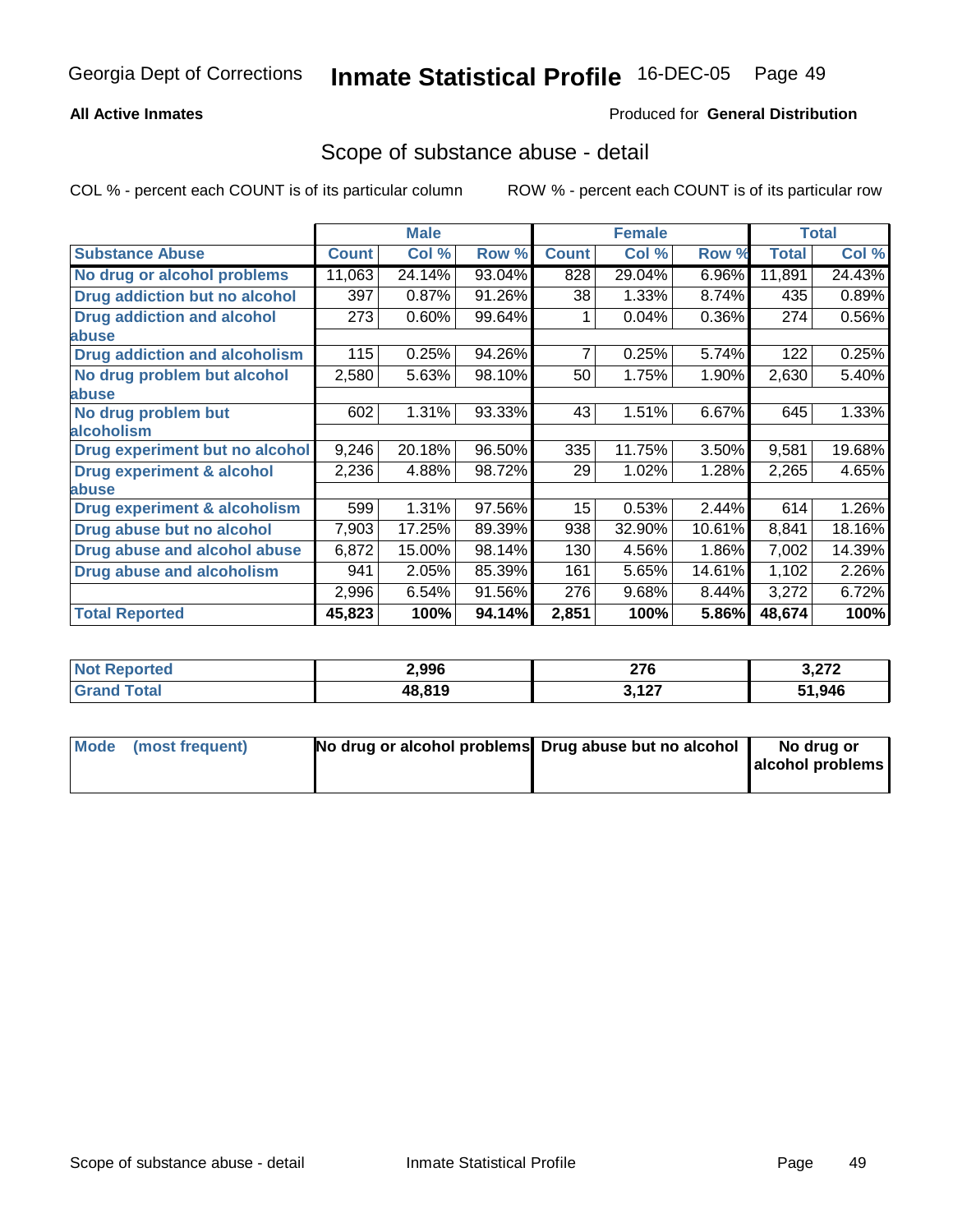**All Active Inmates**

### Produced for **General Distribution**

## Current / last mental health treatment level

|                                    |              | <b>Male</b> |           |              | <b>Female</b> |          |              | <b>Total</b> |
|------------------------------------|--------------|-------------|-----------|--------------|---------------|----------|--------------|--------------|
| <b>Mental Health Treatment Lev</b> | <b>Count</b> | Col %       | Row %     | <b>Count</b> | Col %         | Row %    | <b>Total</b> | Col %        |
| 1 No problem at current time       | 5,678        | 46.64%      | 92.96%    | 430          | 23.81%        | $7.04\%$ | 6,108        | 43.69%       |
| <b>2 Receiving outpatient</b>      | 4,685        | 38.49%      | 78.44%    | 1,288        | 71.32%        | 21.56%   | 5,973        | 42.73%       |
| treatment                          |              |             |           |              |               |          |              |              |
| 3 Inpatient, moderate              | 1,493        | 12.26%      | 96.07%    | 61           | 3.38%         | 3.93%    | 1,554        | 11.12%       |
| treatment                          |              |             |           |              |               |          |              |              |
| 4 Inpatient, intensive             | 304          | 2.50%       | $92.40\%$ | 25           | 1.38%         | 7.60%    | 329          | 2.35%        |
| treatment                          |              |             |           |              |               |          |              |              |
| <b>5 Undergoing crisis</b>         | 6            | 0.05%       | 100.00%   |              |               |          | 6            | 0.04%        |
| stabilization                      |              |             |           |              |               |          |              |              |
| <b>6 Hospital for criminally</b>   | 7            | 0.06%       | 77.78%    | 2            | 0.11%         | 22.22%   | 9            | 0.06%        |
| insane                             |              |             |           |              |               |          |              |              |
| <b>Total Evaluated</b>             | 12,173       | 100%        | 87.08%    | 1,806        | 100%          | 12.92%   | 13,979       | 100%         |

| Never had MH evaluation | 33,650 | ,045  | 34,695       |
|-------------------------|--------|-------|--------------|
| ™otal                   | 45,823 | 2,851 | <b>48674</b> |

| <b>Median (middle)</b> | <b>Receiving outpatient</b><br>treatment | <b>Receiving outpatient</b><br>treatment | Receiving<br>outpatient<br>treatment |
|------------------------|------------------------------------------|------------------------------------------|--------------------------------------|
| Mode                   | No problem at current time               | <b>Receiving outpatient</b>              | No problem at                        |
| (most frequent)        |                                          | treatment                                | current time                         |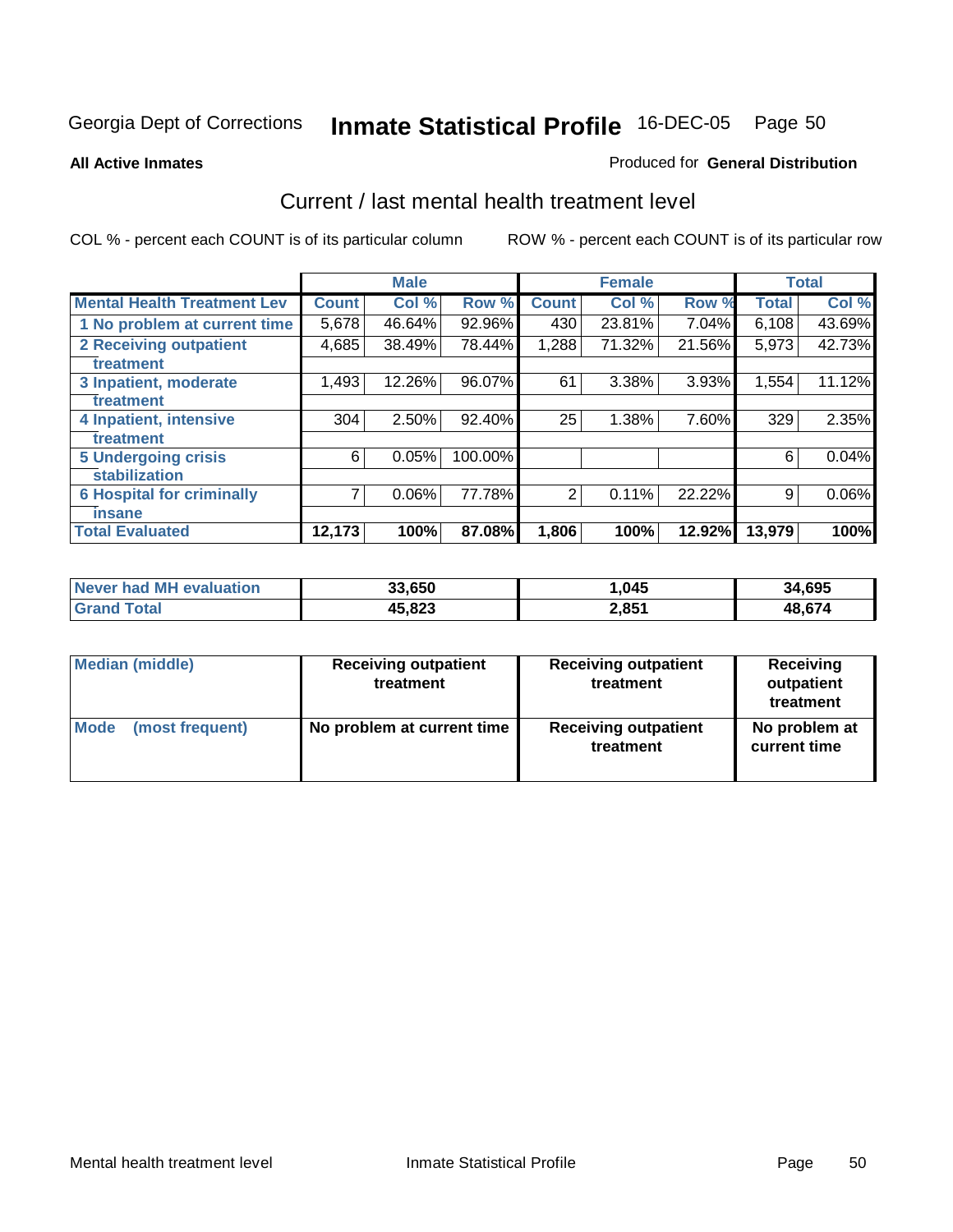### **All Active Inmates**

## Produced for **General Distribution**

# PULHESDWIT medical scale - 'P' overall condition ('P'hysical)

|                                |                 | <b>Male</b> |             |       | <b>Female</b> |         |              | <b>Total</b> |
|--------------------------------|-----------------|-------------|-------------|-------|---------------|---------|--------------|--------------|
| 'P' Overall Condition          | Count           | Col %       | Row % Count |       | Col %         | Row %   | <b>Total</b> | Col %        |
| 1 No medical illness           | 33,914          | 75.77%      | 95.66%      | .537  | 57.03%        | 4.34%   | 35,451       | 74.70%       |
| 2 Well-controlled chronic      | 7,477           | 16.70%      | 88.65%      | 957   | 35.51%        | 11.35%  | 8,434        | 17.77%       |
| <b>illness</b>                 |                 |             |             |       |               |         |              |              |
| 3 Poorly-controlled chronic    | 3,275           | 7.32%       | 96.18%      | 130   | 4.82%         | 3.82%   | 3,405        | 7.17%        |
| <b>illness</b>                 |                 |             |             |       |               |         |              |              |
| <b>4 Significant problems</b>  | 90 <sub>1</sub> | 0.20%       | 94.74%      | 5     | 0.19%         | 5.26%   | 95           | 0.20%        |
| requiring special housing      |                 |             |             |       |               |         |              |              |
| 5 Terminal illness, < 6 months | 6               | 0.01%       | 75.00%      | 2     | 0.07%         | 25.00%  | 8            | 0.02%        |
| to live                        |                 |             |             |       |               |         |              |              |
| 6 Inmate is pregnant           |                 |             |             | 64    | 2.37%         | 100.00% | 64           | 0.13%        |
| <b>Total Reported</b>          | 44,762          | 100%        | 94.32%      | 2,695 | 100%          | 5.68%   | 47,457       | 100%         |

| orted<br>'N (      | ,061           | 156   | 247    |
|--------------------|----------------|-------|--------|
| <b>cotal</b><br>Gr | AE 099<br>,040 | 2,851 | 48 674 |

| <b>Mode</b> | (most frequent) | 1 No medical illness | 1 No medical illness | 1 No medical<br>illness |
|-------------|-----------------|----------------------|----------------------|-------------------------|
|-------------|-----------------|----------------------|----------------------|-------------------------|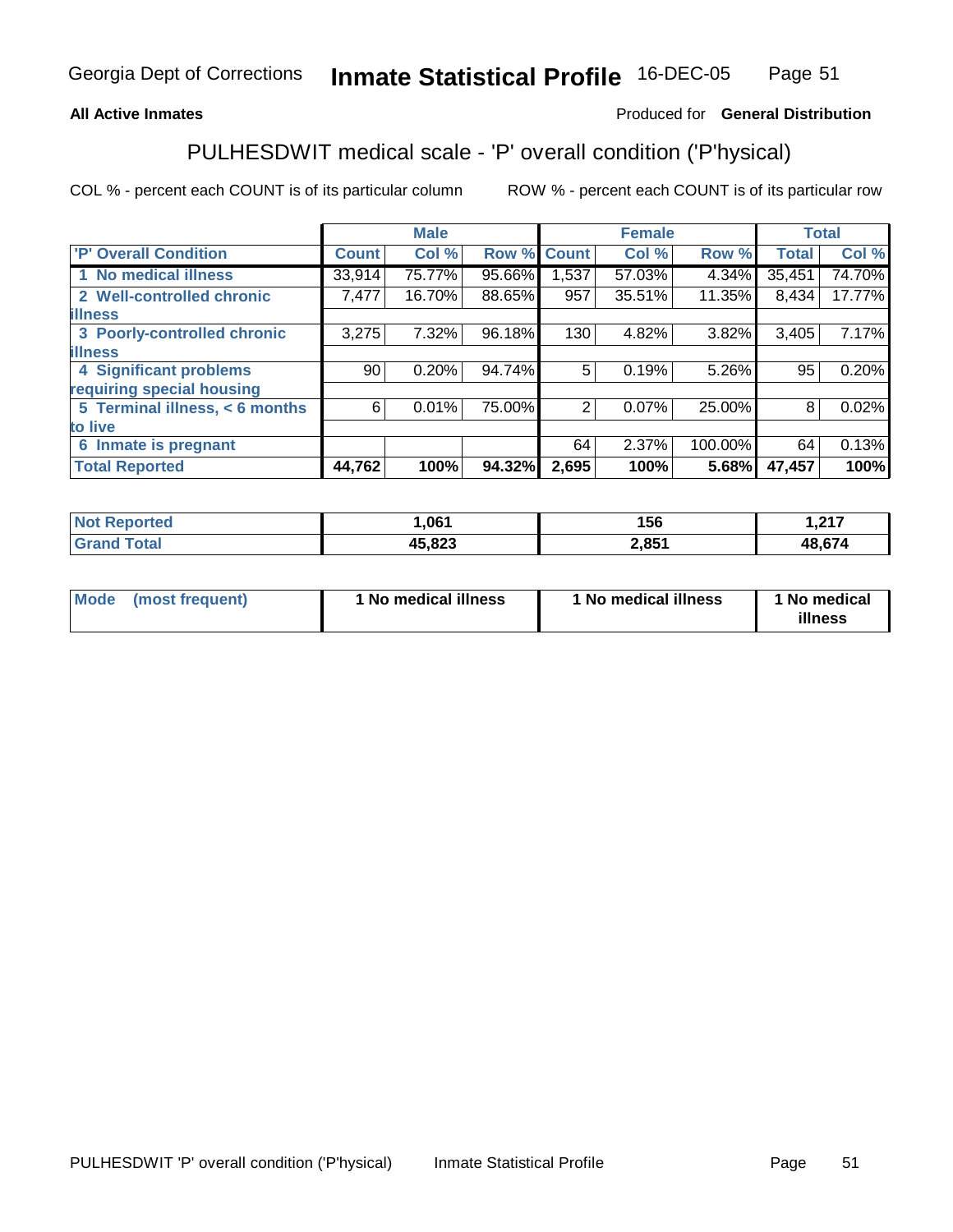### **All Active Inmates**

## Produced for **General Distribution**

## PULHESDWIT medical scale - 'U' upper body

|                              |              | <b>Male</b> |         |              | <b>Female</b> |       |              | <b>Total</b> |
|------------------------------|--------------|-------------|---------|--------------|---------------|-------|--------------|--------------|
| <b>U' Upper Body</b>         | <b>Count</b> | Col %       | Row %   | <b>Count</b> | Col %         | Row % | <b>Total</b> | Col %        |
| 1 Upper bones, joints,       | 43,161       | 96.42%      | 94.35%  | 2,585        | 95.92%        | 5.65% | 45,746       | 96.39%       |
| muscles all OK               |              |             |         |              |               |       |              |              |
| 2 One or both arms minimally | 1,321        | 2.95%       | 92.90%  | 101          | 3.75%         | 7.10% | 1,422        | 3.00%        |
| <b>limited</b>               |              |             |         |              |               |       |              |              |
| 3 One or both arms           | 227          | 0.51%       | 96.60%  | 8            | 0.30%         | 3.40% | 235          | 0.50%        |
| moderately limited           |              |             |         |              |               |       |              |              |
| 4 One arm disabled,          | 51           | 0.11%       | 98.08%  |              | 0.04%         | 1.92% | 52           | 0.11%        |
| paralyzed, or amputated      |              |             |         |              |               |       |              |              |
| 5 Both arms disabled,        | 2            | 0.01%       | 100.00% |              |               |       | 2            | 0.01%        |
| paralyzed, or amputated      |              |             |         |              |               |       |              |              |
| <b>Total Reported</b>        | 44,762       | 100%        | 94.32%  | 2,695        | 100%          | 5.68% | 47,457       | 100.0%       |

| <b>Not Reported</b>    | 1,061  | 156   | 0.27<br>I .Z I 1 |
|------------------------|--------|-------|------------------|
| $\tau$ otal<br>l Grand | 45,823 | 2,851 | 48,674           |

| <b>Mode</b> | (most frequent) | 1 Upper bones, joints,<br>muscles all OK | 1 Upper bones, joints,<br>muscles all OK | 1 Upper bones,<br>joints, muscles all<br>OK |
|-------------|-----------------|------------------------------------------|------------------------------------------|---------------------------------------------|
|-------------|-----------------|------------------------------------------|------------------------------------------|---------------------------------------------|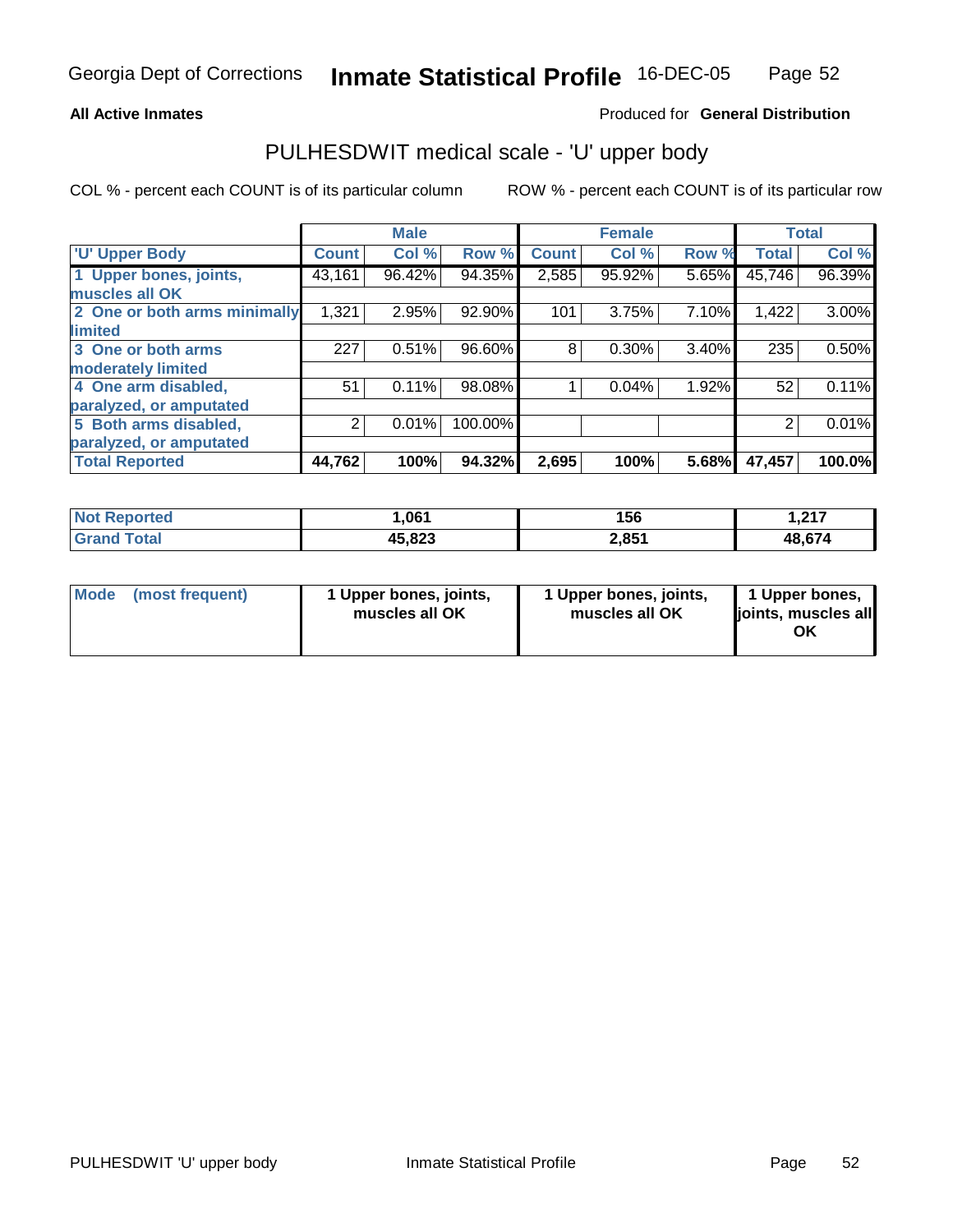### **All Active Inmates**

## Produced for **General Distribution**

## PULHESDWIT medical scale - 'L' lower body

|                              |              | <b>Male</b> |         |              | <b>Female</b> |       |              | <b>Total</b> |
|------------------------------|--------------|-------------|---------|--------------|---------------|-------|--------------|--------------|
| 'L' Lower Body               | <b>Count</b> | Col %       | Row %   | <b>Count</b> | Col %         | Row % | <b>Total</b> | Col %        |
| 1 Lower bones, joints,       | 41,337       | 92.35%      | 94.47%  | 2,418        | 89.72%        | 5.53% | 43,755       | 92.20%       |
| muscles all OK               |              |             |         |              |               |       |              |              |
| 2 One or both legs minimally | 2,795        | 6.24%       | 91.58%  | 257          | 9.54%         | 8.42% | 3,052        | 6.43%        |
| limited                      |              |             |         |              |               |       |              |              |
| 3 One or both legs           | 517          | 1.15%       | 96.64%  | 18           | 0.67%         | 3.36% | 535          | 1.13%        |
| moderately limited           |              |             |         |              |               |       |              |              |
| 4 One leg disabled,          | 91           | 0.20%       | 97.85%  | 2            | 0.07%         | 2.15% | 93           | 0.20%        |
| paralyzed, or amputated      |              |             |         |              |               |       |              |              |
| 5 Both legs disabled,        | 22           | 0.05%       | 100.00% |              |               |       | 22           | 0.05%        |
| paralyzed, or amputated      |              |             |         |              |               |       |              |              |
| <b>Total Reported</b>        | 44,762       | 100%        | 94.32%  | 2,695        | 100%          | 5.68% | 47,457       | 100.0%       |

| <b>orted</b><br>NO.   | 061,ا  | 156   | l 947<br>. |
|-----------------------|--------|-------|------------|
| <b>Total</b><br>. Gre | 45,823 | 2,851 | 48.674     |

| Mode | (most frequent) | 1 Lower bones, joints,<br>muscles all OK | 1 Lower bones, joints,<br>muscles all OK | 1 Lower bones,<br>ljoints, muscles all<br>OK |
|------|-----------------|------------------------------------------|------------------------------------------|----------------------------------------------|
|------|-----------------|------------------------------------------|------------------------------------------|----------------------------------------------|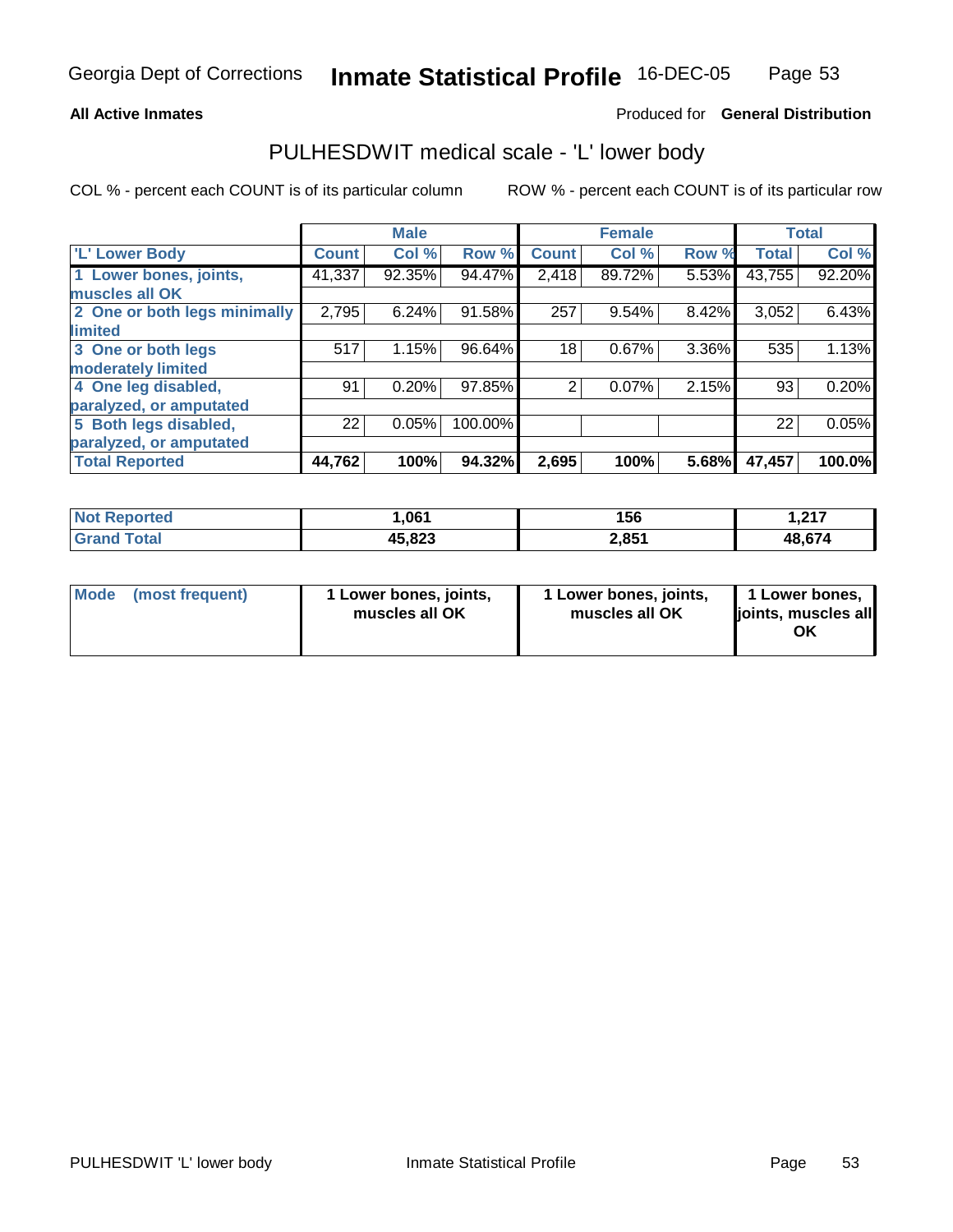### **All Active Inmates**

## Produced for **General Distribution**

## PULHESDWIT medical scale - 'H' hearing

|                                |              | <b>Male</b> |             |       | <b>Female</b> |       | <b>Total</b> |        |
|--------------------------------|--------------|-------------|-------------|-------|---------------|-------|--------------|--------|
| <b>H'</b> Hearing              | <b>Count</b> | Col %       | Row % Count |       | Col %         | Row % | <b>Total</b> | Col %  |
| 1 Normal hearing both ears     | 44,358       | 99.10%      | 94.31%      | 2,675 | 99.26%        | 5.69% | 47,033       | 99.11% |
| 2 Some loss in one ear with    | 312          | 0.70%       | 95.12%      | 16    | 0.59%         | 4.88% | 328          | 0.69%  |
| other OK, or mild loss in both |              |             |             |       |               |       |              |        |
| 3 Total loss in one ear with   | 64           | 0.14%       | 95.52%      | 3     | 0.11%         | 4.48% | 67           | 0.14%  |
| mild loss in other             |              |             |             |       |               |       |              |        |
| 4 Severe loss in both ears     | 16           | 0.04%       | 100.00%     |       |               |       | 16           | 0.03%  |
| 5 Total loss in both ears,     | 12           | 0.03%       | 92.31%      |       | 0.04%         | 7.69% | 13           | 0.03%  |
| requiring special housing      |              |             |             |       |               |       |              |        |
| <b>Total Reported</b>          | 44,762       | 100%        | 94.32%      | 2,695 | 100%          | 5.68% | 47,457       | 100%   |

| ted.<br>N | ne <sub>1</sub> | 156   | .247   |
|-----------|-----------------|-------|--------|
|           | 45.823          | 2,851 | 48.674 |

| Mode (most frequent) | 1 Normal hearing both ears 1 Normal hearing both ears 1 Normal hearing |           |
|----------------------|------------------------------------------------------------------------|-----------|
|                      |                                                                        | both ears |
|                      |                                                                        |           |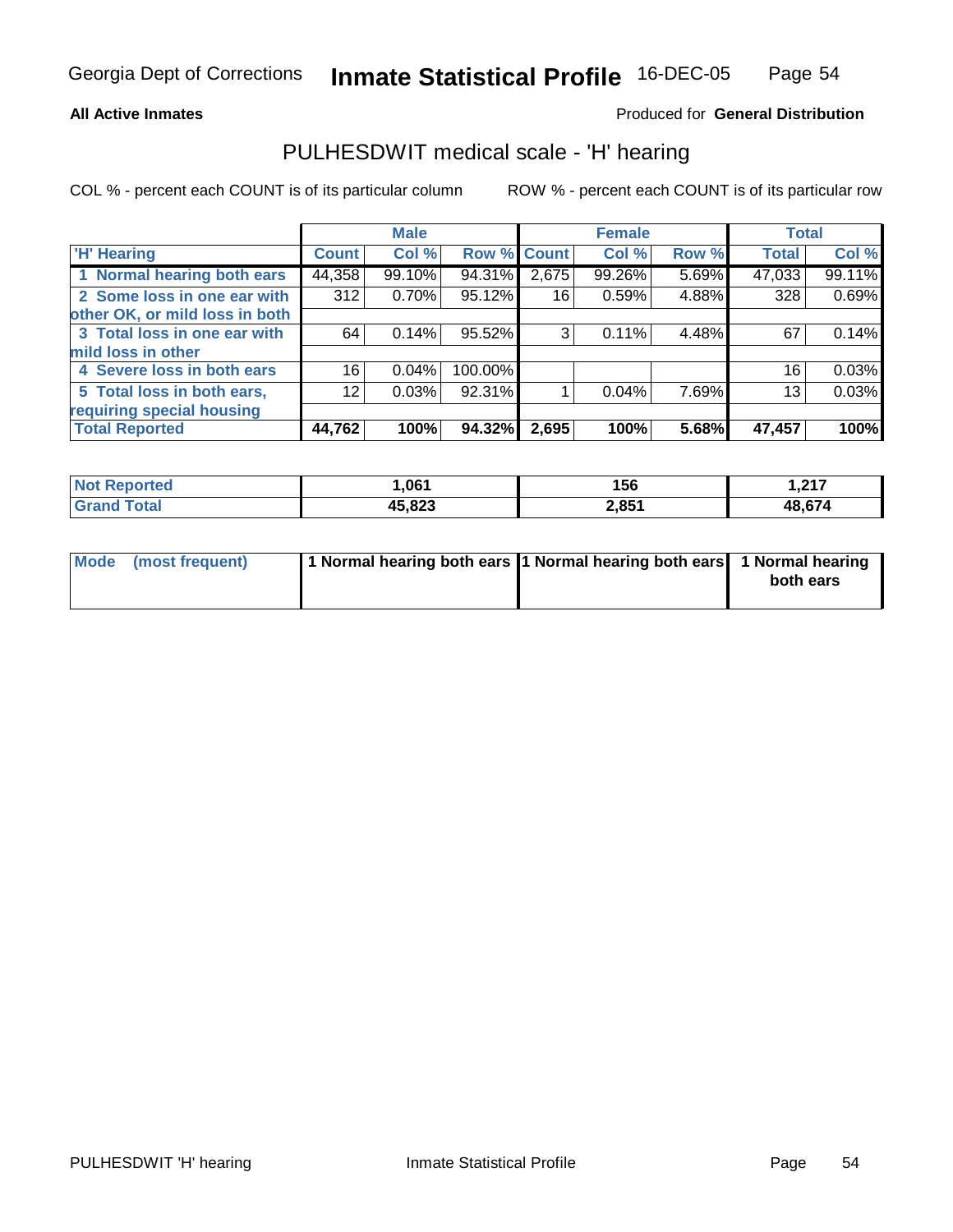### **All Active Inmates**

## Produced for **General Distribution**

## PULHESDWIT medical scale - 'E' vision

|                                 |              | <b>Male</b> |                    |       | <b>Female</b> |          |              | <b>Total</b> |
|---------------------------------|--------------|-------------|--------------------|-------|---------------|----------|--------------|--------------|
| <b>E' Vision</b>                | <b>Count</b> | Col %       | <b>Row % Count</b> |       | Col %         | Row %    | <b>Total</b> | Col %        |
| 1 Correctable to 20/40 in both  | 38,971       | 87.06%      | 95.48%             | 1,843 | 68.39%        | $4.52\%$ | 40,814       | 86.00%       |
| eyes                            |              |             |                    |       |               |          |              |              |
| 2 Correctable to 20/70 in one   | 5,027        | 11.23%      | 86.37%             | 793   | 29.42%        | 13.63%   | 5,820        | 12.26%       |
| eye, may be blind in other      |              |             |                    |       |               |          |              |              |
| 3 Correctable to 20/200 in one  | 654          | $1.46\%$    | 92.11%             | 56    | 2.08%         | 7.89%    | 710          | 1.50%        |
| eye, may be blind in other      |              |             |                    |       |               |          |              |              |
| 4 One eye not correctable to    | 96           | 0.21%       | 96.97%             | 3     | 0.11%         | 3.03%    | 99           | 0.21%        |
| 20/200, other may be blind      |              |             |                    |       |               |          |              |              |
| 5 Blind in both eyes, requiring | 14           | 0.03%       | 100.00%            |       |               |          | 14           | 0.03%        |
| special housing                 |              |             |                    |       |               |          |              |              |
| <b>Total Reported</b>           | 44,762       | 100%        | 94.32%             | 2,695 | 100%          | 5.68%    | 47,457       | 100%         |

| <b>Not Reported</b> | 061. ا | 156   | l 947<br>1.Z I I |
|---------------------|--------|-------|------------------|
| Total<br>Grand      | 45,823 | 2,851 | 48,674           |

| Mode            | 1 Correctable to 20/40 in | 1 Correctable to 20/40 in   1 Correctable to | 20/40 in both eyes |
|-----------------|---------------------------|----------------------------------------------|--------------------|
| (most frequent) | both eyes                 | both eyes                                    |                    |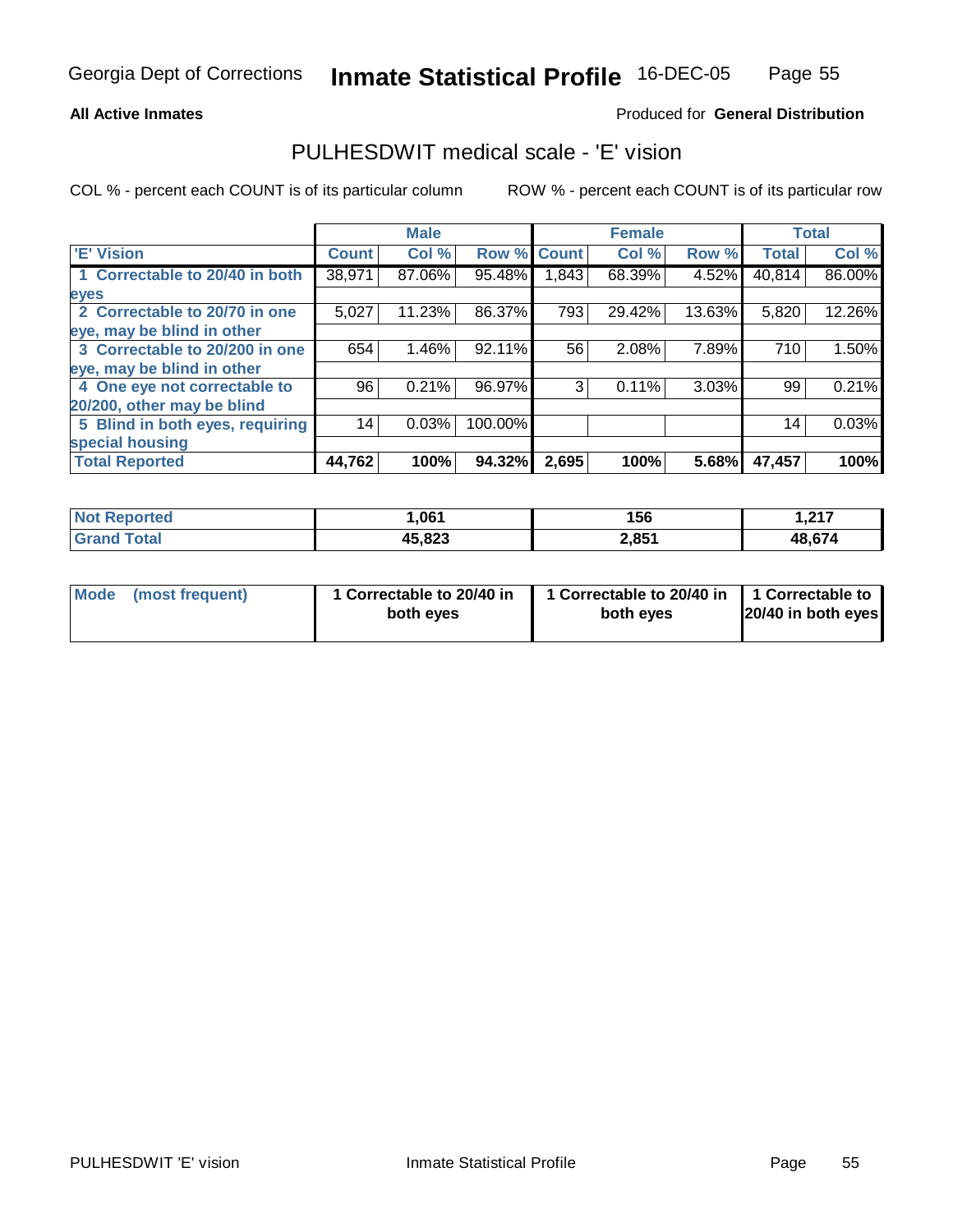### **All Active Inmates**

### Produced for **General Distribution**

## PULHESDWIT medical scale - 'S' pSychiatric

|                                        |              | <b>Male</b> |         |              | <b>Female</b> |        |              | <b>Total</b> |
|----------------------------------------|--------------|-------------|---------|--------------|---------------|--------|--------------|--------------|
| 'S' pSychiatric                        | <b>Count</b> | Col %       | Row %   | <b>Count</b> | Col%          | Row %  | <b>Total</b> | Col %        |
| 1 No impairment or disorders           | 38,942       | 88.48%      | 95.77%  | 1.719        | 63.90%        | 4.23%  | 40,661       | 87.07%       |
| 2 Stable, or in remission, or          | 3,969        | $9.02\%$    | 81.67%  | 891          | 33.12%        | 18.33% | 4,860        | 10.41%       |
| mild impairment or retardation         |              |             |         |              |               |        |              |              |
| 3 Requires moderate inpatient          | 1,028        | $2.34\%$    | 93.80%  | 68           | 2.53%         | 6.20%  | 1,096        | 2.35%        |
| treatment                              |              |             |         |              |               |        |              |              |
| 4 Requires intensive inpatient         | 65           | 0.15%       | 84.42%  | 12           | 0.45%         | 15.58% | 77           | 0.16%        |
| treatment                              |              |             |         |              |               |        |              |              |
| <b>5 Requires Crisis Stabilization</b> | 6            | 0.01%       | 100.00% |              |               |        | 6            | 0.01%        |
| Unit (CSU) inpatient care              |              |             |         |              |               |        |              |              |
| <b>Total Reported</b>                  | 44,010       | 100%        | 94.24%  | 2,690        | 100%          | 5.76%  | 46,700       | 100%         |

| <b>Not</b><br><b>Anorted</b> | ,813   | 1C<br>וטו | 1,974  |
|------------------------------|--------|-----------|--------|
| <b>Total</b><br>$C$ ron      | 45,823 | 2,851     | 48,674 |

| Mode | (most frequent) | 1 No impairment or<br>disorders | 1 No impairment or<br>disorders | 1 No impairment or<br>disorders |
|------|-----------------|---------------------------------|---------------------------------|---------------------------------|
|------|-----------------|---------------------------------|---------------------------------|---------------------------------|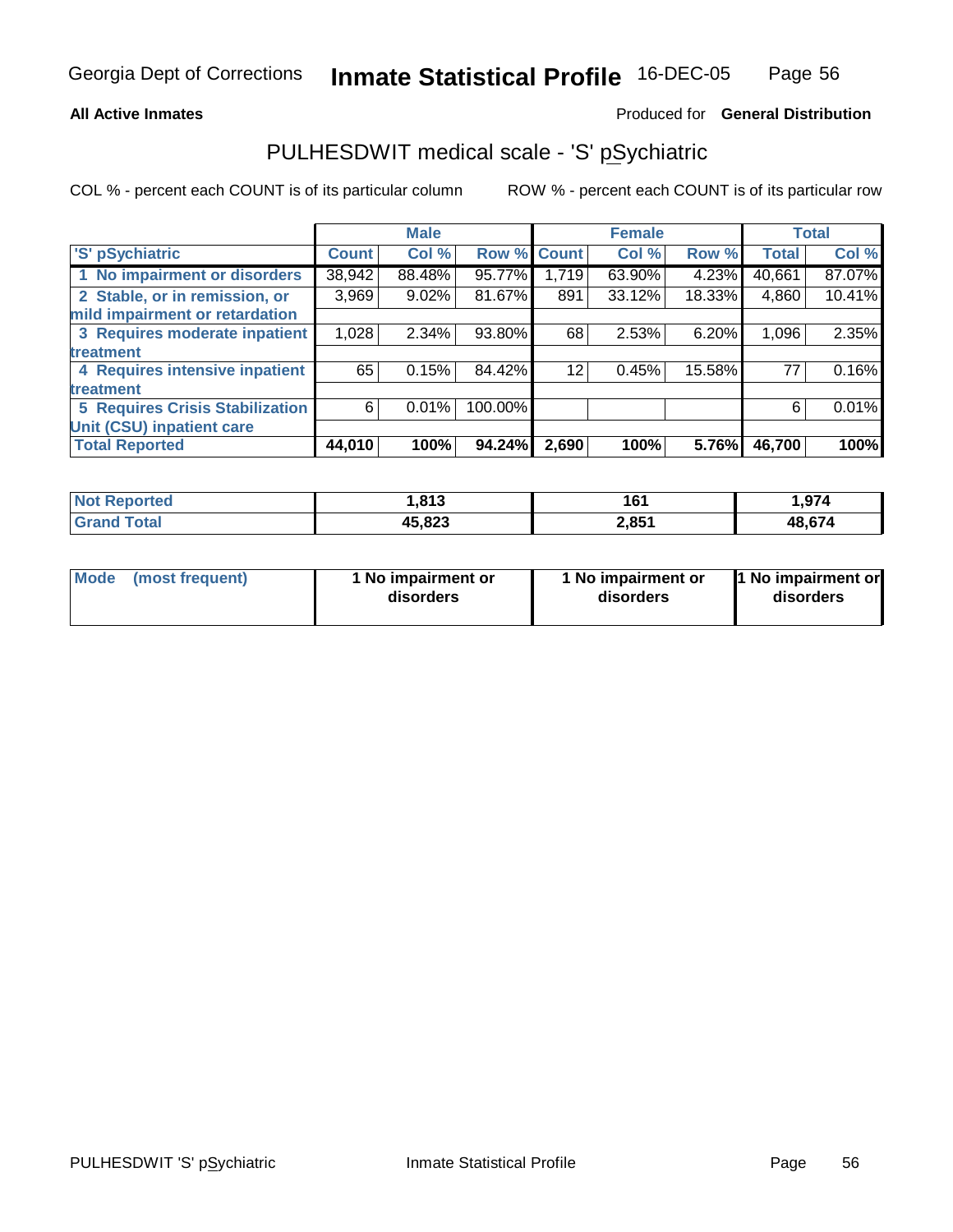### **All Active Inmates**

## Produced for **General Distribution**

## PULHESDWIT medical scale - 'D' dental

|                                 |              | <b>Male</b> |                    |       | <b>Female</b> |         |              | <b>Total</b> |
|---------------------------------|--------------|-------------|--------------------|-------|---------------|---------|--------------|--------------|
| <b>D' Dental</b>                | <b>Count</b> | Col %       | <b>Row % Count</b> |       | Col %         | Row %   | <b>Total</b> | Col %        |
| 1 Minimal routine dental health | 18,127       | 41.49%      | 89.80%             | 2,060 | 76.55%        | 10.20%  | 20,187       | 43.52%       |
| <b>needs</b>                    |              |             |                    |       |               |         |              |              |
| 2 Moderate cavities and/or      | 20,916       | 47.87%      | 97.92%             | 445   | 16.54%        | 2.08%   | 21,361       | 46.06%       |
| gum disease                     |              |             |                    |       |               |         |              |              |
| 3 Extensive gum disease         | 4,641        | 10.62%      | 96.17%             | 185   | 6.87%         | 3.83%   | 4,826        | 10.41%       |
| and/or widespread decay         |              |             |                    |       |               |         |              |              |
| 4 Urgent need for dental        | 6            | 0.01%       | 100.00%            |       |               |         | 6            | 0.01%        |
| <b>services</b>                 |              |             |                    |       |               |         |              |              |
| 5 Life-threatening disease or   |              |             |                    |       | 0.04%         | 100.00% |              | 0.01%        |
| extreme pain or infection       |              |             |                    |       |               |         |              |              |
| <b>Total Reported</b>           | 43,690       | 100%        | 94.20%             | 2,691 | 100%          | 5.80%   | 46,381       | 100.0%       |

| <b>Not</b><br>Reported | 2,133  | 160   | 2,293  |
|------------------------|--------|-------|--------|
| ™otaì<br><b>Gran</b>   | 45,823 | 2,851 | 48,674 |

| Mode | (most frequent) | 2 Moderate cavities and/or  <br>gum disease | 1 Minimal routine dental<br>health needs | 2 Moderate<br>cavities and/or |
|------|-----------------|---------------------------------------------|------------------------------------------|-------------------------------|
|      |                 |                                             |                                          | gum disease                   |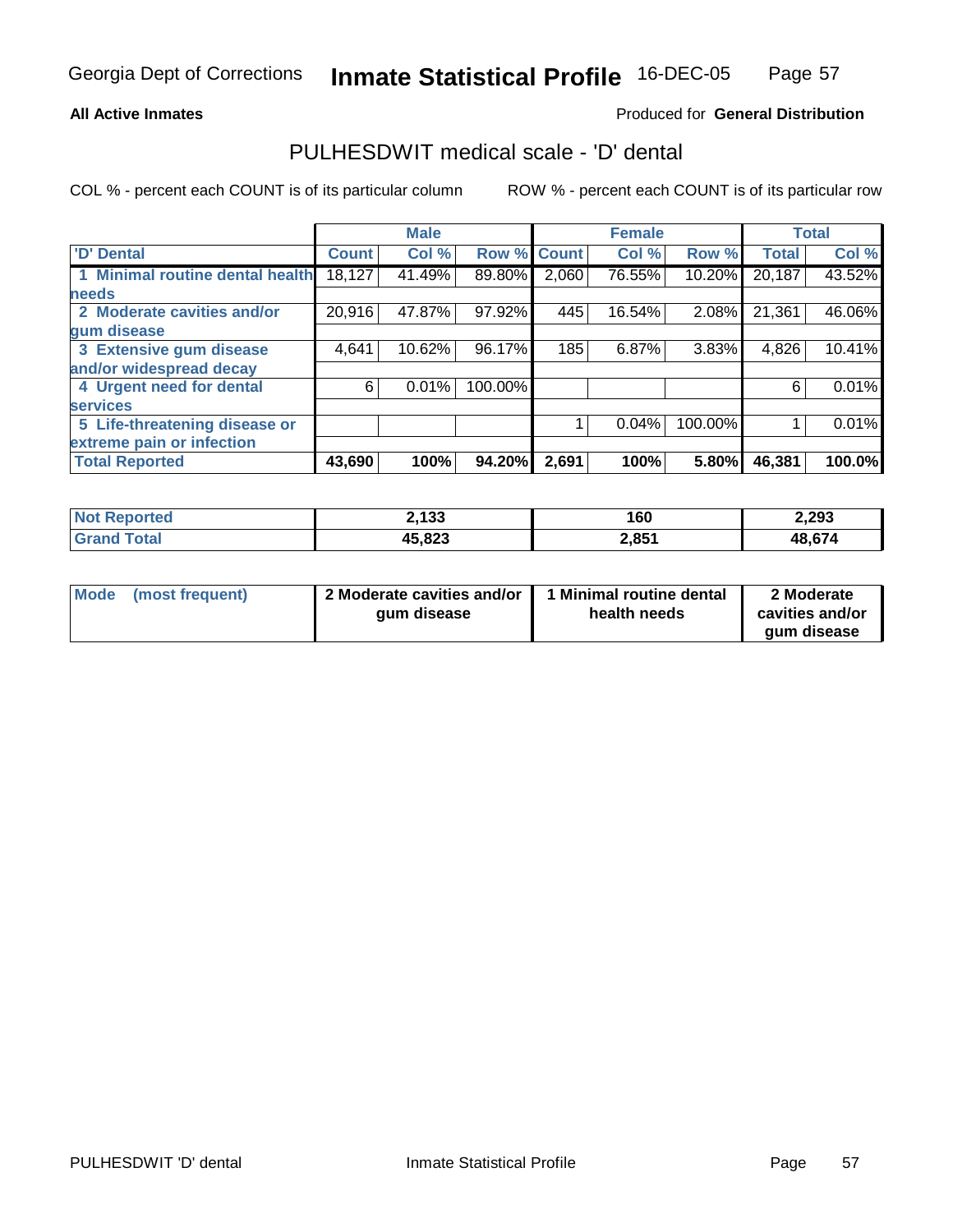### **All Active Inmates**

### Produced for **General Distribution**

## PULHESDWIT medical scale - 'W' work ability

|                                 |              | <b>Male</b> |             |       | <b>Female</b> |        |              | <b>Total</b> |
|---------------------------------|--------------|-------------|-------------|-------|---------------|--------|--------------|--------------|
| <b>W' work ability</b>          | <b>Count</b> | Col %       | Row % Count |       | Col%          | Row %  | <b>Total</b> | Col %        |
| 1 Unrestricted work or activity | 38,280       | 85.52%      | 94.32%      | 2,305 | 85.53%        | 5.68%  | 40,585       | 85.52%       |
| 2 Minor restrictions on type of | 4,901        | 10.95%      | 94.43%      | 289   | 10.72%        | 5.57%  | 5,190        | 10.94%       |
| <b>work</b>                     |              |             |             |       |               |        |              |              |
| 3 Moderate restrictions on      | 1,230        | 2.75%       | 97.54%      | 31    | 1.15%         | 2.46%  | 1,261        | 2.66%        |
| type of work                    |              |             |             |       |               |        |              |              |
| 4 Major restrictions on type of | 292          | 0.65%       | 82.95%      | 60    | 2.23%         | 17.05% | 352          | 0.74%        |
| work                            |              |             |             |       |               |        |              |              |
| 5 Cannot work under any         | 59           | 0.13%       | 85.51%      | 10    | 0.37%         | 14.49% | 69           | 0.15%        |
| <b>circumstances</b>            |              |             |             |       |               |        |              |              |
| <b>Total Reported</b>           | 44,762       | 100%        | 94.32%      | 2,695 | 100%          | 5.68%  | 47,457       | 100.0%       |

| <b>Not Reported</b> | 061,ا  | 156   | <b>1947</b><br>I . <i>l</i> I <i>I</i> |
|---------------------|--------|-------|----------------------------------------|
| Total<br>'Grand     | 45,823 | 2,851 | 48,674                                 |

| Mode | (most frequent) | 1 Unrestricted work or<br>activity | 1 Unrestricted work or<br>activity | 1 Unrestricted<br>work or activity |
|------|-----------------|------------------------------------|------------------------------------|------------------------------------|
|------|-----------------|------------------------------------|------------------------------------|------------------------------------|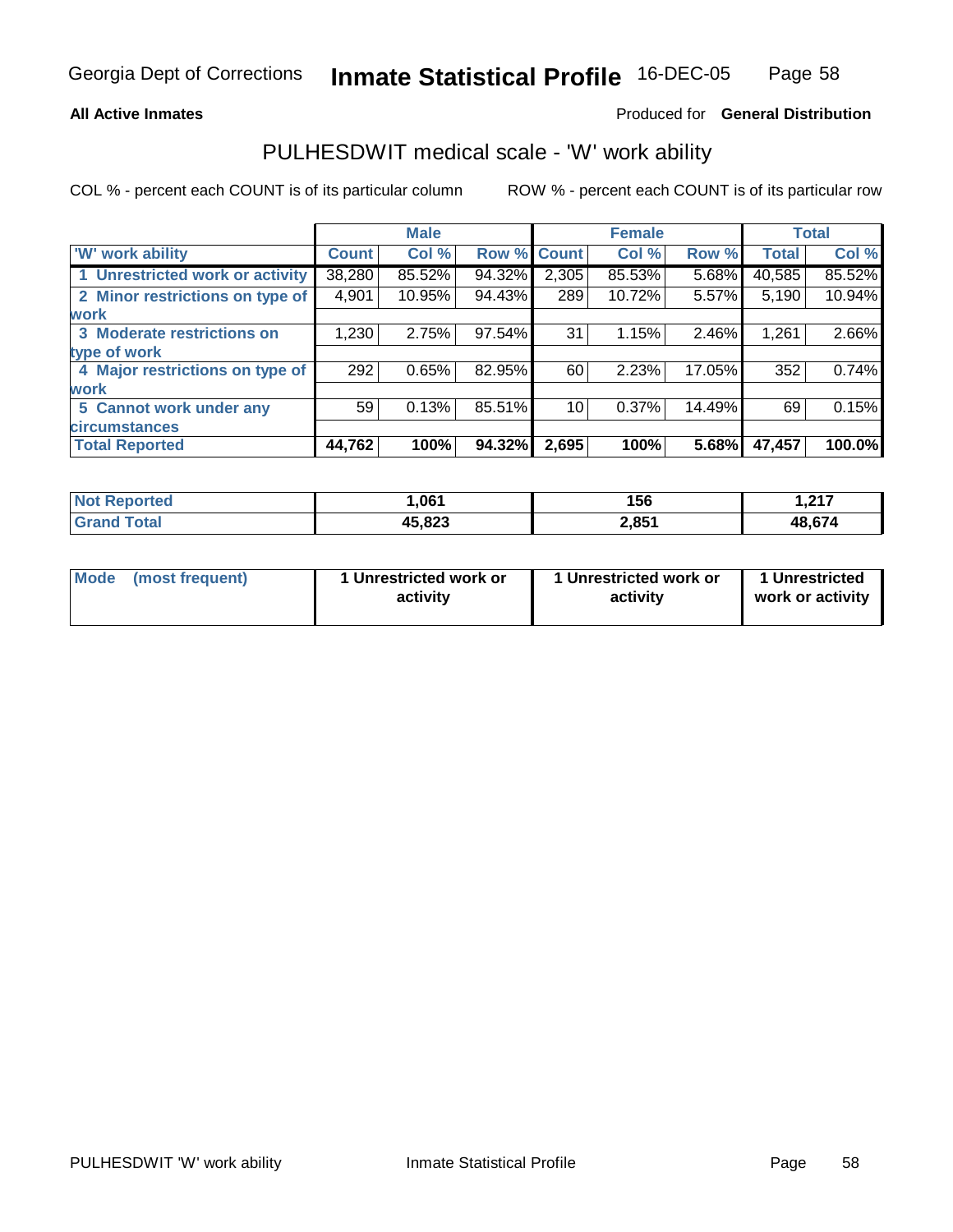### **All Active Inmates**

## Produced for **General Distribution**

## PULHESDWIT medical scale - 'I' impairment

|                                   |              | <b>Male</b> |             |       | <b>Female</b> |       | <b>Total</b> |        |
|-----------------------------------|--------------|-------------|-------------|-------|---------------|-------|--------------|--------|
| 'l' Impairment                    | <b>Count</b> | Col %       | Row % Count |       | Col %         | Row % | <b>Total</b> | Col %  |
| 1 No impairments or               | 44,426       | 99.25%      | 94.29%      | 2,692 | 99.89%        | 5.71% | 47,118       | 99.29% |
| disabilities                      |              |             |             |       |               |       |              |        |
| 2 Wheelchair-bound but            | 46           | 0.10%       | 100.00%     |       |               |       | 46           | 0.10%  |
| otherwise OK                      |              |             |             |       |               |       |              |        |
| <b>3 Needs low-level Assisted</b> | 17           | $0.04\%$    | 94.44%      |       | 0.04%         | 5.56% | 18           | 0.04%  |
| <b>Living (level I)</b>           |              |             |             |       |               |       |              |        |
| 4 Needs moderate Assisted         | 10           | 0.02%       | 100.00%     |       |               |       | 10           | 0.02%  |
| <b>Living (level II)</b>          |              |             |             |       |               |       |              |        |
| <b>5 Needs maximal Assisted</b>   | 263          | 0.59%       | 99.25%      | 2     | 0.07%         | 0.75% | 265          | 0.56%  |
| <b>Living (level III)</b>         |              |             |             |       |               |       |              |        |
| <b>Total Reported</b>             | 44,762       | 100%        | 94.32%      | 2,695 | 100%          | 5.68% | 47,457       | 100.0% |

| <b>Not Reported</b> | ,061   | 156   | - 217<br>I . <i>l</i> I <i>I</i> |
|---------------------|--------|-------|----------------------------------|
| <b>Grand Total</b>  | 45,823 | 2,851 | 48,674                           |

|  | Mode (most frequent) | 1 No impairments or<br>disabilities | 1 No impairments or<br>disabilities | 1 No impairments  <br>or disabilities |
|--|----------------------|-------------------------------------|-------------------------------------|---------------------------------------|
|--|----------------------|-------------------------------------|-------------------------------------|---------------------------------------|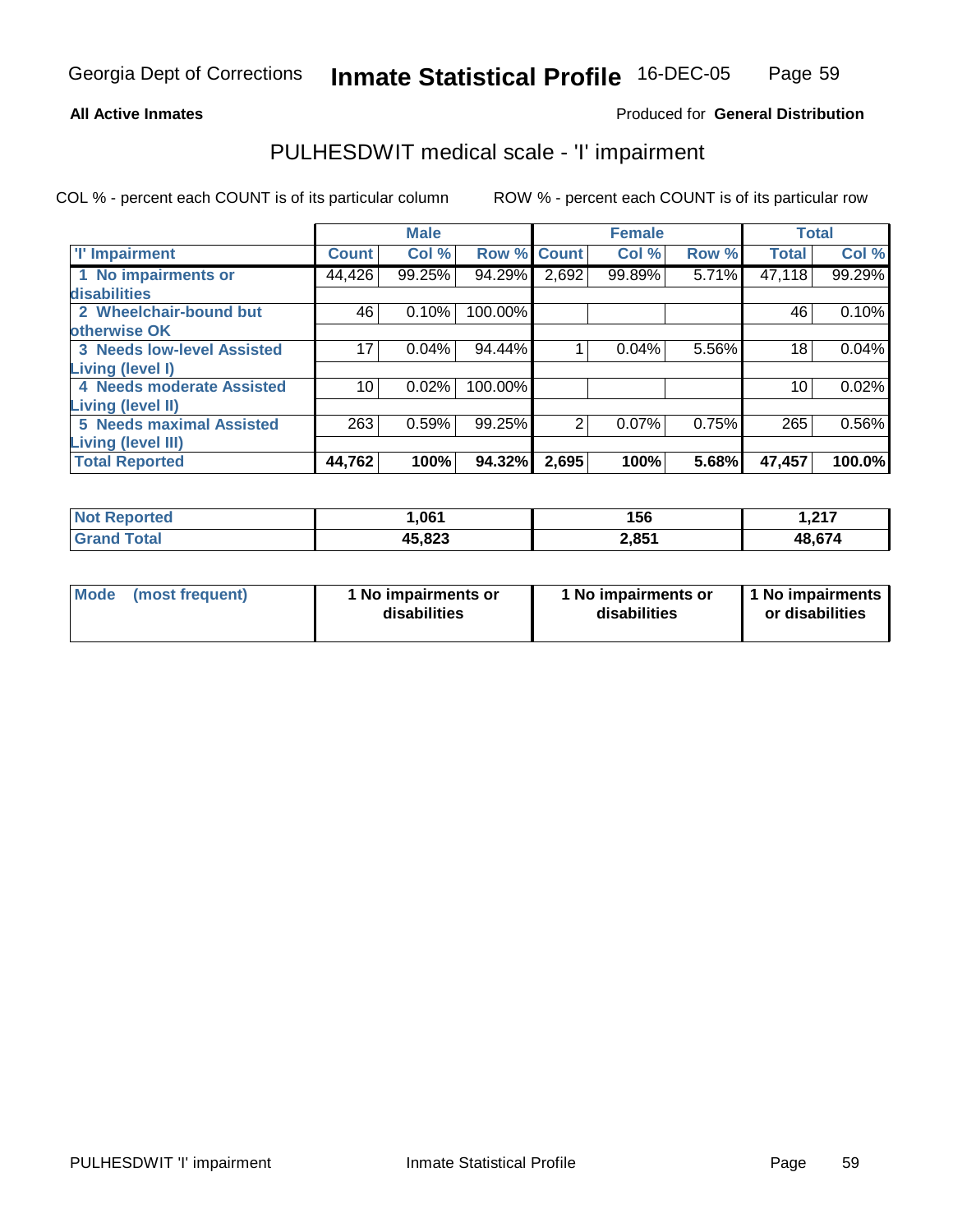#### **Inmate Statistical Profile** 16-DEC-05 Page Page 60

### **All Active Inmates Allowski** Produced fo **General Distribution**

## PULHESDWIT medical scale - 'T' transportability

|                              |              | <b>Male</b> |                    |       | <b>Female</b> |       | <b>Total</b> |        |
|------------------------------|--------------|-------------|--------------------|-------|---------------|-------|--------------|--------|
| <b>T' Transportability</b>   | <b>Count</b> | Col %       | <b>Row % Count</b> |       | Col %         | Row % | <b>Total</b> | Col %  |
| 1 Can be transported in any  | 44,676       | 99.81%      | 94.31%             | 2,694 | 99.96%        | 5.69% | 47,370       | 99.82% |
| ordinary approved vehicle    |              |             |                    |       |               |       |              |        |
| 2 Wheelchair-bound, not      | 24           | 0.05%       | 96.00%             |       | 0.04%         | 4.00% | 25           | 0.05%  |
| needing special vehicle      |              |             |                    |       |               |       |              |        |
| 3 Wheelchair-bound, requires | 14           | 0.03%       | 100.00%            |       |               |       | 14           | 0.03%  |
| special vehicle              |              |             |                    |       |               |       |              |        |
| 4 Needs specially-equipped   |              | 0.01%       | 100.00%            |       |               |       | 4            | 0.01%  |
| medical vehicle              |              |             |                    |       |               |       |              |        |
| 5 Requires ambulance         | 44           | 0.10%       | 100.00%            |       |               |       | 44           | 0.09%  |
| transport                    |              |             |                    |       |               |       |              |        |
| <b>Total Reported</b>        | 44,762       | 100%        | 94.32%             | 2,695 | 100%          | 5.68% | 47,457       | 100%   |

| <b>Not</b><br>Reported      | 061. ا | 156   | 217<br>، ، ۲ , ۱ |
|-----------------------------|--------|-------|------------------|
| <sup>-</sup> otal<br>'Grano | 45,823 | 2,851 | 48.674           |

| Mode (most frequent) | 1 Can be transported in any 1 Can be transported in any<br>ordinary approved vehicle   ordinary approved vehicle   transported in any | 1 Can be<br>ordinary approved<br>vehicle |
|----------------------|---------------------------------------------------------------------------------------------------------------------------------------|------------------------------------------|
|                      |                                                                                                                                       |                                          |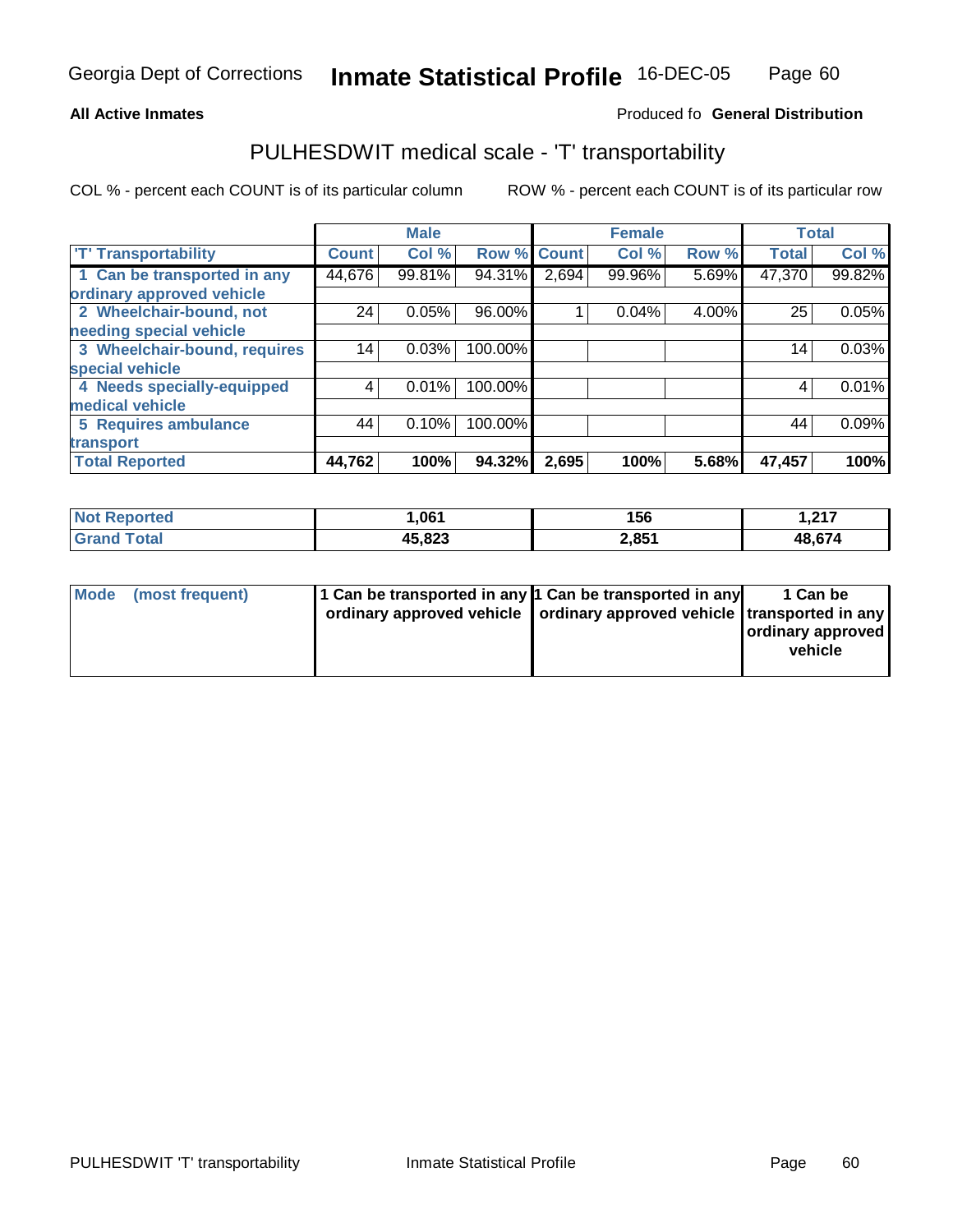### **All Active Inmates**

### Produced for **General Distribution**

## Criminality in family, self-reported

|                              |              | <b>Male</b> |        |             | <b>Female</b> |          |              | Total  |
|------------------------------|--------------|-------------|--------|-------------|---------------|----------|--------------|--------|
| <b>Criminality In Family</b> | <b>Count</b> | Col %       |        | Row % Count | Col %         | Row %    | Total i      | Col %  |
| Yes, criminality in family   | 12.469       | 29.12%      | 93.07% | 929         | 36.08%        | $6.93\%$ | 13,398       | 29.51% |
| No criminality in family     | 30,355       | 70.88%      | 94.86% | 1.646       | 63.92%        |          | 5.14% 32,001 | 70.49% |
| <b>Total Reported</b>        | 42,824       | 100%        | 94.33% | 2,575       | 100%          |          | 5.67% 45,399 | 100%   |

| <b>Not Reported</b> | 2,999  | 276   | 3,275  |
|---------------------|--------|-------|--------|
| Total               | 45,823 | 2,851 | 48.674 |

| Mode (most frequent) | No criminality in family | No criminality in family | No criminality in<br>family |
|----------------------|--------------------------|--------------------------|-----------------------------|
|----------------------|--------------------------|--------------------------|-----------------------------|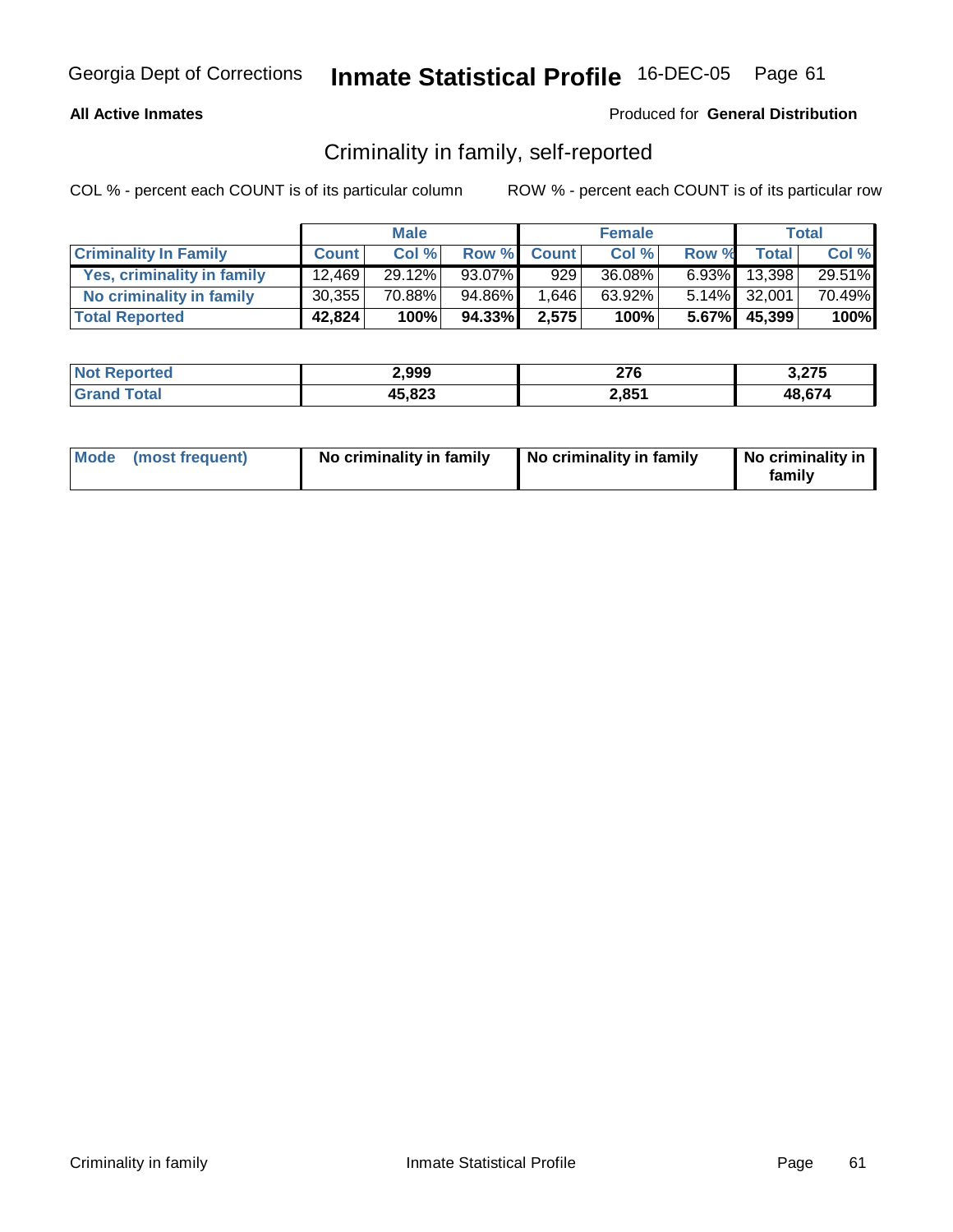### **All Active Inmates**

## Produced for **General Distribution**

## Alcoholism in family, self-reported

|                             |              | <b>Male</b> |         |             | <b>Female</b> |          |              | Total  |
|-----------------------------|--------------|-------------|---------|-------------|---------------|----------|--------------|--------|
| <b>Alcoholism In Family</b> | <b>Count</b> | Col %       |         | Row % Count | Col %         | Row %    | <b>Total</b> | Col %  |
| Yes, alcoholism in family   | 8.099        | $18.91\%$   | 92.50%  | 657         | 25.51%        | $7.50\%$ | 8.756        | 19.29% |
| No alcoholism in family     | 34,725       | $81.09\%$   | 94.77%I | 1,918       | 74.49%        |          | 5.23% 36,643 | 80.71% |
| <b>Total Reported</b>       | 42,824       | 100%        | 94.33%  | 2,575       | 100%          |          | 5.67% 45,399 | 100%   |

| <b>Not Reported</b> | 2,999  | 276   | 3,275  |
|---------------------|--------|-------|--------|
| Total               | 45,823 | 2,851 | 48.674 |

| Mode (most frequent) | No alcoholism in family | No alcoholism in family | No alcoholism in<br>familv |
|----------------------|-------------------------|-------------------------|----------------------------|
|----------------------|-------------------------|-------------------------|----------------------------|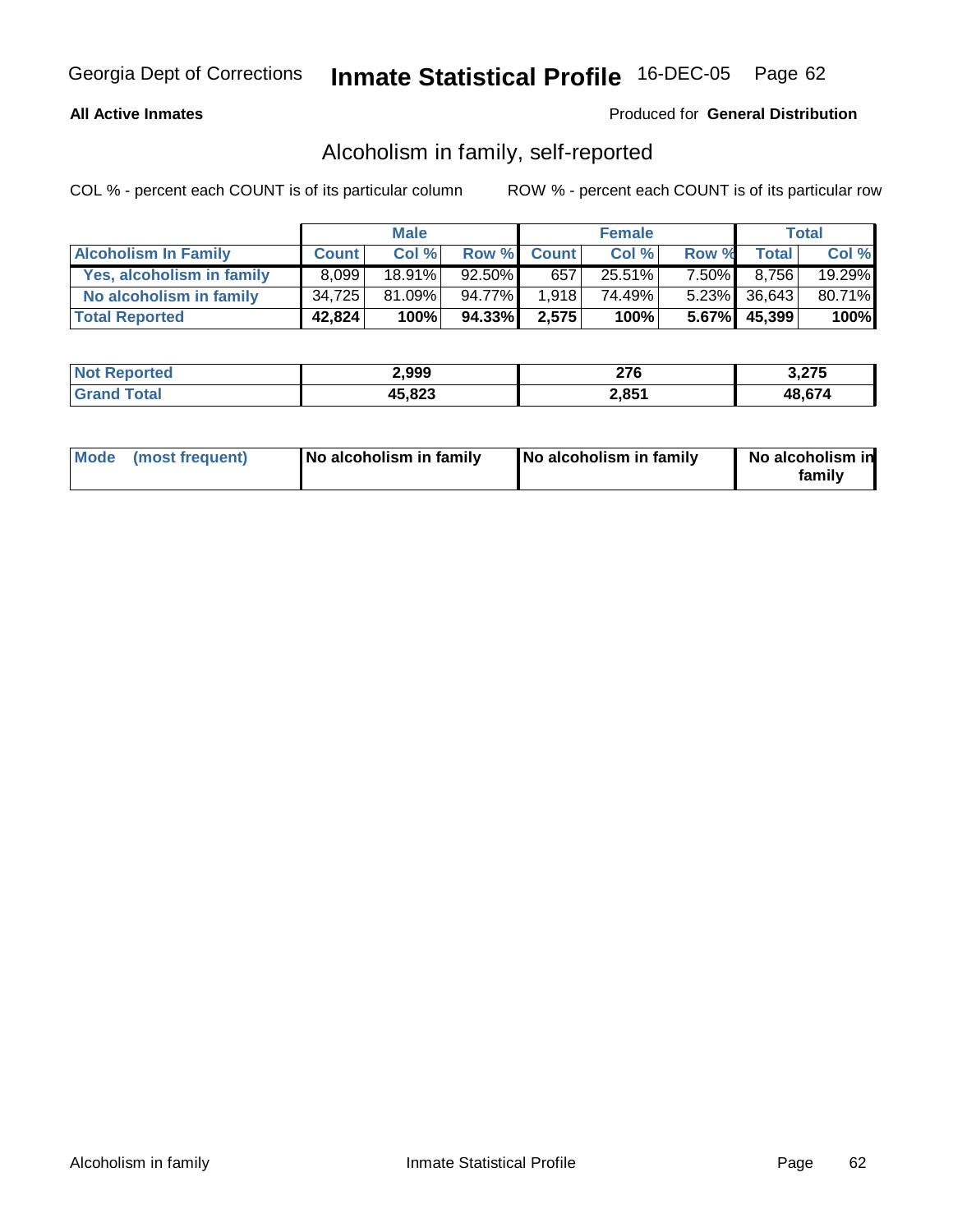### **All Active Inmates**

Produced for **General Distribution**

## Drug abuse in family, self-reported

|                           |              | <b>Male</b> |           |             | <b>Female</b> |          |              | Total  |
|---------------------------|--------------|-------------|-----------|-------------|---------------|----------|--------------|--------|
| Drug Abuse In Family      | <b>Count</b> | Col %       |           | Row % Count | Col %         | Row %    | <b>Total</b> | Col %  |
| Yes, drug abuse in family | 4.602        | $10.75\%$   | $90.48\%$ | 484'        | 18.80%        | $9.52\%$ | 5.086        | 11.20% |
| No drug abuse in family   | 38,222       | 89.25%      | 94.81%    | 2,091       | 81.20%        | $5.19\%$ | 40,313       | 88.80% |
| <b>Total Reported</b>     | 42,824       | 100%        | 94.33%    | 2,575       | 100%          |          | 5.67% 45,399 | 100%   |

| <b>Not Reported</b>          | 2,999  | 276   | 3,275  |
|------------------------------|--------|-------|--------|
| <b>Total</b><br><b>Grand</b> | 45,823 | 2,851 | 48.674 |

| Mode (most frequent) |  | No drug abuse in family | No drug abuse in family | No drug abuse in<br>familv |
|----------------------|--|-------------------------|-------------------------|----------------------------|
|----------------------|--|-------------------------|-------------------------|----------------------------|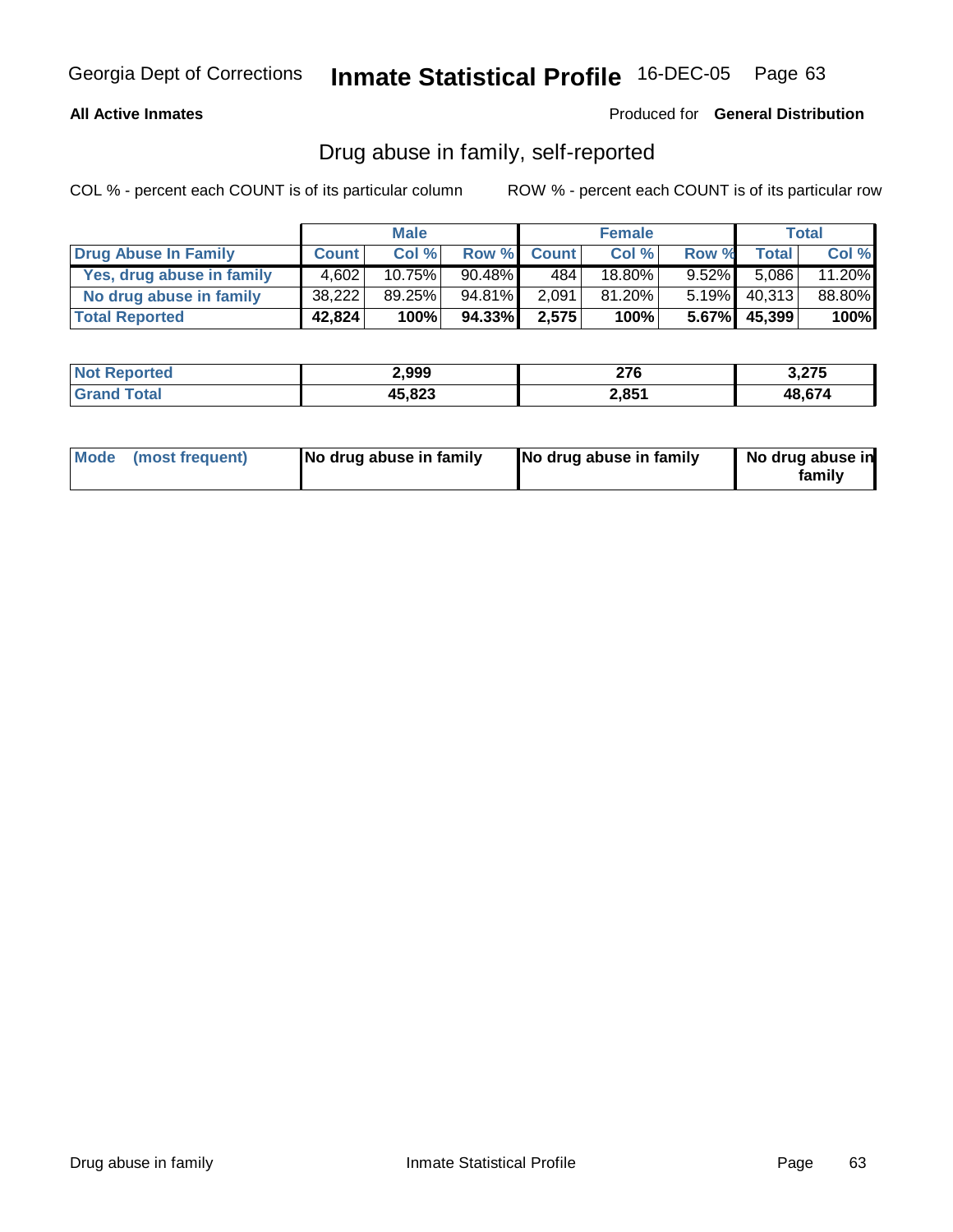## **All Active Inmates**

### Produced for **General Distribution**

## Subjected to frequent beatings, self-reported

|                                   |              | <b>Male</b> |        |              | <b>Female</b> |        |        | Total  |
|-----------------------------------|--------------|-------------|--------|--------------|---------------|--------|--------|--------|
| <b>Frequent beatings</b>          | <b>Count</b> | Col %       | Row %  | <b>Count</b> | Col%          | Row %  | Total, | Col %  |
| <b>Yes, subjected to frequent</b> | 1.725        | 4.03%       | 80.61% | 415          | 16.12%        | 19.39% | 2,140  | 4.71%  |
| <b>beatings</b>                   |              |             |        |              |               |        |        |        |
| Not subjected to frequent         | 41,099       | 95.97%      | 95.01% | 2,160        | 83.88%        | 4.99%  | 43,259 | 95.29% |
| beatings                          |              |             |        |              |               |        |        |        |
| <b>Total Reported</b>             | 42,824       | 100%        | 94.33% | 2,575        | 100%          | 5.67%  | 45,399 | 100%   |

| <b>Not Reported</b>           | 2,999  | 276   | 3,275  |
|-------------------------------|--------|-------|--------|
| <b>Total</b><br><b>⊥Grano</b> | 45,823 | 2,851 | 48,674 |

| Mode            | Not subjected to frequent | Not subjected to frequent | Not subjected to         |
|-----------------|---------------------------|---------------------------|--------------------------|
| (most frequent) | beatings                  | beatings                  | <b>frequent beatings</b> |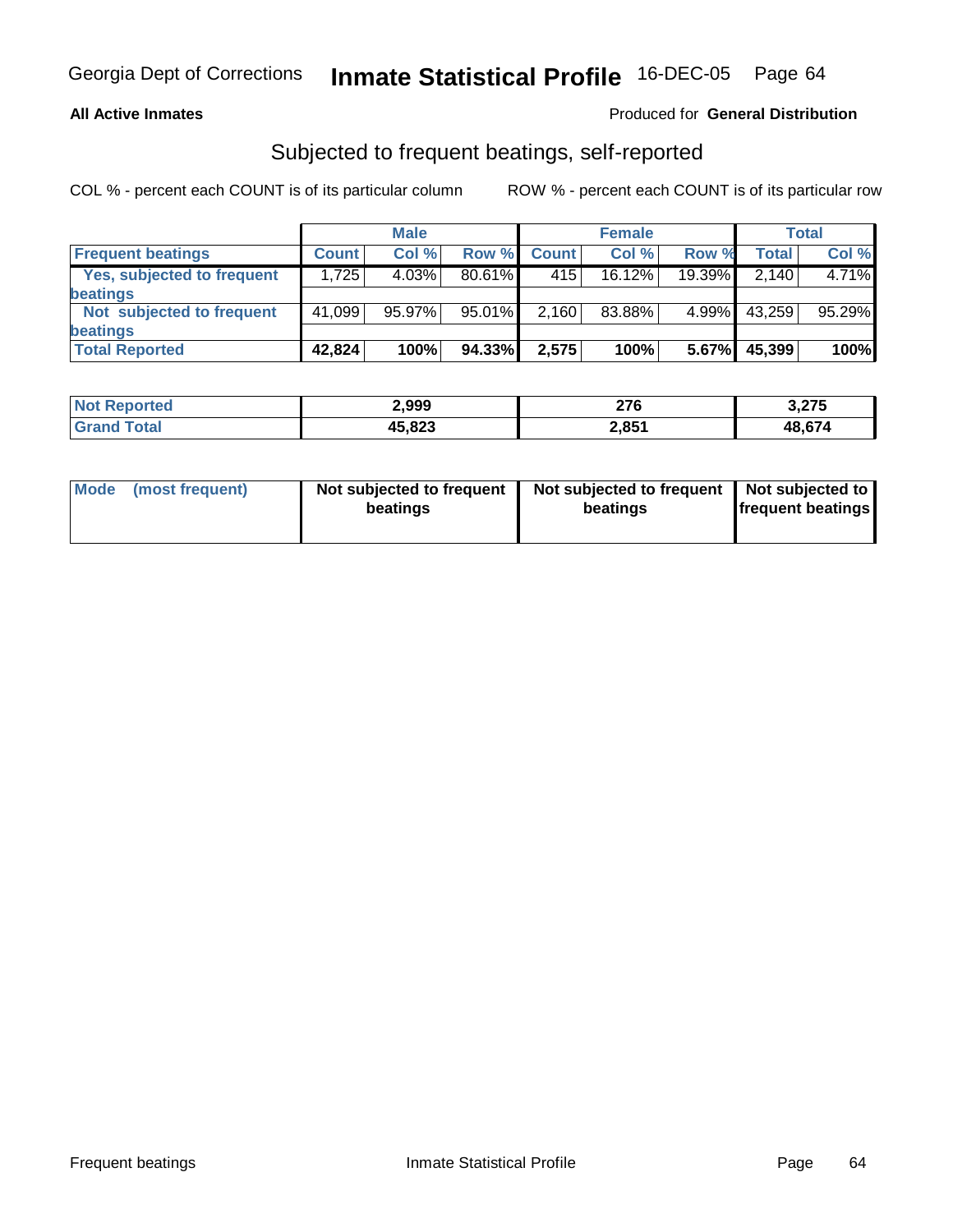## **All Active Inmates**

### Produced for **General Distribution**

## Father absent during inmate's childhood

|                           |              | <b>Male</b> |        |             | <b>Female</b> |       |                 | Total  |
|---------------------------|--------------|-------------|--------|-------------|---------------|-------|-----------------|--------|
| <b>Father Absent</b>      | <b>Count</b> | Col %       |        | Row % Count | Col %         | Row % | <b>Total</b>    | Col %  |
| Yes, father was absent    | 21,603       | $50.45\%$   | 95.49% | 1,021       | 39.65%        |       | 4.51% 22,624    | 49.83% |
| No, father was not absent | 21,221       | 49.55%      | 93.18% | 1,554       | 60.35%        |       | $6.82\%$ 22,775 | 50.17% |
| <b>Total Reported</b>     | 42,824       | 100%        | 94.33% | 2,575       | 100%          |       | 5.67% 45,399    | 100%   |

| <b>Not Reported</b> | 2,999  | 276   | 3,275  |
|---------------------|--------|-------|--------|
| Total               | 45,823 | 2,851 | 48.674 |

| Mode (most frequent)<br>Yes, father was absent | No, father was not absent | No, father was<br>not absent |
|------------------------------------------------|---------------------------|------------------------------|
|------------------------------------------------|---------------------------|------------------------------|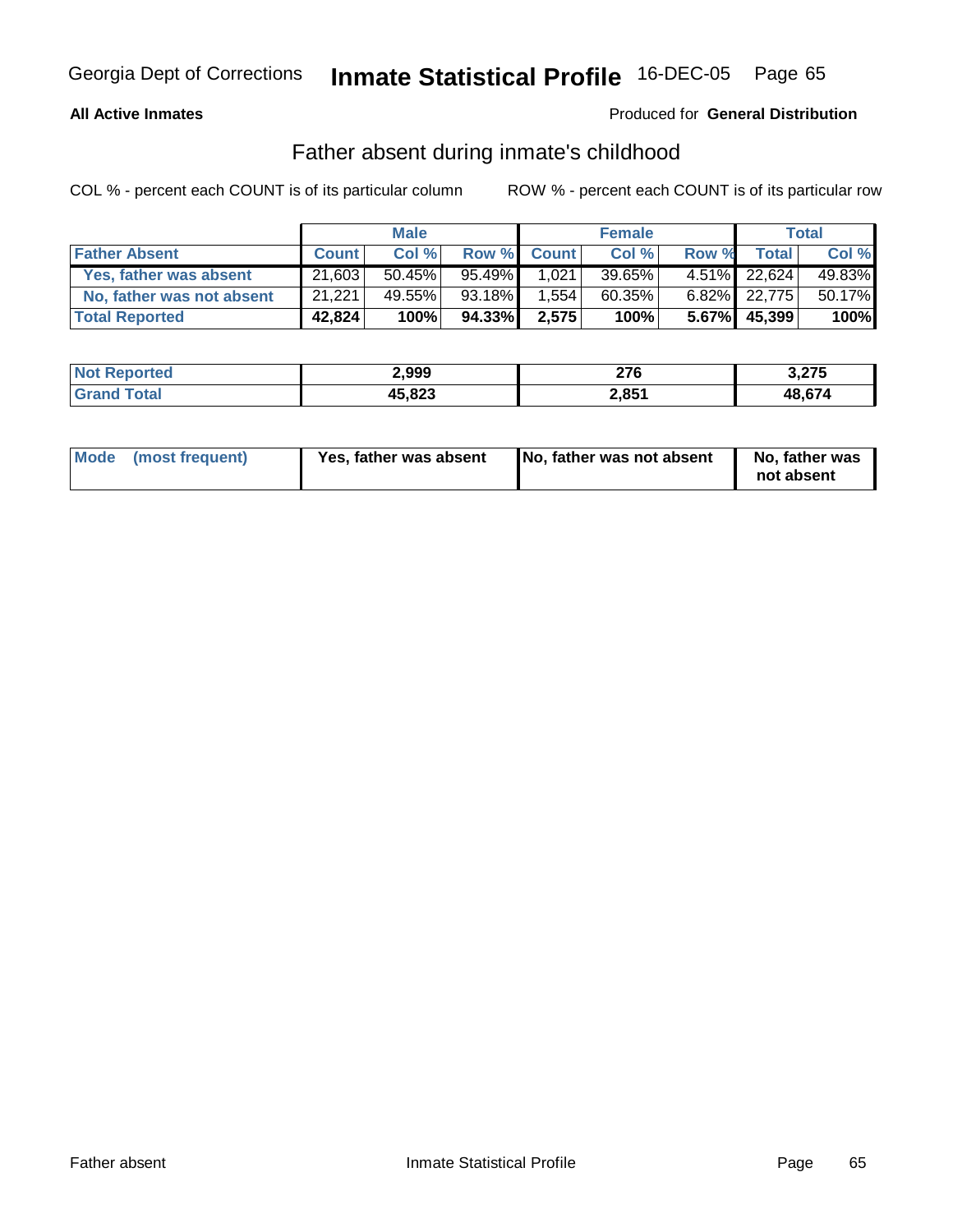### **All Active Inmates**

## Produced for **General Distribution**

## Mother absent during inmate's childhood

|                           |              | <b>Male</b> |        |             | <b>Female</b> |          |              | Total  |
|---------------------------|--------------|-------------|--------|-------------|---------------|----------|--------------|--------|
| <b>Mother Absent</b>      | <b>Count</b> | Col %       |        | Row % Count | Col %         | Row %    | <b>Total</b> | Col %  |
| Yes, mother was absent    | 5.695        | $13.30\%$   | 94.41% | 337         | $13.09\%$     | $5.59\%$ | 6,032        | 13.29% |
| No, mother was not absent | 37,129       | 86.70%      | 94.32% | 2.238       | 86.91%        |          | 5.68% 39,367 | 86.71% |
| <b>Total Reported</b>     | 42,824       | 100%        | 94.33% | 2,575       | 100%          |          | 5.67% 45,399 | 100%   |

| <b>Not Reported</b>   | 2,999  | 276   | 3,275  |
|-----------------------|--------|-------|--------|
| <b>c</b> otal<br>Gran | 45,823 | 2,851 | 48.674 |

| Mode (most frequent) | No, mother was not absent   No, mother was not absent   No, mother was |            |
|----------------------|------------------------------------------------------------------------|------------|
|                      |                                                                        | not absent |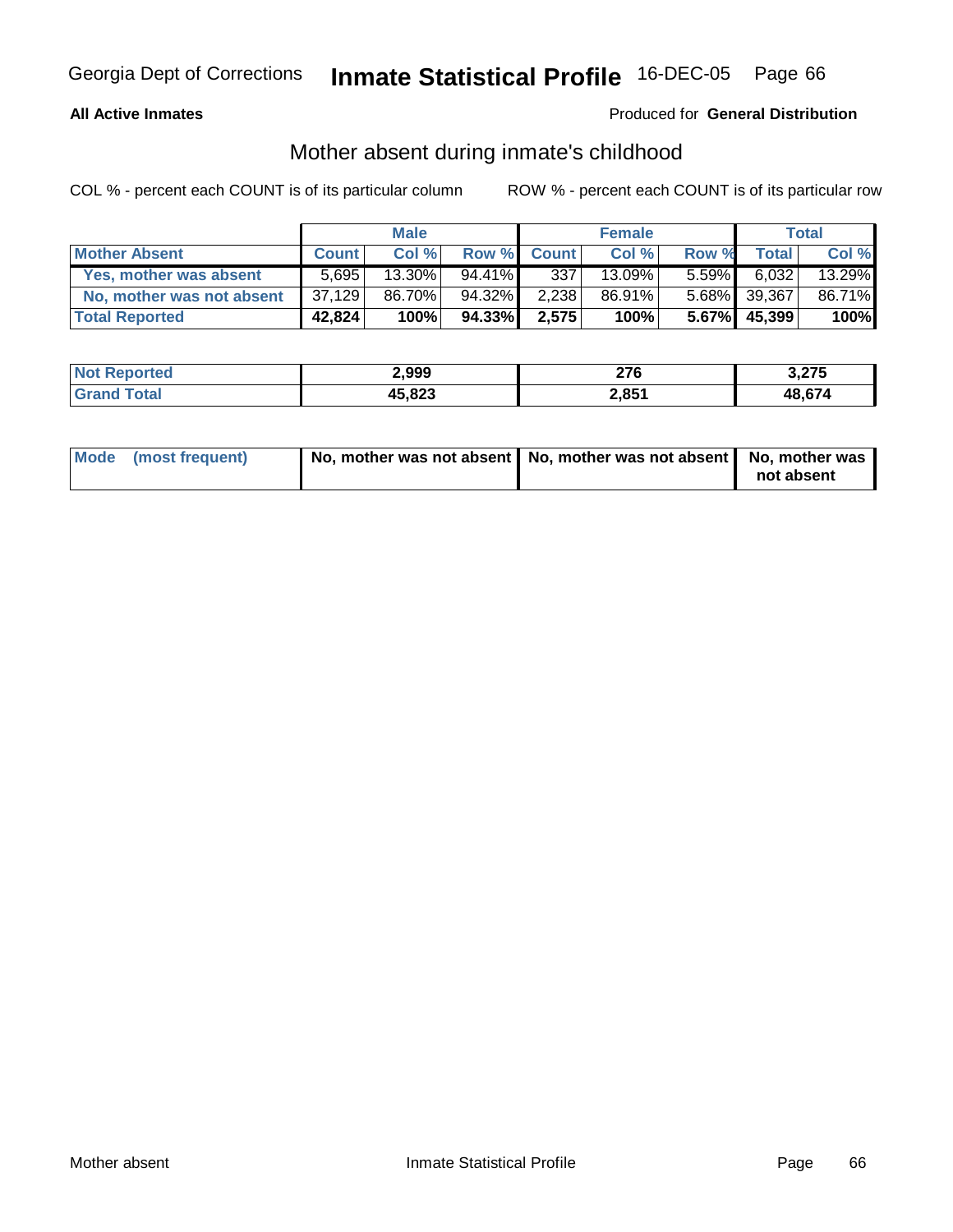### **All Active Inmates**

## Produced for **General Distribution**

## Inmate diagnosed as manipulative

|                          |              | <b>Male</b> |           |             | <b>Female</b> |          |        | Total  |
|--------------------------|--------------|-------------|-----------|-------------|---------------|----------|--------|--------|
| <b>Manipulative</b>      | <b>Count</b> | Col %       |           | Row % Count | Col %         | Row %    | Total  | Col %  |
| <b>Yes, manipulative</b> | 11,278       | 26.33%      | $99.45\%$ | 62 '        | 2.41%         | $0.55\%$ | 11.340 | 24.98% |
| No, not manipulative     | 31,548       | 73.67%      | 92.62%    | 2,513       | 97.59%        | 7.38%    | 34,061 | 75.02% |
| <b>Total Reported</b>    | 42,826       | 100%        | 94.33%    | 2,575       | 100%          | $5.67\%$ | 45,401 | 100%   |

| <b>Not Reported</b>   | 2,997  | 270<br>21 Q | <b>2.272</b><br>J.ZI J |
|-----------------------|--------|-------------|------------------------|
| <b>Cotal</b><br>Grand | 45,823 | 2,851       | 48 674                 |

| Mode | (most frequent) | No. not manipulative | <b>I</b> No. not manipulative | not<br>No<br><b>Imanipulative</b> |
|------|-----------------|----------------------|-------------------------------|-----------------------------------|
|------|-----------------|----------------------|-------------------------------|-----------------------------------|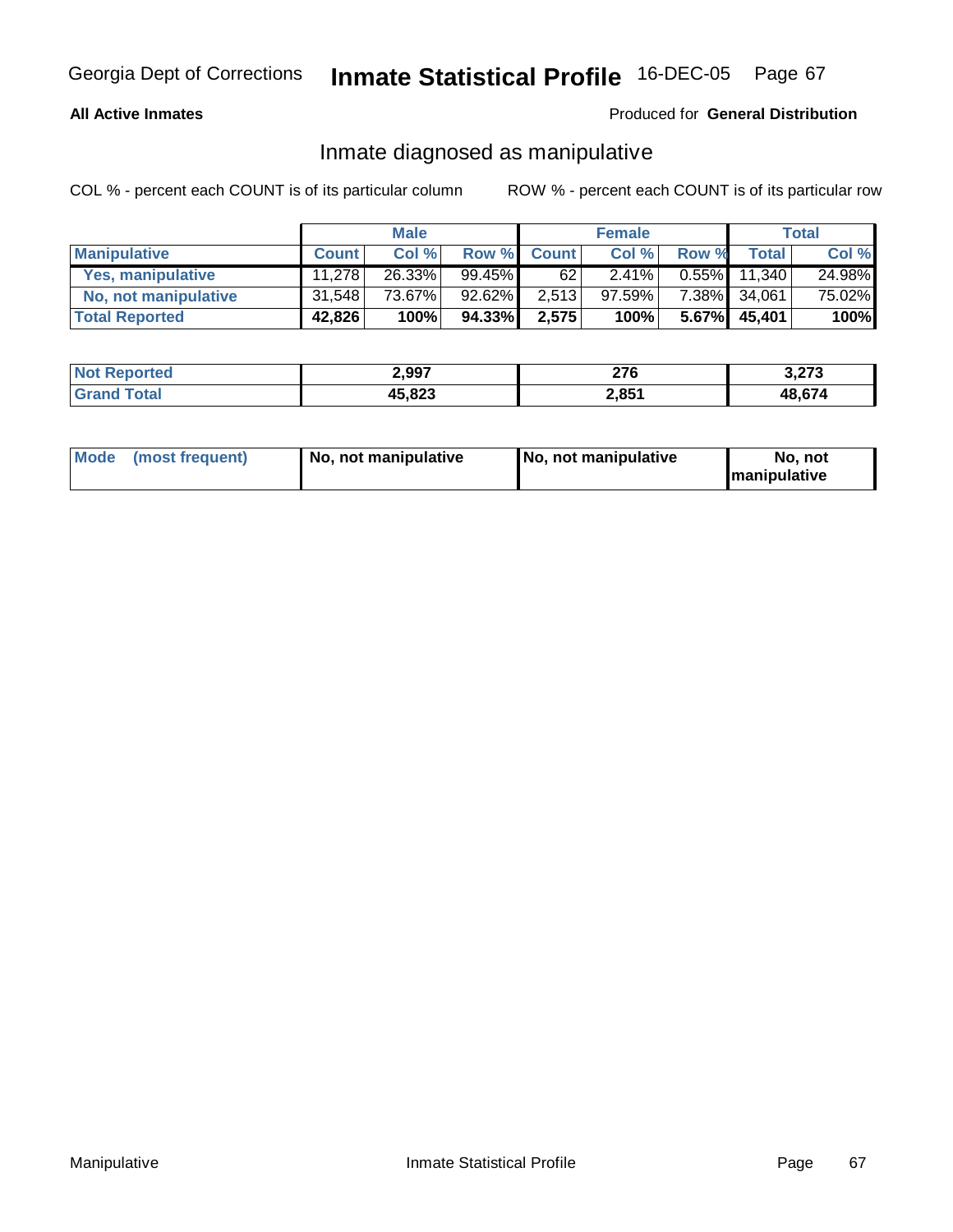## **All Active Inmates**

### Produced for **General Distribution**

## Inmate diagnosed as assaultive

|                       |              | <b>Male</b> |        |             | <b>Female</b> |          |              | Total  |
|-----------------------|--------------|-------------|--------|-------------|---------------|----------|--------------|--------|
| <b>Assaultive</b>     | <b>Count</b> | Col %       |        | Row % Count | Col %         | Row %    | Total        | Col %  |
| Yes, assaultive       | 19,303       | 45.07%      | 95.07% | 1,002       | 38.91%        |          | 4.93% 20,305 | 44.72% |
| No, not assaultive    | 23,523       | 54.93%      | 93.73% | 1,573       | 61.09%        |          | 6.27% 25,096 | 55.28% |
| <b>Total Reported</b> | 42,826       | 100%        | 94.33% | 2,575       | 100%          | $5.67\%$ | 45,401       | 100%   |

| <b>Not Reported</b> | 2,997  | 276   | מדה ה<br>3.ZI 3 |
|---------------------|--------|-------|-----------------|
| <b>Srand Total</b>  | 45,823 | 2,851 | 48.674          |

| Mode (most frequent) | No, not assaultive | No, not assaultive | No, not assaultive |
|----------------------|--------------------|--------------------|--------------------|
|----------------------|--------------------|--------------------|--------------------|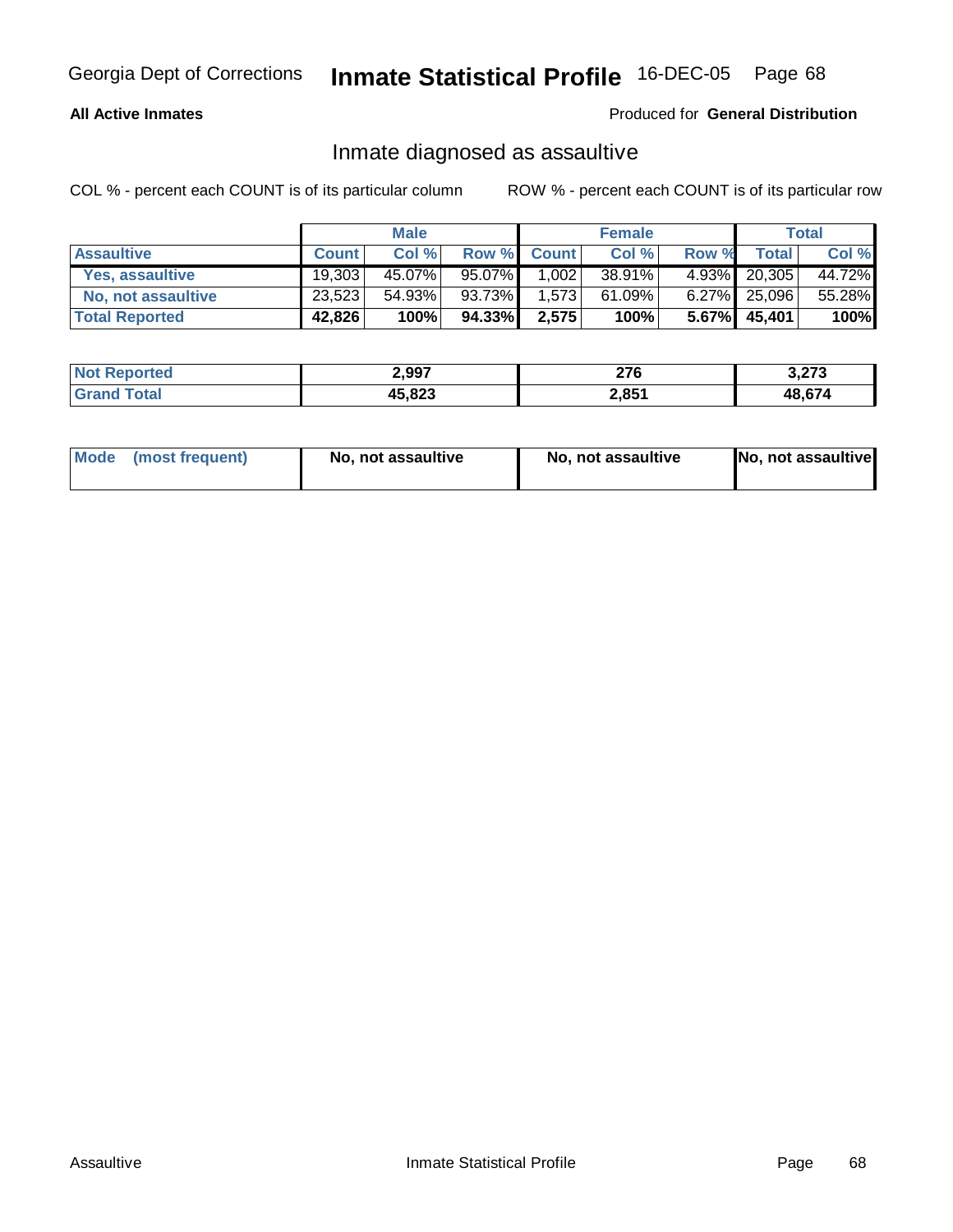**All Active Inmates**

### Produced for **General Distribution**

## Number of prior Georgia incarcerations

|                                       |                | <b>Male</b> |                    |       | <b>Female</b> |       |        | <b>Total</b> |
|---------------------------------------|----------------|-------------|--------------------|-------|---------------|-------|--------|--------------|
| <b>Num of Prior GA Incarcerations</b> | <b>Count</b> l | Col %       | <b>Row % Count</b> |       | Col %         | Row % | Total  | Col %        |
|                                       | 26,132         | 57.03%      | 93.11%             | 1,933 | 67.80%        | 6.89% | 28,065 | 57.66%       |
|                                       | 8,109          | 17.70%      | 95.08%             | 420   | 14.73%        | 4.92% | 8,529  | 17.52%       |
|                                       | 4,611          | 10.06%      | 95.49%             | 218   | 7.65%         | 4.51% | 4,829  | 9.92%        |
| 3                                     | 2,878          | 6.28%       | 95.74%             | 128   | 4.49%         | 4.26% | 3,006  | 6.18%        |
| $\boldsymbol{4}$                      | 1,790          | 3.91%       | 95.88%             | 77    | 2.70%         | 4.12% | 1,867  | 3.84%        |
| 5                                     | 1,029          | 2.25%       | 97.35%             | 28    | 0.98%         | 2.65% | 1,057  | 2.17%        |
| <b>More Than 5</b>                    | 1,274          | 2.78%       | 96.44%             | 47    | 1.65%         | 3.56% | 1,321  | 2.71%        |
| <b>Total Reported</b>                 | 45,823         | 100%        | 94.14%             | 2,851 | 100%          | 5.86% | 48,674 | 100%         |

| m.             |         |                   |            |
|----------------|---------|-------------------|------------|
| . CP.<br>_____ | $E$ 000 | 2.85 <sub>1</sub> | $AB$ $67/$ |

| Mean (average)       | l.O3 | 1.01 |
|----------------------|------|------|
| Median (middle)      |      |      |
| Mode (most frequent) |      |      |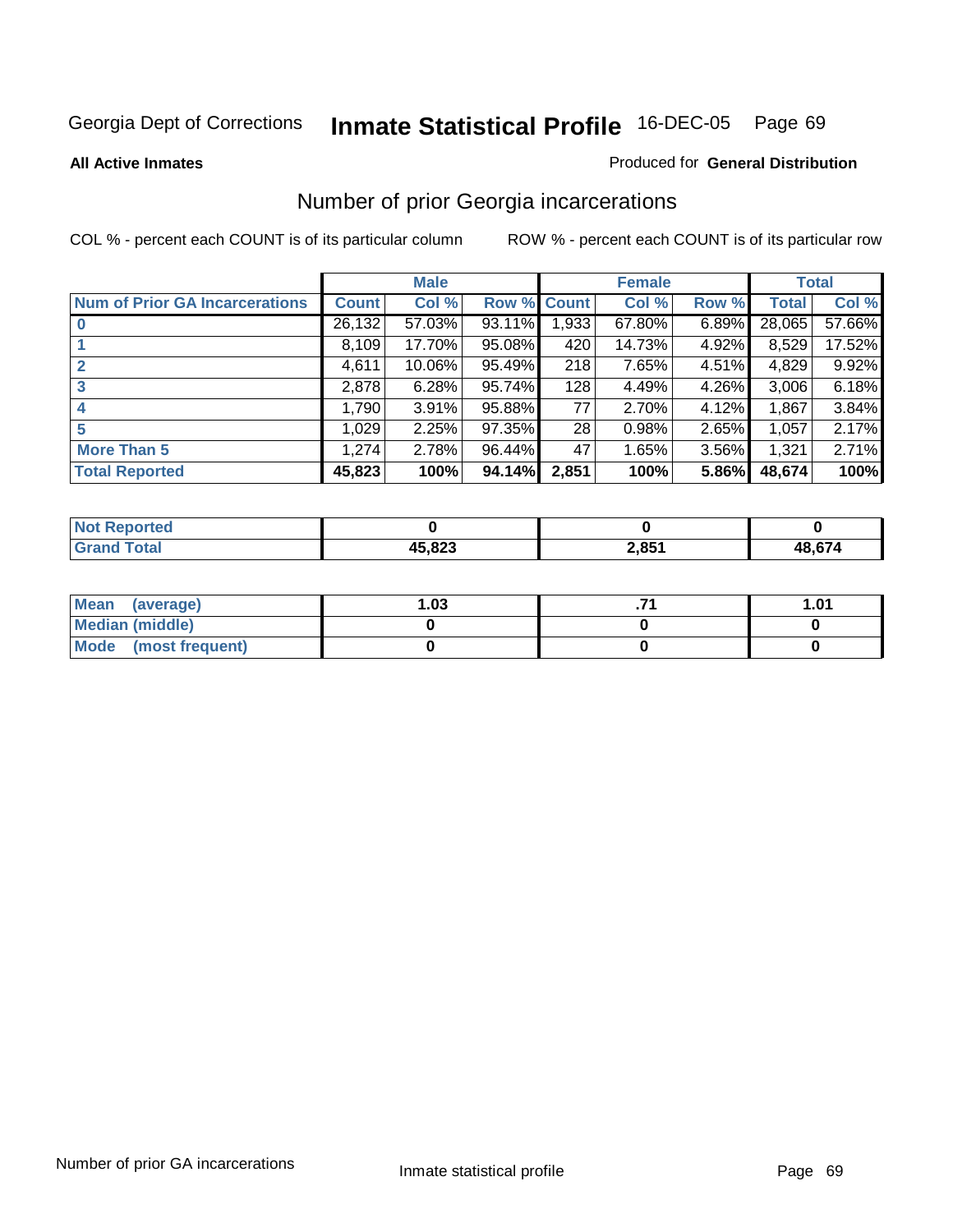**All Active Inmates**

### Produced for **General Distribution**

## Prison sentence in years

COL % - percent each COUNT is of its particular column ROW % - percent each COUNT is of its particular row

|                                 |              | <b>Male</b> |         |              | <b>Female</b> |        |              | <b>Total</b> |
|---------------------------------|--------------|-------------|---------|--------------|---------------|--------|--------------|--------------|
| <b>Prison Sentence In Years</b> | <b>Count</b> | Col %       | Row %   | <b>Count</b> | Col %         | Row %  | <b>Total</b> | Col %        |
| $0 - 1$                         | 1,201        | 2.62%       | 91.26%  | 115          | 4.03%         | 8.74%  | 1,316        | 2.70%        |
| $1.1 - 2$                       | 3,536        | 7.72%       | 90.76%  | 360          | 12.63%        | 9.24%  | 3,896        | 8.00%        |
| $2.1 - 3$                       | 3,437        | 7.50%       | 89.97%  | 383          | 13.43%        | 10.03% | 3,820        | 7.85%        |
| $3.1 - 4$                       | 2,549        | 5.56%       | 91.66%  | 232          | 8.14%         | 8.34%  | 2,781        | 5.71%        |
| $4.1 - 5$                       | 4,641        | 10.13%      | 92.86%  | 357          | 12.52%        | 7.14%  | 4,998        | 10.27%       |
| $5.1 - 6$                       | 1,934        | 4.22%       | 93.57%  | 133          | 4.67%         | 6.43%  | 2,067        | 4.25%        |
| $6.1 - 7$                       | 1,907        | 4.16%       | 94.92%  | 102          | 3.58%         | 5.08%  | 2,009        | 4.13%        |
| $7.1 - 8$                       | 1,790        | 3.91%       | 94.31%  | 108          | 3.79%         | 5.69%  | 1,898        | 3.90%        |
| $8.1 - 9$                       | 757          | 1.65%       | 94.15%  | 47           | 1.65%         | 5.85%  | 804          | 1.65%        |
| $9.1 - 10$                      | 5,850        | 12.77%      | 95.23%  | 293          | 10.28%        | 4.77%  | 6,143        | 12.62%       |
| $10.1 - 12$                     | 2,242        | 4.89%       | 95.00%  | 118          | 4.14%         | 5.00%  | 2,360        | 4.85%        |
| $12.1 - 15$                     | 3,381        | 7.38%       | 96.11%  | 137          | 4.81%         | 3.89%  | 3,518        | 7.23%        |
| $15.1 - 20$                     | 3,378        | 7.37%       | 96.29%  | 130          | 4.56%         | 3.71%  | 3,508        | 7.21%        |
| 20.1 - Over                     | 2,658        | 5.80%       | 97.72%  | 62           | 2.17%         | 2.28%  | 2,720        | 5.59%        |
| Life                            | 6,052        | 13.21%      | 95.77%  | 267          | 9.37%         | 4.23%  | 6,319        | 12.98%       |
| <b>Life Without Parole</b>      | 404          | 0.88%       | 98.54%  | 6            | 0.21%         | 1.46%  | 410          | 0.84%        |
| <b>Death</b>                    | 102          | 0.22%       | 99.03%  |              | 0.04%         | 0.97%  | 103          | 0.21%        |
| <b>Youthful Offenders</b>       | 3            | 0.01%       | 100.00% |              |               |        | 3            | 0.01%        |
|                                 | 1            | 0.01%       | 100.00% |              |               |        | 1            | 0.01%        |
| <b>Total Reported</b>           | 45,823       | 100%        | 94.14%  | 2,851        | 100.0%        | 5.86%  | 48,674       | 100.0%       |

| enorted<br><b>NOT</b> |                 |       |        |
|-----------------------|-----------------|-------|--------|
| <b>otal</b>           | AE OOO<br>3.8∠3 | 2,851 | 18 674 |

### **Determinate (numeric) sentences only**

| <b>Mea</b><br><b>Prane</b> | --<br>ิ 9.ว6<br>$  -$ | ״ס.כ<br>$  -$ | 9.40 |
|----------------------------|-----------------------|---------------|------|

### **All sentences (including determinate), with life, life without parole, and death sentences figured at 45 years**

| n M<br>$. + .0''$<br>_______ | --<br>ື ∪.ບ⊂<br>____ | 39<br>ıZL<br>___ |
|------------------------------|----------------------|------------------|
|------------------------------|----------------------|------------------|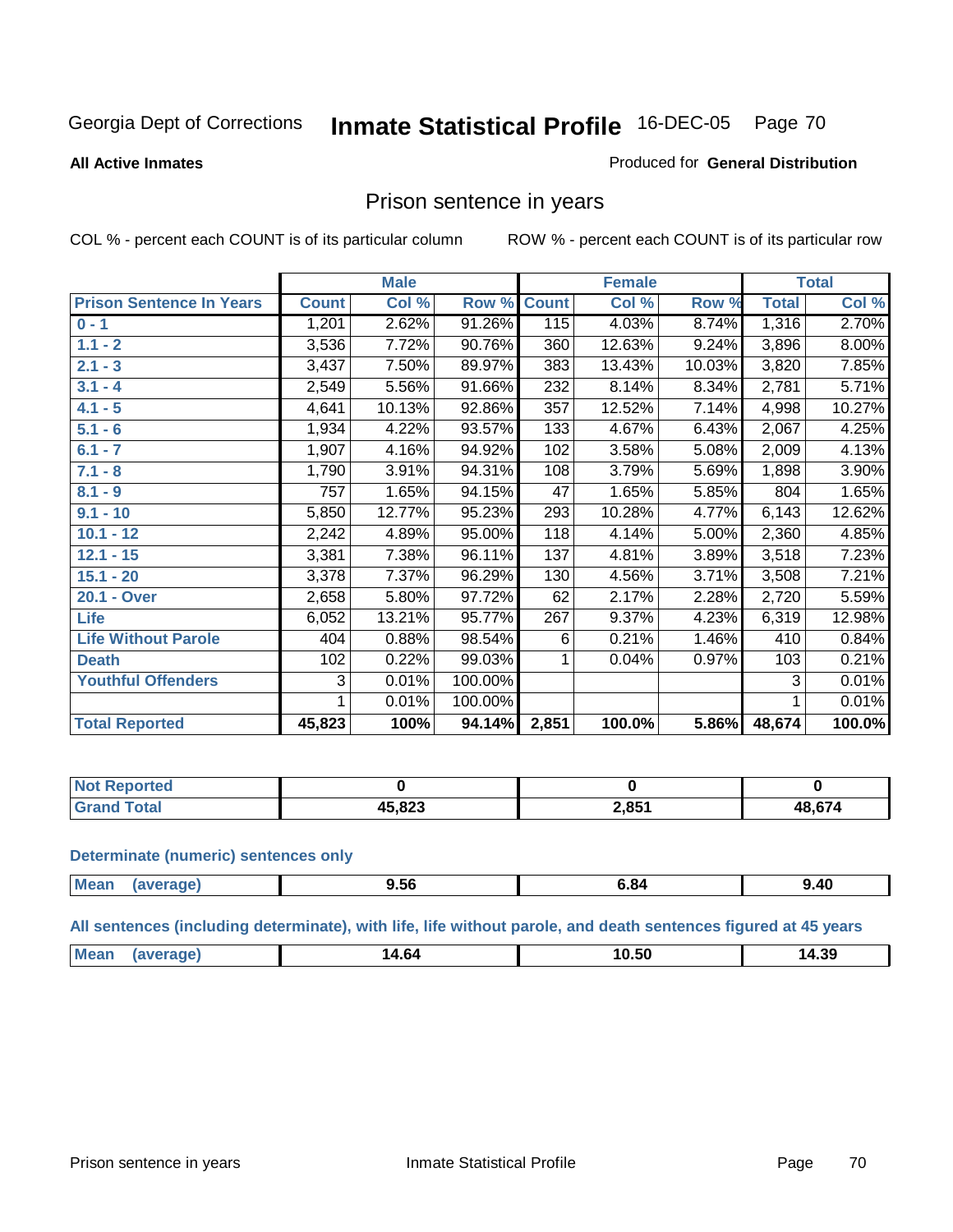### **All Active Inmates**

### Produced for **General Distribution**

## Primary offense, broken out into four broad crime categories

|                         | <b>Male</b>  |        |             |                  | <b>Female</b> |       |        | <b>Total</b> |  |
|-------------------------|--------------|--------|-------------|------------------|---------------|-------|--------|--------------|--|
| <b>Crime Categories</b> | <b>Count</b> | Col %  | Row % Count |                  | Col %         | Row % | Total  | Col %        |  |
| <b>Violent/Sex</b>      | 27,678       | 60.66% | $95.63\%$   | 1,266            | 44.69%        | 4.37% | 28,944 | 59.73%       |  |
| <b>Property</b>         | 8,884        | 19.47% | 90.71%      | 910              | 32.12%        | 9.29% | 9,794  | 20.21%       |  |
| 3<br><b>Drug</b>        | 6,804        | 14.91% | 92.61%      | 543              | 19.17%        | 7.39% | 7,347  | 15.16%       |  |
| <b>Other</b><br>4       | 2,262        | 4.96%  | 95.20%      | 114 <sub>1</sub> | 4.02%         | 4.80% | 2,376  | 4.90%        |  |
| <b>Total Reported</b>   | 45,628       | 100%   | 94.15%      | 2,833            | 100%          | 5.85% | 48,461 | 100%         |  |

| $'$ Not $\cdot$<br>Reported | 195    |       | 242<br>∠ I J |
|-----------------------------|--------|-------|--------------|
| Total                       | 45,823 | 2,851 | 48,674       |

|  | Mode<br>frequent) | lent/Sex<br>.<br>. | ent/Sex<br>$M_{\rm BH}$ | <b>it/Sex</b><br>$\sim$ and<br>.<br>$ -$ |
|--|-------------------|--------------------|-------------------------|------------------------------------------|
|--|-------------------|--------------------|-------------------------|------------------------------------------|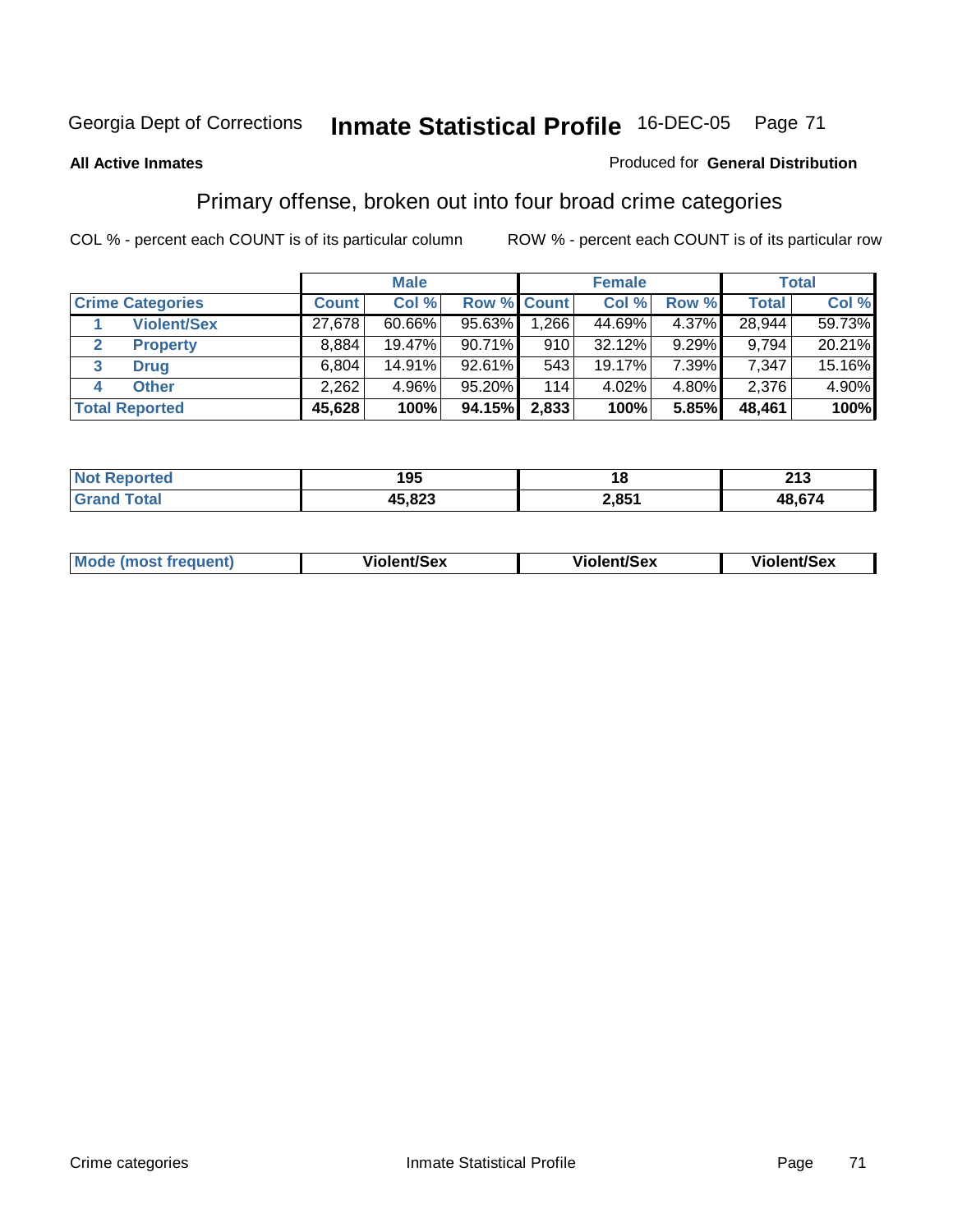### **All Active Inmates**

### Produced for **General Distribution**

## Primary offense, detailed offense code

|      |                                               | <b>Male</b>      |       |         | <b>Female</b>   | <b>Total</b> |         |                 |       |
|------|-----------------------------------------------|------------------|-------|---------|-----------------|--------------|---------|-----------------|-------|
|      | <b>Primary Offense</b>                        | <b>Count</b>     | Col % | Row %   | <b>Count</b>    | Col %        | Row %   | <b>Total</b>    | Col % |
| 25   | <b>Simple Battery</b>                         | 1                | .01%  | 100.00% |                 |              |         | 1               | .01%  |
| 70   | <b>Poss Of Marijuana</b>                      | $\overline{2}$   | .01%  | 100.00% |                 |              |         | $\overline{2}$  | .01%  |
| 71   | <b>Viol Motor Veh Law</b>                     | $\overline{3}$   | .01%  | 100.00% |                 |              |         | $\overline{3}$  | .01%  |
| 72   | <b>Dui</b>                                    | 1                | .01%  | 100.00% |                 |              |         | 1               | .01%  |
| 99   | <b>Other Misdemeanor</b>                      | 1                | .01%  | 100.00% |                 |              |         | 1               | .01%  |
| 1100 | <b>Misc Homicide Offense</b>                  | 16               | .04%  | 84.21%  | $\overline{3}$  | .11%         | 15.79%  | $\overline{19}$ | .04%  |
| 1101 | <b>Murder</b>                                 | 4,415            | 9.68% | 94.54%  | 255             | 9.00%        | 5.46%   | 4,670           | 9.64% |
| 1102 | <b>Voluntary Manslaughter</b>                 | 1,071            | 2.35% | 88.08%  | 145             | 5.12%        | 11.92%  | 1,216           | 2.51% |
| 1103 | <b>Involuntary</b>                            | 131              | .29%  | 89.73%  | $\overline{15}$ | .53%         | 10.27%  | 146             | .30%  |
|      | <b>Manslaughter</b>                           |                  |       |         |                 |              |         |                 |       |
| 1120 | <b>Reckless Abandonment</b>                   |                  |       |         | 1               | .04%         | 100.00% | 1               | .01%  |
| 1121 | <b>Feticide</b>                               | $\overline{2}$   | .01%  | 100.00% |                 |              |         | $\overline{2}$  | .01%  |
| 1123 | <b>Vehicular Homicide</b>                     | 331              | .73%  | 91.94%  | 29              | 1.02%        | 8.06%   | 360             | .74%  |
| 1125 | <b>Conceal Death Of</b>                       | $\overline{12}$  | .03%  | 92.31%  | $\mathbf 1$     | .04%         | 7.69%   | $\overline{13}$ | .03%  |
|      | <b>Another</b>                                |                  |       |         |                 |              |         |                 |       |
| 1190 | <b>Atmpt Murder</b>                           | $\overline{3}$   | .01%  | 60.00%  | $\overline{2}$  | .07%         | 40.00%  | 5               | .01%  |
| 1300 | <b>Misc Assault/Battery</b>                   | 39               | .09%  | 90.70%  | $\overline{4}$  | .14%         | 9.30%   | $\overline{43}$ | .09%  |
| 1301 | <b>Family Violence Battery</b>                | 68               | .15%  | 98.55%  | 1               | .04%         | 1.45%   | 69              | .14%  |
| 1302 | <b>Aggrav Assault</b>                         | 4,327            | 9.48% | 94.81%  | 237             | 8.37%        | 5.19%   | 4,564           | 9.42% |
| 1303 | <b>Atmpt Aggrav Assault</b>                   | 4                | .01%  | 80.00%  | 1               | .04%         | 20.00%  | 5               | .01%  |
| 1305 | <b>Aggrav Battery</b>                         | 684              | 1.50% | 93.32%  | 49              | 1.73%        | 6.68%   | 733             | 1.51% |
| 1307 | <b>Terrorist Threats &amp; Acts</b>           | 321              | .70%  | 95.54%  | $\overline{15}$ | .53%         | 4.46%   | 336             | .69%  |
| 1308 | <b>False Imprisonment</b>                     | 131              | .29%  | 97.04%  | 4               | .14%         | 2.96%   | 135             | .28%  |
| 1311 | <b>Kidnapping</b>                             | 1,328            | 2.91% | 97.50%  | $\overline{34}$ | 1.20%        | 2.50%   | 1,362           | 2.81% |
| 1312 | <b>Interference With</b>                      | $\overline{2}$   | .01%  | 100.00% |                 |              |         | $\overline{2}$  | .01%  |
| 1314 | <b>Custody</b><br><b>Aggrav Assault Peace</b> | $\overline{311}$ | .68%  | 95.99%  | $\overline{13}$ | .46%         | 4.01%   | 324             | .67%  |
|      | <b>Ofcr</b>                                   |                  |       |         |                 |              |         |                 |       |
| 1315 | <b>Aggrav Battery Peace</b>                   | $\overline{15}$  | .03%  | 100.00% |                 |              |         | $\overline{15}$ | .03%  |
|      | <b>Ofcr</b>                                   |                  |       |         |                 |              |         |                 |       |
| 1316 | <b>Simple Battery</b>                         | 6                | .01%  | 100.00% |                 |              |         | 6               | .01%  |
| 1317 | <b>Reck Cond Infected</b>                     | 7                | .02%  | 87.50%  | 1               | .04%         | 12.50%  | $\overline{8}$  | .02%  |
|      | <b>Person</b>                                 |                  |       |         |                 |              |         |                 |       |
| 1318 | <b>Injury By Vehicle</b>                      | 47               | .10%  | 90.38%  | $\overline{5}$  | .18%         | 9.62%   | 52              | .11%  |
| 1320 | <b>Stalking</b>                               | 5                | .01%  | 100.00% |                 |              |         | $\overline{5}$  | .01%  |
| 1321 | <b>Aggrav Stalking</b>                        | 219              | .48%  | 96.90%  | $\overline{7}$  | .25%         | 3.10%   | 226             | .47%  |
| 1390 | <b>Atmpt Kidnap</b>                           | 4                | .01%  | 100.00% |                 |              |         | 4               | .01%  |
| 1400 | <b>Arson Misc</b>                             | 1                | .01%  | 100.00% |                 |              |         | 1               | .01%  |
| 1401 | <b>Arson 1st Degree</b>                       | 83               | .18%  | 86.46%  | 13              | .46%         | 13.54%  | 96              | .20%  |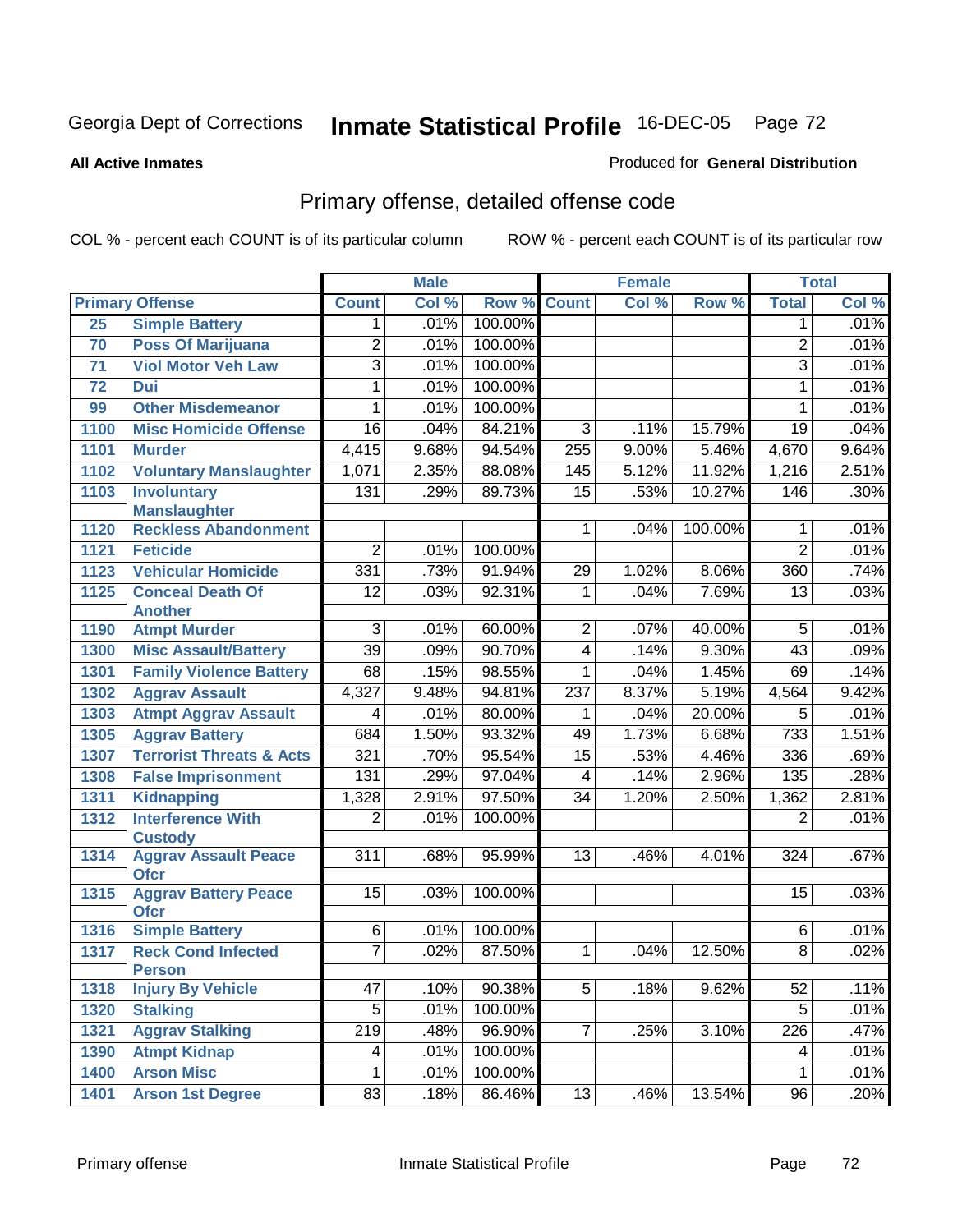#### **All Active Inmates**

#### Produced for **General Distribution**

# Primary offense, detailed offense code

|      |                                             |                 | <b>Male</b> |         |                 | <b>Female</b> |        |                  | <b>Total</b> |
|------|---------------------------------------------|-----------------|-------------|---------|-----------------|---------------|--------|------------------|--------------|
|      | <b>Primary Offense</b>                      | <b>Count</b>    | Col %       | Row %   | <b>Count</b>    | Col %         | Row %  | <b>Total</b>     | Col %        |
| 1402 | <b>Arson 2nd Degree</b>                     | $\overline{8}$  | .02%        | 100.00% |                 |               |        | $\overline{8}$   | .02%         |
| 1403 | <b>Arson 3rd Degree</b>                     | 1               | .01%        | 100.00% |                 |               |        | 1                | .01%         |
| 1501 | <b>Crmnl Damage 1st</b>                     | $\overline{31}$ | .07%        | 100.00% |                 |               |        | $\overline{31}$  | .06%         |
|      | <b>Degree</b>                               |                 |             |         |                 |               |        |                  |              |
| 1502 | <b>Crmnl Damage 2nd</b>                     | 81              | .18%        | 90.00%  | 9               | .32%          | 10.00% | 90               | .19%         |
|      | <b>Degree</b>                               |                 |             |         |                 |               |        |                  |              |
| 1506 | <b>Alter Id</b>                             | 10              | .02%        | 100.00% |                 |               |        | 10               | .02%         |
| 1601 | <b>Burglary</b>                             | 4,816           | 10.55%      | 96.75%  | 162             | 5.72%         | 3.25%  | 4,978            | 10.27%       |
| 1602 | <b>Poss Burglar Tools</b>                   | $\overline{37}$ | .08%        | 94.87%  | $\overline{2}$  | .07%          | 5.13%  | $\overline{39}$  | .08%         |
| 1690 | <b>Atmpt Burglary</b>                       | $\overline{35}$ | .08%        | 100.00% |                 |               |        | $\overline{35}$  | .07%         |
| 1700 | <b>Misc Forgery</b>                         | 7               | .02%        | 100.00% |                 |               |        | $\overline{7}$   | .01%         |
| 1701 | <b>Forgery 1st Degree</b>                   | 1,031           | 2.26%       | 73.75%  | 367             | 12.95%        | 26.25% | 1,398            | 2.88%        |
| 1702 | <b>Forgery 2nd Degree</b>                   | $\overline{36}$ | .08%        | 78.26%  | 10              | .35%          | 21.74% | 46               | .09%         |
| 1704 | <b>Bad Checks</b>                           | $\overline{15}$ | .03%        | 93.75%  | 1               | .04%          | 6.25%  | 16               | .03%         |
| 1751 | <b>Theft Credit Card</b>                    | 15              | .03%        | 83.33%  | $\overline{3}$  | .11%          | 16.67% | 18               | .04%         |
| 1753 | <b>Fraudulent Credit Card</b>               | $\overline{56}$ | .12%        | 77.78%  | 16              | .56%          | 22.22% | $\overline{72}$  | .15%         |
| 1756 | <b>Financial Identity Fraud</b>             | $\overline{26}$ | .06%        | 78.79%  | $\overline{7}$  | .25%          | 21.21% | $\overline{33}$  | .07%         |
| 1759 | <b>Telecommunications</b>                   | 2               | .01%        | 100.00% |                 |               |        | $\overline{2}$   | .01%         |
|      | <b>Fraud</b>                                |                 |             |         |                 |               |        |                  |              |
| 1761 | <b>Computer Theft</b>                       | 4               | .01%        | 80.00%  | $\mathbf{1}$    | .04%          | 20.00% | $\overline{5}$   | .01%         |
| 1790 | <b>Atmpt Forgery</b>                        | 1               | .01%        | 100.00% |                 |               |        | 1                | .01%         |
| 1796 | <b>Fraudulent Access</b>                    | 1               | .01%        | 50.00%  | 1.              | .04%          | 50.00% | $\overline{2}$   | .01%         |
| 1799 | <b>Compute</b><br><b>Misc Fraud</b>         | $\overline{13}$ | .03%        | 72.22%  | $\overline{5}$  | .18%          | 27.78% | 18               | .04%         |
|      |                                             | 780             | 1.71%       | 88.14%  | 105             | 3.71%         | 11.86% | 885              | 1.83%        |
| 1802 | <b>Theft By Taking</b>                      |                 |             |         |                 |               |        |                  |              |
| 1803 | <b>Theft By Deception</b>                   | $\overline{39}$ | .09%        | 79.59%  | 10              | .35%          | 20.41% | 49               | .10%         |
| 1806 | <b>Theft By Rec Stolen Prop</b>             | 881             | 1.93%       | 95.87%  | $\overline{38}$ | 1.34%         | 4.13%  | $\overline{919}$ | 1.90%        |
| 1807 | <b>Theft Of Services</b>                    | $\overline{3}$  | .01%        | 75.00%  | 1               | .04%          | 25.00% | 4                | .01%         |
| 1808 | <b>Theft By Conversion</b>                  | $\overline{27}$ | .06%        | 93.10%  | $\overline{2}$  | .07%          | 6.90%  | $\overline{29}$  | .06%         |
| 1812 | <b>Atmpt Theft By Taking</b>                | $\overline{5}$  | .01%        | 100.00% |                 |               |        | $\overline{5}$   | .01%         |
| 1813 | <b>Theft Motorveh Or Part</b>               | 165             | .36%        | 94.29%  | 10              | .35%          | 5.71%  | 175              | .36%         |
| 1815 | <b>Theft Bring Prop In State</b>            | $\overline{9}$  | .02%        | 100.00% |                 |               |        | $\overline{9}$   | .02%         |
| 1816 | <b>Theft Recv Prop Out</b>                  | $\overline{3}$  | .01%        | 100.00% |                 |               |        | 3                | .01%         |
|      | <b>State</b><br><b>Theft By Shoplifting</b> | 432             | .95%        | 78.83%  | 116             | 4.09%         | 21.17% | 548              | 1.13%        |
| 1821 |                                             | 157             | .34%        | 95.15%  | 8               | .28%          | 4.85%  | 165              | .34%         |
| 1880 | <b>Entering Vehicle</b>                     |                 | 4.15%       | 93.90%  | 123             |               | 6.10%  |                  | 4.16%        |
| 1901 | <b>Robbery</b>                              | 1,894           |             |         |                 | 4.34%         |        | 2,017            |              |
| 1902 | <b>Armed Robbery</b>                        | 4,591           | 10.06%      | 97.51%  | 117             | 4.13%         | 2.49%  | 4,708            | 9.72%        |
| 1903 | <b>Robbery By Force</b>                     | 155             | .34%        | 93.94%  | 10              | .35%          | 6.06%  | 165              | .34%         |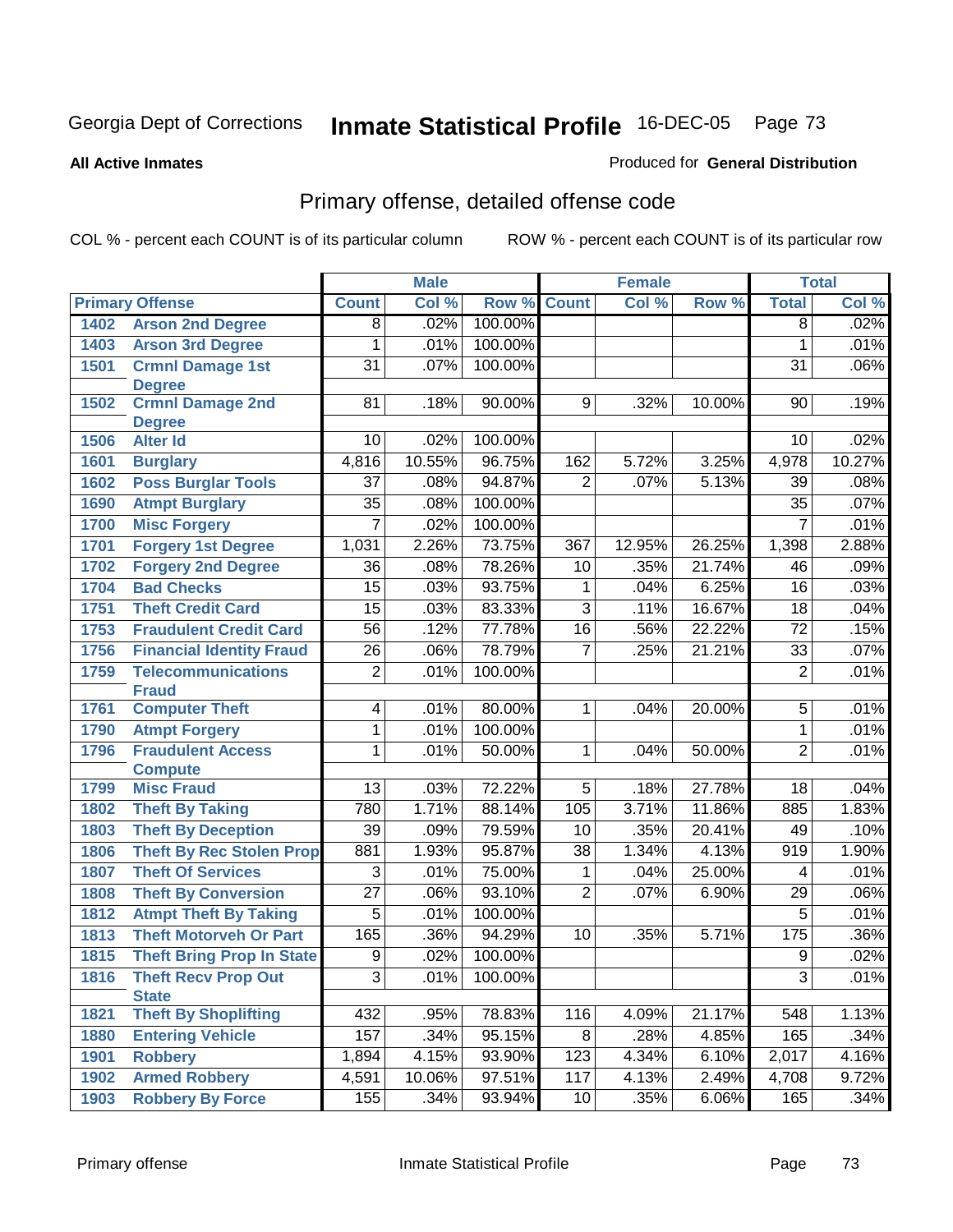#### **All Active Inmates**

#### Produced for **General Distribution**

# Primary offense, detailed offense code

|      |                                            |                  | <b>Male</b> |              |                         | <b>Female</b> |        |                  | <b>Total</b> |
|------|--------------------------------------------|------------------|-------------|--------------|-------------------------|---------------|--------|------------------|--------------|
|      | <b>Primary Offense</b>                     | <b>Count</b>     | Col %       | Row %        | <b>Count</b>            | Col %         | Row %  | <b>Total</b>     | Col %        |
| 1904 | <b>Robbery By Intimidation</b>             | 214              | .47%        | 93.45%       | 15                      | .53%          | 6.55%  | 229              | .47%         |
| 1905 | <b>Robbery By Sudden</b><br><b>Snatch</b>  | 114              | .25%        | 93.44%       | 8                       | .28%          | 6.56%  | 122              | .25%         |
| 1911 | <b>Hijacking Motor Vehicle</b>             | $\overline{36}$  | .08%        | 94.74%       | $\overline{2}$          | .07%          | 5.26%  | 38               | .08%         |
| 1991 | <b>Atmpt Robbery</b>                       | $\overline{32}$  | .07%        | 96.97%       | 1                       | .04%          | 3.03%  | $\overline{33}$  | .07%         |
| 1992 | <b>Atmpt Armed Robbery</b>                 | $\overline{70}$  | .15%        | 95.89%       | $\overline{3}$          | .11%          | 4.11%  | $\overline{73}$  | .15%         |
| 2000 | <b>Misc Sexual Offense</b>                 | $\overline{39}$  | .09%        | 100.00%      |                         |               |        | $\overline{39}$  | .08%         |
| 2001 | <b>Rape</b>                                | 1,786            | 3.91%       | 99.78%       | $\overline{\mathbf{4}}$ | .14%          | .22%   | 1,790            | 3.69%        |
| 2002 | <b>Sodomy</b>                              | 20               | .04%        | 95.24%       | 1                       | .04%          | 4.76%  | 21               | .04%         |
| 2003 | <b>Aggrav Sodomy</b>                       | 239              | .52%        | 98.76%       | $\overline{3}$          | .11%          | 1.24%  | 242              | .50%         |
| 2006 | <b>Incest</b>                              | 160              | .35%        | 96.97%       | 5                       | .18%          | 3.03%  | 165              | .34%         |
| 2007 | <b>Bigamy</b>                              |                  | .01%        | 100.00%      |                         |               |        | 1                | .01%         |
| 2009 | <b>Aggrav Sexual Battery</b>               | 119              | .26%        | 98.35%       | $\overline{c}$          | .07%          | 1.65%  | $\overline{121}$ | .25%         |
| 2016 | <b>Pimping A Minor Under</b><br>18         | $\overline{5}$   | .01%        | 83.33%       | 1                       | .04%          | 16.67% | $\overline{6}$   | .01%         |
| 2018 | <b>Statutory Rape</b>                      | $\overline{731}$ | 1.60%       | 99.19%       | $\overline{6}$          | .21%          | .81%   | $\overline{737}$ | 1.52%        |
| 2019 | <b>Child Molestation</b>                   | 2,228            | 4.88%       | 98.24%       | $\overline{40}$         | 1.41%         | 1.76%  | 2,268            | 4.68%        |
| 2020 | <b>Enticing Child-Indec</b><br><b>Purp</b> | 83               | .18%        | 96.51%       | $\overline{3}$          | .11%          | 3.49%  | 86               | .18%         |
| 2021 | <b>Aggrav Child</b><br><b>Molestation</b>  | 1,239            | 2.72%       | 98.26%       | 22                      | .78%          | 1.74%  | 1,261            | 2.60%        |
| 2023 | Sexl/AssIt/Agn/Pers/Cstd                   | 1                | .01%        | 100.00%      |                         |               |        | 1                | .01%         |
| 2025 | <b>Solicit Sodomy From</b><br><b>Minor</b> | 1                | .01%        | 100.00%      |                         |               |        | 1                | .01%         |
| 2026 | <b>Sex Offender Fail Registr</b>           | 45               | .10%        | 100.00%      |                         |               |        | 45               | .09%         |
| 2090 | <b>Entice Child, Attempted</b>             | 1                | .01%        | 100.00%      |                         |               |        | 1                | .01%         |
| 2091 | <b>Atmpt Rape</b>                          | $\overline{25}$  | .05%        | 100.00%      |                         |               |        | 25               | .05%         |
| 2093 | <b>Atmpt Aggrav Sodomy</b>                 | 5                | .01%        | 100.00%      |                         |               |        | $\overline{5}$   | .01%         |
| 2094 | <b>Atmpt Child Molestation</b>             | $\overline{7}$   | .02%        | 100.00%      |                         |               |        | $\overline{7}$   | .01%         |
| 2095 | <b>Agg Aslt W Atmpt To</b><br><b>Rape</b>  | 17               | .04%        | 100.00%      |                         |               |        | 17               | .04%         |
| 2096 | <b>Aggrav Ch Molest, Atmpt</b>             | $\mathbf 1$      |             | .01% 100.00% |                         |               |        | $\mathbf{1}$     | .01%         |
| 2097 | <b>Statutory Rape, Atmpt</b>               | 1                | .01%        | 100.00%      |                         |               |        | 1                | .01%         |
| 2099 | <b>Agg Sex Battery Atmpt</b>               | 1                | .01%        | 100.00%      |                         |               |        | $\mathbf{1}$     | .01%         |
| 2100 | <b>Misc Obscenity</b>                      | $\overline{3}$   | .01%        | 100.00%      |                         |               |        | $\overline{3}$   | .01%         |
| 2200 | <b>Misc Public Order</b>                   | $\mathbf 1$      | .01%        | 100.00%      |                         |               |        | $\overline{1}$   | .01%         |
| 2205 | <b>False Swearng Writtn</b><br><b>Stmt</b> | $\overline{5}$   | .01%        | 71.43%       | $\overline{2}$          | .07%          | 28.57% | $\overline{7}$   | .01%         |
| 2300 | <b>Abuse Of Govt Office</b>                | $\mathbf{1}$     | .01%        | 100.00%      |                         |               |        | $\mathbf{1}$     | .01%         |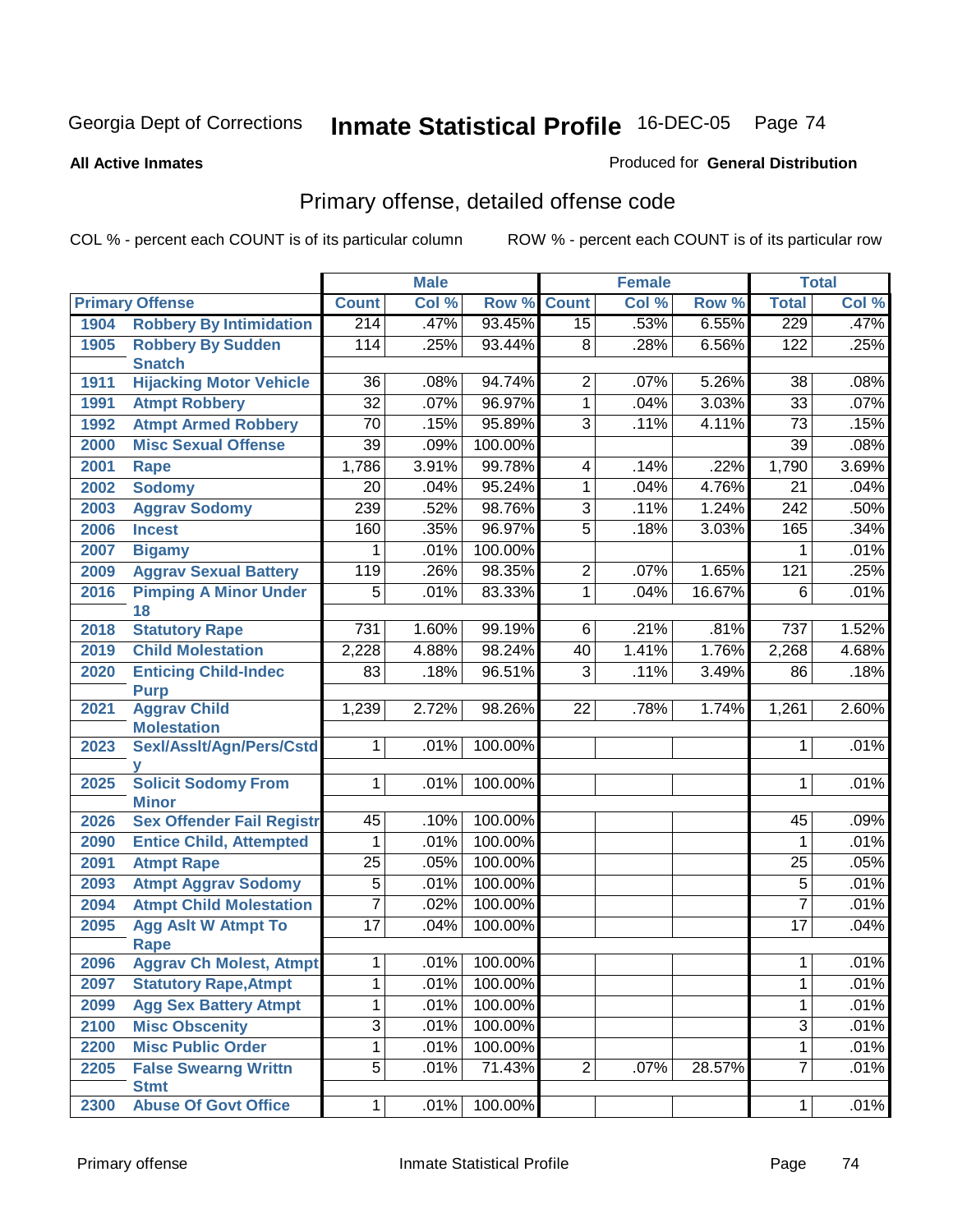#### **All Active Inmates**

### Produced for **General Distribution**

# Primary offense, detailed offense code

|      |                                         |                 | <b>Male</b> |                    |                | <b>Female</b> |         |                  | <b>Total</b> |
|------|-----------------------------------------|-----------------|-------------|--------------------|----------------|---------------|---------|------------------|--------------|
|      | <b>Primary Offense</b>                  | <b>Count</b>    | Col %       | <b>Row % Count</b> |                | Col %         | Row %   | <b>Total</b>     | Col %        |
| 2301 | <b>Bribery Govt Officer</b>             | $\overline{3}$  | .01%        | 100.00%            |                |               |         | $\overline{3}$   | .01%         |
| 2304 | <b>Influence Legislative Act</b>        | 1               | .01%        | 100.00%            |                |               |         | 1                | .01%         |
| 2307 | <b>Defrauding State</b>                 |                 |             |                    | 1              | .04%          | 100.00% | 1                | .01%         |
| 2313 | <b>Influencing Witness</b>              | 1               | .01%        | 100.00%            |                |               |         | 1                | .01%         |
| 2314 | <b>Obstr Of Law Enf Officer</b>         | 637             | 1.40%       | 93.68%             | 43             | 1.52%         | 6.32%   | 680              | 1.40%        |
| 2315 | <b>Tampering With</b>                   | 3               | .01%        | 100.00%            |                |               |         | 3                | .01%         |
|      | <b>Evidence</b>                         |                 |             |                    |                |               |         |                  |              |
| 2316 | <b>Fleeing / Eluding Police</b>         | $\overline{42}$ | .09%        | 100.00%            |                |               |         | 42               | .09%         |
| 2400 | <b>Misc Judicial Proceeding</b>         | 1               | .01%        | 100.00%            |                |               |         | 1                | .01%         |
| 2401 | <b>Perjury</b>                          | 1               | .01%        | 33.33%             | $\overline{2}$ | .07%          | 66.67%  | $\overline{3}$   | .01%         |
| 2405 | <b>Impersonating Officer</b>            | 1               | .01%        | 100.00%            |                |               |         | 1                | .01%         |
| 2407 | <b>Embracery</b>                        | $\overline{2}$  | .01%        | 100.00%            |                |               |         | $\overline{2}$   | .01%         |
| 2408 | <b>False Statements Govt</b>            | $\overline{22}$ | .05%        | 75.86%             | $\overline{7}$ | .25%          | 24.14%  | $\overline{29}$  | .06%         |
| 2411 | <b>Impersntng In Legal</b>              | 1               | .01%        | 100.00%            |                |               |         | 1                | .01%         |
|      | <b>Procd</b>                            |                 |             |                    |                |               |         |                  |              |
| 2501 | <b>Escape</b>                           | 101             | .22%        | 96.19%             | 4              | .14%          | 3.81%   | 105              | .22%         |
| 2502 | <b>Aiding Escape</b>                    | 1               | .01%        | 100.00%            |                |               |         | 1                | .01%         |
| 2503 | <b>Hindering Appreh Or</b><br>Pun       | $\overline{4}$  | .01%        | 66.67%             | $\overline{2}$ | $.07\%$       | 33.33%  | 6                | .01%         |
| 2507 | <b>Mutiny In Penal Inst</b>             | $\overline{2}$  | .01%        | 100.00%            |                |               |         | $\overline{2}$   | .01%         |
| 2511 | <b>Bail Jumping</b>                     | 10              | .02%        | 90.91%             | 1              | .04%          | 9.09%   | $\overline{11}$  | .02%         |
| 2613 | <b>Crmnl Interfere Govt</b>             | $\overline{33}$ | .07%        | 97.06%             | $\mathbf 1$    | .04%          | 2.94%   | $\overline{34}$  | .07%         |
|      | <b>Prop</b>                             |                 |             |                    |                |               |         |                  |              |
| 2718 | <b>Dogfighting</b>                      | 1               | .01%        | 100.00%            |                |               |         | 1                | .01%         |
| 2730 | <b>Lottery Violation</b>                | 1               | .01%        | 100.00%            |                |               |         | 1                | .01%         |
| 2761 | Removal Baggage, Cargo                  | $\overline{5}$  | .01%        | 100.00%            |                |               |         | 5                | .01%         |
|      | <b>Etc</b>                              |                 |             |                    |                |               |         |                  |              |
| 2801 | <b>Cruelty To Children</b>              | 247             | .54%        | 76.71%             | 75             | 2.65%         | 23.29%  | 322              | .66%         |
| 2811 | <b>Cruelty To Elder Person</b>          | 4               | .01%        | 80.00%             | 1              | .04%          | 20.00%  | $\overline{5}$   | .01%         |
| 2843 | <b>Sex Exploitation Child</b>           | $\overline{29}$ | .06%        | 96.67%             | 1              | .04%          | 3.33%   | $\overline{30}$  | .06%         |
| 2852 | <b>Abandonment Of Child</b>             |                 |             |                    | $\mathbf{1}$   | .04%          | 100.00% | 1                | .01%         |
| 2854 | <b>Cntrbtng Delingency</b>              |                 |             |                    | 1              | .04%          | 100.00% | 1                | .01%         |
|      | <b>Minor</b>                            |                 |             |                    |                |               |         |                  |              |
| 2900 | <b>Misc Weapon/Explosive</b>            | $\overline{5}$  | .01%        | 100.00%            |                |               |         | $\overline{5}$   | .01%         |
|      | <b>Off</b>                              |                 |             |                    |                |               |         |                  |              |
| 2901 | <b>Carry Concealed</b><br><b>Weapon</b> | $6\overline{6}$ | .01%        | 85.71%             | $\mathbf{1}$   | .04%          | 14.29%  | $\overline{7}$   | .01%         |
| 2910 | <b>Poss Of Firearm Dur</b>              | 212             | .46%        | 97.70%             | 5 <sup>1</sup> | .18%          | 2.30%   | $\overline{2}17$ | .45%         |
|      | <b>Crime</b>                            |                 |             |                    |                |               |         |                  |              |
| 2911 | <b>Poss Knife During Crime</b>          | $\mathbf{1}$    | .01%        | 100.00%            |                |               |         | 1                | .01%         |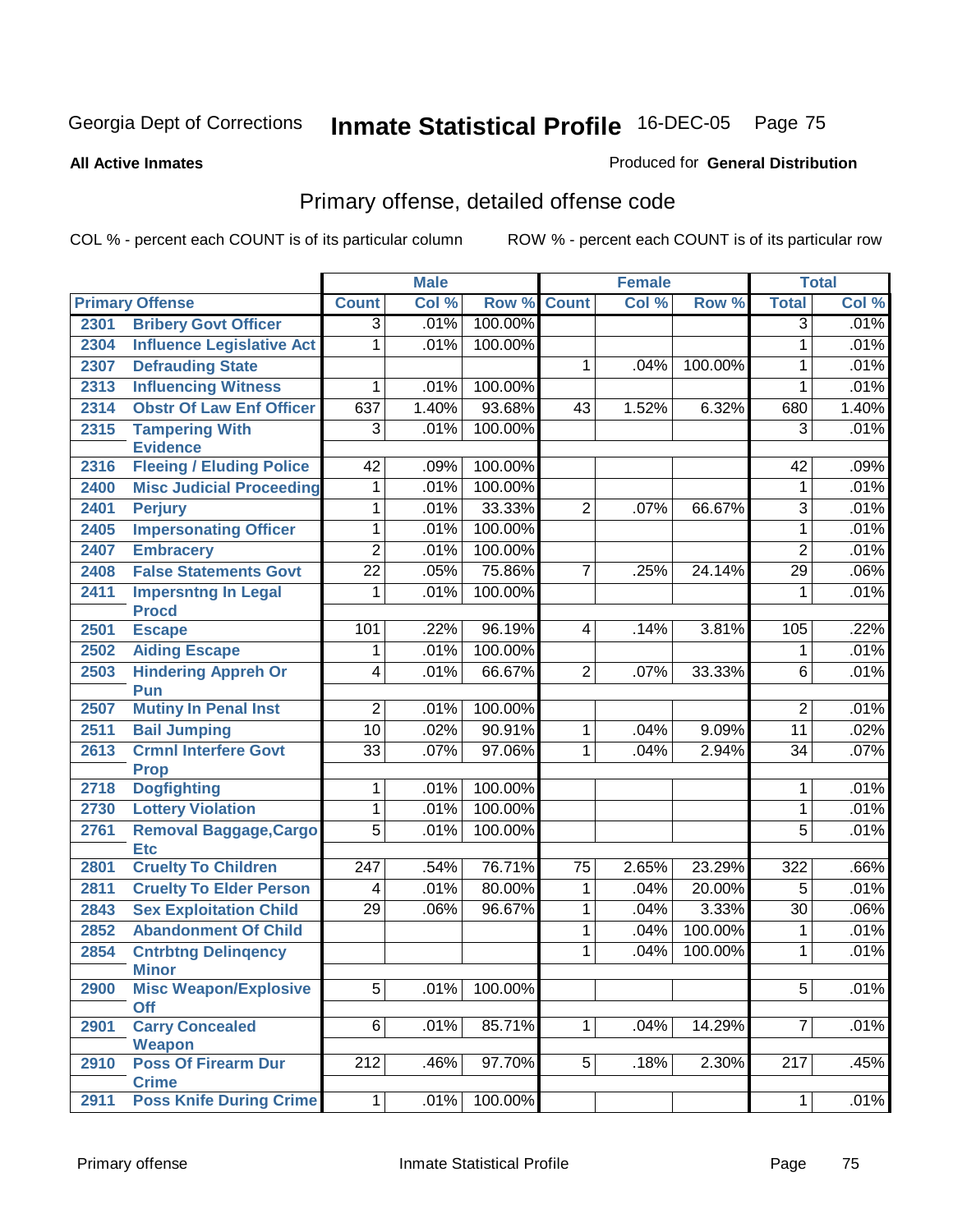**All Active Inmates**

#### Produced for **General Distribution**

# Primary offense, detailed offense code

|      |                                               |                 | <b>Male</b> |                 |                 | <b>Female</b> |        |                         | <b>Total</b> |
|------|-----------------------------------------------|-----------------|-------------|-----------------|-----------------|---------------|--------|-------------------------|--------------|
|      | <b>Primary Offense</b>                        | <b>Count</b>    | Col %       | Row %           | <b>Count</b>    | Col %         | Row %  | <b>Total</b>            | Col %        |
| 2912 | <b>Poss Of Certain</b>                        | $\overline{33}$ | .07%        | 94.29%          | $\overline{2}$  | .07%          | 5.71%  | $\overline{35}$         | .07%         |
|      | <b>Weapons</b>                                |                 |             |                 |                 |               |        |                         |              |
| 2913 | <b>Poss Firearm 1st</b>                       | $\overline{27}$ | .06%        | 93.10%          | $\overline{2}$  | .07%          | 6.90%  | 29                      | .06%         |
|      | <b>Offender</b>                               |                 |             |                 |                 |               |        |                         |              |
| 2914 | <b>Poss Firearm Convct</b>                    | 738             | 1.62%       | 96.98%          | 23              | .81%          | 3.02%  | 761                     | 1.57%        |
| 2915 | <b>Felon</b><br><b>Carry Weapon At School</b> | 11              | .02%        | 84.62%          | $\overline{2}$  | .07%          | 15.38% | 13                      | .03%         |
| 2965 | <b>Poss Weapon By</b>                         | $\overline{5}$  | .01%        | 100.00%         |                 |               |        | $\overline{5}$          | .01%         |
|      | <b>Prisoner</b>                               |                 |             |                 |                 |               |        |                         |              |
| 2967 | <b>Destroy/Injur Police Dog</b>               | $\overline{1}$  | .01%        | 100.00%         |                 |               |        | 1                       | .01%         |
| 2971 | <b>Cruelty To Animals</b>                     | $\overline{4}$  | .01%        | 100.00%         |                 |               |        | $\overline{\mathbf{4}}$ | .01%         |
| 2972 | <b>Aggrav Cruelty To</b>                      | $\overline{4}$  | .01%        | 80.00%          | $\mathbf 1$     | .04%          | 20.00% | 5                       | .01%         |
|      | <b>Animals</b>                                |                 |             |                 |                 |               |        |                         |              |
| 3001 | Eavesdrop &                                   | $\mathbf{1}$    | .01%        | 100.00%         |                 |               |        | 1                       | .01%         |
|      | <b>Surveillance</b>                           |                 |             |                 |                 |               |        |                         |              |
| 3002 | <b>Peeping Tom</b>                            | 24              | .05%        | 100.00%         |                 |               |        | 24                      | .05%         |
| 3404 | <b>Racketeering</b>                           | 62              | .14%        | 73.81%          | $\overline{22}$ | .78%          | 26.19% | 84                      | .17%         |
| 4001 | <b>S/D Narcotics Opiates</b>                  | 64              | .14%        | 92.75%          | $\overline{5}$  | .18%          | 7.25%  | 69                      | .14%         |
| 4002 | <b>S/D Dep Stim Cntrf</b>                     | 132             | .29%        | 91.03%          | $\overline{13}$ | .46%          | 8.97%  | 145                     | .30%         |
|      | <b>Drugs</b>                                  |                 |             |                 |                 |               |        |                         |              |
| 4003 | <b>S/D Of Lsd</b>                             | $\overline{3}$  | .01%        | 100.00%         |                 |               |        | 3                       | .01%         |
| 4004 | <b>S/D Of Marijuana</b>                       | 253             | .55%        | 97.68%          | 6               | .21%          | 2.32%  | 259                     | .53%         |
| 4006 | <b>Poss Narcotics Opiates</b>                 | 134             | .29%        | 89.93%          | 15              | .53%          | 10.07% | 149                     | .31%         |
| 4007 | <b>Poss Dep Stim Cntrf</b>                    | 307             | .67%        | 87.71%          | 43              | 1.52%         | 12.29% | 350                     | .72%         |
| 4008 | <b>Drugs</b><br><b>Poss Of Lsd</b>            | 6               | .01%        | 100.00%         |                 |               |        | 6                       | .01%         |
| 4009 | <b>Poss Of Marijuana</b>                      | 288             | .63%        | 95.68%          | 13              | .46%          | 4.32%  | 301                     | .62%         |
| 4011 | <b>Illegal Attm To Obt</b>                    | 11              | .02%        | 78.57%          | $\overline{3}$  | .11%          | 21.43% | 14                      | .03%         |
|      | <b>Drugs</b>                                  |                 |             |                 |                 |               |        |                         |              |
| 4012 | <b>Viol Ga Cntrl Sbst Act</b>                 | 29              | .06%        | 87.88%          | 4               | .14%          | 12.12% | 33                      | .07%         |
| 4013 | <b>Viol Dngrous Drgs Act</b>                  | 1               | .01%        | 100.00%         |                 |               |        | $\mathbf 1$             | .01%         |
| 4014 | <b>Uniwfl Mfg/Del/Dist N-C</b>                | 24              | .05%        | 100.00%         |                 |               |        | 24                      | .05%         |
|      | S                                             |                 |             |                 |                 |               |        |                         |              |
| 4016 | <b>Poss Drug Related Matri</b>                | $\vert 4 \vert$ |             | $.01\%$ 100.00% |                 |               |        | $\vert 4 \vert$         | .01%         |
| 4017 | <b>S/D Cont Sub Public</b>                    | 98              | .21%        | 94.23%          | 6               | .21%          | 5.77%  | 104                     | .21%         |
| 4018 | <b>S/D Cont Sub School</b>                    | 59              | .13%        | 95.16%          | 3               | .11%          | 4.84%  | 62                      | .13%         |
| 4021 | <b>S/D Cocaine</b>                            | 1,481           | 3.25%       | 95.36%          | 72              | 2.54%         | 4.64%  | 1,553                   | 3.20%        |
| 4022 | <b>Poss Of Cocaine</b>                        | 2,045           | 4.48%       | 91.70%          | 185             | 6.53%         | 8.30%  | 2,230                   | 4.60%        |
| 4030 | <b>Poss Ephedrine</b>                         | 6               | .01%        | 100.00%         |                 |               |        | 6                       | .01%         |
| 4031 | <b>Poss Methamphetamine</b>                   | 346             | .76%        | 88.04%          | 47              | 1.66%         | 11.96% | 393                     | .81%         |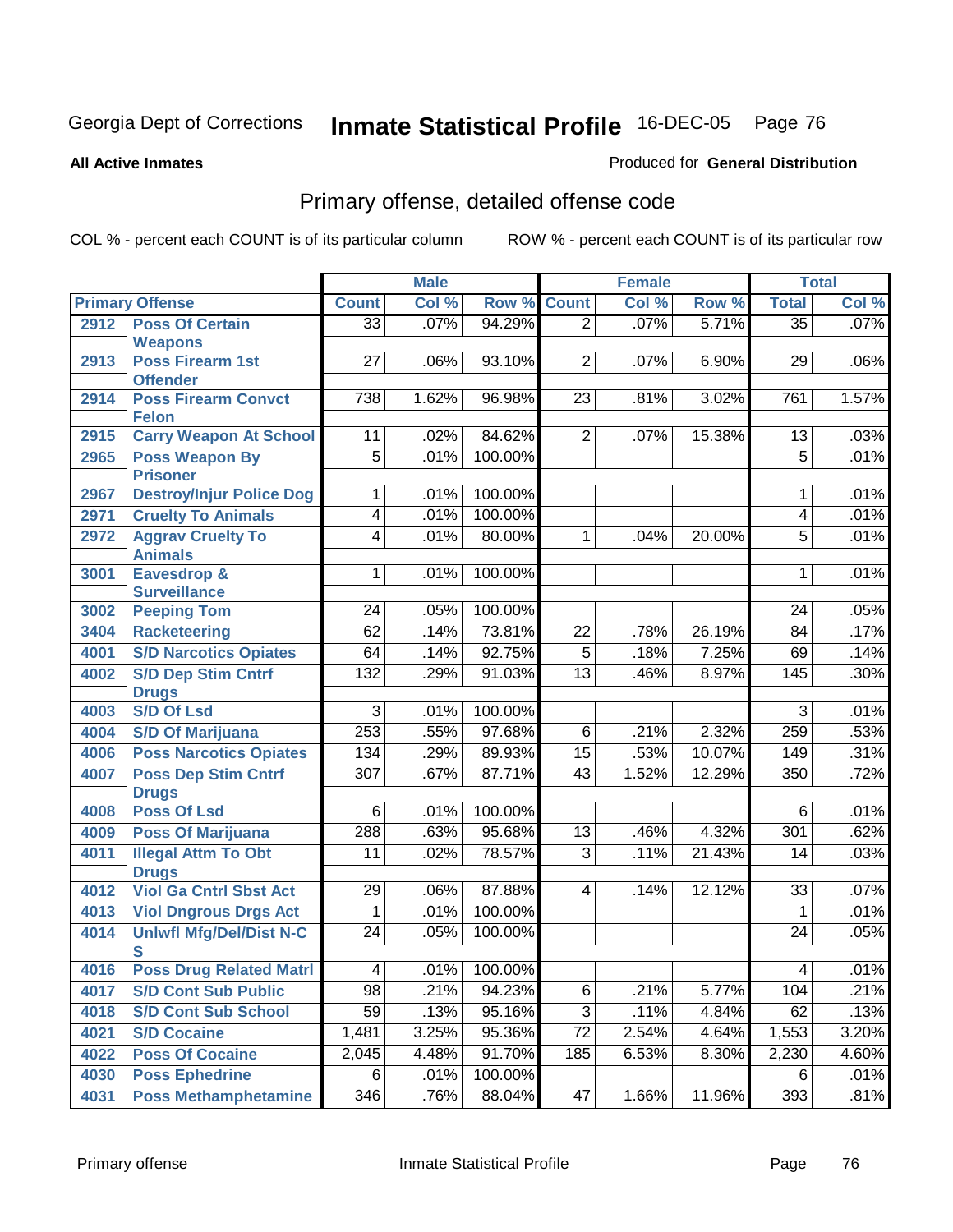**All Active Inmates**

#### Produced for **General Distribution**

# Primary offense, detailed offense code

|      |                                            |                 | <b>Male</b> |            |                 | <b>Female</b> |        |                | <b>Total</b> |
|------|--------------------------------------------|-----------------|-------------|------------|-----------------|---------------|--------|----------------|--------------|
|      | <b>Primary Offense</b>                     | <b>Count</b>    | Col %       | Row %      | <b>Count</b>    | Col %         | Row %  | <b>Total</b>   | Col %        |
| 4032 | <b>Sale Methamphetamine</b>                | 52              | .11%        | 83.87%     | 10              | $.35\%$       | 16.13% | 62             | .13%         |
| 4090 | <b>Atmpt Viol Substance</b><br><b>Act</b>  | $\overline{55}$ | .12%        | 94.83%     | $\overline{3}$  | .11%          | 5.17%  | 58             | .12%         |
| 4100 | <b>Misc Drugs Trafficking</b>              | 430             | .94%        | 92.08%     | 37              | 1.31%         | 7.92%  | 467            | .96%         |
| 4101 | <b>Traf Cocaine Less 200</b><br>Gm         | 438             | .96%        | 95.42%     | 21              | .74%          | 4.58%  | 459            | .95%         |
| 4102 | Traf Cocaine 201-400 Gm                    | 88              | .19%        | 90.72%     | 9               | .32%          | 9.28%  | 97             | .20%         |
| 4103 | <b>Traf Cocaine 401+ Gm</b>                | 126             | .28%        | 92.65%     | 10              | .35%          | 7.35%  | 136            | .28%         |
| 4111 | <b>Traf Narcotic Less 14 Gm</b>            | $\overline{7}$  | .02%        | 100.00%    |                 |               |        | $\overline{7}$ | .01%         |
| 4112 | <b>Traf Narcotic 15-28 Gm</b>              | $\overline{3}$  | .01%        | 100.00%    |                 |               |        | $\overline{3}$ | .01%         |
| 4113 | <b>Traf Narcotic 29+ Gm</b>                | $\overline{6}$  | .01%        | 85.71%     | 1               | .04%          | 14.29% | $\overline{7}$ | .01%         |
| 4121 | Traf Marijna 101-2000 Lb                   | $\overline{33}$ | .07%        | 91.67%     | $\overline{3}$  | .11%          | 8.33%  | 36             | .07%         |
| 4122 | Traf Marijna 2001-10k Lb                   | $\overline{2}$  | .01%        | 100.00%    |                 |               |        | $\overline{2}$ | .01%         |
| 4126 | <b>Traf Amphtmine 28-199</b><br>Gm         | $\overline{40}$ | .09%        | 86.96%     | $\overline{6}$  | .21%          | 13.04% | 46             | .09%         |
| 4127 | <b>Traf Amphtmine 200-399</b><br>Gm        | $6 \mid$        | .01%        | 75.00%     | 2 <sup>1</sup>  | .07%          | 25.00% | 8              | .02%         |
| 4128 | <b>Traf Amphtmine 400+</b><br>Gm           | 16              | .04%        | 94.12%     | $\mathbf 1$     | .04%          | 5.88%  | 17             | .04%         |
| 4130 | <b>Cnspire Traffic Cntrl Sub</b>           | 6               | .01%        | 100.00%    |                 |               |        | 6              | .01%         |
| 4131 | <b>Transactions Drug</b><br><b>Objects</b> | 1               | .01%        | 100.00%    |                 |               |        | 1              | .01%         |
| 4133 | <b>Use Comm Facity Vio C</b><br><b>Sub</b> | $\overline{2}$  | .01%        | 66.67%     | $\mathbf{1}$    | .04%          | 33.33% | 3              | .01%         |
| 4134 | <b>Att/Consprcy Commt</b><br>C/S/Of        | 33              | .07%        | 84.62%     | 6 <sup>1</sup>  | .21%          | 15.38% | 39             | .08%         |
| 4140 | <b>Traf Methamph 28-199</b><br>Gm          | 82              | .18%        | 95.35%     | $\vert 4 \vert$ | .14%          | 4.65%  | 86             | .18%         |
| 4141 | Traf Methamph 200-399<br>Gm                | 9 <sup>1</sup>  | .02%        | 100.00%    |                 |               |        | 9              | .02%         |
| 4142 | Traf Methamph 400+ Gm                      | 16              | .04%        | 88.89%     | 2               | .07%          | 11.11% | 18             | .04%         |
| 4143 | <b>Manf Methamph 28-199</b><br>Gm          | 26              | .06%        | 83.87%     | $\overline{5}$  | .18%          | 16.13% | 31             | .06%         |
| 4144 | <b>Manf Methamph 200-399</b><br>Gm         | 1               | .01%        | 100.00%    |                 |               |        | $\mathbf{1}$   | .01%         |
| 4147 | <b>Manf Methamph Unspec</b><br>Amt         | 33              | .07%        | 82.50%     | 7 <sup>1</sup>  | .25%          | 17.50% | 40             | .08%         |
| 5001 | <b>Viol Motor Vehicle Laws</b>             | 52              | .11%        | 94.55%     | 3 <sup>1</sup>  | .11%          | 5.45%  | 55             | .11%         |
| 5003 | <b>Chop Shop Violation</b>                 | $\overline{3}$  | .01%        | 100.00%    |                 |               |        | 3              | .01%         |
| 5004 | <b>Drvng Habtl Violator</b>                | 168             | .37%        | 98.25%     | 3 <sup>1</sup>  | .11%          | 1.75%  | 171            | .35%         |
| 5005 | <b>Habit Traf Voil/Impaired</b>            | $\overline{7}$  | .02%        | $100.00\%$ |                 |               |        | $\overline{7}$ | .01%         |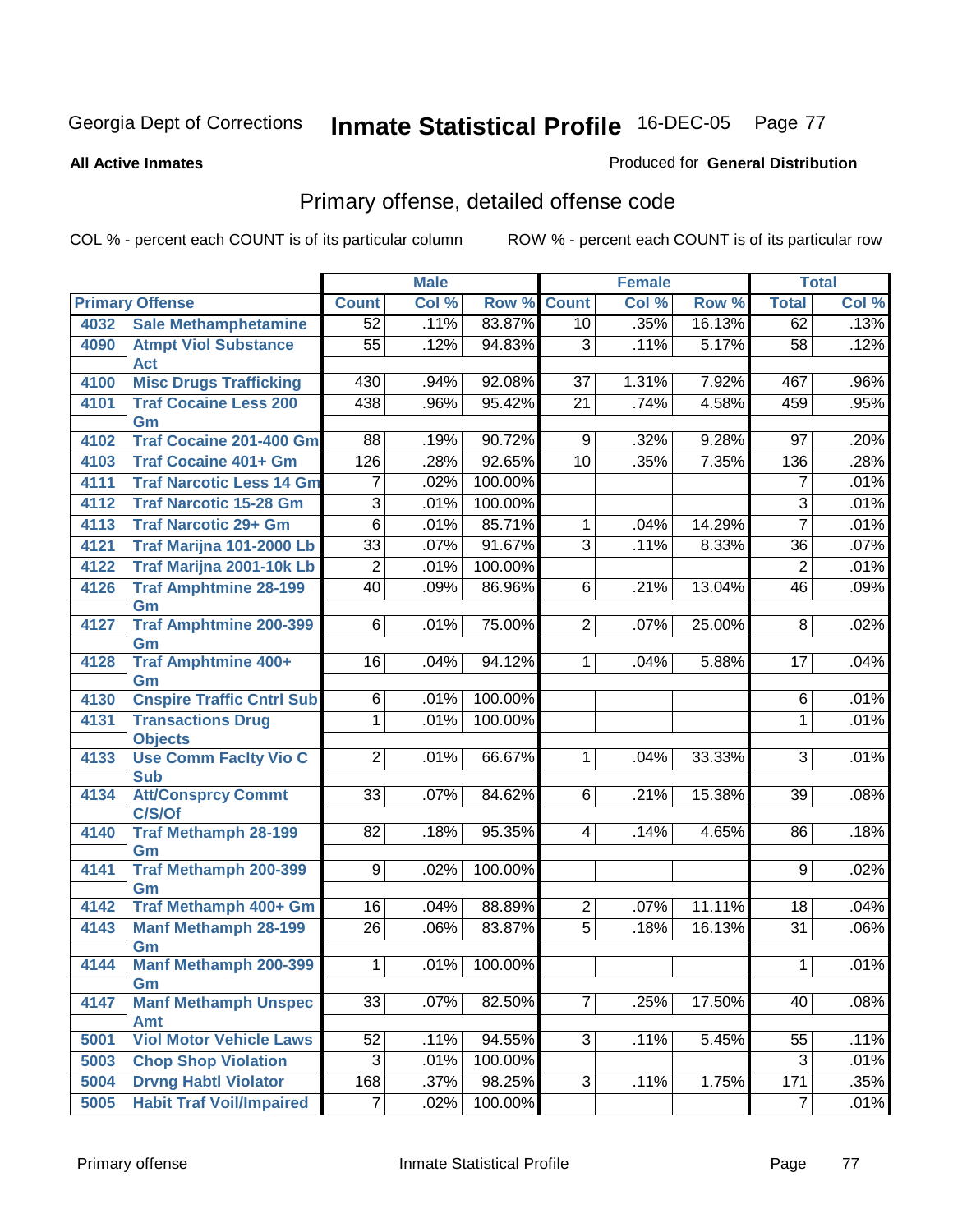**All Active Inmates**

#### Produced for **General Distribution**

# Primary offense, detailed offense code

|      |                                  |              | <b>Male</b> |         |             | <b>Female</b> |          |              | <b>Total</b> |
|------|----------------------------------|--------------|-------------|---------|-------------|---------------|----------|--------------|--------------|
|      | <b>Primary Offense</b>           | <b>Count</b> | Col %       |         | Row % Count | Col %         | Row %    | <b>Total</b> | Col %        |
| 6000 | <b>Misc Mrals/Pblic H/Safty</b>  | 12           | $.03\%$     | 80.00%  | 3           | $.11\%$       | 20.00%   | 15           | .03%         |
| 6200 | <b>Misc Correctionl Inst Off</b> | 16           | .04%        | 100.00% |             |               |          | 16           | .03%         |
| 9901 | <b>Conspiracy</b>                | 57           | .12%        | 93.44%  | 4           | .14%          | 6.56%    | 61           | .13%         |
| 9905 | <b>Crmnl Atmpt</b>               | 23           | $.05\%$     | 92.00%  | 2           | $.07\%$       | $8.00\%$ | 25           | .05%         |
| 9906 | <b>Aircraft Hijacking</b>        |              | $.01\%$     | 100.00% |             |               |          |              | .01%         |
| 9907 | <b>Unauth Dist Recrd</b>         |              | $.01\%$     | 100.00% |             |               |          |              | .01%         |
|      | <b>Devices</b>                   |              |             |         |             |               |          |              |              |
| 9910 | <b>Crmnl Solicitation</b>        | 5            | $.01\%$     | 100.00% |             |               |          | 5            | .01%         |
| 9911 | <b>Party To A Crime</b>          | 5            | $.01\%$     | 100.00% |             |               |          | 5            | .01%         |
|      | <b>Total Rported</b>             | 45,628       | 100%        | 94.15%  | 2,833       | 100%          | 5.85%    | 48,461       | 100%         |

| N <sub>of</sub><br><b>eported</b> | 195    | 10    | 242<br>2 I J |
|-----------------------------------|--------|-------|--------------|
| $\tau$ otar<br>Gra                | 45,823 | 2,851 | $AB$ $67/$   |

| Mode (most frequent) | 1601 Burglary | 1701 Forgery 1st Degree | 1601 Burglary |
|----------------------|---------------|-------------------------|---------------|
|----------------------|---------------|-------------------------|---------------|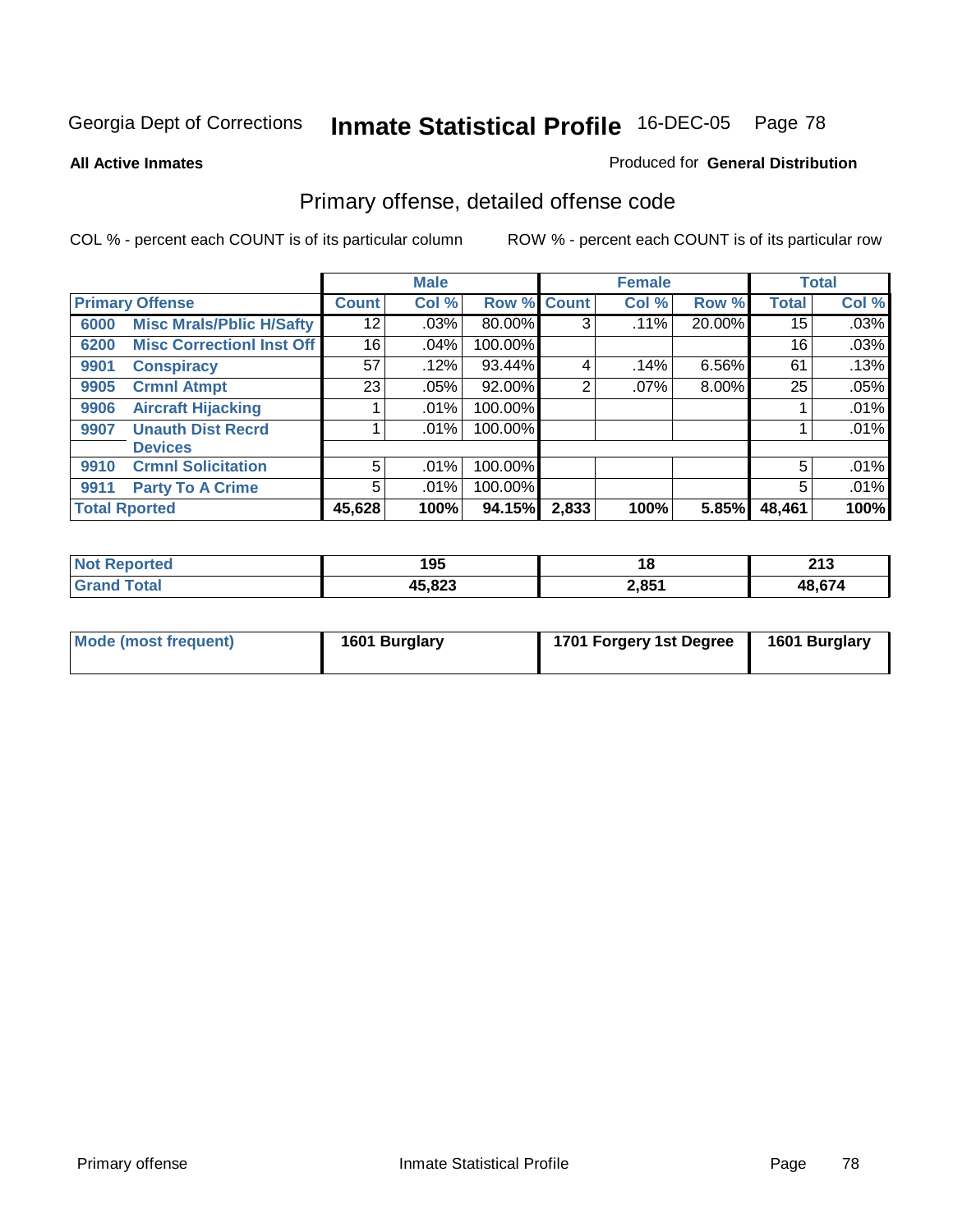**All Active Inmates**

#### Produced for **General Distribution**

# County of conviction of primary offense

|                 |                             |                  | <b>Male</b> |         |                 | <b>Female</b> |       |                  | <b>Total</b> |
|-----------------|-----------------------------|------------------|-------------|---------|-----------------|---------------|-------|------------------|--------------|
|                 | <b>County of Conviction</b> | <b>Count</b>     | Col %       | Row %   | <b>Count</b>    | Col %         | Row % | <b>Total</b>     | Col %        |
| 1               | <b>Appling</b>              | $\overline{82}$  | .18%        | 95.35%  | 4               | .14%          | 4.65% | 86               | .18%         |
| $\overline{2}$  | <b>Atkinson</b>             | $\overline{38}$  | .08%        | 95.00%  | $\overline{2}$  | .07%          | 5.00% | 40               | .08%         |
| 3               | <b>Bacon</b>                | $\overline{51}$  | .11%        | 92.73%  | 4               | .14%          | 7.27% | $\overline{55}$  | .11%         |
| 4               | <b>Baker</b>                | $\overline{17}$  | .04%        | 94.44%  | 1               | .04%          | 5.56% | $\overline{18}$  | .04%         |
| 5               | <b>Baldwin</b>              | $\overline{340}$ | .75%        | 94.71%  | $\overline{19}$ | .67%          | 5.29% | 359              | .74%         |
| 6               | <b>Banks</b>                | $\overline{71}$  | .16%        | 93.42%  | $\overline{5}$  | .18%          | 6.58% | 76               | .16%         |
| $\overline{7}$  | <b>Barrow</b>               | $\overline{217}$ | .48%        | 96.02%  | $\overline{9}$  | .32%          | 3.98% | $\overline{226}$ | .47%         |
| 8               | <b>Bartow</b>               | 502              | 1.10%       | 91.61%  | 46              | 1.62%         | 8.39% | $\overline{548}$ | 1.13%        |
| 9               | <b>Ben Hill</b>             | $\overline{207}$ | .45%        | 91.19%  | $\overline{20}$ | .71%          | 8.81% | $\overline{227}$ | .47%         |
| 10              | <b>Berrien</b>              | $\overline{82}$  | .18%        | 90.11%  | $\overline{9}$  | .32%          | 9.89% | $\overline{91}$  | .19%         |
| 11              | <b>Bibb</b>                 | 980              | 2.15%       | 95.15%  | $\overline{50}$ | 1.76%         | 4.85% | 1,030            | 2.13%        |
| 12              | <b>Bleckley</b>             | 102              | .22%        | 90.27%  | 11              | .39%          | 9.73% | $\overline{113}$ | .23%         |
| $\overline{13}$ | <b>Brantley</b>             | $\overline{54}$  | .12%        | 93.10%  | 4               | .14%          | 6.90% | $\overline{58}$  | .12%         |
| 14              | <b>Brooks</b>               | $\overline{71}$  | .16%        | 100.00% |                 |               |       | $\overline{71}$  | .15%         |
| 15              | <b>Bryan</b>                | $\overline{98}$  | .21%        | 95.15%  | $\overline{5}$  | .18%          | 4.85% | 103              | .21%         |
| 16              | <b>Bulloch</b>              | $\overline{413}$ | .91%        | 93.44%  | 29              | 1.02%         | 6.56% | 442              | .91%         |
| $\overline{17}$ | <b>Burke</b>                | $\overline{202}$ | .44%        | 97.12%  | $\overline{6}$  | .21%          | 2.88% | $\overline{208}$ | .43%         |
| 18              | <b>Butts</b>                | 119              | .26%        | 96.75%  | 4               | .14%          | 3.25% | 123              | .25%         |
| 19              | <b>Calhoun</b>              | $\overline{32}$  | .07%        | 91.43%  | $\overline{3}$  | .11%          | 8.57% | $\overline{35}$  | .07%         |
| 20              | <b>Camden</b>               | $\overline{118}$ | .26%        | 97.52%  | $\overline{3}$  | .11%          | 2.48% | $\overline{121}$ | .25%         |
| 21              | <b>Candler</b>              | $\overline{67}$  | .15%        | 98.53%  | $\mathbf{1}$    | .04%          | 1.47% | 68               | .14%         |
| 22              | <b>Carroll</b>              | 466              | 1.02%       | 92.64%  | $\overline{37}$ | 1.31%         | 7.36% | 503              | 1.04%        |
| 23              | <b>Catoosa</b>              | 238              | .52%        | 91.54%  | $\overline{22}$ | .78%          | 8.46% | 260              | .54%         |
| 24              | <b>Charlton</b>             | 65               | .14%        | 92.86%  | $\overline{5}$  | .18%          | 7.14% | 70               | .14%         |
| 25              | <b>Chatham</b>              | 2,375            | 5.21%       | 94.06%  | 150             | 5.29%         | 5.94% | 2,525            | 5.21%        |
| 26              | <b>Chattahoochee</b>        | $\overline{27}$  | .06%        | 93.10%  | $\overline{2}$  | .07%          | 6.90% | $\overline{29}$  | .06%         |
| 27              | Chattooga                   | $\overline{217}$ | .48%        | 90.79%  | $\overline{22}$ | .78%          | 9.21% | 239              | .49%         |
| 28              | <b>Cherokee</b>             | 560              | 1.23%       | 91.80%  | 50              | 1.76%         | 8.20% | 610              | 1.26%        |
| 29              | <b>Clarke</b>               | 453              | .99%        | 93.60%  | $\overline{31}$ | 1.09%         | 6.40% | 484              | 1.00%        |
| 30              | <b>Clay</b>                 | $\overline{26}$  | .06%        | 96.30%  | 1               | .04%          | 3.70% | $\overline{27}$  | .06%         |
| $\overline{31}$ | <b>Clayton</b>              | 1,598            | 3.50%       | 94.44%  | $\overline{94}$ | 3.32%         | 5.56% | 1,692            | 3.49%        |
| 32              | <b>Clinch</b>               | 46               | .10%        | 93.88%  | 3               | .11%          | 6.12% | 49               | .10%         |
| 33              | <b>Cobb</b>                 | 2,325            | 5.10%       | 93.86%  | 152             | 5.37%         | 6.14% | 2,477            | 5.11%        |
| 34              | <b>Coffee</b>               | 216              | .47%        | 90.38%  | 23              | .81%          | 9.62% | 239              | .49%         |
| 35              | <b>Colquitt</b>             | $\overline{280}$ | .61%        | 96.22%  | 11              | .39%          | 3.78% | 291              | .60%         |
| 36              | <b>Columbia</b>             | 266              | .58%        | 92.04%  | 23              | .81%          | 7.96% | 289              | .60%         |
| 37              | <b>Cook</b>                 | 145              | .32%        | 97.32%  | 4               | .14%          | 2.68% | 149              | .31%         |
| 38              | <b>Coweta</b>               | 479              | 1.05%       | 95.61%  | $\overline{22}$ | .78%          | 4.39% | 501              | 1.03%        |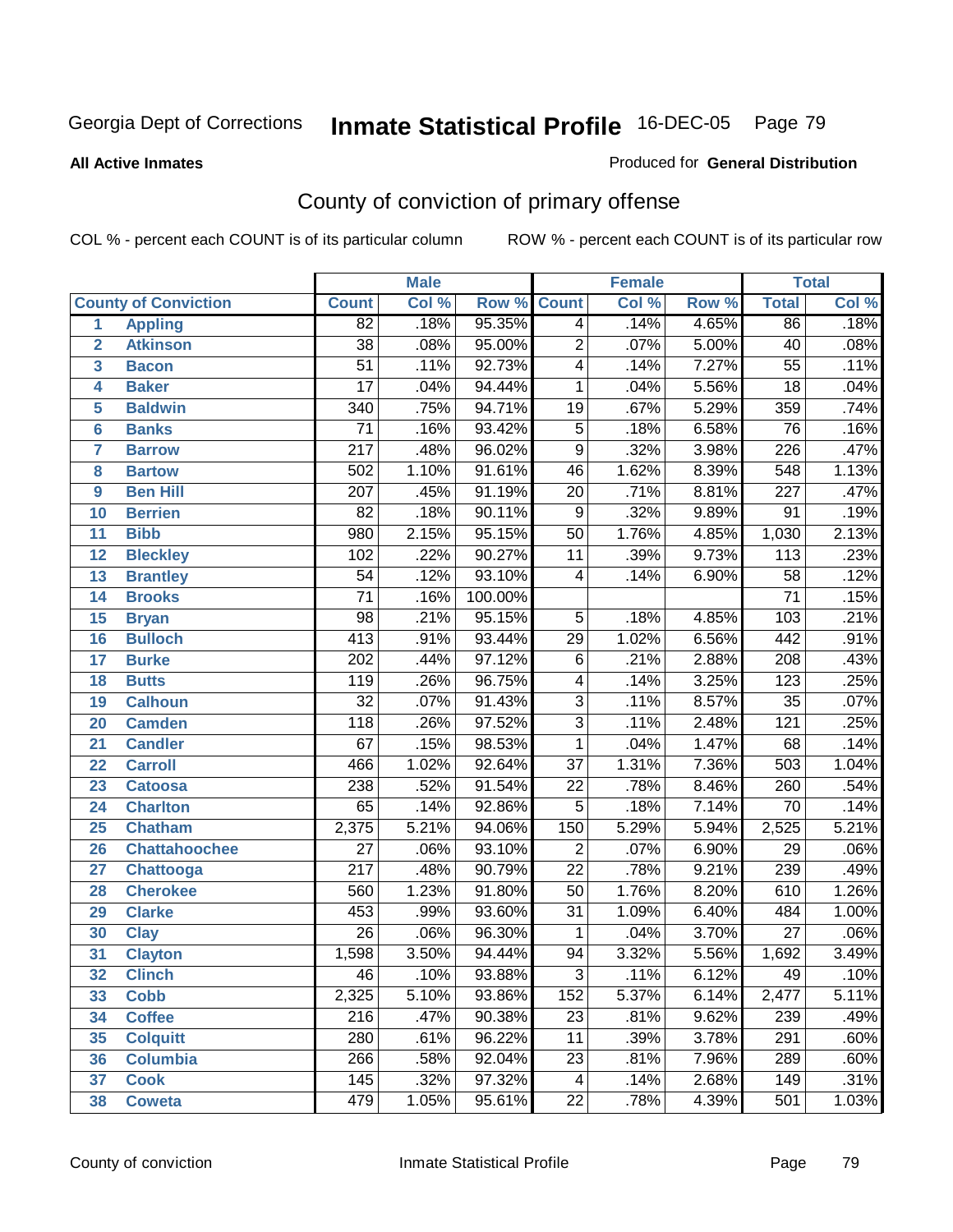**All Active Inmates**

## Georgia Dept of Corrections **Inmate Statistical Profile** 16-DEC-05 Page 80

#### Produced for **General Distribution**

# County of conviction of primary offense

|    |                             |                  | <b>Male</b> |         | <b>Female</b>           |       |        | <b>Total</b>     |         |
|----|-----------------------------|------------------|-------------|---------|-------------------------|-------|--------|------------------|---------|
|    | <b>County of Conviction</b> | <b>Count</b>     | Col %       | Row %   | <b>Count</b>            | Col % | Row %  | <b>Total</b>     | Col %   |
| 39 | <b>Crawford</b>             | $\overline{17}$  | .04%        | 85.00%  | $\overline{3}$          | .11%  | 15.00% | $\overline{20}$  | .04%    |
| 40 | <b>Crisp</b>                | $\overline{272}$ | .60%        | 93.79%  | $\overline{18}$         | .64%  | 6.21%  | 290              | .60%    |
| 41 | <b>Dade</b>                 | 125              | .27%        | 93.28%  | $\overline{9}$          | .32%  | 6.72%  | $\overline{134}$ | .28%    |
| 42 | <b>Dawson</b>               | 85               | .19%        | 95.51%  | 4                       | .14%  | 4.49%  | 89               | .18%    |
| 43 | <b>Decatur</b>              | $\overline{263}$ | .58%        | 94.27%  | 16                      | .56%  | 5.73%  | 279              | .58%    |
| 44 | <b>Dekalb</b>               | 2,940            | 6.44%       | 95.92%  | 125                     | 4.41% | 4.08%  | 3,065            | 6.32%   |
| 45 | <b>Dodge</b>                | 168              | .37%        | 92.82%  | $\overline{13}$         | .46%  | 7.18%  | 181              | .37%    |
| 46 | <b>Dooly</b>                | 102              | .22%        | 95.33%  | $\mathbf 5$             | .18%  | 4.67%  | 107              | .22%    |
| 47 | <b>Dougherty</b>            | 959              | 2.10%       | 94.95%  | $\overline{51}$         | 1.80% | 5.05%  | 1,010            | 2.08%   |
| 48 | <b>Douglas</b>              | 952              | 2.09%       | 90.75%  | $\overline{97}$         | 3.42% | 9.25%  | 1,049            | 2.16%   |
| 49 | <b>Early</b>                | 67               | .15%        | 97.10%  | $\overline{2}$          | .07%  | 2.90%  | 69               | .14%    |
| 50 | <b>Echols</b>               | $\overline{12}$  | .03%        | 100.00% |                         |       |        | $\overline{12}$  | .02%    |
| 51 | <b>Effingham</b>            | 174              | .38%        | 93.05%  | $\overline{13}$         | .46%  | 6.95%  | 187              | .39%    |
| 52 | <b>Elbert</b>               | 146              | .32%        | 93.59%  | 10                      | .35%  | 6.41%  | 156              | .32%    |
| 53 | <b>Emanuel</b>              | 184              | .40%        | 96.84%  | $\overline{6}$          | .21%  | 3.16%  | 190              | .39%    |
| 54 | <b>Evans</b>                | $\overline{76}$  | .17%        | 96.20%  | $\overline{3}$          | .11%  | 3.80%  | 79               | .16%    |
| 55 | <b>Fannin</b>               | $\overline{95}$  | .21%        | 88.79%  | $\overline{12}$         | .42%  | 11.21% | 107              | .22%    |
| 56 | <b>Fayette</b>              | 285              | .62%        | 94.06%  | $\overline{18}$         | .64%  | 5.94%  | $\overline{303}$ | .63%    |
| 57 | <b>Floyd</b>                | $\overline{713}$ | 1.56%       | 90.71%  | $\overline{73}$         | 2.58% | 9.29%  | 786              | 1.62%   |
| 58 | <b>Forsyth</b>              | 210              | .46%        | 90.91%  | $\overline{21}$         | .74%  | 9.09%  | 231              | .48%    |
| 59 | <b>Franklin</b>             | 127              | .28%        | 94.07%  | $\overline{8}$          | .28%  | 5.93%  | 135              | .28%    |
| 60 | <b>Fulton</b>               | 4,341            | 9.51%       | 96.08%  | 177                     | 6.25% | 3.92%  | 4,518            | 9.32%   |
| 61 | Gilmer                      | 125              | .27%        | 94.70%  | $\overline{7}$          | .25%  | 5.30%  | $\overline{132}$ | .27%    |
| 62 | <b>Glascock</b>             | 8                | .02%        | 88.89%  | 1                       | .04%  | 11.11% | 9                | .02%    |
| 63 | <b>Glynn</b>                | 454              | 1.00%       | 95.98%  | 19                      | .67%  | 4.02%  | 473              | .98%    |
| 64 | <b>Gordon</b>               | 235              | .52%        | 87.36%  | $\overline{34}$         | 1.20% | 12.64% | 269              | .56%    |
| 65 | <b>Grady</b>                | 223              | .49%        | 94.49%  | $\overline{13}$         | .46%  | 5.51%  | 236              | .49%    |
| 66 | <b>Greene</b>               | 102              | .22%        | 96.23%  | 4                       | .14%  | 3.77%  | 106              | .22%    |
| 67 | <b>Gwinnett</b>             | 1,371            | 3.00%       | 94.23%  | 84                      | 2.97% | 5.77%  | 1,455            | 3.00%   |
| 68 | <b>Habersham</b>            | 118              | .26%        | 89.39%  | 14                      | .49%  | 10.61% | $\overline{132}$ | .27%    |
| 69 | <b>Hall</b>                 | 664              | 1.46%       | 92.74%  | $\overline{52}$         | 1.84% | 7.26%  | $\overline{716}$ | 1.48%   |
| 70 | <b>Hancock</b>              | 41               | .09%        | 97.62%  | 1                       | .04%  | 2.38%  | 42               | $.09\%$ |
| 71 | <b>Haralson</b>             | 69               | .15%        | 95.83%  | $\overline{3}$          | .11%  | 4.17%  | $\overline{72}$  | .15%    |
| 72 | <b>Harris</b>               | $\overline{95}$  | .21%        | 95.96%  | $\overline{\mathbf{4}}$ | .14%  | 4.04%  | $\overline{99}$  | .20%    |
| 73 | <b>Hart</b>                 | $\overline{91}$  | .20%        | 92.86%  | 7                       | .25%  | 7.14%  | 98               | .20%    |
| 74 | <b>Heard</b>                | 50               | .11%        | 96.15%  | $\overline{2}$          | .07%  | 3.85%  | 52               | .11%    |
| 75 | <b>Henry</b>                | 433              | .95%        | 91.35%  | 41                      | 1.45% | 8.65%  | 474              | .98%    |
| 76 | <b>Houston</b>              | 529              | 1.16%       | 94.13%  | 33                      | 1.16% | 5.87%  | 562              | 1.16%   |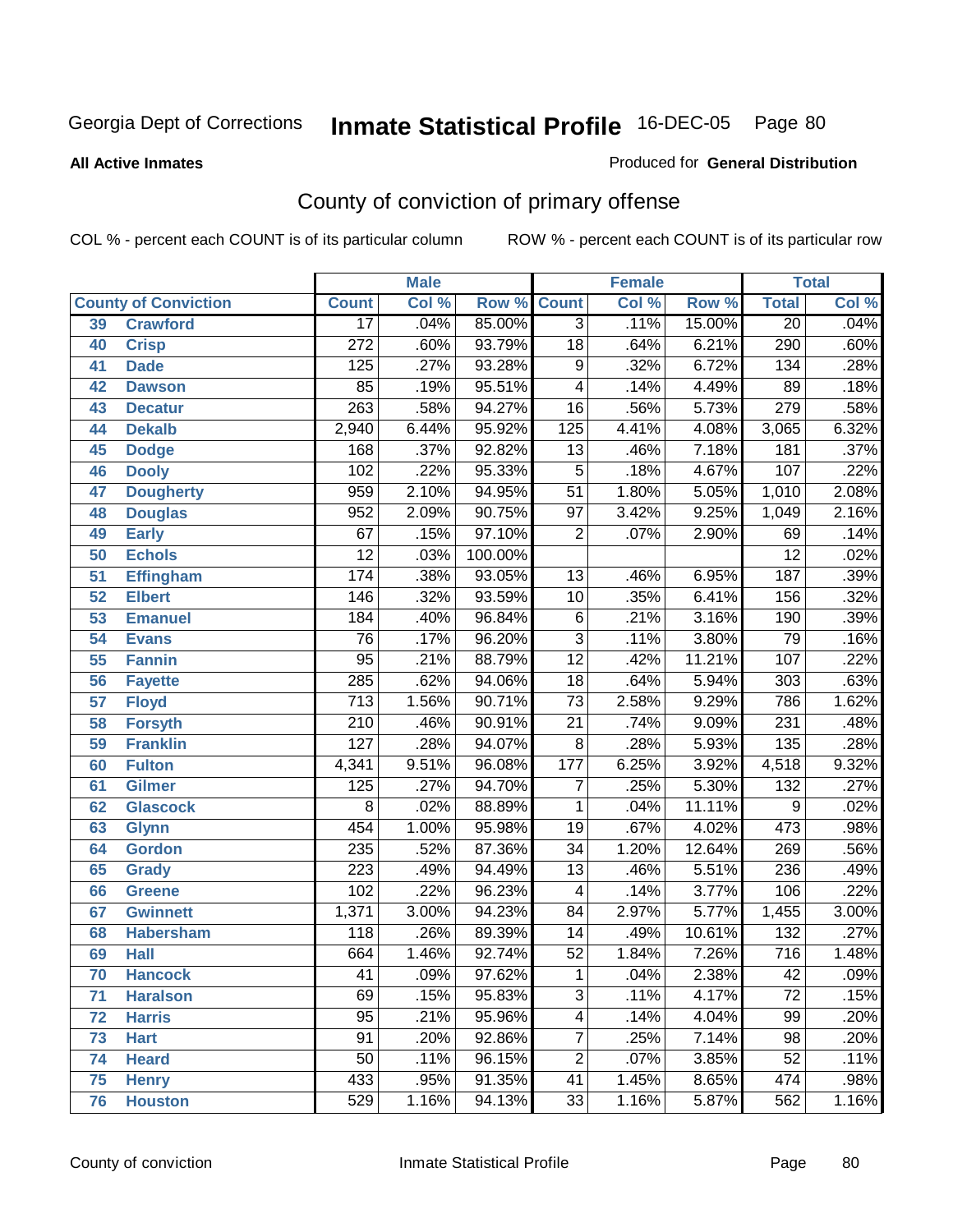#### **All Active Inmates**

#### Produced for **General Distribution**

# County of conviction of primary offense

|                 |                             |                  | <b>Male</b> |         |                 | <b>Female</b> |        |                  | <b>Total</b> |
|-----------------|-----------------------------|------------------|-------------|---------|-----------------|---------------|--------|------------------|--------------|
|                 | <b>County of Conviction</b> | <b>Count</b>     | Col %       | Row %   | <b>Count</b>    | Col %         | Row %  | <b>Total</b>     | Col %        |
| $\overline{77}$ | <b>Irwin</b>                | $\overline{71}$  | .16%        | 97.26%  | $\overline{2}$  | .07%          | 2.74%  | $\overline{73}$  | .15%         |
| 78              | <b>Jackson</b>              | $\overline{218}$ | .48%        | 91.98%  | $\overline{19}$ | .67%          | 8.02%  | 237              | .49%         |
| 79              | <b>Jasper</b>               | 59               | .13%        | 98.33%  | 1               | .04%          | 1.67%  | 60               | .12%         |
| 80              | <b>Jeff Davis</b>           | 60               | .13%        | 93.75%  | 4               | .14%          | 6.25%  | 64               | .13%         |
| 81              | <b>Jefferson</b>            | 105              | .23%        | 98.13%  | $\overline{2}$  | .07%          | 1.87%  | 107              | .22%         |
| 82              | <b>Jenkins</b>              | 69               | .15%        | 93.24%  | $\overline{5}$  | .18%          | 6.76%  | $\overline{74}$  | .15%         |
| 83              | <b>Johnson</b>              | $\overline{58}$  | .13%        | 96.67%  | $\overline{2}$  | .07%          | 3.33%  | 60               | .12%         |
| 84              | <b>Jones</b>                | 116              | .25%        | 93.55%  | $\overline{8}$  | .28%          | 6.45%  | 124              | .26%         |
| 85              | <b>Lamar</b>                | $\overline{77}$  | .17%        | 95.06%  | 4               | .14%          | 4.94%  | $\overline{81}$  | .17%         |
| 86              | <b>Lanier</b>               | $\overline{39}$  | .09%        | 97.50%  | 1               | .04%          | 2.50%  | 40               | .08%         |
| 87              | <b>Laurens</b>              | 268              | .59%        | 93.38%  | $\overline{19}$ | .67%          | 6.62%  | 287              | .59%         |
| 88              | Lee                         | $\overline{50}$  | .11%        | 96.15%  | $\overline{2}$  | .07%          | 3.85%  | $\overline{52}$  | .11%         |
| 89              | <b>Liberty</b>              | $\overline{240}$ | .53%        | 95.24%  | $\overline{12}$ | .42%          | 4.76%  | 252              | .52%         |
| 90              | <b>Lincoln</b>              | 43               | .09%        | 93.48%  | $\overline{3}$  | .11%          | 6.52%  | 46               | .09%         |
| 91              | Long                        | $\overline{87}$  | .19%        | 91.58%  | $\overline{8}$  | .28%          | 8.42%  | $\overline{95}$  | .20%         |
| 92              | <b>Lowndes</b>              | 514              | 1.13%       | 95.36%  | $\overline{25}$ | .88%          | 4.64%  | 539              | 1.11%        |
| 93              | <b>Lumpkin</b>              | 64               | .14%        | 87.67%  | $\overline{9}$  | .32%          | 12.33% | $\overline{73}$  | .15%         |
| 94              | <b>Macon</b>                | $\overline{75}$  | .16%        | 96.15%  | $\overline{3}$  | .11%          | 3.85%  | $\overline{78}$  | .16%         |
| 95              | <b>Madison</b>              | 130              | .28%        | 92.20%  | 11              | .39%          | 7.80%  | $\overline{141}$ | .29%         |
| 96              | <b>Marion</b>               | $\overline{33}$  | .07%        | 91.67%  | $\overline{3}$  | .11%          | 8.33%  | $\overline{36}$  | .07%         |
| 97              | <b>Mcduffie</b>             | 197              | .43%        | 93.36%  | $\overline{14}$ | .49%          | 6.64%  | $\overline{211}$ | .44%         |
| 98              | <b>Mcintosh</b>             | 70               | .15%        | 98.59%  | $\mathbf 1$     | .04%          | 1.41%  | $\overline{71}$  | .15%         |
| 99              | <b>Meriwether</b>           | 172              | .38%        | 93.48%  | $\overline{12}$ | .42%          | 6.52%  | 184              | .38%         |
| 100             | <b>Miller</b>               | $\overline{29}$  | .06%        | 96.67%  | $\mathbf{1}$    | .04%          | 3.33%  | $\overline{30}$  | .06%         |
| 101             | <b>Mitchell</b>             | 194              | .43%        | 92.38%  | 16              | .56%          | 7.62%  | $\overline{210}$ | .43%         |
| 102             | <b>Monroe</b>               | 157              | .34%        | 94.01%  | 10              | .35%          | 5.99%  | 167              | .34%         |
| 103             | <b>Montgomery</b>           | 48               | .11%        | 97.96%  | 1               | .04%          | 2.04%  | 49               | .10%         |
| 104             | <b>Morgan</b>               | 83               | .18%        | 94.32%  | $\overline{5}$  | .18%          | 5.68%  | $\overline{88}$  | .18%         |
| 105             | <b>Murray</b>               | 177              | .39%        | 92.19%  | $\overline{15}$ | .53%          | 7.81%  | 192              | .40%         |
| 106             | <b>Muscogee</b>             | 1,636            | 3.59%       | 94.62%  | 93              | 3.28%         | 5.38%  | 1,729            | 3.57%        |
| 107             | <b>Newton</b>               | 436              | .96%        | 94.37%  | $\overline{26}$ | .92%          | 5.63%  | 462              | .95%         |
| 108             | <b>Oconee</b>               | 59               | .13%        | 100.00% |                 |               |        | 59               | .12%         |
| 109             | <b>Oglethorpe</b>           | 63               | .14%        | 92.65%  | $\overline{5}$  | .18%          | 7.35%  | 68               | .14%         |
| 110             | <b>Paulding</b>             | 187              | .41%        | 93.50%  | $\overline{13}$ | .46%          | 6.50%  | $\overline{200}$ | .41%         |
| 111             | <b>Peach</b>                | $\overline{87}$  | .19%        | 97.75%  | $\overline{2}$  | .07%          | 2.25%  | 89               | .18%         |
| 112             | <b>Pickens</b>              | 84               | .18%        | 96.55%  | $\overline{3}$  | .11%          | 3.45%  | 87               | .18%         |
| 113             | <b>Pierce</b>               | $\overline{51}$  | .11%        | 96.23%  | 2               | .07%          | 3.77%  | $\overline{53}$  | .11%         |
| 114             | <b>Pike</b>                 | 51               | .11%        | 91.07%  | $\overline{5}$  | .18%          | 8.93%  | $\overline{56}$  | .12%         |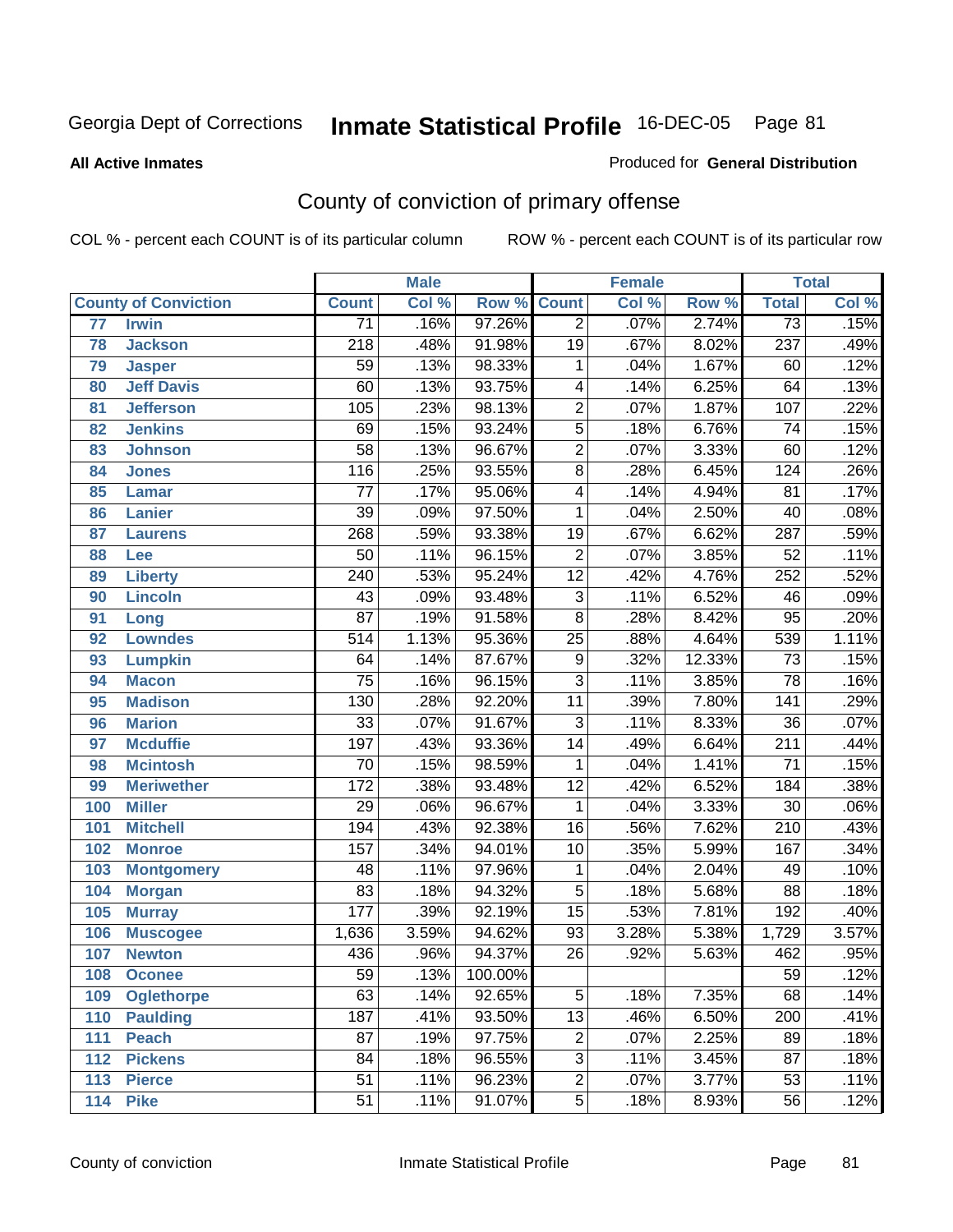#### **All Active Inmates**

#### Produced for **General Distribution**

# County of conviction of primary offense

|                             |                  | <b>Male</b> |         | <b>Female</b>           |       |        | <b>Total</b>     |         |
|-----------------------------|------------------|-------------|---------|-------------------------|-------|--------|------------------|---------|
| <b>County of Conviction</b> | <b>Count</b>     | Col %       | Row %   | <b>Count</b>            | Col % | Row %  | <b>Total</b>     | Col %   |
| 115<br><b>Polk</b>          | 138              | .30%        | 95.17%  | $\overline{7}$          | .25%  | 4.83%  | 145              | $.30\%$ |
| 116<br><b>Pulaski</b>       | $\overline{96}$  | .21%        | 91.43%  | $\overline{9}$          | .32%  | 8.57%  | 105              | .22%    |
| 117<br><b>Putnam</b>        | 130              | .28%        | 94.20%  | $\overline{8}$          | .28%  | 5.80%  | 138              | .28%    |
| Quitman<br>118              | 11               | .02%        | 100.00% |                         |       |        | 11               | .02%    |
| 119<br><b>Rabun</b>         | 63               | .14%        | 92.65%  | $\overline{5}$          | .18%  | 7.35%  | 68               | .14%    |
| 120<br><b>Randolph</b>      | 69               | .15%        | 95.83%  | $\overline{3}$          | .11%  | 4.17%  | $\overline{72}$  | .15%    |
| <b>Richmond</b><br>121      | 1,818            | 3.98%       | 94.20%  | 112                     | 3.95% | 5.80%  | 1,930            | 3.98%   |
| 122<br><b>Rockdale</b>      | 386              | .85%        | 95.07%  | 20                      | .71%  | 4.93%  | 406              | .84%    |
| 123<br><b>Schley</b>        | $\overline{25}$  | .05%        | 92.59%  | $\overline{2}$          | .07%  | 7.41%  | $\overline{27}$  | .06%    |
| 124<br><b>Screven</b>       | 126              | .28%        | 93.33%  | $\overline{9}$          | .32%  | 6.67%  | 135              | .28%    |
| <b>Seminole</b><br>125      | $\overline{75}$  | .16%        | 91.46%  | $\overline{7}$          | .25%  | 8.54%  | $\overline{82}$  | .17%    |
| 126<br><b>Spalding</b>      | $\overline{579}$ | 1.27%       | 92.64%  | 46                      | 1.62% | 7.36%  | 625              | 1.29%   |
| 127<br><b>Stephens</b>      | 163              | .36%        | 93.68%  | 11                      | .39%  | 6.32%  | 174              | .36%    |
| 128<br><b>Stewart</b>       | $\overline{37}$  | .08%        | 94.87%  | $\overline{2}$          | .07%  | 5.13%  | $\overline{39}$  | .08%    |
| 129<br><b>Sumter</b>        | 236              | .52%        | 95.16%  | $\overline{12}$         | .42%  | 4.84%  | $\overline{248}$ | .51%    |
| <b>Talbot</b><br>130        | 45               | .10%        | 93.75%  | $\overline{3}$          | .11%  | 6.25%  | 48               | .10%    |
| 131<br><b>Taliaferro</b>    | $\overline{12}$  | .03%        | 92.31%  | $\mathbf{1}$            | .04%  | 7.69%  | $\overline{13}$  | .03%    |
| 132<br><b>Tattnall</b>      | 160              | .35%        | 95.24%  | $\overline{8}$          | .28%  | 4.76%  | 168              | .35%    |
| 133<br><b>Taylor</b>        | $\overline{75}$  | .16%        | 96.15%  | $\overline{3}$          | .11%  | 3.85%  | 78               | .16%    |
| <b>Telfair</b><br>134       | $\overline{133}$ | .29%        | 91.10%  | $\overline{13}$         | .46%  | 8.90%  | 146              | .30%    |
| 135<br><b>Terrell</b>       | $\overline{77}$  | .17%        | 96.25%  | $\overline{3}$          | .11%  | 3.75%  | $\overline{80}$  | .17%    |
| 136<br><b>Thomas</b>        | 316              | .69%        | 96.64%  | $\overline{11}$         | .39%  | 3.36%  | $\overline{327}$ | .67%    |
| <b>Tift</b><br>137          | $\overline{322}$ | .71%        | 95.27%  | 16                      | .56%  | 4.73%  | 338              | .70%    |
| <b>Toombs</b><br>138        | 281              | .62%        | 92.43%  | 23                      | .81%  | 7.57%  | 304              | .63%    |
| 139<br><b>Towns</b>         | $\overline{25}$  | .05%        | 96.15%  | 1                       | .04%  | 3.85%  | $\overline{26}$  | .05%    |
| <b>Treutlen</b><br>140      | 49               | .11%        | 90.74%  | $\overline{5}$          | .18%  | 9.26%  | $\overline{54}$  | .11%    |
| 141<br><b>Troup</b>         | 587              | 1.29%       | 94.07%  | $\overline{37}$         | 1.31% | 5.93%  | 624              | 1.29%   |
| 142<br><b>Turner</b>        | 77               | .17%        | 95.06%  | $\overline{\mathbf{4}}$ | .14%  | 4.94%  | 81               | .17%    |
| 143<br><b>Twiggs</b>        | 43               | .09%        | 93.48%  | $\overline{3}$          | .11%  | 6.52%  | 46               | .09%    |
| 144<br><b>Union</b>         | 44               | .10%        | 89.80%  | $\overline{5}$          | .18%  | 10.20% | 49               | .10%    |
| 145<br><b>Upson</b>         | 201              | .44%        | 95.71%  | 9                       | .32%  | 4.29%  | $\overline{210}$ | .43%    |
| 146<br><b>Walker</b>        | 345              | .76%        | 89.84%  | 39                      | 1.38% | 10.16% | 384              | .79%    |
| 147<br><b>Walton</b>        | $\overline{313}$ | .69%        | 96.31%  | $\overline{12}$         | .42%  | 3.69%  | 325              | .67%    |
| 148<br><b>Ware</b>          | 352              | .77%        | 94.37%  | $\overline{21}$         | .74%  | 5.63%  | $\overline{373}$ | .77%    |
| <b>Warren</b><br>149        | 44               | .10%        | 95.65%  | $\mathbf 2$             | .07%  | 4.35%  | 46               | .09%    |
| <b>Washington</b><br>150    | 118              | .26%        | 95.93%  | 5                       | .18%  | 4.07%  | 123              | .25%    |
| 151<br><b>Wayne</b>         | 159              | .35%        | 92.98%  | $\overline{12}$         | .42%  | 7.02%  | 171              | .35%    |
| <b>Webster</b><br>152       | $\overline{12}$  | .03%        | 92.31%  | $\mathbf{1}$            | .04%  | 7.69%  | $\overline{13}$  | .03%    |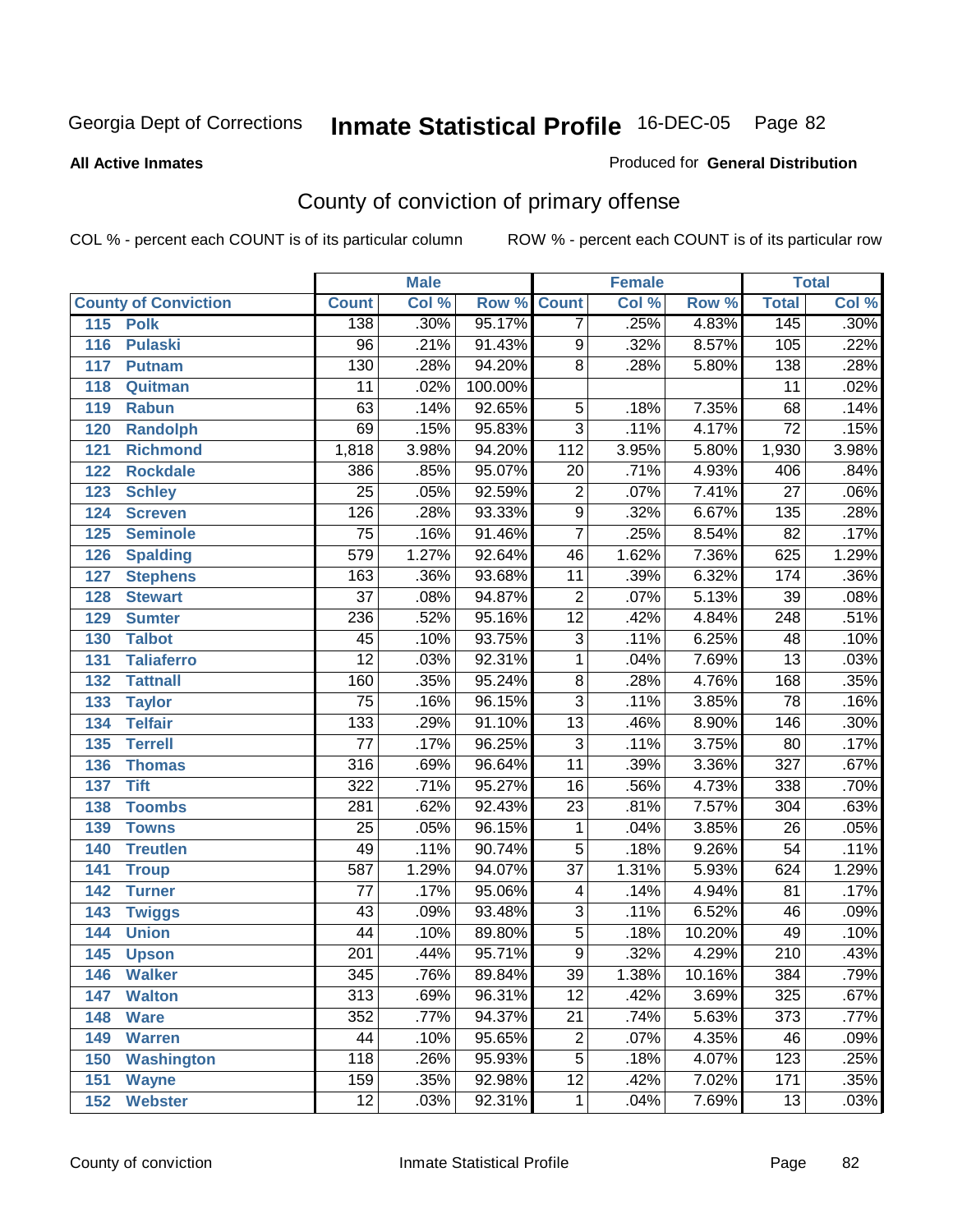**All Active Inmates**

#### Produced for **General Distribution**

# County of conviction of primary offense

|                             |              | <b>Male</b> |                    |       | <b>Female</b> |       |        | <b>Total</b> |
|-----------------------------|--------------|-------------|--------------------|-------|---------------|-------|--------|--------------|
| <b>County of Conviction</b> | <b>Count</b> | Col %       | <b>Row % Count</b> |       | Col %         | Row % | Total  | Col %        |
| <b>Wheeler</b><br>153       | 40           | $.09\%$     | 95.24%             | 2     | $.07\%$       | 4.76% | 42     | .09%         |
| <b>White</b><br>154         | 67           | .15%        | 95.71%             | 3     | .11%          | 4.29% | 70     | .14%         |
| <b>Whitfield</b><br>155     | 698          | 1.53%       | 91.48%             | 65    | 2.29%         | 8.52% | 763    | 1.57%        |
| <b>Wilcox</b><br>156        | 71           | $.16\%$     | 95.95%             | 3     | .11%          | 4.05% | 74     | .15%         |
| <b>Wilkes</b><br>157        | 70           | .15%        | 94.59%             | 4     | .14%          | 5.41% | 74     | .15%         |
| <b>Wilkinson</b><br>158     | 58           | .13%        | 93.55%             | 4     | .14%          | 6.45% | 62     | .13%         |
| <b>Worth</b><br>159         | 159          | .35%        | 96.95%             | 5     | .18%          | 3.05% | 164    | .34%         |
| <b>Total Rported</b>        | 45,628       | 100%        | 94.15%             | 2,833 | 100%          | 5.85% | 48,461 | 100%         |

| N | 195             | I C   | $\mathbf{a}$         |
|---|-----------------|-------|----------------------|
|   | $ -$            | 10    | 2 I J                |
|   | 15 872<br>د ے ہ | 2,851 | $\sim$ $\sim$ $\sim$ |

| <b>Mode (most frequent)</b> | <sup>≂</sup> ulton | ™ulton | <sup>∓</sup> ulton |
|-----------------------------|--------------------|--------|--------------------|
|                             |                    |        |                    |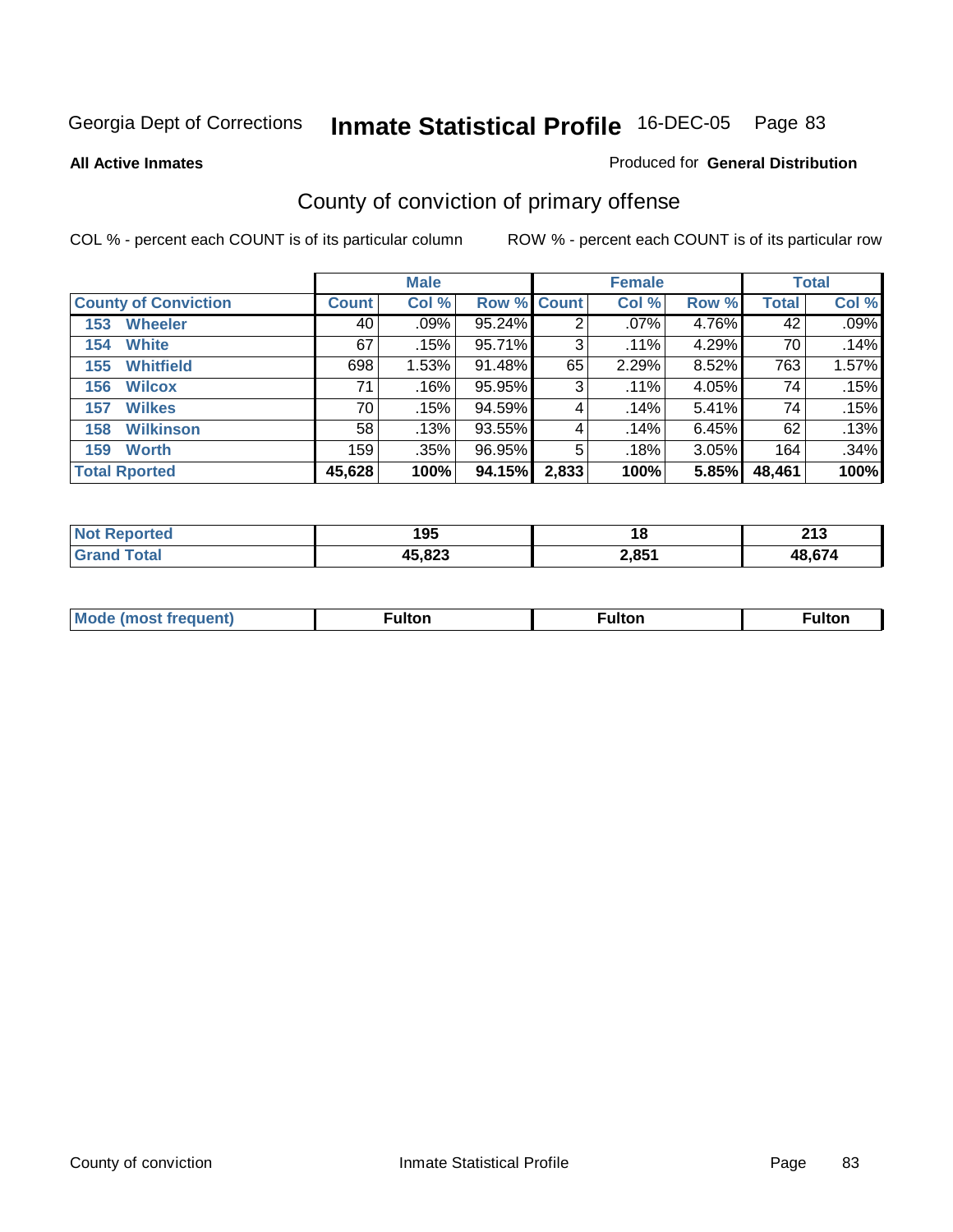**All Active Inmates**

#### Produced for **General Distribution**

# Circuit of conviction of primary offense

|                         |                               |                  | <b>Male</b> |        |                  | <b>Female</b> |       |                  | <b>Total</b> |
|-------------------------|-------------------------------|------------------|-------------|--------|------------------|---------------|-------|------------------|--------------|
|                         | <b>Circuit of Conviction</b>  | <b>Count</b>     | Col %       | Row %  | <b>Count</b>     | Col %         | Row % | <b>Total</b>     | Col %        |
| 1                       | <b>Alapaha Circuit</b>        | 350              | .77%        | 94.85% | $\overline{19}$  | .67%          | 5.15% | 369              | .76%         |
| $\overline{2}$          | <b>Alcovy Circuit</b>         | 749              | 1.64%       | 95.17% | $\overline{38}$  | 1.34%         | 4.83% | 787              | 1.62%        |
| $\overline{3}$          | <b>Atlanta Circuit</b>        | 4,341            | 9.51%       | 96.08% | $\overline{177}$ | 6.25%         | 3.92% | 4,518            | 9.32%        |
| 4                       | <b>Atlantic Circuit</b>       | 731              | 1.60%       | 95.18% | 37               | 1.31%         | 4.82% | 768              | 1.58%        |
| 5                       | <b>Augusta Circuit</b>        | 2,286            | 5.01%       | 94.19% | 141              | 4.98%         | 5.81% | 2,427            | 5.01%        |
| $6\overline{6}$         | <b>Blue Ridge Circuit</b>     | 560              | 1.23%       | 91.80% | 50               | 1.76%         | 8.20% | 610              | 1.26%        |
| $\overline{\mathbf{7}}$ | <b>Brunswick Circuit</b>      | 873              | 1.91%       | 95.41% | 42               | 1.48%         | 4.59% | $\overline{915}$ | 1.89%        |
| 8                       | <b>Chattahoochee Circuit</b>  | 1,911            | 4.19%       | 94.65% | 108              | 3.81%         | 5.35% | 2,019            | 4.17%        |
| 9                       | <b>Cherokee Circuit</b>       | $\overline{737}$ | 1.62%       | 90.21% | 80               | 2.82%         | 9.79% | 817              | 1.69%        |
| 10                      | <b>Clayton Circuit</b>        | 1,598            | 3.50%       | 94.44% | 94               | 3.32%         | 5.56% | 1,692            | 3.49%        |
| 11                      | <b>Cobb Circuit</b>           | 2,325            | 5.10%       | 93.86% | 152              | 5.37%         | 6.14% | 2,477            | 5.11%        |
| 12                      | <b>Conasauga Circuit</b>      | 875              | 1.92%       | 91.62% | 80               | 2.82%         | 8.38% | 955              | 1.97%        |
| 13                      | <b>Cordele Circuit</b>        | 652              | 1.43%       | 93.41% | 46               | 1.62%         | 6.59% | 698              | 1.44%        |
| 14                      | <b>Coweta Circuit</b>         | 1,754            | 3.84%       | 94.10% | 110              | 3.88%         | 5.90% | 1,864            | 3.85%        |
| 15                      | <b>Dougherty Circuit</b>      | 959              | 2.10%       | 94.95% | 51               | 1.80%         | 5.05% | 1,010            | 2.08%        |
| 16                      | <b>Dublin Circuit</b>         | 418              | .92%        | 93.51% | 29               | 1.02%         | 6.49% | 447              | .92%         |
| 17                      | <b>Eastern Circuit</b>        | 2,375            | 5.21%       | 94.06% | 150              | 5.29%         | 5.94% | 2,525            | 5.21%        |
| 18                      | <b>Flint Circuit</b>          | 433              | .95%        | 91.35% | 41               | 1.45%         | 8.65% | 474              | .98%         |
| 19                      | <b>Griffin Circuit</b>        | 1,116            | 2.45%       | 93.47% | 78               | 2.75%         | 6.53% | 1,194            | 2.46%        |
| 20                      | <b>Gwinnett Circuit</b>       | 1,371            | 3.00%       | 94.23% | 84               | 2.97%         | 5.77% | 1,455            | 3.00%        |
| 21                      | <b>Houston Circuit</b>        | 529              | 1.16%       | 94.13% | 33               | 1.16%         | 5.87% | 562              | 1.16%        |
| 22                      | <b>Lookout Mountain</b>       | $\overline{925}$ | 2.03%       | 90.95% | $\overline{92}$  | 3.25%         | 9.05% | 1,017            | 2.10%        |
|                         | <b>Circuit</b>                |                  |             |        |                  |               |       |                  |              |
| 23                      | <b>Macon Circuit</b>          | 1,084            | 2.38%       | 95.17% | 55               | 1.94%         | 4.83% | 1,139            | 2.35%        |
| 24                      | <b>Middle Circuit</b>         | 755              | 1.65%       | 95.33% | 37               | 1.31%         | 4.67% | 792              | 1.63%        |
| 25                      | <b>Mountain Circuit</b>       | 344              | .75%        | 91.98% | 30               | 1.06%         | 8.02% | $\overline{374}$ | .77%         |
| 26                      | <b>Northeastern Circuit</b>   | 749              | 1.64%       | 93.04% | 56               | 1.98%         | 6.96% | 805              | 1.66%        |
| 27                      | <b>Northern Circuit</b>       | 557              | 1.22%       | 93.14% | 41               | 1.45%         | 6.86% | 598              | 1.23%        |
| 28                      | <b>Ocmulgee Circuit</b>       | 929              | 2.04%       | 94.89% | 50               | 1.76%         | 5.11% | 979              | 2.02%        |
| 29                      | <b>Oconee Circuit</b>         | 587              | 1.29%       | 92.30% | 49               | 1.73%         | 7.70% | 636              | 1.31%        |
| 30                      | <b>Ogeechee Circuit</b>       | 782              | 1.71%       | 93.32% | 56               | 1.98%         | 6.68% | 838              | 1.73%        |
| 31                      | <b>Pataula Circuit</b>        | $\overline{354}$ | .78%        | 95.42% | $\overline{17}$  | .60%          | 4.58% | $\overline{371}$ | .77%         |
| 32                      | <b>Piedmont Circuit</b>       | 506              | 1.11%       | 93.88% | 33               | 1.16%         | 6.12% | 539              | 1.11%        |
| 33                      | <b>Rome Circuit</b>           | 713              | 1.56%       | 90.71% | 73               | 2.58%         | 9.29% | 786              | 1.62%        |
| 34                      | <b>South Georgia Circuit</b>  | 729              | 1.60%       | 93.70% | 49               | 1.73%         | 6.30% | 778              | 1.61%        |
| 35                      | <b>Southern Circuit</b>       | 1,193            | 2.61%       | 96.21% | 47               | 1.66%         | 3.79% | 1,240            | 2.56%        |
| 36                      | <b>Southwestern Circuit</b>   | 435              | .95%        | 95.19% | 22               | .78%          | 4.81% | 457              | .94%         |
| 37                      | <b>Stone Mountain Circuit</b> | 2,940            | 6.44%       | 95.92% | 125              | 4.41%         | 4.08% | 3,065            | 6.32%        |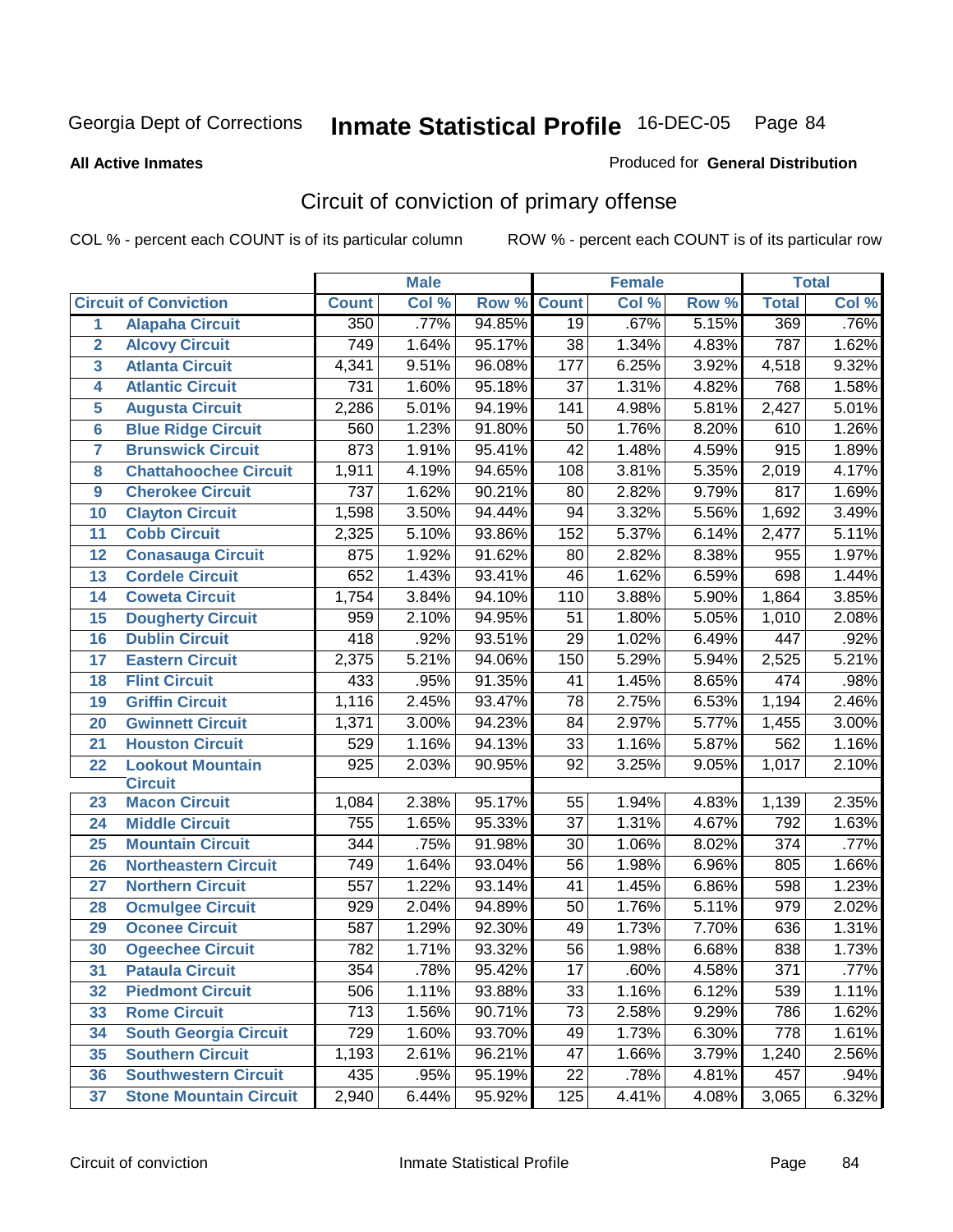**All Active Inmates**

### Produced for **General Distribution**

# Circuit of conviction of primary offense

|    |                              |              | <b>Male</b> |                    |       | <b>Female</b> |       |              | <b>Total</b> |
|----|------------------------------|--------------|-------------|--------------------|-------|---------------|-------|--------------|--------------|
|    | <b>Circuit of Conviction</b> | <b>Count</b> | Col %       | <b>Row % Count</b> |       | Col %         | Row % | <b>Total</b> | Col %        |
| 38 | <b>Tallapoosa Circuit</b>    | 207          | .45%        | 95.39%             | 10    | .35%          | 4.61% | 217          | .45%         |
| 39 | <b>Tifton Circuit</b>        | 629          | 1.38%       | 95.88%             | 27    | .95%          | 4.12% | 656          | 1.35%        |
| 40 | <b>Toombs Circuit</b>        | 374          | .82%        | 93.73%             | 25    | .88%          | 6.27% | 399          | .82%         |
| 41 | <b>Waycross Circuit</b>      | 789          | 1.73%       | 93.04%             | 59    | 2.08%         | 6.96% | 848          | 1.75%        |
| 42 | <b>Western Circuit</b>       | 512          | 1.12%       | 94.29%             | 31    | 1.09%         | 5.71% | 543          | 1.12%        |
| 43 | <b>Rockdale Circuit</b>      | 386          | .85%        | 95.07%             | 20    | .71%          | 4.93% | 406          | .84%         |
| 44 | <b>Douglas Circuit</b>       | 952          | 2.09%       | 90.75%             | 97    | 3.42%         | 9.25% | 1,049        | 2.16%        |
| 45 | <b>Appalachian Circuit</b>   | 304          | $.67\%$     | 93.25%             | 22    | .78%          | 6.75% | 326          | .67%         |
| 46 | <b>Enotah Circuit</b>        | 200          | .44%        | 91.74%             | 18    | .64%          | 8.26% | 218          | .45%         |
| 47 | <b>Bell-Forsyth Circuit</b>  | 210          | .46%        | 90.91%             | 21    | .74%          | 9.09% | 231          | .48%         |
| 48 | <b>Towaliga Circuit</b>      | 353          | .77%        | 95.15%             | 18    | .64%          | 4.85% | 371          | $.77\%$      |
| 49 | <b>Paulding Circuit</b>      | 187          | .41%        | 93.50%             | 13    | .46%          | 6.50% | 200          | .41%         |
|    | <b>Total Rported</b>         | 45,628       | 100%        | 94.15%             | 2,833 | 100%          | 5.85% | 48,461       | 100%         |

| rteo<br>NO<br>⋯ | 195    | 1 Q   | 24c<br>2 I J |
|-----------------|--------|-------|--------------|
|                 | 45,823 | 2,851 | $AB$ $67$    |

| M | ---<br><b><i><u>Property and the second second</u></i></b> | ˈanta | ---<br>Alidiild |
|---|------------------------------------------------------------|-------|-----------------|
|   |                                                            |       |                 |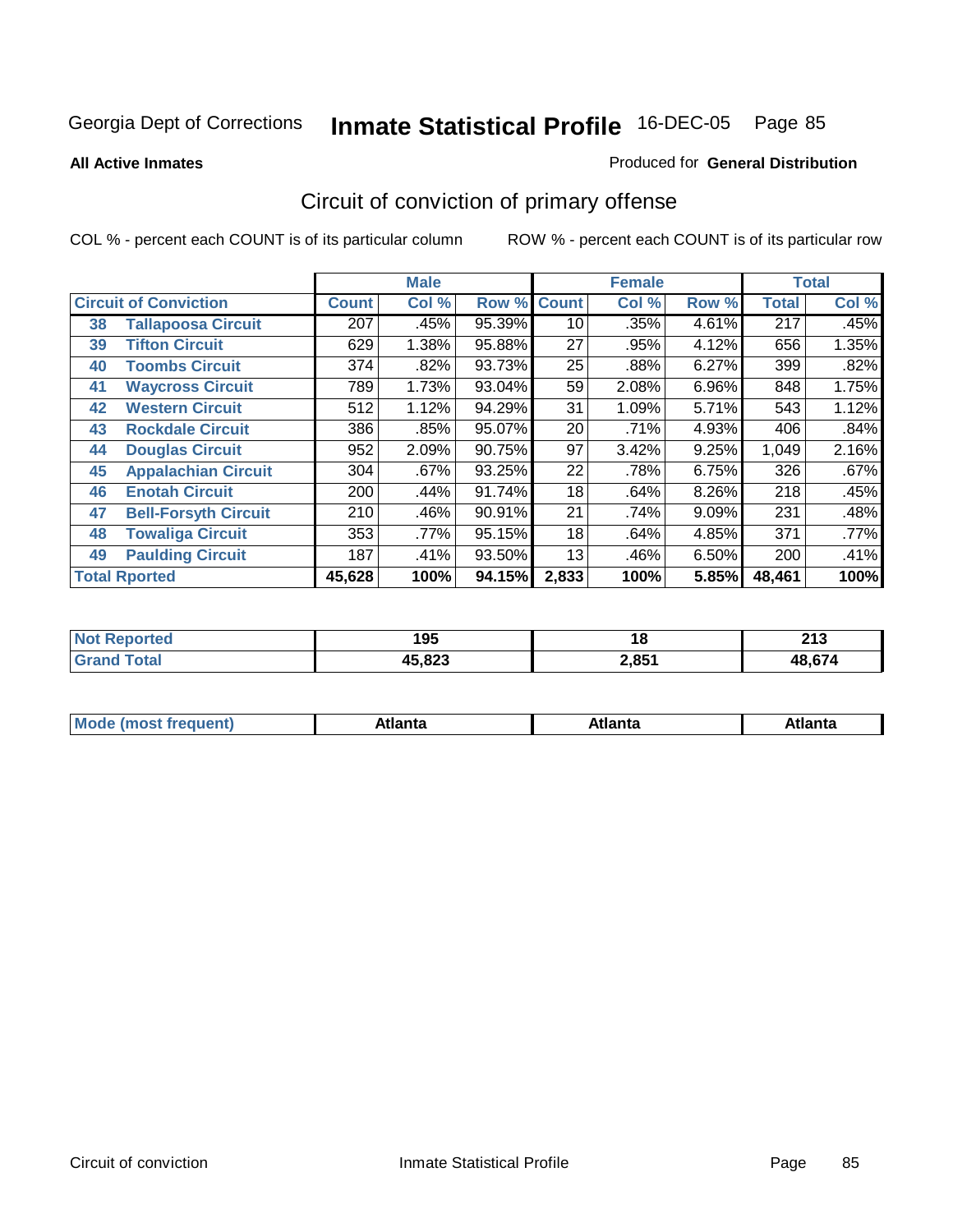### **All Active Inmates**

### Produced for **General Distribution**

## Years served (jail + prison) in this incarceration

|                              |                  | <b>Male</b> |                     |                  | <b>Female</b> |       |                  | <b>Total</b> |
|------------------------------|------------------|-------------|---------------------|------------------|---------------|-------|------------------|--------------|
| <b>Years Served</b>          | <b>Count</b>     | Col %       | Row %               | <b>Count</b>     | Col %         | Row % | <b>Total</b>     | Col %        |
| Less than one year           | 7,941            | 17.64%      | 91.56%              | 732              | 26.11%        | 8.44% | 8,673            | 18.13%       |
| 1 to 1.99 years              | 8,844            | 19.64%      | 91.70%              | 800              | 28.54%        | 8.30% | 9,644            | 20.16%       |
| 2 to 2.99 years              | 5,565            | 12.36%      | 94.32%              | $\frac{1}{335}$  | 11.95%        | 5.68% | 5,900            | 12.34%       |
| 3 to 3.99 years              | 3,933            | 8.73%       | 94.70%              | $\overline{220}$ | 7.85%         | 5.30% | 4,153            | 8.68%        |
| $\overline{4}$ to 4.99 years | 3,122            | 6.93%       | 95.68%              | $\overline{141}$ | 5.03%         | 4.32% | 3,263            | 6.82%        |
| 5 to 5.99 years              | 2,237            | 4.97%       | 95.72%              | 100              | 3.57%         | 4.28% | 2,337            | 4.89%        |
| 6 to 6.99 years              | 2,043            | 4.54%       | 95.51%              | $\overline{96}$  | 3.42%         | 4.49% | 2,139            | 4.47%        |
| 7 to 7.99 years              | 1,963            | 4.36%       | 95.94%              | 83               | 2.96%         | 4.06% | 2,046            | 4.28%        |
| 8 to 8.99 years              | 1,798            | 3.99%       | 96.72%              | 61               | 2.18%         | 3.28% | 1,859            | 3.89%        |
| 9 to 9.99 years              | 1,445            | 3.21%       | 97.97%              | 30               | 1.07%         | 2.03% | 1,475            | 3.08%        |
| 10 to 10.99 years            | 951              | 2.11%       | 95.87%              | $\overline{41}$  | 1.46%         | 4.13% | 992              | 2.07%        |
| 11 to 11.99 years            | 854              | 1.90%       | 96.61%              | $\overline{30}$  | 1.07%         | 3.39% | 884              | 1.85%        |
| 12 to 12.99 years            | 799              | 1.77%       | 96.03%              | 33               | 1.18%         | 3.97% | 832              | 1.74%        |
| 13 to 13.99 years            | 582              | 1.29%       | 96.84%              | $\overline{19}$  | 0.68%         | 3.16% | 601              | 1.26%        |
| 14 to 14.99 years            | 561              | 1.25%       | 96.56%              | $\overline{20}$  | 0.71%         | 3.44% | 581              | 1.21%        |
| 15 to 15.99 years            | 423              | 0.94%       | 96.58%              | $\overline{15}$  | 0.54%         | 3.42% | 438              | 0.92%        |
| 16 to 16.99 years            | 304              | 0.68%       | $\frac{1}{97.12\%}$ | $\overline{9}$   | 0.32%         | 2.88% | $\overline{313}$ | 0.65%        |
| 17 to 17.99 years            | $\overline{304}$ | 0.68%       | 96.82%              | $\overline{10}$  | 0.36%         | 3.18% | $\overline{314}$ | 0.66%        |
| 18 to 18.99 years            | $\overline{254}$ | 0.56%       | 98.07%              | $\overline{5}$   | 0.18%         | 1.93% | 259              | 0.54%        |
| 19 to 19.99 years            | 208              | 0.46%       | 97.20%              | $\overline{6}$   | 0.21%         | 2.80% | $\overline{214}$ | 0.45%        |
| 20 to 20.99 years            | $\overline{167}$ | 0.37%       | 97.66%              | 4                | 0.14%         | 2.34% | $\frac{1}{171}$  | 0.36%        |
| 21 to 21.99 years            | $\overline{128}$ | 0.28%       | 95.52%              | 6                | 0.21%         | 4.48% | 134              | 0.28%        |
| 22 to 22.99 years            | $\overline{93}$  | 0.21%       | 98.94%              | 1                | 0.04%         | 1.06% | $\overline{94}$  | 0.20%        |
| 23 to 23.99 years            | 102              | 0.23%       | 98.08%              | 2                | 0.07%         | 1.92% | 104              | 0.22%        |
| 24 to 24.99 years            | 89               | 0.20%       | 100.00%             |                  |               |       | 89               | 0.19%        |
| 25 to 25.99 years            | $\overline{73}$  | 0.16%       | 97.33%              | $\overline{2}$   | 0.07%         | 2.67% | $\overline{75}$  | 0.16%        |
| 26 to 26.99 years            | 46               | 0.10%       | 97.87%              | 1                | 0.04%         | 2.13% | 47               | 0.10%        |
| 27 to 27.99 years            | $\overline{47}$  | 0.10%       | 100.00%             |                  |               |       | $\overline{47}$  | 0.10%        |
| 28 to 28.99 years            | $\overline{42}$  | 0.09%       | 100.00%             |                  |               |       | $\overline{42}$  | 0.09%        |
| 29 to 29.99 years            | 30               | 0.07%       | 100.00%             |                  |               |       | 30               | 0.06%        |
| Thirty + years               | $\overline{80}$  | 0.18%       | 98.77%              | $\mathbf{1}$     | 0.04%         | 1.23% | $\overline{81}$  | 0.17%        |
| <b>Total Reported</b>        | 45,028           | 100%        | 94.14%              | 2,803            | 100%          | 5.86% | 47,831           | 100.0%       |

| <b>Not Reported</b>    | 795    | 48    | 843    |  |
|------------------------|--------|-------|--------|--|
| <b>Grand Total</b>     | 45,823 | 2,851 | 48,674 |  |
|                        |        |       |        |  |
| Mean<br>(average)      | 4.92   | 3.33  | 4.83   |  |
| <b>Median (middle)</b> | 3.03   | 1.8   | 2.93   |  |

| Median (middle)      | 3.03               |                    | 2.93                  |
|----------------------|--------------------|--------------------|-----------------------|
| Mode (most frequent) | Less than one year | Less than one year | Less than one<br>vear |
|                      |                    |                    |                       |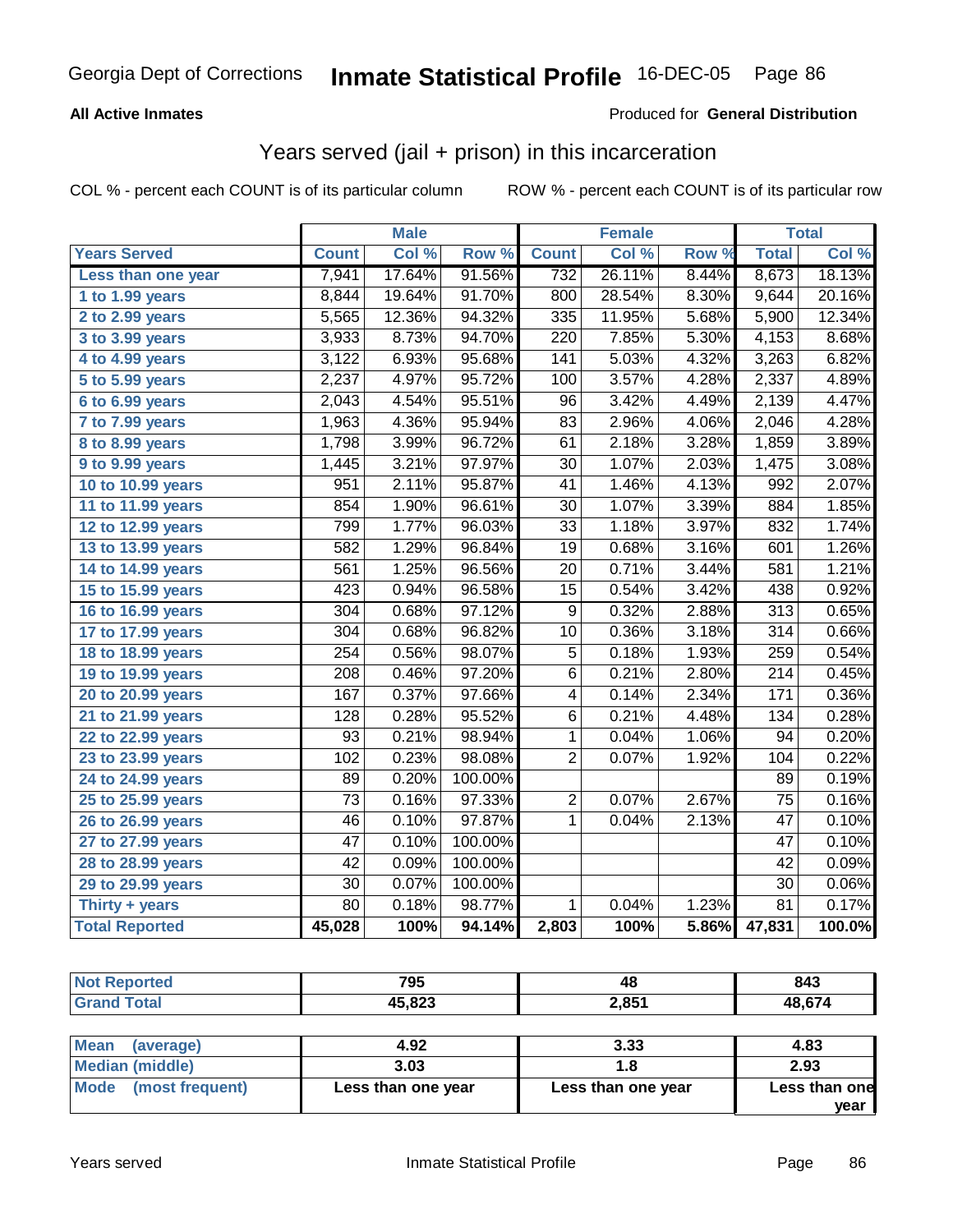### **All Active Inmates**

Produced for **General Distribution**

### Results of most recent HIV tests

|                         |              | <b>Male</b> |            |              | <b>Female</b> |          |        | <b>Total</b> |
|-------------------------|--------------|-------------|------------|--------------|---------------|----------|--------|--------------|
| <b>HIV Test Results</b> | <b>Count</b> | Col %       | Row %      | <b>Count</b> | Col %         | Row %    | Total  | Col %        |
| <b>Positive</b>         | 836          | $1.87\%$    | $90.97\%$  | 83           | $3.07\%$      | $9.03\%$ | 919    | 1.93%        |
| <b>Negative</b>         | 43,978       | $98.11\%$   | 94.38%     | 2,618        | $96.93\%$     | 5.62%    | 46,596 | 98.04%       |
| Indeterminate           | 10           | $0.02\%$    | 100.00%    |              |               |          | 10     | 0.02%        |
| <b>Refused</b>          |              | 0.01%       | $100.00\%$ |              |               |          |        | 0.01%        |
| <b>Total Reported</b>   | 44,825       | 100%        | 94.32%     | 2,701        | 100%          | 5.68%    | 47,526 | 100%         |

| <b>Not</b><br>Reported       | 998    | 150   | .148   |
|------------------------------|--------|-------|--------|
| <b>Total</b><br><b>Grand</b> | 45.823 | 2,851 | 48.674 |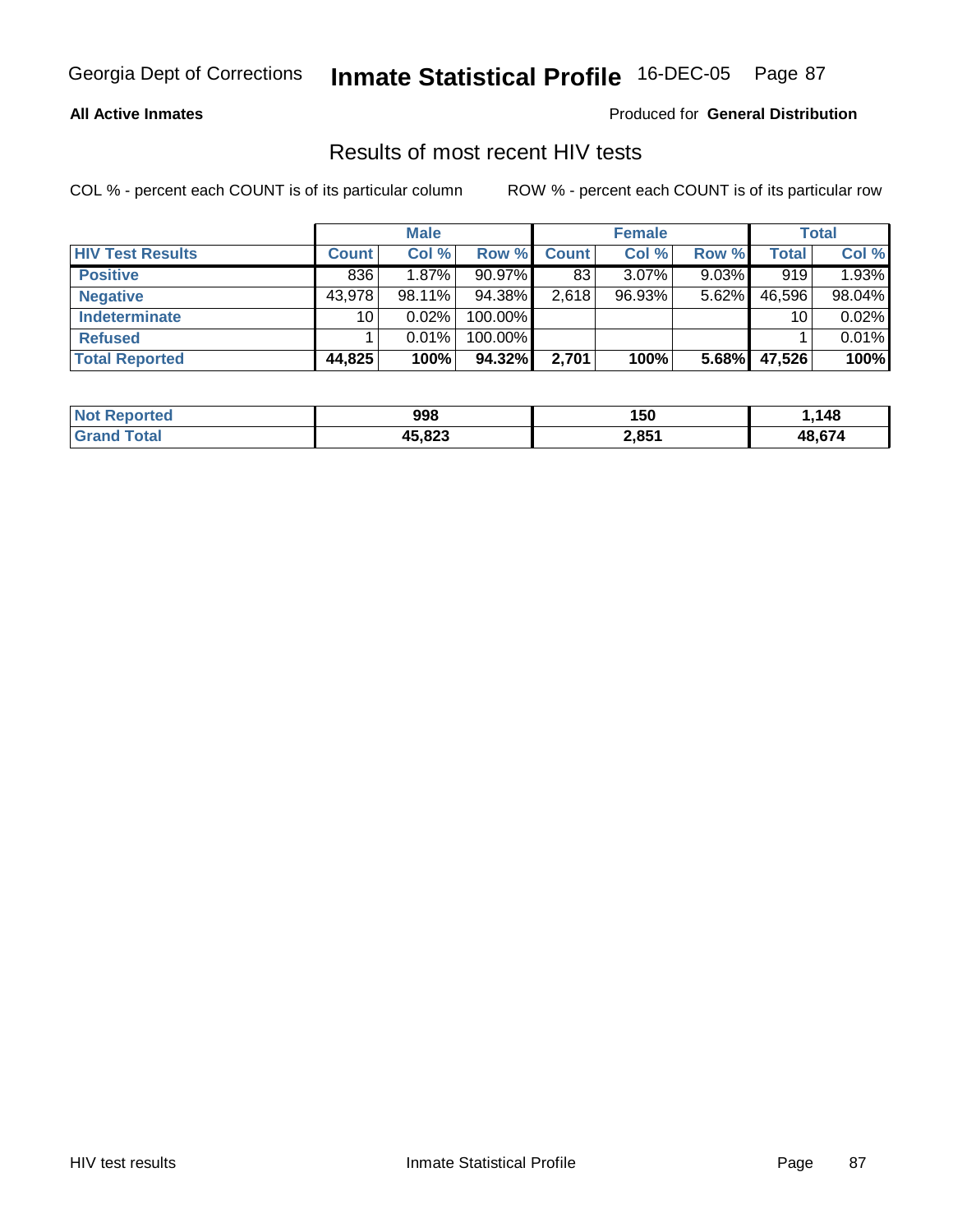### **All Active Inmates**

Produced for **General Distribution**

### Results of most recent syphilis test

|                                 |              | <b>Male</b> |        |             | <b>Female</b> |           |        | Total  |
|---------------------------------|--------------|-------------|--------|-------------|---------------|-----------|--------|--------|
| <b>Syphilis Test Results</b>    | <b>Count</b> | Col %       |        | Row % Count | Col %         | Row %     | Total  | Col %  |
| <b>Positive on current test</b> | 761          | 1.73%       | 86.28% | 121         | 4.49%         | $13.72\%$ | 882    | 1.89%  |
| <b>Negative</b>                 | 43.109       | 98.27%      | 94.37% | 2,573       | 95.51%        | $5.63\%$  | 45,682 | 98.11% |
| <b>Total Reported</b>           | 43,870       | 100%        | 94.21% | 2,694       | 100%          | $5.79\%$  | 46,564 | 100%   |

| <b>Not Reported</b>   | l,953        | 157   | 2,110  |
|-----------------------|--------------|-------|--------|
| <b>Total</b><br>Grand | 45,823<br>45 | 2,851 | 48.674 |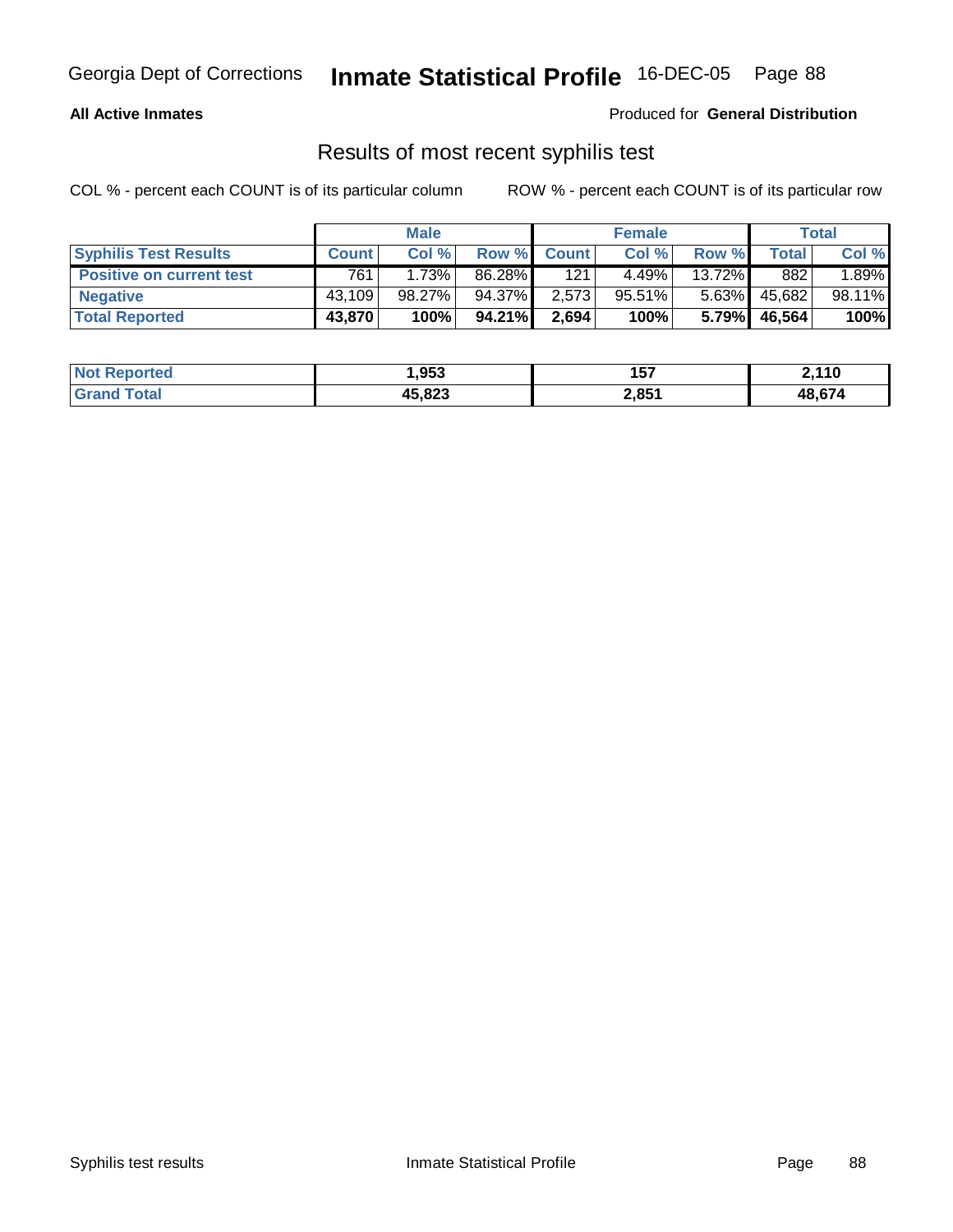### **All Active Inmates**

### Produced for **General Distribution**

### Results of most recent Hepatitis-C test

|                                 |              | <b>Male</b> |            |              | <b>Female</b> |          |         | <b>Total</b> |
|---------------------------------|--------------|-------------|------------|--------------|---------------|----------|---------|--------------|
| <b>Hepatitis-C Test Results</b> | <b>Count</b> | Col %       | Row %      | <b>Count</b> | Col %         | Row %    | Total i | Col %        |
| <b>Positive on current test</b> | 179          | 49.18%      | $97.28\%$  |              | 83.33%        | $2.72\%$ | 184     | 49.73%       |
| <b>Negative</b>                 | 183          | $50.27\%$   | 99.46%     |              | $16.67\%$     | $0.54\%$ | 184     | 49.73%       |
| <b>Indeterminate</b>            |              | 0.55%       | $100.00\%$ |              |               |          |         | 0.54%        |
| <b>Total Reported</b>           | 364          | 100%        | 98.38%     |              | 100%          | 1.62%    | 370     | 100%         |

| <b>Not Reported</b> | 45,459 | 2,845 | 48,304 |
|---------------------|--------|-------|--------|
| <b>Grand Total</b>  | 45,823 | 2,851 | 48,674 |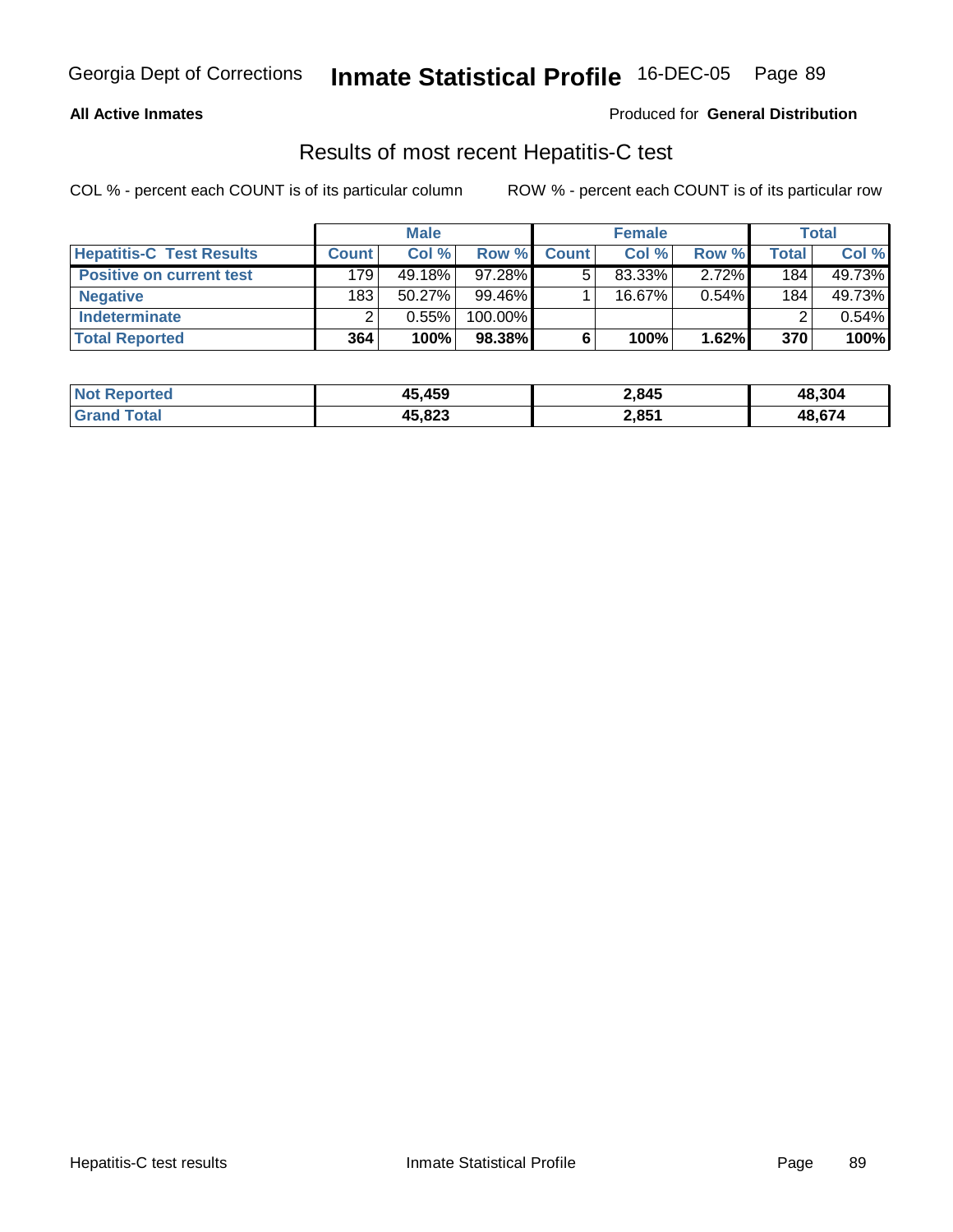### **All Active Inmates**

### Produced for **General Distribution**

# Results of most recent pregnancy test

|                                 |              | <b>Male</b> |          |              | <b>Female</b> |         |       | Total  |
|---------------------------------|--------------|-------------|----------|--------------|---------------|---------|-------|--------|
| <b>Pregnancy Test Results</b>   | <b>Count</b> | Col %       | Row %    | <b>Count</b> | Col %         | Row %   | Total | Col %  |
| <b>Positive on current test</b> |              |             |          | 49           | $1.94\%$      | 100.00% | 49    | 1.94%  |
| <b>Negative</b>                 |              | $100.00\%$  | $0.04\%$ | 2.481        | $98.02\%$     | 99.96%  | 2,482 | 98.03% |
| <b>Indeterminate</b>            |              |             |          |              | $0.04\%$      | 100.00% |       | 0.04%  |
| <b>Total Reported</b>           |              | 100%        | 0.04%    | 2,531        | 100%          | 99.96%  | 2,532 | 100.0% |

| <b>Not Reported</b> | 45,822 | 320   | 46,142 |
|---------------------|--------|-------|--------|
| d Total<br>Grand    | 45,823 | 2,851 | 48,674 |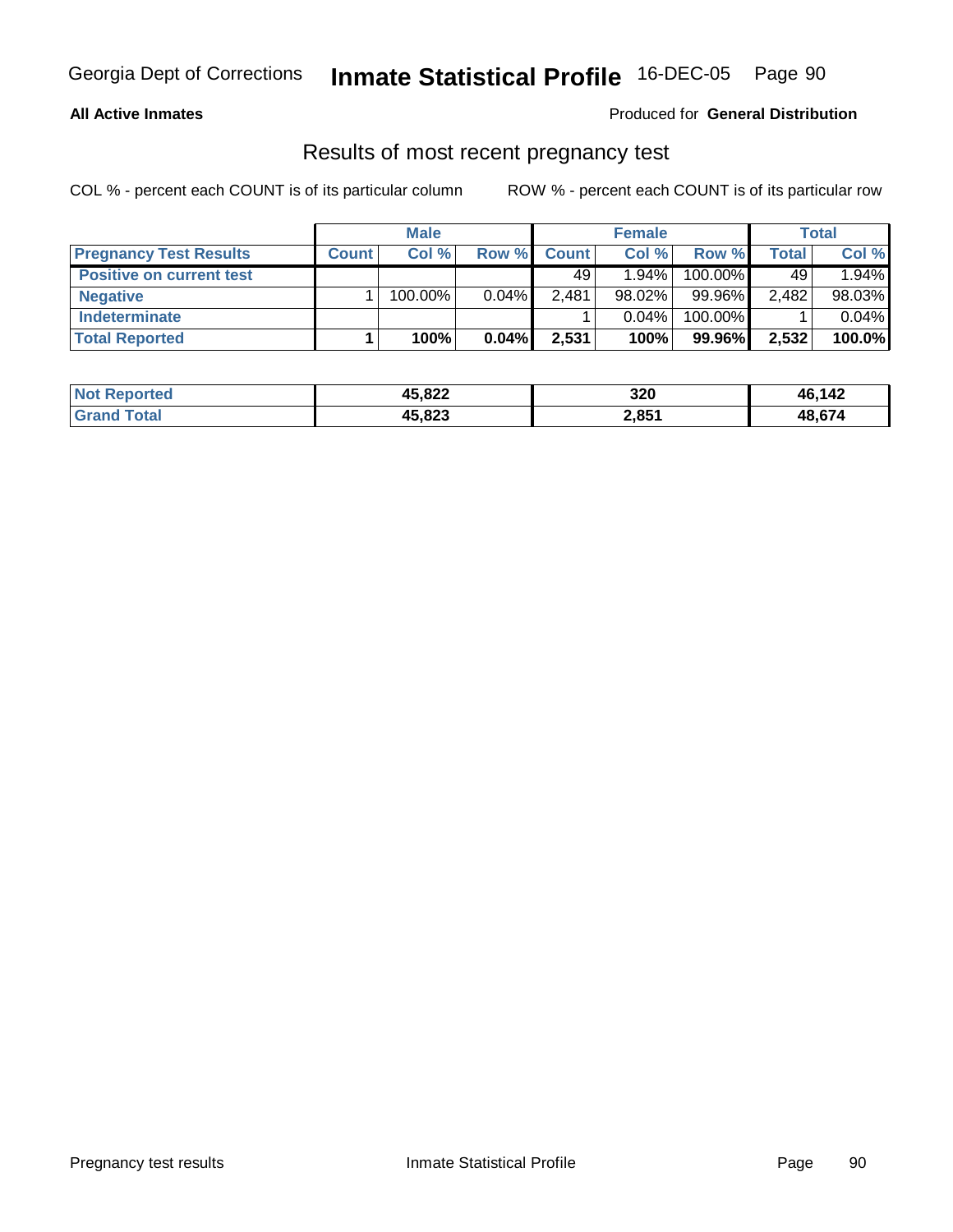### **All Active Inmates**

### Produced for **General Distribution**

### Results of most recent diabetes test

|                                 | Male            |            |         | <b>Female</b> |            |          | Total          |         |
|---------------------------------|-----------------|------------|---------|---------------|------------|----------|----------------|---------|
| Diabetes Test Results           | <b>Count</b>    | Col %      |         | Row % Count   | Col %      | Row %    | <b>Total</b> i | Col %   |
| <b>Positive on current test</b> | 98 <sub>1</sub> | $100.00\%$ | 98.99%I |               | $100.00\%$ | $1.01\%$ | 99             | 100.00% |
| <b>Total Reported</b>           | 98              | 100%       | 98.99%  |               | 100%       | 1.01%    | 99             | 100%    |

| <b>Not Reported</b> | 45,725 | 2,850 | 48,575       |
|---------------------|--------|-------|--------------|
| ⊺ota<br>Grar        | 45,823 | 2,851 | <b>48674</b> |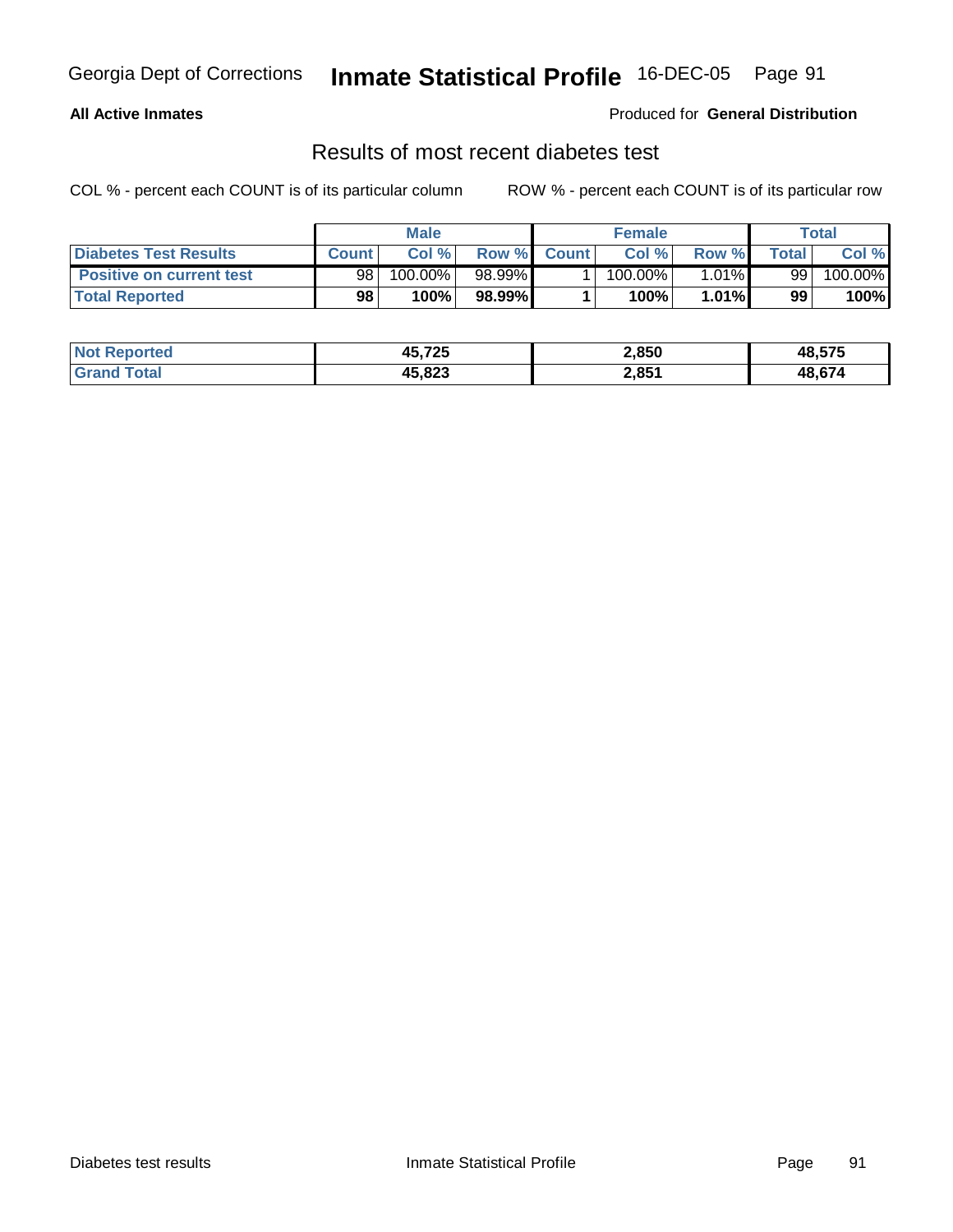### **All Active Inmates**

### Produced for **General Distribution**

### Results of most recent hypertension test

|                                  |       | <b>Male</b> |           |              | <b>Female</b> |          |              | Total     |
|----------------------------------|-------|-------------|-----------|--------------|---------------|----------|--------------|-----------|
| <b>Hypertension Test Results</b> | Count | Col%        | Row %     | <b>Count</b> | Col%          | Row %    | <b>Total</b> | Col %     |
| <b>Positive on current test</b>  | 421   | 97.91%      | $99.06\%$ |              | 100.00%       | $0.94\%$ | 425          | $97.93\%$ |
| <b>Negative</b>                  |       | $2.09\%$    | 100.00%   |              |               |          |              | $2.07\%$  |
| <b>Total Reported</b>            | 430'  | 100%        | 99.08%    |              | 100%          | $0.92\%$ | 434          | 100%      |

| <b>Not Reported</b> | 45,393 | 2,847 | 48,240 |
|---------------------|--------|-------|--------|
| <b>Grand Total</b>  | 45,823 | 2,851 | 48,674 |